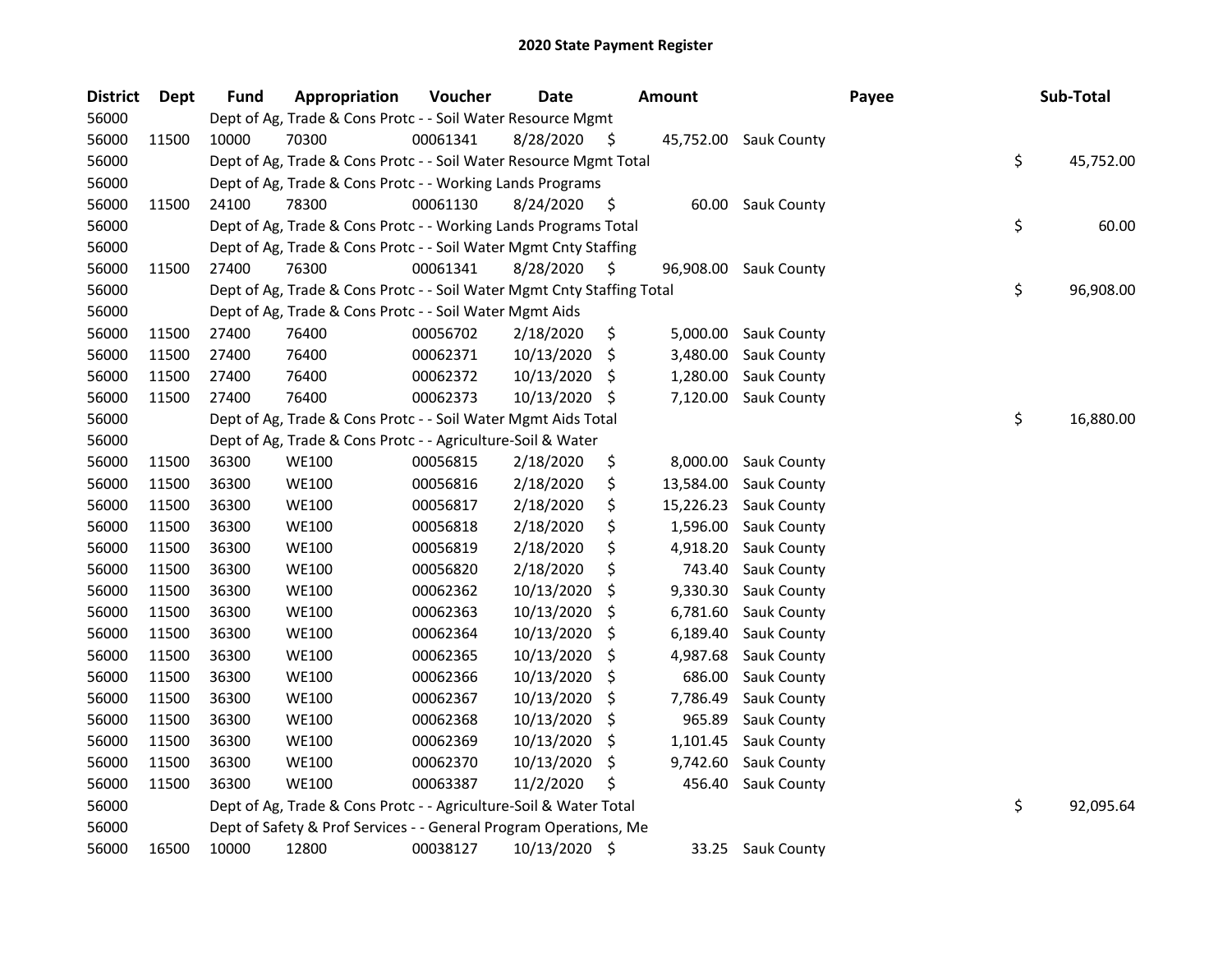| <b>District</b> | Dept  | <b>Fund</b> | Appropriation                                                           | Voucher  | <b>Date</b>   |     | <b>Amount</b> |                       | Payee | Sub-Total       |
|-----------------|-------|-------------|-------------------------------------------------------------------------|----------|---------------|-----|---------------|-----------------------|-------|-----------------|
| 56000           |       |             | Dept of Safety & Prof Services - - General Program Operations, Me Total |          |               |     |               |                       |       | \$<br>33.25     |
| 56000           |       |             | Dept of Safety & Prof Services - - Powts Replacement Rehab              |          |               |     |               |                       |       |                 |
| 56000           | 16500 | 10000       | 23600                                                                   | 00038196 | 10/21/2020 \$ |     |               | 9,317.00 Sauk County  |       |                 |
| 56000           | 16500 | 10000       | 23600                                                                   | 00038369 | 11/18/2020 \$ |     |               | 3,335.00 Sauk County  |       |                 |
| 56000           |       |             | Dept of Safety & Prof Services - - Powts Replacement Rehab Total        |          |               |     |               |                       |       | \$<br>12,652.00 |
| 56000           |       |             | Wisconsin Historical Society - - General Program Operations-Prf         |          |               |     |               |                       |       |                 |
| 56000           | 24500 | 10000       | 14100                                                                   | 00026992 | 2/7/2020      | \$  |               | 60.00 Sauk County     |       |                 |
| 56000           |       |             | Wisconsin Historical Society - - General Program Operations-Prf Total   |          |               |     |               |                       |       | \$<br>60.00     |
| 56000           |       |             | Dept of Natural Resources - - Gen Program Ops-State Funds               |          |               |     |               |                       |       |                 |
| 56000           | 37000 | 21200       | 16100                                                                   | 00410793 | 5/21/2020     | \$  | 700.00        | <b>Sauk County</b>    |       |                 |
| 56000           | 37000 | 21200       | 16100                                                                   | 00410794 | 5/21/2020     | \$  | 300.00        | Sauk County           |       |                 |
| 56000           | 37000 | 21200       | 16100                                                                   | 00411282 | 5/26/2020     | \$  | 520.00        | Sauk County           |       |                 |
| 56000           | 37000 | 21200       | 16100                                                                   | 00411408 | 5/26/2020     | \$  | 605.00        | Sauk County           |       |                 |
| 56000           | 37000 | 21200       | 16100                                                                   | 00411412 | 5/26/2020     | \$  | 190.00        | <b>Sauk County</b>    |       |                 |
| 56000           | 37000 | 21200       | 16100                                                                   | 00419586 | 7/3/2020      | \$  | 724.93        | Sauk County           |       |                 |
| 56000           | 37000 | 21200       | 16100                                                                   | 00423257 | 7/8/2020      | \$  | 99.99         | Sauk County           |       |                 |
| 56000           | 37000 | 21200       | 16100                                                                   | 00423260 | 7/30/2020     | \$  | 1,715.63      | Sauk County           |       |                 |
| 56000           |       |             | Dept of Natural Resources - - Gen Program Ops-State Funds Total         |          |               |     |               |                       |       | \$<br>4,855.55  |
| 56000           |       |             | Dept of Natural Resources - - GPO -Federal Funds                        |          |               |     |               |                       |       |                 |
| 56000           | 37000 | 21200       | 38100                                                                   | 00395202 | 3/12/2020     | \$  |               | 5,315.11 Sauk County  |       |                 |
| 56000           |       |             | Dept of Natural Resources - - GPO -Federal Funds Total                  |          |               |     |               |                       |       | \$<br>5,315.11  |
| 56000           |       |             | Dept of Natural Resources - - Enf A - Boating Enforcement               |          |               |     |               |                       |       |                 |
| 56000           | 37000 | 21200       | 55000                                                                   | 00395202 | 3/12/2020     | \$  |               | 10,889.48 Sauk County |       |                 |
| 56000           |       |             | Dept of Natural Resources - - Enf A - Boating Enforcement Total         |          |               |     |               |                       |       | \$<br>10,889.48 |
| 56000           |       |             | Dept of Natural Resources - - Wildlife Damage Claims & Abat             |          |               |     |               |                       |       |                 |
| 56000           | 37000 | 21200       | 55300                                                                   | 00394934 | 3/19/2020     | -\$ |               | 13,462.87 Sauk County |       |                 |
| 56000           |       |             | Dept of Natural Resources - - Wildlife Damage Claims & Abat Total       |          |               |     |               |                       |       | \$<br>13,462.87 |
| 56000           |       |             | Dept of Natural Resources - - Resaids - County Cons Aids                |          |               |     |               |                       |       |                 |
| 56000           | 37000 | 21200       | 56300                                                                   | 00385152 | 1/27/2020     | \$  | 4,558.00      | Sauk County           |       |                 |
| 56000           | 37000 | 21200       | 56300                                                                   | 00422049 | 7/7/2020      | \$  |               | 1,150.00 Sauk County  |       |                 |
| 56000           |       |             | Dept of Natural Resources - - Resaids - County Cons Aids Total          |          |               |     |               |                       |       | \$<br>5,708.00  |
| 56000           |       |             | Dept of Natural Resources - - Resaids - Forest Croplnd & Mfl            |          |               |     |               |                       |       |                 |
| 56000           | 37000 | 21200       | 56600                                                                   | 00436108 | 9/18/2020     | \$. | 20,809.57     | Sauk County           |       |                 |
| 56000           |       |             | Dept of Natural Resources - - Resaids - Forest CropInd & Mfl Total      |          |               |     |               |                       |       | \$<br>20,809.57 |
| 56000           |       |             | Dept of Natural Resources - - Ra- Cnty Snow Trail & Area Aid            |          |               |     |               |                       |       |                 |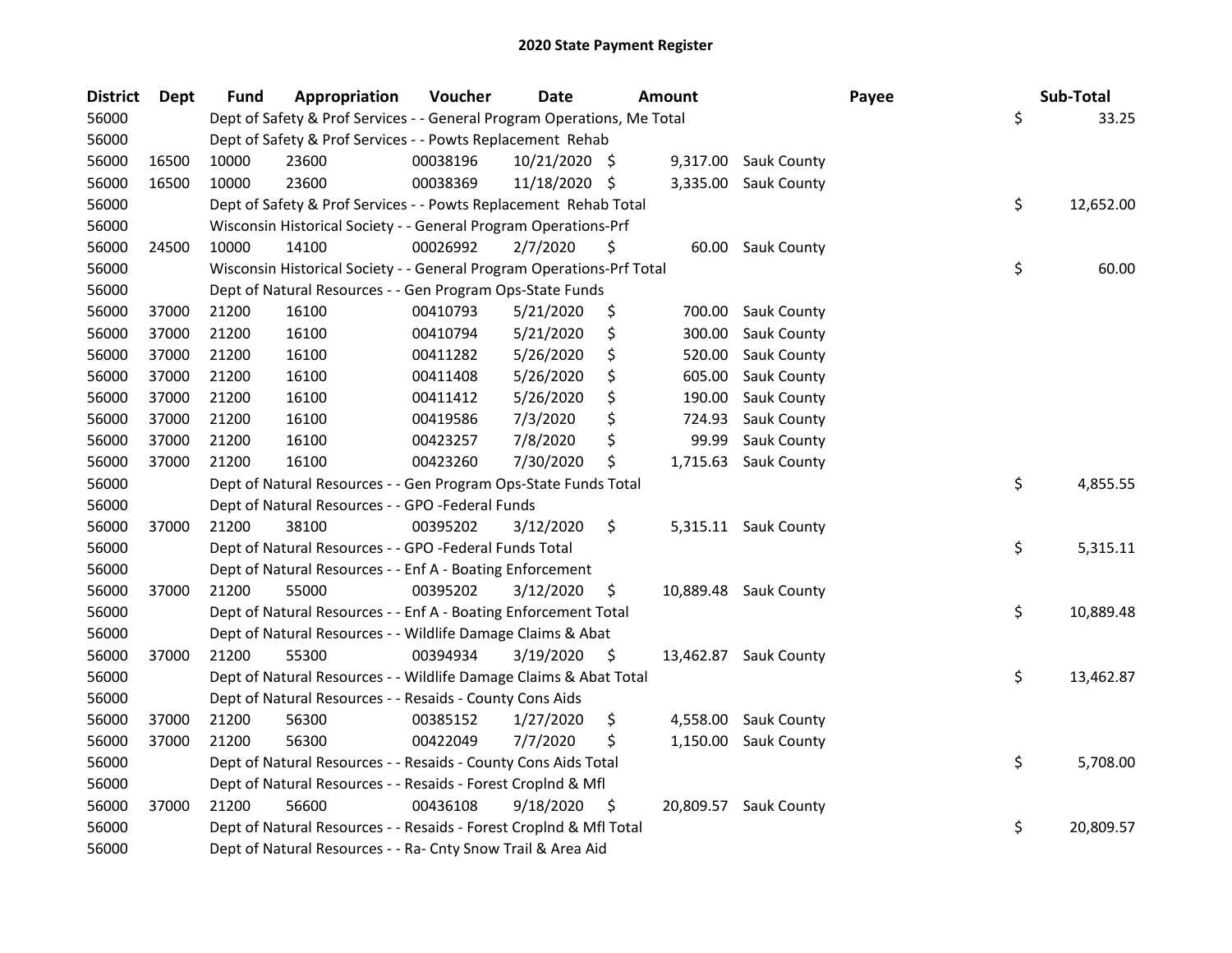| <b>District</b> | <b>Dept</b> | <b>Fund</b> | Appropriation                                                      | Voucher  | Date       |     | Amount     |                       | Payee | Sub-Total        |
|-----------------|-------------|-------------|--------------------------------------------------------------------|----------|------------|-----|------------|-----------------------|-------|------------------|
| 56000           | 37000       | 21200       | 57400                                                              | 00382028 | 1/13/2020  | \$  | 31,785.00  | Sauk County           |       |                  |
| 56000           | 37000       | 21200       | 57400                                                              | 00383546 | 1/17/2020  | \$  | 32,010.00  | Sauk County           |       |                  |
| 56000           | 37000       | 21200       | 57400                                                              | 00432195 | 8/27/2020  | \$  | 32,325.00  | Sauk County           |       |                  |
| 56000           | 37000       | 21200       | 57400                                                              | 00438971 | 9/30/2020  | Ś.  | 19,085.99  | Sauk County           |       |                  |
| 56000           | 37000       | 21200       | 57400                                                              | 00452041 | 12/16/2020 | S.  | 27,474.76  | Sauk County           |       |                  |
| 56000           |             |             | Dept of Natural Resources - - Ra- Cnty Snow Trail & Area Aid Total |          |            |     |            |                       |       | \$<br>142,680.75 |
| 56000           |             |             | Dept of Natural Resources - - Resaids - Pymt In Lieu Tax Fed       |          |            |     |            |                       |       |                  |
| 56000           | 37000       | 21200       | 58400                                                              | 00439072 | 10/1/2020  | \$  | 191.00     | <b>Sauk County</b>    |       |                  |
| 56000           |             |             | Dept of Natural Resources - - Resaids - Pymt In Lieu Tax Fed Total |          |            |     |            |                       |       | \$<br>191.00     |
| 56000           |             |             | Dept of Natural Resources - - Solid Waste Management - Closu       |          |            |     |            |                       |       |                  |
| 56000           | 37000       | 21700       | 49400                                                              | 00449573 | 12/1/2020  | \$. | 70,191.00  | <b>Sauk County</b>    |       |                  |
| 56000           |             |             | Dept of Natural Resources - - Solid Waste Management - Closu Total |          |            |     |            |                       |       | \$<br>70,191.00  |
| 56000           |             |             | Dept of Natural Resources - - GPO - Sd Water Loan Prog, Fed        |          |            |     |            |                       |       |                  |
| 56000           | 37000       | 57300       | 48200                                                              | 00381830 | 1/21/2020  | \$  | 9,925.00   | <b>Sauk County</b>    |       |                  |
| 56000           | 37000       | 57300       | 48200                                                              | 00400299 | 4/8/2020   | \$  | 6,304.50   | Sauk County           |       |                  |
| 56000           | 37000       | 57300       | 48200                                                              | 00418713 | 7/16/2020  | \$  | 6,304.50   | Sauk County           |       |                  |
| 56000           | 37000       | 57300       | 48200                                                              | 00436810 | 10/21/2020 | \$  | 6,304.50   | Sauk County           |       |                  |
| 56000           |             |             | Dept of Natural Resources - - GPO - Sd Water Loan Prog, Fed Total  |          |            |     |            |                       |       | \$<br>28,838.50  |
| 56000           |             |             | Department of Tourism - - Ab; Regranting Program                   |          |            |     |            |                       |       |                  |
| 56000           | 38000       | 10000       | 30900                                                              | 00008804 | 6/4/2020   | \$  | 7,750.00   | Sauk County           |       |                  |
| 56000           |             |             | Department of Tourism - - Ab; Regranting Program Total             |          |            |     |            |                       |       | \$<br>7,750.00   |
| 56000           |             |             | WI Dept of Transportation - - Eldly&Disa Co/Aid Sf                 |          |            |     |            |                       |       |                  |
| 56000           | 39500       | 21100       | 16800                                                              | 00489513 | 2/6/2020   | \$  | 180,141.00 | <b>Sauk County</b>    |       |                  |
| 56000           | 39500       | 21100       | 16800                                                              | 00513373 | 4/13/2020  | \$  | 835.59     | Sauk County           |       |                  |
| 56000           |             |             | WI Dept of Transportation - - Eldly&Disa Co/Aid Sf Total           |          |            |     |            |                       |       | \$<br>180,976.59 |
| 56000           |             |             | WI Dept of Transportation - - Eldly&Disa Aid Fd Fd                 |          |            |     |            |                       |       |                  |
| 56000           | 39500       | 21100       | 18300                                                              | 00498702 | 3/3/2020   | \$  | 15,578.50  | <b>Sauk County</b>    |       |                  |
| 56000           | 39500       | 21100       | 18300                                                              | 00571097 | 8/20/2020  | \$  | 31,647.50  | Sauk County           |       |                  |
| 56000           | 39500       | 21100       | 18300                                                              | 00571724 | 8/21/2020  | \$  |            | 10,572.50 Sauk County |       |                  |
| 56000           |             |             | WI Dept of Transportation - - Eldly&Disa Aid Fd Fd Total           |          |            |     |            |                       |       | \$<br>57,798.50  |
| 56000           |             |             | WI Dept of Transportation - - Hwy Sfty Loc Aid Ffd                 |          |            |     |            |                       |       |                  |
| 56000           | 39500       | 21100       | 18500                                                              | 00480185 | 1/10/2020  | \$  | 7,493.72   | <b>Sauk County</b>    |       |                  |
| 56000           | 39500       | 21100       | 18500                                                              | 00480187 | 1/10/2020  | \$  | 3,800.60   | Sauk County           |       |                  |
| 56000           | 39500       | 21100       | 18500                                                              | 00491693 | 2/12/2020  | \$  | 5,010.00   | Sauk County           |       |                  |
| 56000           | 39500       | 21100       | 18500                                                              | 00493613 | 2/20/2020  | \$  | 8,138.46   | <b>Sauk County</b>    |       |                  |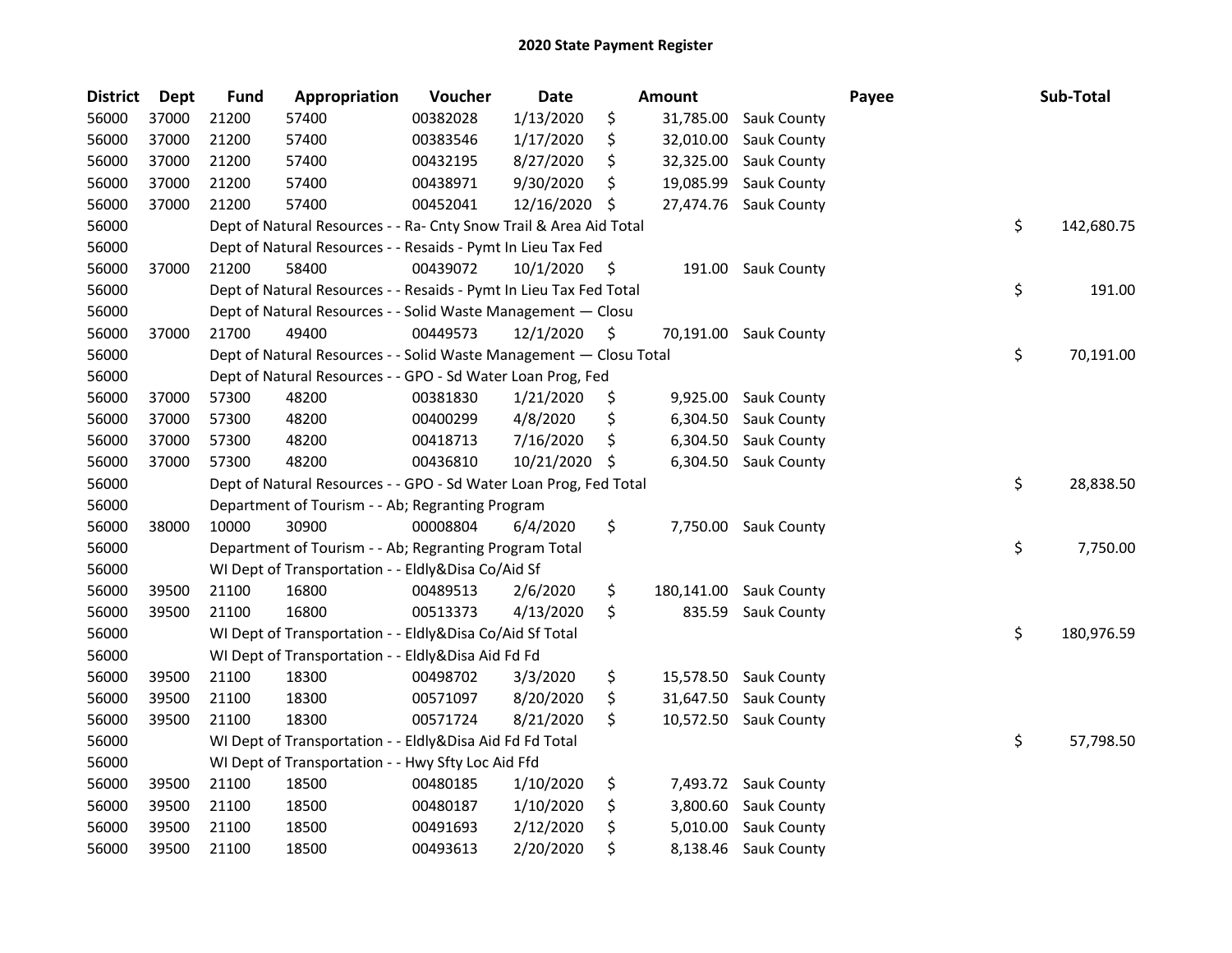| <b>District</b> | <b>Dept</b> | <b>Fund</b> | Appropriation                                            | Voucher  | Date       | <b>Amount</b>    |                         | Payee | Sub-Total          |
|-----------------|-------------|-------------|----------------------------------------------------------|----------|------------|------------------|-------------------------|-------|--------------------|
| 56000           | 39500       | 21100       | 18500                                                    | 00501493 | 3/11/2020  | \$<br>5,111.84   | Sauk County             |       |                    |
| 56000           | 39500       | 21100       | 18500                                                    | 00501495 | 3/13/2020  | \$<br>4,260.76   | Sauk County             |       |                    |
| 56000           | 39500       | 21100       | 18500                                                    | 00514664 | 4/14/2020  | \$<br>6,567.08   | Sauk County             |       |                    |
| 56000           | 39500       | 21100       | 18500                                                    | 00514667 | 4/14/2020  | \$<br>4,012.56   | Sauk County             |       |                    |
| 56000           | 39500       | 21100       | 18500                                                    | 00526291 | 5/15/2020  | \$<br>4,578.48   | Sauk County             |       |                    |
| 56000           | 39500       | 21100       | 18500                                                    | 00541853 | 6/25/2020  | \$<br>9,941.35   | Sauk County             |       |                    |
| 56000           | 39500       | 21100       | 18500                                                    | 00541866 | 6/25/2020  | \$<br>5,864.33   | Sauk County             |       |                    |
| 56000           | 39500       | 21100       | 18500                                                    | 00555739 | 7/27/2020  | \$<br>22,760.33  | Sauk County             |       |                    |
| 56000           | 39500       | 21100       | 18500                                                    | 00555751 | 7/27/2020  | \$<br>8,114.03   | Sauk County             |       |                    |
| 56000           | 39500       | 21100       | 18500                                                    | 00555755 | 7/27/2020  | \$<br>7,787.29   | <b>Sauk County</b>      |       |                    |
| 56000           | 39500       | 21100       | 18500                                                    | 00566934 | 8/14/2020  | \$<br>5,016.12   | Sauk County             |       |                    |
| 56000           | 39500       | 21100       | 18500                                                    | 00570493 | 8/19/2020  | \$<br>2,500.00   | Sauk County             |       |                    |
| 56000           | 39500       | 21100       | 18500                                                    | 00570494 | 8/19/2020  | \$<br>4,000.00   | Sauk County             |       |                    |
| 56000           | 39500       | 21100       | 18500                                                    | 00577775 | 9/4/2020   | \$<br>13,056.14  | Sauk County             |       |                    |
| 56000           | 39500       | 21100       | 18500                                                    | 00577785 | 9/4/2020   | \$<br>4,883.06   | Sauk County             |       |                    |
| 56000           | 39500       | 21100       | 18500                                                    | 00579799 | 9/8/2020   | \$<br>6,158.41   | Sauk County             |       |                    |
| 56000           | 39500       | 21100       | 18500                                                    | 00579801 | 9/8/2020   | \$<br>4,508.19   | Sauk County             |       |                    |
| 56000           | 39500       | 21100       | 18500                                                    | 00598490 | 10/13/2020 | \$<br>1,971.63   | Sauk County             |       |                    |
| 56000           | 39500       | 21100       | 18500                                                    | 00598491 | 10/13/2020 | \$<br>5,249.96   | Sauk County             |       |                    |
| 56000           | 39500       | 21100       | 18500                                                    | 00617623 | 11/19/2020 | \$<br>2,505.21   | Sauk County             |       |                    |
| 56000           | 39500       | 21100       | 18500                                                    | 00617626 | 11/19/2020 | \$<br>2,761.36   | Sauk County             |       |                    |
| 56000           | 39500       | 21100       | 18500                                                    | 00627310 | 12/15/2020 | \$<br>3,467.76   | Sauk County             |       |                    |
| 56000           | 39500       | 21100       | 18500                                                    | 00627314 | 12/15/2020 | \$<br>3,442.16   | Sauk County             |       |                    |
| 56000           |             |             | WI Dept of Transportation - - Hwy Sfty Loc Aid Ffd Total |          |            |                  |                         |       | \$<br>162,960.83   |
| 56000           |             |             | WI Dept of Transportation - - Trans Aids To Co.-Sf       |          |            |                  |                         |       |                    |
| 56000           | 39500       | 21100       | 19000                                                    | 00475479 | 1/6/2020   | \$<br>388,981.04 | Sauk County             |       |                    |
| 56000           | 39500       | 21100       | 19000                                                    | 00542326 | 7/6/2020   | \$<br>777,962.08 | Sauk County             |       |                    |
| 56000           | 39500       | 21100       | 19000                                                    | 00585152 | 10/5/2020  | \$<br>388,981.07 | Sauk County             |       |                    |
| 56000           |             |             | WI Dept of Transportation - - Trans Aids To Co.-Sf Total |          |            |                  |                         |       | \$<br>1,555,924.19 |
| 56000           |             |             | WI Dept of Transportation - - Local Rds, Grants Sf       |          |            |                  |                         |       |                    |
| 56000           | 39500       | 21100       | 27000                                                    | 00624318 | 12/7/2020  | \$<br>400,000.00 | <b>Sauk County</b>      |       |                    |
| 56000           |             |             | WI Dept of Transportation - - Local Rds, Grants Sf Total |          |            |                  |                         |       | \$<br>400,000.00   |
| 56000           |             |             | WI Dept of Transportation - - Loc Trns FacI Implfd       |          |            |                  |                         |       |                    |
| 56000           | 39500       | 21100       | 27600                                                    | 00508766 | 3/27/2020  | \$               | (153.68) Sauk County    |       |                    |
| 56000           | 39500       | 21100       | 27600                                                    | 00510725 | 4/2/2020   | \$               | (83,630.97) Sauk County |       |                    |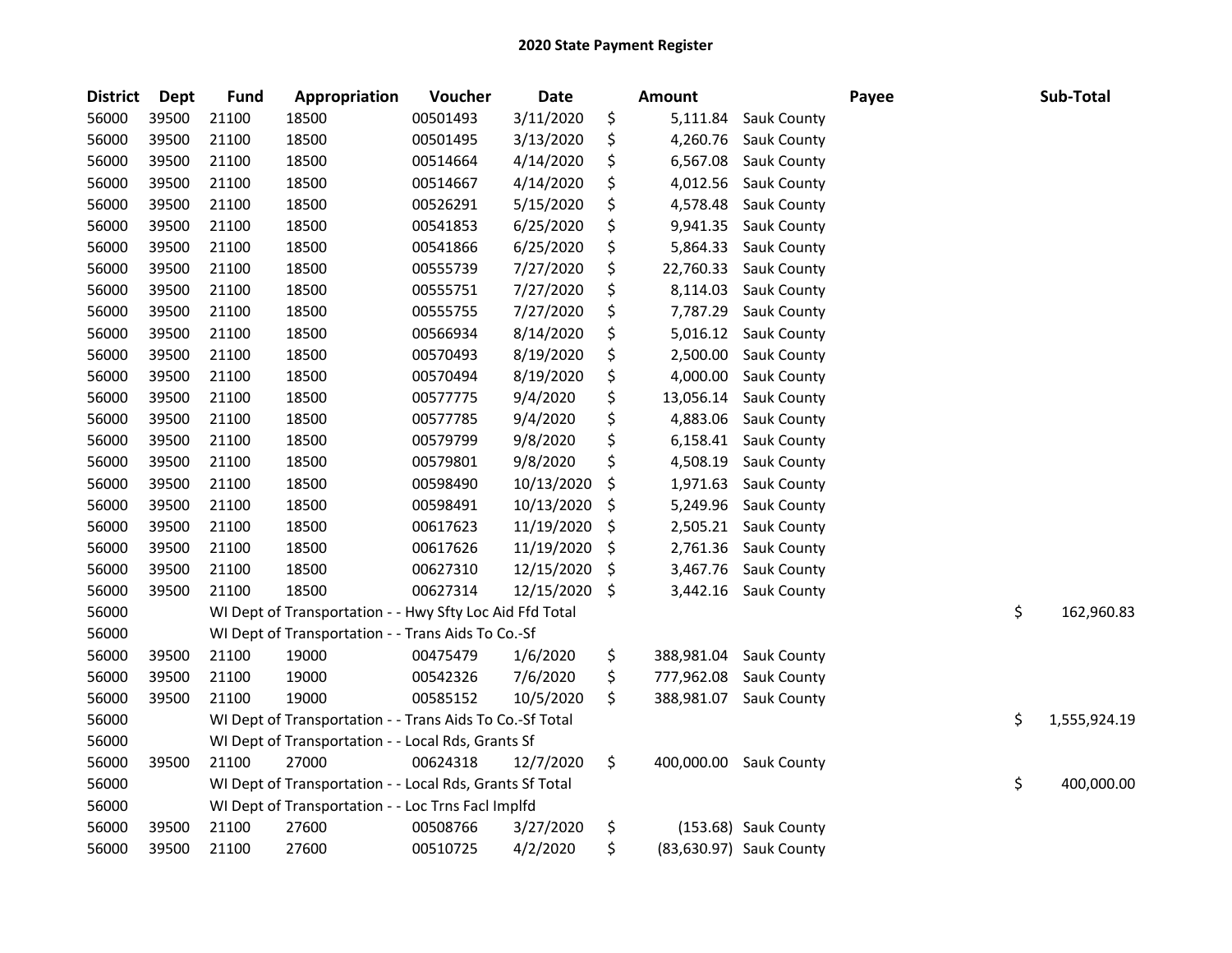| <b>District</b> | <b>Dept</b> | <b>Fund</b> | Appropriation                                            | Voucher  | <b>Date</b> | <b>Amount</b>    |                        | Payee | Sub-Total          |
|-----------------|-------------|-------------|----------------------------------------------------------|----------|-------------|------------------|------------------------|-------|--------------------|
| 56000           | 39500       | 21100       | 27600                                                    | 00523866 | 5/13/2020   | \$               | (615.98) Sauk County   |       |                    |
| 56000           |             |             | WI Dept of Transportation - - Loc Trns Facl Implfd Total |          |             |                  |                        |       | \$<br>(84, 400.63) |
| 56000           |             |             | WI Dept of Transportation - - Loc Rd Imp Prg St Fd       |          |             |                  |                        |       |                    |
| 56000           | 39500       | 21100       | 27800                                                    | 00556572 | 7/31/2020   | \$<br>6,888.05   | Sauk County            |       |                    |
| 56000           |             |             | WI Dept of Transportation - - Loc Rd Imp Prg St Fd Total |          |             |                  |                        |       | \$<br>6,888.05     |
| 56000           |             |             | WI Dept of Transportation - - Loc Trns Facl Impffd       |          |             |                  |                        |       |                    |
| 56000           | 39500       | 21100       | 28600                                                    | 00508765 | 3/30/2020   | \$               | 109,887.41 Sauk County |       |                    |
| 56000           | 39500       | 21100       | 28600                                                    | 00508766 | 3/27/2020   | \$<br>34,928.43  | Sauk County            |       |                    |
| 56000           | 39500       | 21100       | 28600                                                    | 00510725 | 4/2/2020    | \$<br>506,083.08 | Sauk County            |       |                    |
| 56000           | 39500       | 21100       | 28600                                                    | 00514274 | 4/13/2020   | \$<br>11,496.31  | Sauk County            |       |                    |
| 56000           | 39500       | 21100       | 28600                                                    | 00523851 | 5/8/2020    | \$               | 24,613.70 Sauk County  |       |                    |
| 56000           | 39500       | 21100       | 28600                                                    | 00523866 | 5/13/2020   | \$<br>15,327.10  | <b>Sauk County</b>     |       |                    |
| 56000           |             |             | WI Dept of Transportation - - Loc Trns Facl Impffd Total |          |             |                  |                        |       | \$<br>702,336.03   |
| 56000           |             |             | WI Dept of Transportation - - Hwy Mgmt & Opers Sf        |          |             |                  |                        |       |                    |
| 56000           | 39500       | 21100       | 36500                                                    | 00483944 | 1/22/2020   | \$<br>1,935.93   | Sauk County            |       |                    |
| 56000           | 39500       | 21100       | 36500                                                    | 00501900 | 3/12/2020   | \$<br>1,337.20   | Sauk County            |       |                    |
| 56000           | 39500       | 21100       | 36500                                                    | 00512238 | 4/7/2020    | \$<br>937.23     | Sauk County            |       |                    |
| 56000           | 39500       | 21100       | 36500                                                    | 00512243 | 4/7/2020    | \$<br>1,139.74   | Sauk County            |       |                    |
| 56000           | 39500       | 21100       | 36500                                                    | 00526229 | 5/13/2020   | \$<br>92.35      | Sauk County            |       |                    |
| 56000           | 39500       | 21100       | 36500                                                    | 00531197 | 5/29/2020   | \$<br>513.00     | Sauk County            |       |                    |
| 56000           | 39500       | 21100       | 36500                                                    | 00550160 | 7/9/2020    | \$<br>1,026.00   | Sauk County            |       |                    |
| 56000           | 39500       | 21100       | 36500                                                    | 00584028 | 9/17/2020   | \$<br>1,026.00   | Sauk County            |       |                    |
| 56000           | 39500       | 21100       | 36500                                                    | 00606934 | 10/28/2020  | \$<br>513.00     | Sauk County            |       |                    |
| 56000           | 39500       | 21100       | 36500                                                    | 00616494 | 11/18/2020  | \$<br>540.00     | Sauk County            |       |                    |
| 56000           | 39500       | 21100       | 36500                                                    | 00623082 | 12/4/2020   | \$<br>2,184.05   | Sauk County            |       |                    |
| 56000           |             |             | WI Dept of Transportation - - Hwy Mgmt & Opers Sf Total  |          |             |                  |                        |       | \$<br>11,244.50    |
| 56000           |             |             | WI Dept of Transportation - - Routine Maint Sf           |          |             |                  |                        |       |                    |
| 56000           | 39500       | 21100       | 36800                                                    | 00483944 | 1/22/2020   | \$<br>171,170.57 | Sauk County            |       |                    |
| 56000           | 39500       | 21100       | 36800                                                    | 00492625 | 2/20/2020   | \$<br>114,522.50 | Sauk County            |       |                    |
| 56000           | 39500       | 21100       | 36800                                                    | 00492626 | 2/20/2020   | \$<br>32,423.99  | Sauk County            |       |                    |
| 56000           | 39500       | 21100       | 36800                                                    | 00501900 | 3/12/2020   | \$<br>208,770.49 | Sauk County            |       |                    |
| 56000           | 39500       | 21100       | 36800                                                    | 00504417 | 3/19/2020   | \$<br>297,622.38 | Sauk County            |       |                    |
| 56000           | 39500       | 21100       | 36800                                                    | 00509759 | 3/31/2020   | \$<br>4,105.37   | Sauk County            |       |                    |
| 56000           | 39500       | 21100       | 36800                                                    | 00510306 | 4/1/2020    | \$<br>5,367.75   | Sauk County            |       |                    |
| 56000           | 39500       | 21100       | 36800                                                    | 00511251 | 4/3/2020    | \$<br>239,641.95 | Sauk County            |       |                    |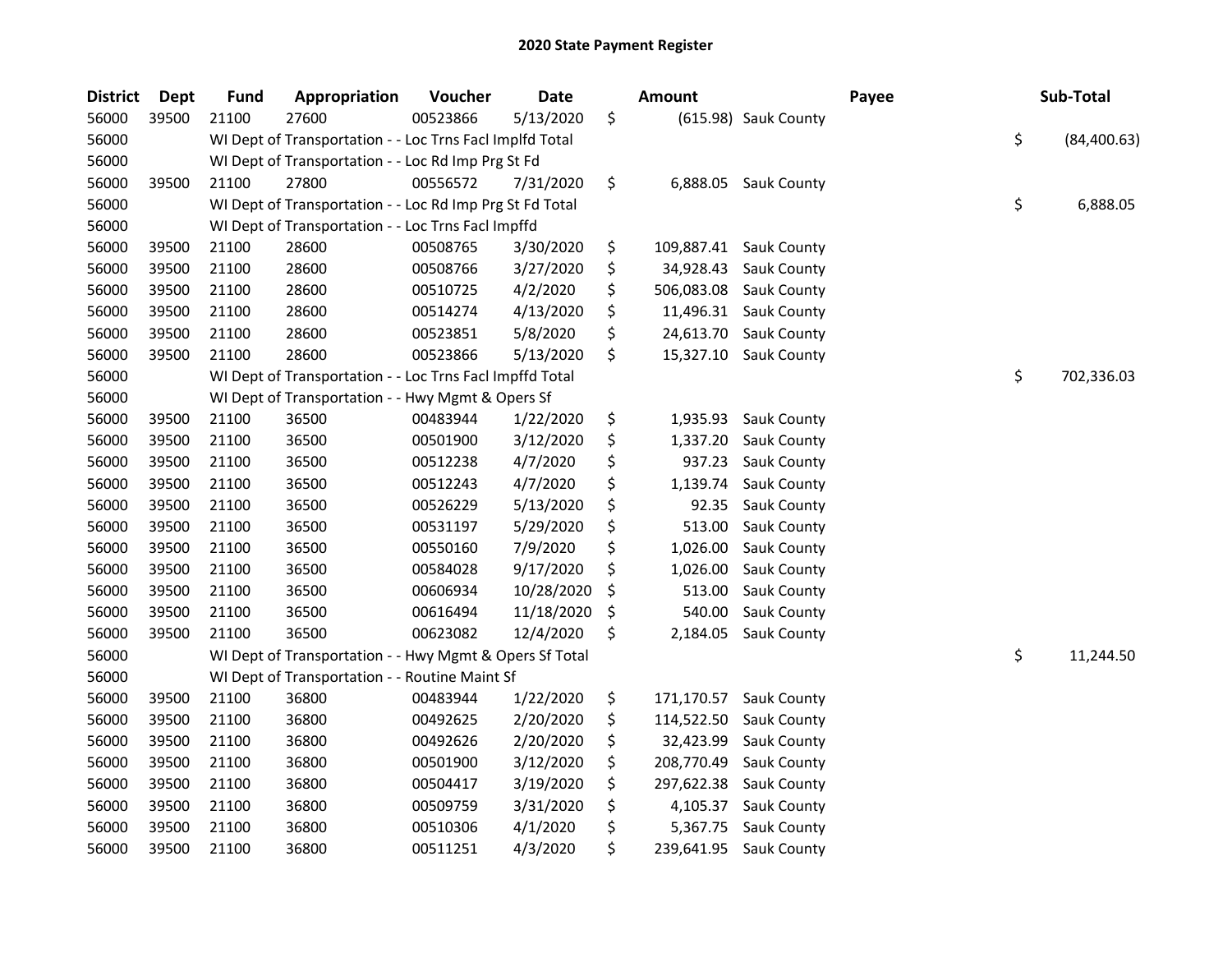| <b>District</b> | <b>Dept</b> | <b>Fund</b> | Appropriation                                                | Voucher  | Date       |     | <b>Amount</b> |                    | Payee | Sub-Total          |
|-----------------|-------------|-------------|--------------------------------------------------------------|----------|------------|-----|---------------|--------------------|-------|--------------------|
| 56000           | 39500       | 21100       | 36800                                                        | 00512238 | 4/7/2020   | \$  | 22,060.82     | <b>Sauk County</b> |       |                    |
| 56000           | 39500       | 21100       | 36800                                                        | 00512243 | 4/7/2020   | \$  | 8,909.22      | Sauk County        |       |                    |
| 56000           | 39500       | 21100       | 36800                                                        | 00517787 | 4/22/2020  | \$  | 6,694.54      | Sauk County        |       |                    |
| 56000           | 39500       | 21100       | 36800                                                        | 00519807 | 4/28/2020  | \$  | 153,813.32    | Sauk County        |       |                    |
| 56000           | 39500       | 21100       | 36800                                                        | 00521959 | 5/4/2020   | \$  | 37,584.00     | Sauk County        |       |                    |
| 56000           | 39500       | 21100       | 36800                                                        | 00526229 | 5/13/2020  | \$  | 19,021.87     | Sauk County        |       |                    |
| 56000           | 39500       | 21100       | 36800                                                        | 00531197 | 5/29/2020  | \$  | 2,902.19      | Sauk County        |       |                    |
| 56000           | 39500       | 21100       | 36800                                                        | 00534101 | 6/5/2020   | \$  | 195,343.53    | Sauk County        |       |                    |
| 56000           | 39500       | 21100       | 36800                                                        | 00548069 | 7/6/2020   | \$  | 106,257.00    | Sauk County        |       |                    |
| 56000           | 39500       | 21100       | 36800                                                        | 00550160 | 7/9/2020   | \$  | 767.98        | <b>Sauk County</b> |       |                    |
| 56000           | 39500       | 21100       | 36800                                                        | 00555926 | 7/27/2020  | \$  | 153.25        | Sauk County        |       |                    |
| 56000           | 39500       | 21100       | 36800                                                        | 00555927 | 7/27/2020  | \$  | 131,332.95    | Sauk County        |       |                    |
| 56000           | 39500       | 21100       | 36800                                                        | 00557930 | 7/31/2020  | \$  | 12,809.69     | Sauk County        |       |                    |
| 56000           | 39500       | 21100       | 36800                                                        | 00579072 | 9/9/2020   | \$  | 195,790.20    | Sauk County        |       |                    |
| 56000           | 39500       | 21100       | 36800                                                        | 00579777 | 9/9/2020   | \$  | 100,338.80    | Sauk County        |       |                    |
| 56000           | 39500       | 21100       | 36800                                                        | 00584028 | 9/17/2020  | \$  | 19,810.09     | Sauk County        |       |                    |
| 56000           | 39500       | 21100       | 36800                                                        | 00591862 | 9/28/2020  | \$  | 142,219.21    | Sauk County        |       |                    |
| 56000           | 39500       | 21100       | 36800                                                        | 00597321 | 10/13/2020 | \$  | 6,591.92      | Sauk County        |       |                    |
| 56000           | 39500       | 21100       | 36800                                                        | 00604816 | 10/23/2020 | \$  | 152,109.00    | Sauk County        |       |                    |
| 56000           | 39500       | 21100       | 36800                                                        | 00606934 | 10/28/2020 | \$  | 12,862.37     | Sauk County        |       |                    |
| 56000           | 39500       | 21100       | 36800                                                        | 00616494 | 11/18/2020 | \$  | 4,659.30      | Sauk County        |       |                    |
| 56000           | 39500       | 21100       | 36800                                                        | 00622391 | 12/2/2020  | \$  | 156,952.53    | Sauk County        |       |                    |
| 56000           | 39500       | 21100       | 36800                                                        | 00623082 | 12/4/2020  | \$  | 9,646.63      | Sauk County        |       |                    |
| 56000           |             |             | WI Dept of Transportation - - Routine Maint Sf Total         |          |            |     |               |                    |       | \$<br>2,572,255.41 |
| 56000           |             |             | WI Dept of Transportation - - Hwy Mgmt & Opers Lf            |          |            |     |               |                    |       |                    |
| 56000           | 39500       | 21100       | 37500                                                        | 00526229 | 5/13/2020  | \$  | 83.18         | Sauk County        |       |                    |
| 56000           |             |             | WI Dept of Transportation - - Hwy Mgmt & Opers Lf Total      |          |            |     |               |                    |       | \$<br>83.18        |
| 56000           |             |             | WI Dept of Transportation - - Veh Insp, Trf EnfSf            |          |            |     |               |                    |       |                    |
| 56000           | 39500       | 21100       | 56400                                                        | 00620304 | 12/4/2020  | \$  |               | 350.00 Sauk County |       |                    |
| 56000           |             |             | WI Dept of Transportation - - Veh Insp, Trf Enf Sf Total     |          |            |     |               |                    |       | \$<br>350.00       |
| 56000           |             |             | Department of Corrections - - Corrections Contracts And Agre |          |            |     |               |                    |       |                    |
| 56000           | 41000       | 10000       | 11400                                                        | 00336092 | 1/21/2020  | \$, | 6,334.34      | <b>Sauk County</b> |       |                    |
| 56000           | 41000       | 10000       | 11400                                                        | 00337016 | 1/23/2020  | \$  | 36,485.14     | Sauk County        |       |                    |
| 56000           | 41000       | 10000       | 11400                                                        | 00342573 | 2/19/2020  | \$  | 11,523.60     | Sauk County        |       |                    |
| 56000           | 41000       | 10000       | 11400                                                        | 00345223 | 3/2/2020   | \$  | 36,485.14     | <b>Sauk County</b> |       |                    |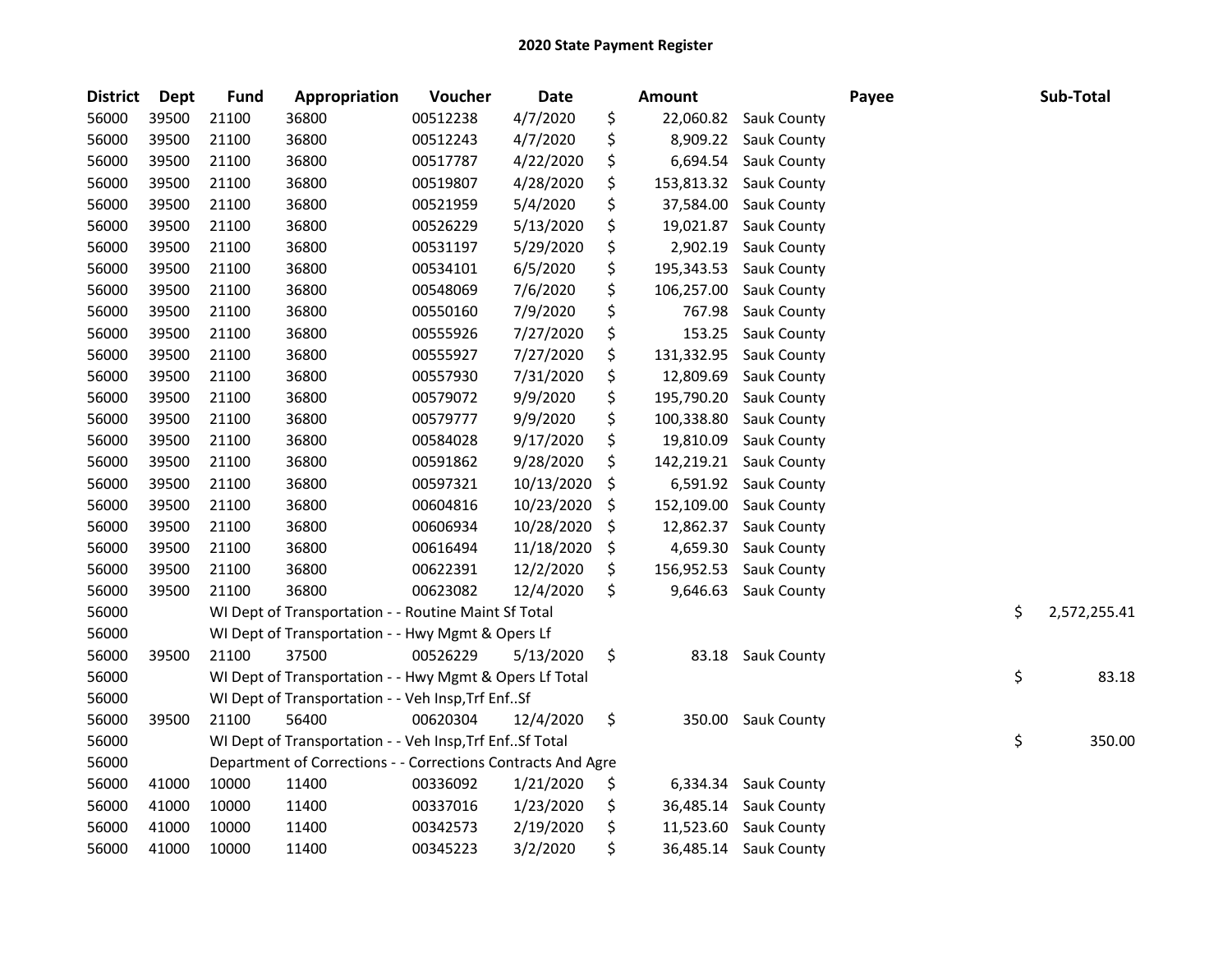| District | Dept  | <b>Fund</b> | Appropriation                                                      | Voucher  | <b>Date</b> | <b>Amount</b>   | Payee                                                                                                         | Sub-Total        |
|----------|-------|-------------|--------------------------------------------------------------------|----------|-------------|-----------------|---------------------------------------------------------------------------------------------------------------|------------------|
| 56000    | 41000 | 10000       | 11400                                                              | 00348427 | 3/18/2020   | \$<br>14,991.74 | Sauk County                                                                                                   |                  |
| 56000    | 41000 | 10000       | 11400                                                              | 00354151 | 4/16/2020   | \$<br>20,221.62 | Sauk County                                                                                                   |                  |
| 56000    | 41000 | 10000       | 11400                                                              | 00355042 | 4/23/2020   | \$<br>566.06    | Sauk County                                                                                                   |                  |
| 56000    | 41000 | 10000       | 11400                                                              | 00357299 | 5/5/2020    | \$<br>33,397.54 | Sauk County                                                                                                   |                  |
| 56000    | 41000 | 10000       | 11400                                                              | 00357304 | 5/1/2020    | \$<br>36,485.14 | Sauk County                                                                                                   |                  |
| 56000    | 41000 | 10000       | 11400                                                              | 00360255 | 5/18/2020   | \$<br>4,785.78  | <b>Sauk County</b>                                                                                            |                  |
| 56000    | 41000 | 10000       | 11400                                                              | 00360589 | 5/22/2020   | \$<br>3,087.60  | Sauk County                                                                                                   |                  |
| 56000    | 41000 | 10000       | 11400                                                              | 00360664 | 5/22/2020   | \$<br>35,507.40 | Sauk County                                                                                                   |                  |
| 56000    | 41000 | 10000       | 11400                                                              | 00365607 | 6/23/2020   | \$<br>6,020.82  | <b>Sauk County</b>                                                                                            |                  |
| 56000    | 41000 | 10000       | 11400                                                              | 00366270 | 6/17/2020   | \$<br>3,653.66  | Sauk County                                                                                                   |                  |
| 56000    | 41000 | 10000       | 11400                                                              | 00368290 | 6/24/2020   | \$<br>36,690.98 | <b>Sauk County</b>                                                                                            |                  |
| 56000    | 41000 | 10000       | 11400                                                              | 00371233 | 7/13/2020   | \$<br>7,616.08  | Sauk County                                                                                                   |                  |
| 56000    | 41000 | 10000       | 11400                                                              | 00371496 | 7/17/2020   | \$<br>6,844.18  | Sauk County                                                                                                   |                  |
| 56000    | 41000 | 10000       | 11400                                                              | 00372208 | 7/17/2020   | \$<br>35,507.40 | Sauk County                                                                                                   |                  |
| 56000    | 41000 | 10000       | 11400                                                              | 00378044 | 8/18/2020   | \$<br>12,690.30 | Sauk County                                                                                                   |                  |
| 56000    | 41000 | 10000       | 11400                                                              | 00379820 | 8/26/2020   | \$<br>2,367.16  | Sauk County                                                                                                   |                  |
| 56000    | 41000 | 10000       | 11400                                                              | 00380177 | 8/27/2020   | \$<br>33,809.22 | Sauk County                                                                                                   |                  |
| 56000    | 41000 | 10000       | 11400                                                              | 00383602 | 9/16/2020   | \$<br>12,636.68 | Sauk County                                                                                                   |                  |
| 56000    | 41000 | 10000       | 11400                                                              | 00386070 | 9/28/2020   | \$<br>33,860.68 | Sauk County                                                                                                   |                  |
| 56000    | 41000 | 10000       | 11400                                                              | 00389672 | 10/20/2020  | \$<br>12,444.24 | Sauk County                                                                                                   |                  |
| 56000    | 41000 | 10000       | 11400                                                              | 00391396 | 10/28/2020  | \$<br>30,567.24 | <b>Sauk County</b>                                                                                            |                  |
| 56000    | 41000 | 10000       | 11400                                                              | 00394755 | 11/23/2020  | \$<br>33,500.46 | <b>Sauk County</b>                                                                                            |                  |
| 56000    | 41000 | 10000       | 11400                                                              | 00395344 | 11/23/2020  | \$<br>9,314.26  | Sauk County                                                                                                   |                  |
| 56000    | 41000 | 10000       | 11400                                                              | 00398209 | 12/8/2020   | \$<br>5,146.00  | Sauk County                                                                                                   |                  |
| 56000    | 41000 | 10000       | 11400                                                              | 00398211 | 12/8/2020   | \$<br>4,374.10  | Sauk County                                                                                                   |                  |
| 56000    | 41000 | 10000       | 11400                                                              | 00398213 | 12/8/2020   | \$<br>1,286.50  | Sauk County                                                                                                   |                  |
| 56000    | 41000 | 10000       | 11400                                                              | 00399988 | 12/23/2020  | \$<br>32,419.80 | Sauk County                                                                                                   |                  |
| 56000    | 41000 | 10000       | 11400                                                              | 00400635 | 12/21/2020  | \$              | 7,410.24 Sauk County                                                                                          |                  |
| 56000    |       |             | Department of Corrections - - Corrections Contracts And Agre Total |          |             |                 |                                                                                                               | \$<br>568,031.10 |
| 56000    |       |             |                                                                    |          |             |                 | Department of Corrections - - Reimbursing Counties For Probation, Extended Supervision And Parole Holds       |                  |
| 56000    | 41000 | 10000       | 11600                                                              | 00392774 | 11/5/2020   | \$              | 88,680.00 Sauk County                                                                                         |                  |
| 56000    |       |             |                                                                    |          |             |                 | Department of Corrections - - Reimbursing Counties For Probation, Extended Supervision And Parole Holds Total | \$<br>88,680.00  |
| 56000    |       |             | Child Abuse & Neglect Prev Bd - - General Aids                     |          |             |                 |                                                                                                               |                  |
| 56000    | 43300 | 10000       | 99000                                                              | 00002391 | 4/24/2020   | \$              | 614.41 Sauk County                                                                                            |                  |
| 56000    |       |             | Child Abuse & Neglect Prev Bd - - General Aids Total               |          |             |                 |                                                                                                               | \$<br>614.41     |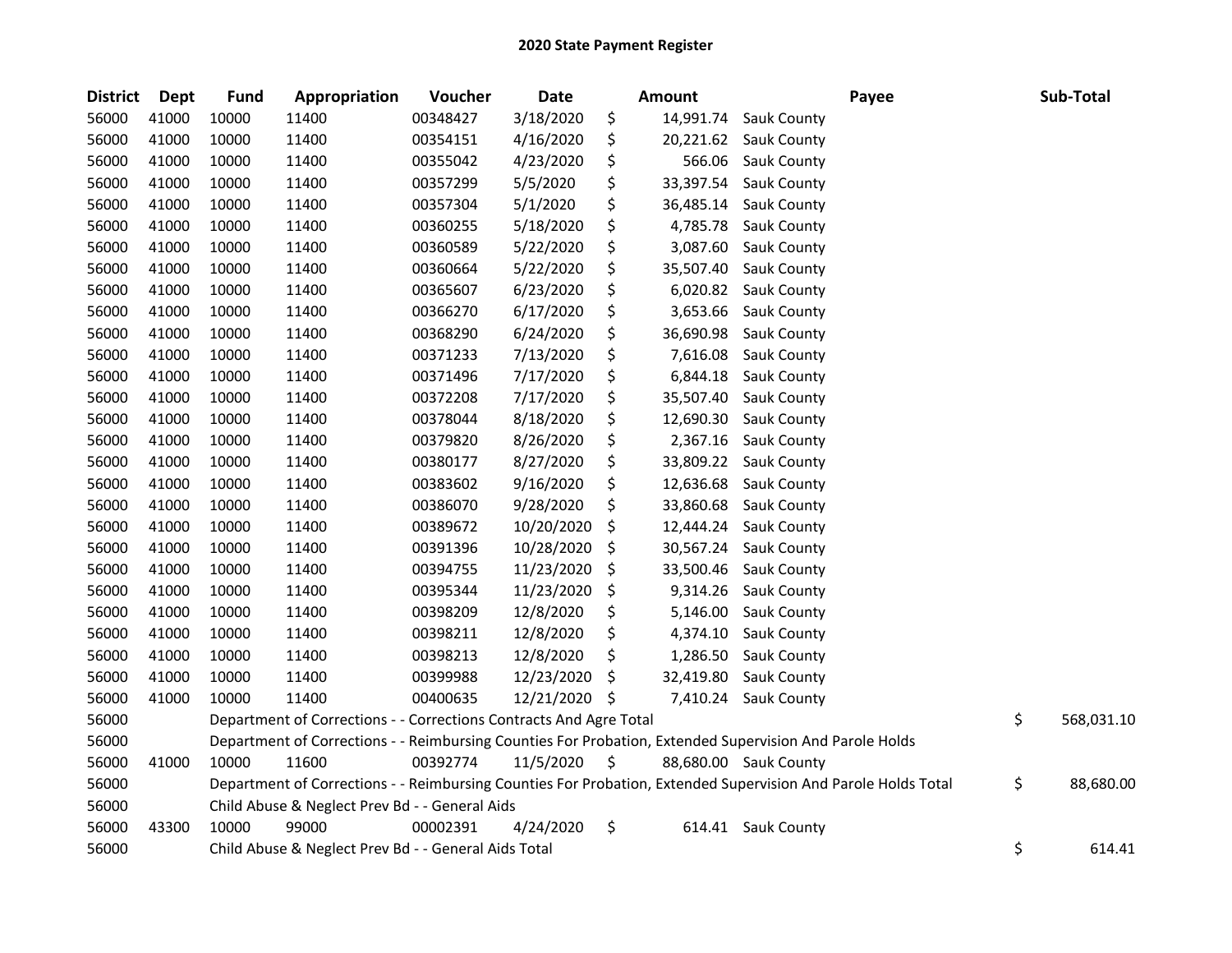| <b>District</b> | Dept  | <b>Fund</b> | Appropriation                                                      | Voucher  | <b>Date</b>   |     | <b>Amount</b> |                    | Payee | Sub-Total          |
|-----------------|-------|-------------|--------------------------------------------------------------------|----------|---------------|-----|---------------|--------------------|-------|--------------------|
| 56000           |       |             | Department of Health Services - - State/Federal Aids               |          |               |     |               |                    |       |                    |
| 56000           | 43500 | 10000       | 00000                                                              | 92007    | $1/1/2020$ \$ |     | 81,386.00     | <b>Sauk County</b> |       |                    |
| 56000           | 43500 | 10000       | 00000                                                              | 92008    | 2/1/2020 \$   |     | 56,904.00     | Sauk County        |       |                    |
| 56000           | 43500 | 10000       | 00000                                                              | 92009    | $3/1/2020$ \$ |     | 77,168.00     | Sauk County        |       |                    |
| 56000           | 43500 | 10000       | 00000                                                              | 92010    | $4/1/2020$ \$ |     | 480,540.00    | Sauk County        |       |                    |
| 56000           | 43500 | 10000       | 00000                                                              | 92011    | $5/1/2020$ \$ |     | 70,482.00     | Sauk County        |       |                    |
| 56000           | 43500 | 10000       | 00000                                                              | 92012    | $6/1/2020$ \$ |     | 47,234.00     | Sauk County        |       |                    |
| 56000           | 43500 | 10000       | 00000                                                              | 92013    | $6/1/2020$ \$ |     | 19,889.00     | Sauk County        |       |                    |
| 56000           | 43500 | 10000       | 00000                                                              | 92100    | 7/1/2020 \$   |     | 1,551,963.00  | Sauk County        |       |                    |
| 56000           | 43500 | 10000       | 00000                                                              | 92101    | 8/1/2020 \$   |     | 32,387.00     | <b>Sauk County</b> |       |                    |
| 56000           | 43500 | 10000       | 00000                                                              | 92102    | 9/1/2020 \$   |     | 308,502.00    | Sauk County        |       |                    |
| 56000           | 43500 | 10000       | 00000                                                              | 92103    | 10/1/2020 \$  |     | 13,604.00     | Sauk County        |       |                    |
| 56000           | 43500 | 10000       | 00000                                                              | 92104    | 11/1/2020 \$  |     | 146,675.00    | Sauk County        |       |                    |
| 56000           |       |             | Department of Health Services - - State/Federal Aids Total         |          |               |     |               |                    |       | \$<br>2,886,734.00 |
| 56000           |       |             | Department of Health Services - - General Program Operations       |          |               |     |               |                    |       |                    |
| 56000           | 43500 | 10000       | 10100                                                              | 00359947 | 6/11/2020     | \$. | 305.95        | <b>Sauk County</b> |       |                    |
| 56000           |       |             | Department of Health Services - - General Program Operations Total |          |               |     |               |                    |       | \$<br>305.95       |
| 56000           |       |             | Department of Health Services - - Public Health Dispensaries And   |          |               |     |               |                    |       |                    |
| 56000           | 43500 | 10000       | 10700                                                              | 00333168 | 1/8/2020      | \$  | 141.85        | Sauk County        |       |                    |
| 56000           | 43500 | 10000       | 10700                                                              | 00338727 | 2/12/2020     | \$  | 333.66        | Sauk County        |       |                    |
| 56000           | 43500 | 10000       | 10700                                                              | 00347032 | 3/10/2020     | \$  | 348.97        | Sauk County        |       |                    |
| 56000           | 43500 | 10000       | 10700                                                              | 00347679 | 3/18/2020     | \$  | 99.05         | Sauk County        |       |                    |
| 56000           | 43500 | 10000       | 10700                                                              | 00347682 | 3/20/2020     | \$  | 402.96        | Sauk County        |       |                    |
| 56000           | 43500 | 10000       | 10700                                                              | 00353268 | 4/8/2020      | \$  | 197.40        | Sauk County        |       |                    |
| 56000           | 43500 | 10000       | 10700                                                              | 00355741 | 5/8/2020      | \$  | 37.68         | Sauk County        |       |                    |
| 56000           | 43500 | 10000       | 10700                                                              | 00357935 | 5/29/2020     | \$  | 84.77         | Sauk County        |       |                    |
| 56000           | 43500 | 10000       | 10700                                                              | 00360707 | 6/2/2020      | \$  | 421.35        | Sauk County        |       |                    |
| 56000           | 43500 | 10000       | 10700                                                              | 00363149 | 6/19/2020     | \$  | 531.13        | Sauk County        |       |                    |
| 56000           | 43500 | 10000       | 10700                                                              | 00372698 | 8/26/2020     | \$  | 612.03        | Sauk County        |       |                    |
| 56000           | 43500 | 10000       | 10700                                                              | 00375783 | 8/31/2020     | \$  | 441.37        | Sauk County        |       |                    |
| 56000           | 43500 | 10000       | 10700                                                              | 00378661 | 9/18/2020     | \$  | 75.26         | Sauk County        |       |                    |
| 56000           | 43500 | 10000       | 10700                                                              | 00389589 | 11/12/2020    | \$  | 433.63        | <b>Sauk County</b> |       |                    |
| 56000           | 43500 | 10000       | 10700                                                              | 00392557 | 12/4/2020     | \$  | 247.05        | Sauk County        |       |                    |
| 56000           | 43500 | 10000       | 10700                                                              | 00392572 | 12/11/2020    | \$  | 216.20        | <b>Sauk County</b> |       |                    |
|                 |       |             |                                                                    |          |               |     |               |                    |       |                    |

56000 Department of Health Services - - Public Health Dispensaries And Total 4,620 extending the State of A,624.36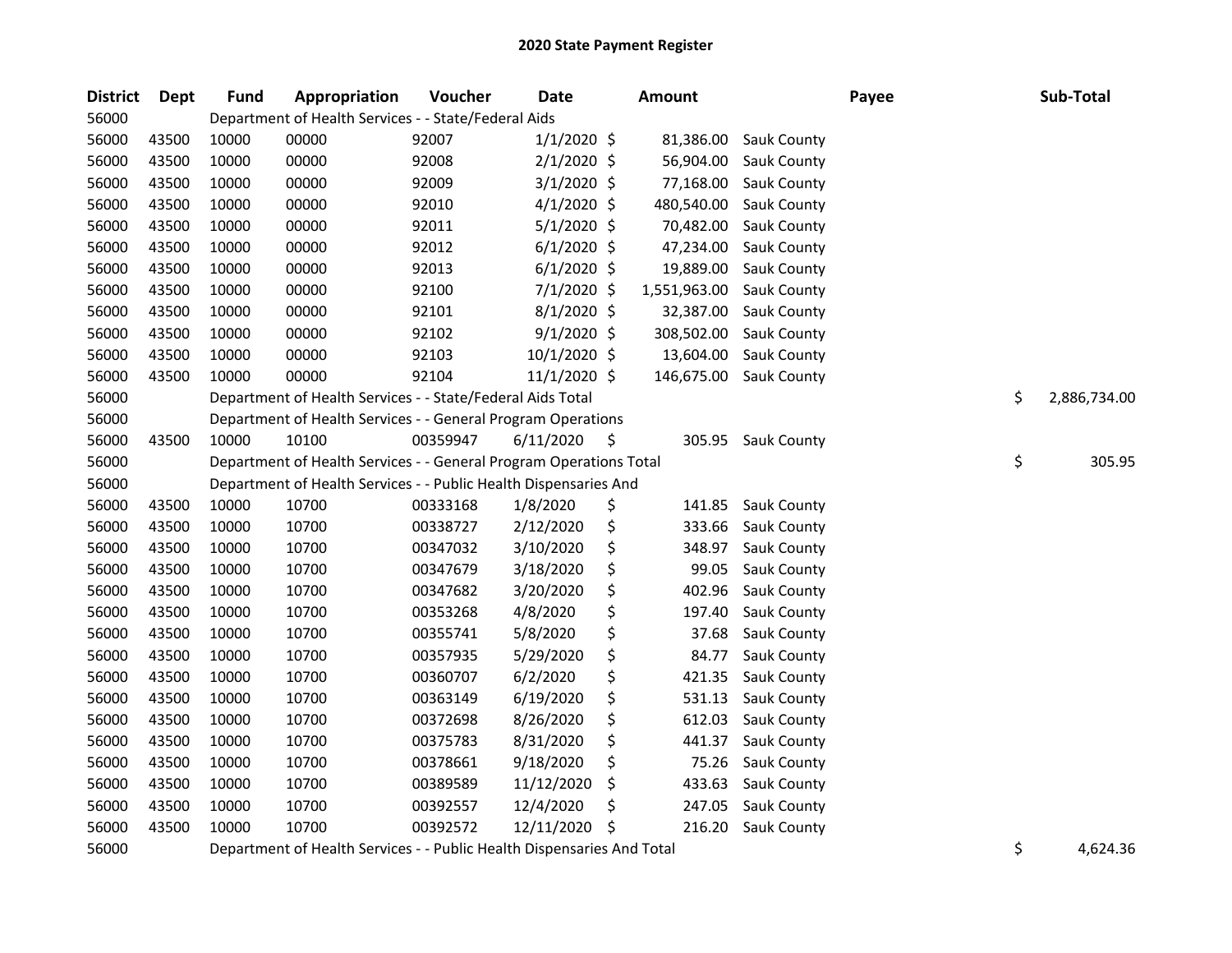| <b>District</b> | <b>Dept</b> | <b>Fund</b> | Appropriation                                                          | Voucher  | <b>Date</b> | <b>Amount</b> |          |                      | Payee | Sub-Total      |
|-----------------|-------------|-------------|------------------------------------------------------------------------|----------|-------------|---------------|----------|----------------------|-------|----------------|
| 56000           |             |             | Department of Health Services - - Medical Assistance State Admin       |          |             |               |          |                      |       |                |
| 56000           | 43500       | 10000       | 14000                                                                  | 00359947 | 6/11/2020   | \$            | 1,499.05 | <b>Sauk County</b>   |       |                |
| 56000           |             |             | Department of Health Services - - Medical Assistance State Admin Total |          |             |               |          |                      |       | \$<br>1,499.05 |
| 56000           |             |             | Department of Health Services - - Federal Wic Operations               |          |             |               |          |                      |       |                |
| 56000           | 43500       | 10000       | 14800                                                                  | 00338717 | 2/13/2020   | \$            | 850.08   | <b>Sauk County</b>   |       |                |
| 56000           | 43500       | 10000       | 14800                                                                  | 00363074 | 6/18/2020   | \$            | 1,449.79 | Sauk County          |       |                |
| 56000           | 43500       | 10000       | 14800                                                                  | 00363152 | 6/18/2020   | \$            | 1,417.55 | Sauk County          |       |                |
| 56000           | 43500       | 10000       | 14800                                                                  | 00367594 | 7/30/2020   | \$            | 1,478.43 | <b>Sauk County</b>   |       |                |
| 56000           | 43500       | 10000       | 14800                                                                  | 00372301 | 8/27/2020   | \$            | 792.01   | Sauk County          |       |                |
| 56000           | 43500       | 10000       | 14800                                                                  | 00377140 | 9/25/2020   | \$            | 850.11   | Sauk County          |       |                |
| 56000           | 43500       | 10000       | 14800                                                                  | 00390901 | 11/20/2020  | \$.           |          | 1,410.42 Sauk County |       |                |
| 56000           |             |             | Department of Health Services - - Federal Wic Operations Total         |          |             |               |          |                      |       | \$<br>8,248.39 |
| 56000           |             |             | Department of Health Services - - Federal Projects Operations          |          |             |               |          |                      |       |                |
| 56000           | 43500       | 10000       | 14900                                                                  | 00375692 | 9/11/2020   | \$.           | 400.00   | <b>Sauk County</b>   |       |                |
| 56000           |             |             | Department of Health Services - - Federal Projects Operations Total    |          |             |               |          |                      |       | \$<br>400.00   |
| 56000           |             |             | Department of Health Services - - Federal Project Aids                 |          |             |               |          |                      |       |                |
| 56000           | 43500       | 10000       | 15000                                                                  | 00392374 | 12/4/2020   | \$            | 77.85    | <b>Sauk County</b>   |       |                |
| 56000           |             |             | Department of Health Services - - Federal Project Aids Total           |          |             |               |          |                      |       | \$<br>77.85    |
| 56000           |             |             | Department of Health Services - - General Program Operations           |          |             |               |          |                      |       |                |
| 56000           | 43500       | 10000       | 40100                                                                  | 00337122 | 1/23/2020   | \$            | 15.00    | Sauk County          |       |                |
| 56000           | 43500       | 10000       | 40100                                                                  | 00340123 | 2/7/2020    | \$            | 1.50     | Sauk County          |       |                |
| 56000           | 43500       | 10000       | 40100                                                                  | 00341210 | 2/12/2020   | \$            | 1.50     | Sauk County          |       |                |
| 56000           | 43500       | 10000       | 40100                                                                  | 00361060 | 6/3/2020    | \$            | 1.50     | Sauk County          |       |                |
| 56000           | 43500       | 10000       | 40100                                                                  | 00362075 | 6/9/2020    | \$            | 1.50     | Sauk County          |       |                |
| 56000           | 43500       | 10000       | 40100                                                                  | 00373041 | 8/17/2020   | \$            | 15.00    | Sauk County          |       |                |
| 56000           |             |             | Department of Health Services - - General Program Operations Total     |          |             |               |          |                      |       | \$<br>36.00    |
| 56000           |             |             | Department of Health Services - - Medical Assistance State Admin       |          |             |               |          |                      |       |                |
| 56000           | 43500       | 10000       | 44000                                                                  | 00337122 | 1/23/2020   | \$            | 15.00    | <b>Sauk County</b>   |       |                |
| 56000           | 43500       | 10000       | 44000                                                                  | 00340123 | 2/7/2020    | \$            | 1.50     | Sauk County          |       |                |
| 56000           | 43500       | 10000       | 44000                                                                  | 00341210 | 2/12/2020   | \$            | 1.50     | Sauk County          |       |                |
| 56000           | 43500       | 10000       | 44000                                                                  | 00361060 | 6/3/2020    | \$            | 1.50     | Sauk County          |       |                |
| 56000           | 43500       | 10000       | 44000                                                                  | 00362075 | 6/9/2020    | \$            | 1.50     | Sauk County          |       |                |
| 56000           | 43500       | 10000       | 44000                                                                  | 00373041 | 8/17/2020   | \$            | 15.00    | Sauk County          |       |                |
| 56000           |             |             | Department of Health Services - - Medical Assistance State Admin Total |          |             |               |          |                      |       | \$<br>36.00    |
| 56000           |             |             | Department of Health Services - - Nursing Facility Resident Prot       |          |             |               |          |                      |       |                |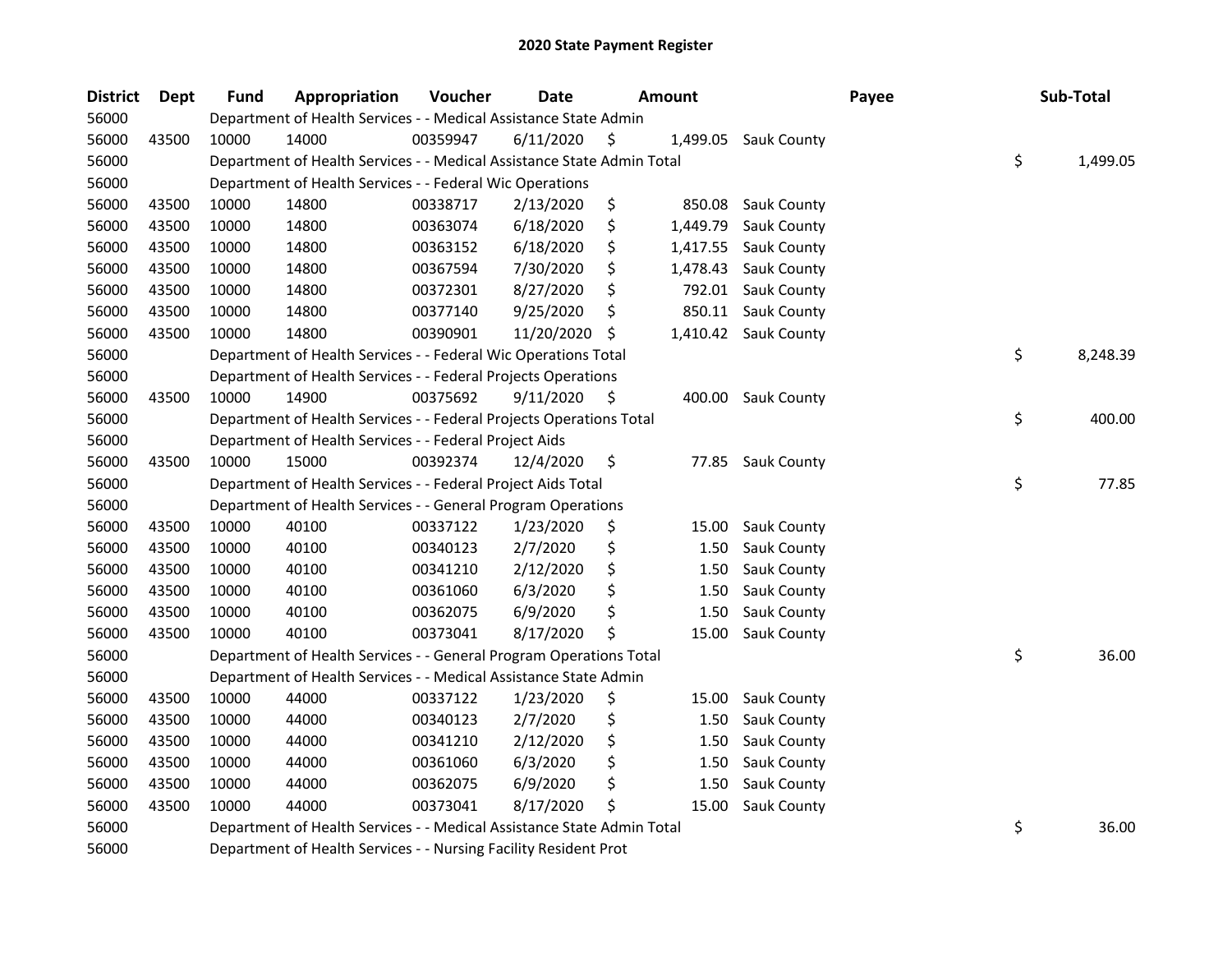| <b>District</b> | <b>Dept</b> | <b>Fund</b> | Appropriation                                                          | Voucher  | <b>Date</b>   |     | <b>Amount</b> |                      | Payee | Sub-Total        |
|-----------------|-------------|-------------|------------------------------------------------------------------------|----------|---------------|-----|---------------|----------------------|-------|------------------|
| 56000           | 43500       | 10000       | 62100                                                                  | 00388691 | 11/4/2020     | \$  |               | 3,000.00 Sauk County |       |                  |
| 56000           |             |             | Department of Health Services - - Nursing Facility Resident Prot Total |          |               |     |               |                      |       | \$<br>3,000.00   |
| 56000           |             |             | Department of Health Services - - Administrative And Support-Fis       |          |               |     |               |                      |       |                  |
| 56000           | 43500       | 10000       | 82100                                                                  | 00337464 | 1/24/2020     | S   | 5.00          | <b>Sauk County</b>   |       |                  |
| 56000           | 43500       | 10000       | 82100                                                                  | 00382090 | 10/2/2020     | \$  | 5.00          | <b>Sauk County</b>   |       |                  |
| 56000           |             |             | Department of Health Services - - Administrative And Support-Fis Total |          |               |     |               |                      |       | \$<br>10.00      |
| 56000           |             |             | Department of Health Services - - Interagency And Intra-Agency P       |          |               |     |               |                      |       |                  |
| 56000           | 43500       | 10000       | 86700                                                                  | 00391418 | 11/17/2020 \$ |     | 118,440.00    | <b>Sauk County</b>   |       |                  |
| 56000           | 43500       | 10000       | 86700                                                                  | 00391419 | 11/20/2020    | \$  | 117,600.00    | Sauk County          |       |                  |
| 56000           | 43500       | 10000       | 86700                                                                  | 00396707 | 12/23/2020    | -\$ | 214,655.00    | <b>Sauk County</b>   |       |                  |
| 56000           |             |             | Department of Health Services - - Interagency And Intra-Agency P Total |          |               |     |               |                      |       | \$<br>450,695.00 |
| 56000           |             |             | Department of Health Services - - Local Assistance Clearing            |          |               |     |               |                      |       |                  |
| 56000           | 43500       | 10000       | 90300                                                                  | 00397012 | 12/16/2020 \$ |     | 130.00        | <b>Sauk County</b>   |       |                  |
| 56000           |             |             | Department of Health Services - - Local Assistance Clearing Total      |          |               |     |               |                      |       | \$<br>130.00     |
| 56000           |             |             | Dept of Children and Families - - Fees For Administrative Servic       |          |               |     |               |                      |       |                  |
| 56000           | 43700       | 10000       | 23100                                                                  | 00065133 | 1/27/2020     | \$  | 75.00         | <b>Sauk County</b>   |       |                  |
| 56000           | 43700       | 10000       | 23100                                                                  | 00069744 | 5/1/2020      | \$  | 105.00        | Sauk County          |       |                  |
| 56000           | 43700       | 10000       | 23100                                                                  | 00073028 | 7/23/2020     | \$  | 15.00         | Sauk County          |       |                  |
| 56000           | 43700       | 10000       | 23100                                                                  | 00076547 | 10/22/2020    | S   | 15.00         | Sauk County          |       |                  |
| 56000           |             |             | Dept of Children and Families - - Fees For Administrative Servic Total |          |               |     |               |                      |       | \$<br>210.00     |
| 56000           |             |             | Dept of Children and Families - - General Aids                         |          |               |     |               |                      |       |                  |
| 56000           | 43700       | 10000       | 99000                                                                  | 00064532 | 1/6/2020      | \$  | 21,794.07     | <b>Sauk County</b>   |       |                  |
| 56000           | 43700       | 10000       | 99000                                                                  | 00065383 | 1/30/2020     | \$  | 187,474.05    | Sauk County          |       |                  |
| 56000           | 43700       | 10000       | 99000                                                                  | 00065682 | 2/5/2020      | \$  | 15,396.17     | Sauk County          |       |                  |
| 56000           | 43700       | 10000       | 99000                                                                  | 00065812 | 2/11/2020     | \$  | 432.00        | Sauk County          |       |                  |
| 56000           | 43700       | 10000       | 99000                                                                  | 00066354 | 2/25/2020     | \$  | 8,835.39      | <b>Sauk County</b>   |       |                  |
| 56000           | 43700       | 10000       | 99000                                                                  | 00066874 | 3/5/2020      | \$  | 180,618.42    | Sauk County          |       |                  |
| 56000           | 43700       | 10000       | 99000                                                                  | 00066951 | 3/5/2020      | \$  | 19.05         | Sauk County          |       |                  |
| 56000           | 43700       | 10000       | 99000                                                                  | 00067854 | 3/31/2020     | \$  | 10,116.36     | Sauk County          |       |                  |
| 56000           | 43700       | 10000       | 99000                                                                  | 00068153 | 4/1/2020      | \$  | 266.62        | <b>Sauk County</b>   |       |                  |
| 56000           | 43700       | 10000       | 99000                                                                  | 00068300 | 4/6/2020      | \$  | 255,055.04    | Sauk County          |       |                  |
| 56000           | 43700       | 10000       | 99000                                                                  | 00068752 | 4/10/2020     | \$  | 34,976.07     | Sauk County          |       |                  |
| 56000           | 43700       | 10000       | 99000                                                                  | 00069402 | 4/30/2020     | \$  | 210,742.57    | Sauk County          |       |                  |
| 56000           | 43700       | 10000       | 99000                                                                  | 00069931 | 5/5/2020      | \$  | 104,303.55    | Sauk County          |       |                  |
| 56000           | 43700       | 10000       | 99000                                                                  | 00070072 | 5/8/2020      | \$  | 5,700.00      | <b>Sauk County</b>   |       |                  |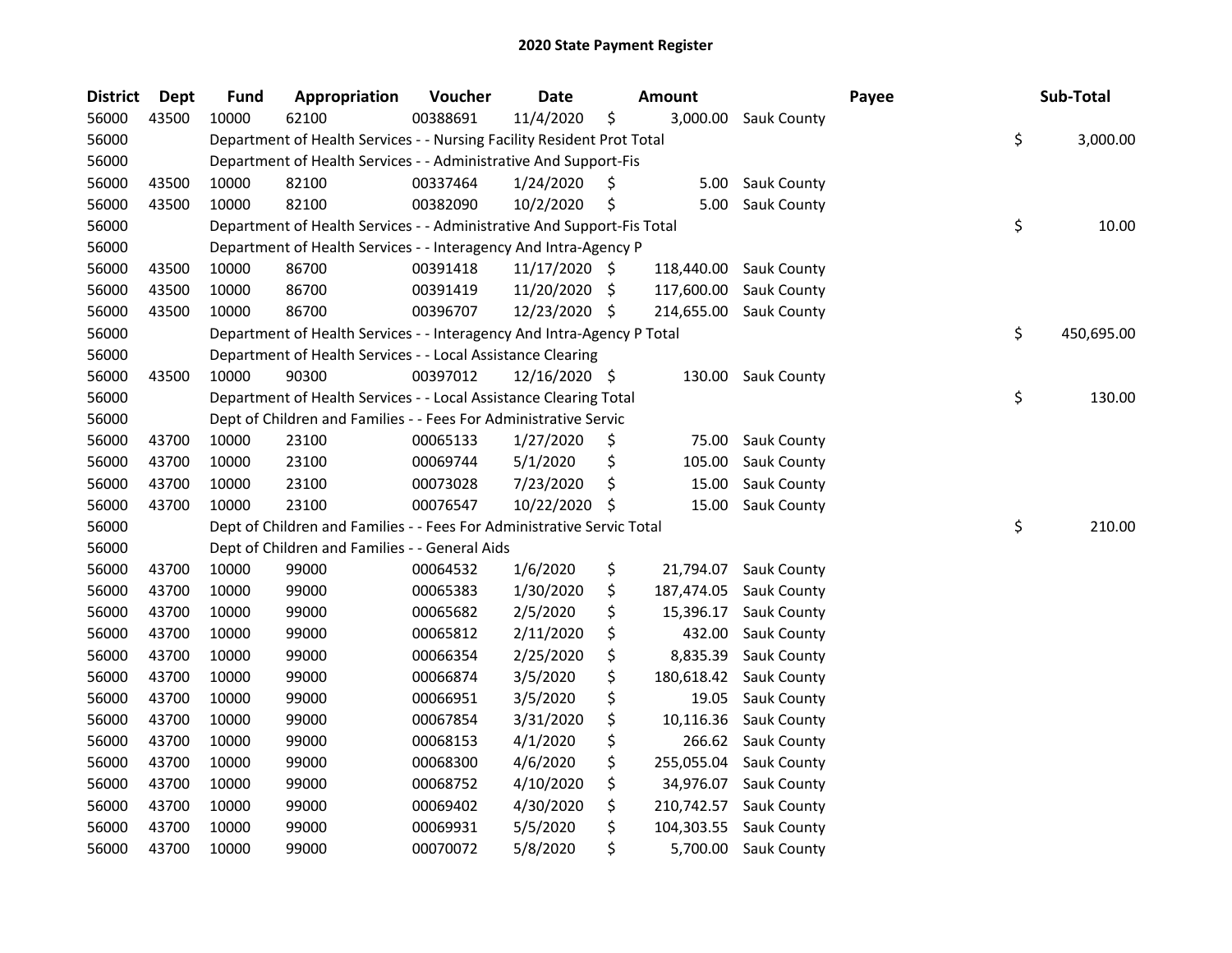| <b>District</b> | <b>Dept</b> | <b>Fund</b> | Appropriation                                                      | Voucher  | <b>Date</b> | Amount           |                    | Payee | Sub-Total          |
|-----------------|-------------|-------------|--------------------------------------------------------------------|----------|-------------|------------------|--------------------|-------|--------------------|
| 56000           | 43700       | 10000       | 99000                                                              | 00070892 | 6/5/2020    | \$<br>136,896.32 | Sauk County        |       |                    |
| 56000           | 43700       | 10000       | 99000                                                              | 00071496 | 6/17/2020   | \$<br>14,361.61  | <b>Sauk County</b> |       |                    |
| 56000           | 43700       | 10000       | 99000                                                              | 00072063 | 6/30/2020   | \$<br>27,300.00  | Sauk County        |       |                    |
| 56000           | 43700       | 10000       | 99000                                                              | 00072243 | 7/2/2020    | \$<br>15,968.28  | Sauk County        |       |                    |
| 56000           | 43700       | 10000       | 99000                                                              | 00072346 | 7/6/2020    | \$<br>55,194.41  | Sauk County        |       |                    |
| 56000           | 43700       | 10000       | 99000                                                              | 00073354 | 7/30/2020   | \$<br>205,005.68 | Sauk County        |       |                    |
| 56000           | 43700       | 10000       | 99000                                                              | 00073589 | 8/5/2020    | \$<br>83,413.28  | Sauk County        |       |                    |
| 56000           | 43700       | 10000       | 99000                                                              | 00073905 | 8/12/2020   | \$<br>47,231.00  | Sauk County        |       |                    |
| 56000           | 43700       | 10000       | 99000                                                              | 00074696 | 9/8/2020    | \$<br>35,631.89  | Sauk County        |       |                    |
| 56000           | 43700       | 10000       | 99000                                                              | 00074811 | 9/10/2020   | \$<br>869,459.34 | Sauk County        |       |                    |
| 56000           | 43700       | 10000       | 99000                                                              | 00075143 | 9/17/2020   | \$<br>79,988.00  | Sauk County        |       |                    |
| 56000           | 43700       | 10000       | 99000                                                              | 00075144 | 9/17/2020   | \$<br>2,758.00   | Sauk County        |       |                    |
| 56000           | 43700       | 10000       | 99000                                                              | 00075239 | 9/18/2020   | \$<br>47,449.04  | Sauk County        |       |                    |
| 56000           | 43700       | 10000       | 99000                                                              | 00075935 | 10/5/2020   | \$<br>121,763.34 | Sauk County        |       |                    |
| 56000           | 43700       | 10000       | 99000                                                              | 00076827 | 10/30/2020  | \$<br>177,213.55 | Sauk County        |       |                    |
| 56000           | 43700       | 10000       | 99000                                                              | 00077055 | 11/5/2020   | \$<br>86,210.12  | Sauk County        |       |                    |
| 56000           | 43700       | 10000       | 99000                                                              | 00077180 | 11/6/2020   | \$<br>2,356.00   | Sauk County        |       |                    |
| 56000           | 43700       | 10000       | 99000                                                              | 00077282 | 11/10/2020  | \$<br>11,057.00  | Sauk County        |       |                    |
| 56000           | 43700       | 10000       | 99000                                                              | 00078185 | 12/4/2020   | \$<br>5,000.00   | Sauk County        |       |                    |
| 56000           | 43700       | 10000       | 99000                                                              | 00078274 | 12/7/2020   | \$<br>51,633.76  | Sauk County        |       |                    |
| 56000           |             |             | Dept of Children and Families - - General Aids Total               |          |             |                  |                    |       | \$<br>3,111,619.98 |
| 56000           |             |             | Dept of Workforce Development - - General Program Operations       |          |             |                  |                    |       |                    |
| 56000           | 44500       | 10000       | 10100                                                              | 00269149 | 1/27/2020   | \$<br>20.70      | Sauk County        |       |                    |
| 56000           | 44500       | 10000       | 10100                                                              | 00273898 | 2/24/2020   | \$<br>20.70      | Sauk County        |       |                    |
| 56000           | 44500       | 10000       | 10100                                                              | 00279079 | 3/25/2020   | \$<br>20.70      | Sauk County        |       |                    |
| 56000           | 44500       | 10000       | 10100                                                              | 00283782 | 4/27/2020   | \$<br>20.70      | Sauk County        |       |                    |
| 56000           | 44500       | 10000       | 10100                                                              | 00286288 | 5/21/2020   | \$<br>20.70      | Sauk County        |       |                    |
| 56000           | 44500       | 10000       | 10100                                                              | 00290319 | 7/3/2020    | \$<br>21.32      | Sauk County        |       |                    |
| 56000           | 44500       | 10000       | 10100                                                              | 00292020 | 7/21/2020   | \$<br>21.32      | Sauk County        |       |                    |
| 56000           | 44500       | 10000       | 10100                                                              | 00295074 | 8/20/2020   | \$<br>21.32      | Sauk County        |       |                    |
| 56000           | 44500       | 10000       | 10100                                                              | 00299063 | 9/24/2020   | \$<br>21.32      | Sauk County        |       |                    |
| 56000           | 44500       | 10000       | 10100                                                              | 00302647 | 10/21/2020  | \$<br>21.32      | <b>Sauk County</b> |       |                    |
| 56000           | 44500       | 10000       | 10100                                                              | 00306084 | 11/19/2020  | \$<br>21.32      | <b>Sauk County</b> |       |                    |
| 56000           | 44500       | 10000       | 10100                                                              | 00309166 | 12/18/2020  | \$<br>21.32      | <b>Sauk County</b> |       |                    |
| 56000           |             |             | Dept of Workforce Development - - General Program Operations Total |          |             |                  |                    |       | \$<br>252.74       |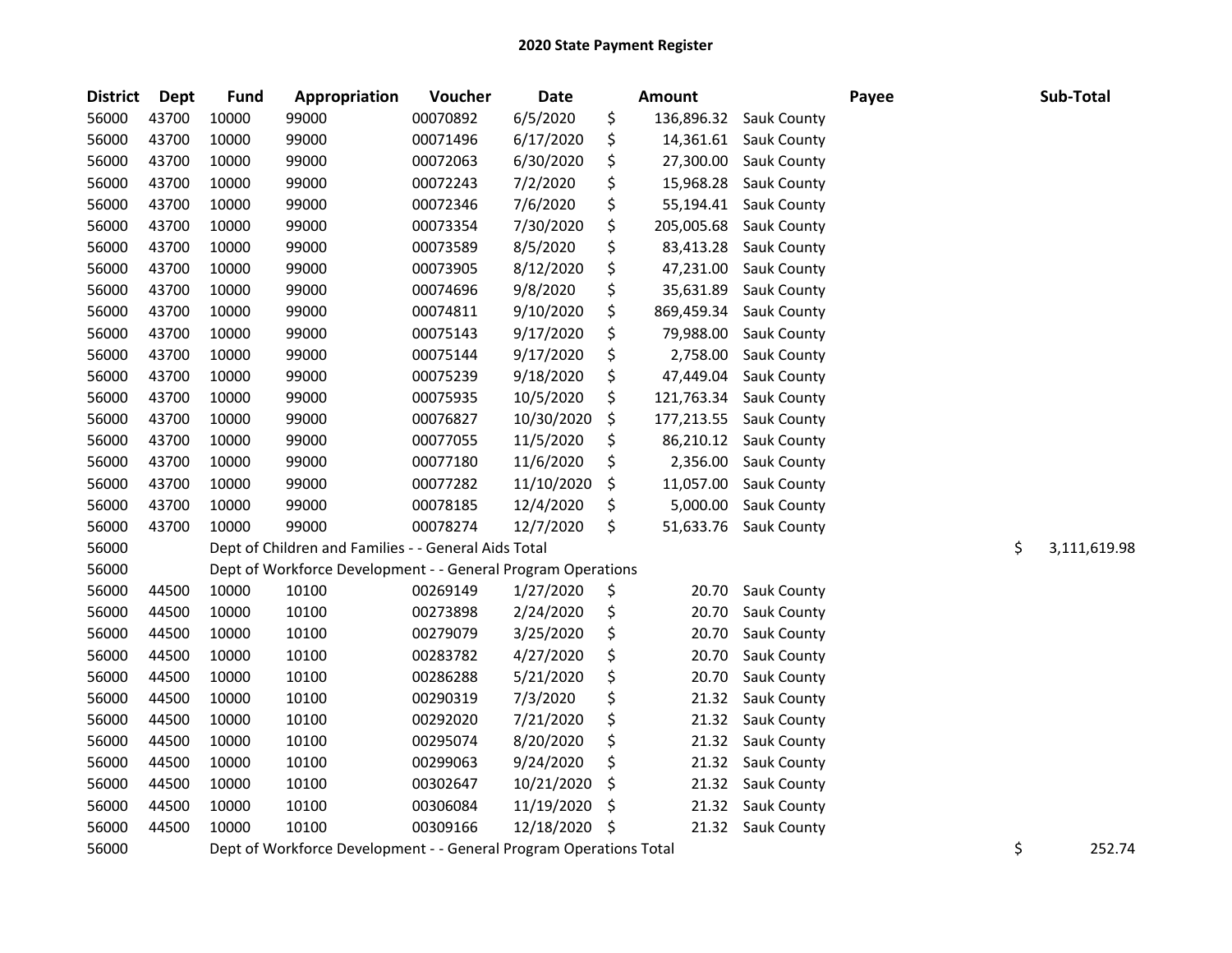| <b>District</b> | Dept  | <b>Fund</b> | Appropriation                                                       | Voucher  | <b>Date</b> | Amount       |                    | Payee | Sub-Total      |
|-----------------|-------|-------------|---------------------------------------------------------------------|----------|-------------|--------------|--------------------|-------|----------------|
| 56000           |       |             | Dept of Workforce Development - - Auxiliary Services                |          |             |              |                    |       |                |
| 56000           | 44500 | 10000       | 13000                                                               | 00304246 | 11/3/2020   | \$<br>55.00  | Sauk County        |       |                |
| 56000           | 44500 | 10000       | 13000                                                               | 00307377 | 12/2/2020   | \$<br>60.00  | Sauk County        |       |                |
| 56000           |       |             | Dept of Workforce Development - - Auxiliary Services Total          |          |             |              |                    |       | \$<br>115.00   |
| 56000           |       |             | Dept of Workforce Development - - Workforce Invest And Assist       |          |             |              |                    |       |                |
| 56000           | 44500 | 10000       | 14100                                                               | 00269149 | 1/27/2020   | \$<br>307.86 | Sauk County        |       |                |
| 56000           | 44500 | 10000       | 14100                                                               | 00273898 | 2/24/2020   | \$<br>307.86 | Sauk County        |       |                |
| 56000           | 44500 | 10000       | 14100                                                               | 00279079 | 3/25/2020   | \$<br>307.86 | Sauk County        |       |                |
| 56000           | 44500 | 10000       | 14100                                                               | 00283782 | 4/27/2020   | \$<br>307.86 | Sauk County        |       |                |
| 56000           | 44500 | 10000       | 14100                                                               | 00286288 | 5/21/2020   | \$<br>307.86 | Sauk County        |       |                |
| 56000           | 44500 | 10000       | 14100                                                               | 00290319 | 7/3/2020    | \$<br>317.09 | Sauk County        |       |                |
| 56000           | 44500 | 10000       | 14100                                                               | 00292020 | 7/21/2020   | \$<br>317.09 | Sauk County        |       |                |
| 56000           | 44500 | 10000       | 14100                                                               | 00295074 | 8/20/2020   | \$<br>317.09 | Sauk County        |       |                |
| 56000           | 44500 | 10000       | 14100                                                               | 00299063 | 9/24/2020   | \$<br>317.09 | Sauk County        |       |                |
| 56000           | 44500 | 10000       | 14100                                                               | 00302647 | 10/21/2020  | \$<br>317.09 | Sauk County        |       |                |
| 56000           | 44500 | 10000       | 14100                                                               | 00306084 | 11/19/2020  | \$<br>317.09 | Sauk County        |       |                |
| 56000           | 44500 | 10000       | 14100                                                               | 00309166 | 12/18/2020  | \$<br>317.09 | Sauk County        |       |                |
| 56000           |       |             | Dept of Workforce Development - - Workforce Invest And Assist Total |          |             |              |                    |       | \$<br>3,758.93 |
| 56000           |       |             | Dept of Workforce Development - - Ui Admin Fed                      |          |             |              |                    |       |                |
| 56000           | 44500 | 10000       | 15100                                                               | 00267621 | 1/14/2020   | \$<br>40.00  | Sauk County        |       |                |
| 56000           | 44500 | 10000       | 15100                                                               | 00270862 | 2/4/2020    | \$<br>50.00  | Sauk County        |       |                |
| 56000           | 44500 | 10000       | 15100                                                               | 00275592 | 3/3/2020    | \$<br>65.00  | Sauk County        |       |                |
| 56000           | 44500 | 10000       | 15100                                                               | 00280576 | 4/2/2020    | \$<br>50.00  | Sauk County        |       |                |
| 56000           | 44500 | 10000       | 15100                                                               | 00284473 | 5/4/2020    | \$<br>70.00  | Sauk County        |       |                |
| 56000           | 44500 | 10000       | 15100                                                               | 00287322 | 6/2/2020    | \$<br>40.00  | Sauk County        |       |                |
| 56000           | 44500 | 10000       | 15100                                                               | 00290141 | 7/2/2020    | \$<br>15.00  | Sauk County        |       |                |
| 56000           | 44500 | 10000       | 15100                                                               | 00293581 | 8/4/2020    | \$<br>50.00  | Sauk County        |       |                |
| 56000           | 44500 | 10000       | 15100                                                               | 00296614 | 9/2/2020    | \$<br>15.00  | Sauk County        |       |                |
| 56000           | 44500 | 10000       | 15100                                                               | 00300285 | 10/2/2020   | \$<br>50.00  | Sauk County        |       |                |
| 56000           |       |             | Dept of Workforce Development - - Ui Admin Fed Total                |          |             |              |                    |       | \$<br>445.00   |
| 56000           |       |             | Dept of Workforce Development - - Title Ib Operations State GPR     |          |             |              |                    |       |                |
| 56000           | 44500 | 10000       | 50200                                                               | 00271472 | 2/28/2020   | \$<br>98.15  | <b>Sauk County</b> |       |                |
| 56000           | 44500 | 10000       | 50200                                                               | 00285006 | 5/29/2020   | \$<br>76.17  | Sauk County        |       |                |
| 56000           | 44500 | 10000       | 50200                                                               | 00294923 | 8/19/2020   | \$<br>116.04 | Sauk County        |       |                |
| 56000           | 44500 | 10000       | 50200                                                               | 00307760 | 12/4/2020   | \$<br>102.51 | <b>Sauk County</b> |       |                |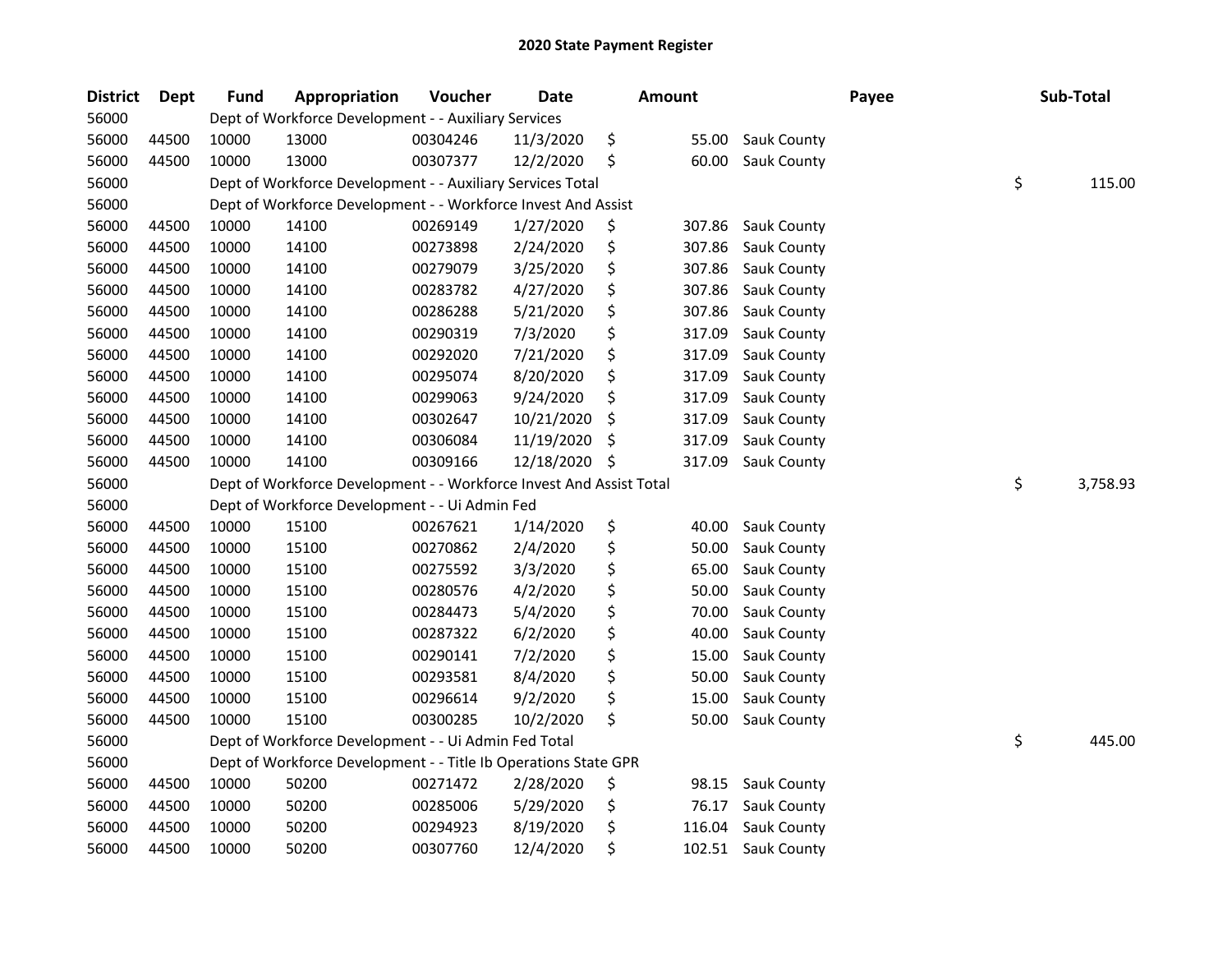| <b>District</b> | Dept  | <b>Fund</b> | Appropriation                                                         | Voucher  | <b>Date</b> |     | <b>Amount</b> |                       | Payee | Sub-Total       |
|-----------------|-------|-------------|-----------------------------------------------------------------------|----------|-------------|-----|---------------|-----------------------|-------|-----------------|
| 56000           |       |             | Dept of Workforce Development - - Title Ib Operations State GPR Total |          |             |     |               |                       |       | \$<br>392.87    |
| 56000           |       |             | Dept of Workforce Development - - Title Ib Operations Federal         |          |             |     |               |                       |       |                 |
| 56000           | 44500 | 10000       | 54100                                                                 | 00269149 | 1/27/2020   | \$  | 1,084.00      | Sauk County           |       |                 |
| 56000           | 44500 | 10000       | 54100                                                                 | 00271472 | 2/28/2020   | \$  | 362.66        | Sauk County           |       |                 |
| 56000           | 44500 | 10000       | 54100                                                                 | 00273898 | 2/24/2020   | \$  | 1,084.00      | Sauk County           |       |                 |
| 56000           | 44500 | 10000       | 54100                                                                 | 00279079 | 3/25/2020   | \$  | 1,084.00      | Sauk County           |       |                 |
| 56000           | 44500 | 10000       | 54100                                                                 | 00283782 | 4/27/2020   | \$  | 1,084.00      | Sauk County           |       |                 |
| 56000           | 44500 | 10000       | 54100                                                                 | 00285006 | 5/29/2020   | \$  | 281.42        | Sauk County           |       |                 |
| 56000           | 44500 | 10000       | 54100                                                                 | 00286288 | 5/21/2020   | \$  | 1,084.00      | Sauk County           |       |                 |
| 56000           | 44500 | 10000       | 54100                                                                 | 00290319 | 7/3/2020    | \$  | 1,116.53      | Sauk County           |       |                 |
| 56000           | 44500 | 10000       | 54100                                                                 | 00292020 | 7/21/2020   | \$  | 1,116.53      | Sauk County           |       |                 |
| 56000           | 44500 | 10000       | 54100                                                                 | 00294923 | 8/19/2020   | \$  | 428.73        | Sauk County           |       |                 |
| 56000           | 44500 | 10000       | 54100                                                                 | 00295074 | 8/20/2020   | \$  | 1,116.53      | Sauk County           |       |                 |
| 56000           | 44500 | 10000       | 54100                                                                 | 00299063 | 9/24/2020   | \$  | 1,116.53      | Sauk County           |       |                 |
| 56000           | 44500 | 10000       | 54100                                                                 | 00302647 | 10/21/2020  | \$  | 1,116.53      | Sauk County           |       |                 |
| 56000           | 44500 | 10000       | 54100                                                                 | 00306084 | 11/19/2020  | \$, | 1,116.53      | Sauk County           |       |                 |
| 56000           | 44500 | 10000       | 54100                                                                 | 00307760 | 12/4/2020   | \$  | 378.76        | Sauk County           |       |                 |
| 56000           | 44500 | 10000       | 54100                                                                 | 00309166 | 12/18/2020  | \$, | 1,116.53      | Sauk County           |       |                 |
| 56000           |       |             | Dept of Workforce Development - - Title Ib Operations Federal Total   |          |             |     |               |                       |       | \$<br>14,687.28 |
| 56000           |       |             | Dept of Workforce Development - - Wc Ops Uninsured Emplyr Admin       |          |             |     |               |                       |       |                 |
| 56000           | 44500 | 22700       | 17700                                                                 | 00282039 | 4/14/2020   | \$  | 35.00         | Sauk County           |       |                 |
| 56000           | 44500 | 22700       | 17700                                                                 | 00282155 | 4/15/2020   | \$  | 5.00          | Sauk County           |       |                 |
| 56000           | 44500 | 22700       | 17700                                                                 | 00282158 | 4/15/2020   | \$  | 60.00         | Sauk County           |       |                 |
| 56000           | 44500 | 22700       | 17700                                                                 | 00291211 | 7/14/2020   | \$  | 5.00          | Sauk County           |       |                 |
| 56000           | 44500 | 22700       | 17700                                                                 | 00291212 | 7/14/2020   | \$  | 65.00         | Sauk County           |       |                 |
| 56000           | 44500 | 22700       | 17700                                                                 | 00296580 | 9/2/2020    | \$  | 5.00          | Sauk County           |       |                 |
| 56000           | 44500 | 22700       | 17700                                                                 | 00296583 | 9/2/2020    | \$  | 10.00         | Sauk County           |       |                 |
| 56000           |       |             | Dept of Workforce Development - - Wc Ops Uninsured Emplyr Admin Total |          |             |     |               |                       |       | \$<br>185.00    |
| 56000           |       |             | Department of Justice - - Crime Laboratories, Dna                     |          |             |     |               |                       |       |                 |
| 56000           | 45500 | 10000       | 22100                                                                 | 00085876 | 7/16/2020   | \$  | 2,540.00      | Sauk County           |       |                 |
| 56000           |       |             | Department of Justice - - Crime Laboratories, Dna Total               |          |             |     |               |                       |       | \$<br>2,540.00  |
| 56000           |       |             | Department of Justice - - Law Enforcement Train, Local                |          |             |     |               |                       |       |                 |
| 56000           | 45500 | 10000       | 23100                                                                 | 00092027 | 12/11/2020  | \$  |               | 16,320.00 Sauk County |       |                 |
| 56000           |       |             | Department of Justice - - Law Enforcement Train, Local Total          |          |             |     |               |                       |       | \$<br>16,320.00 |
| 56000           |       |             | Department of Justice - - Inter And Intra-Agency Assist               |          |             |     |               |                       |       |                 |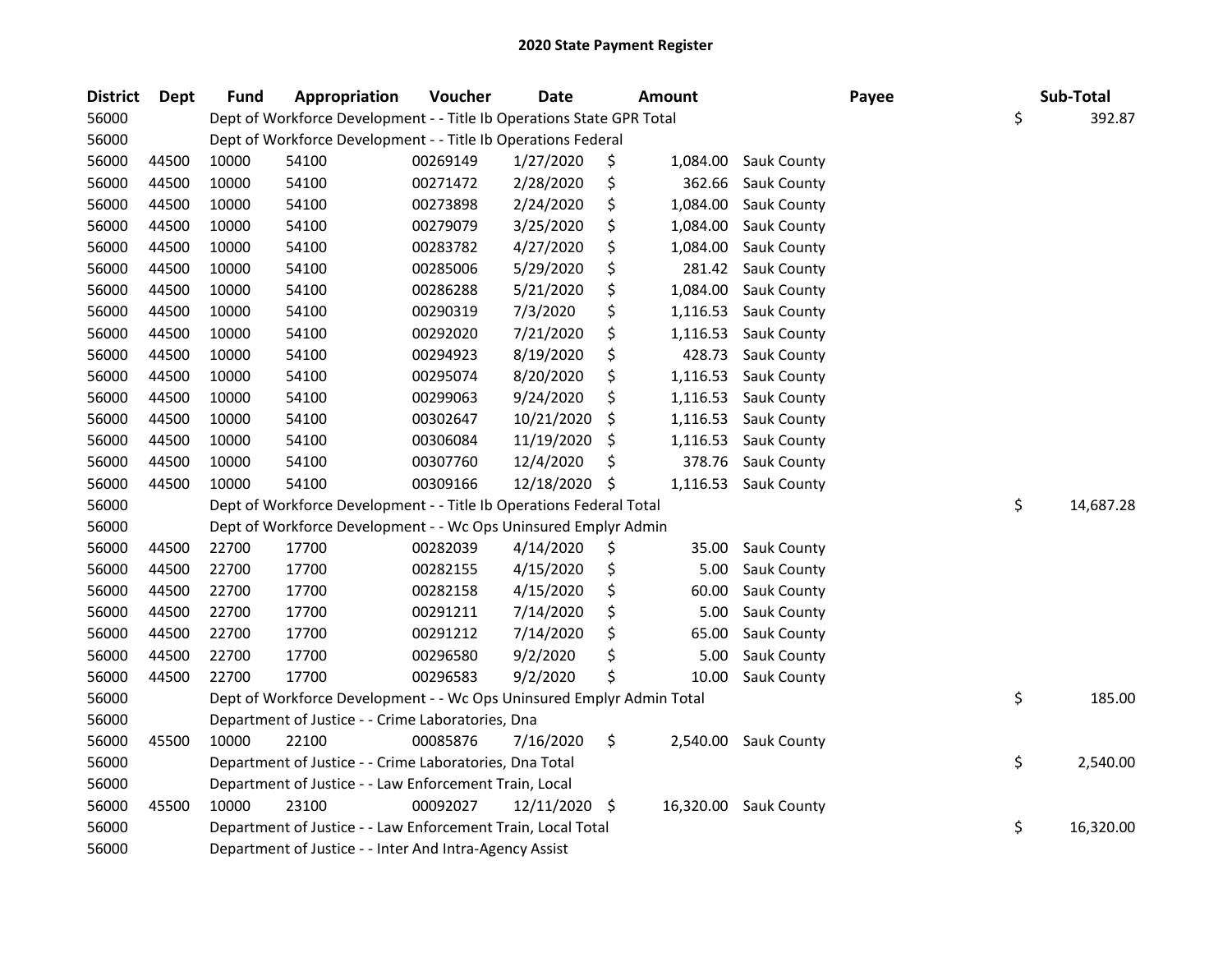| District | <b>Dept</b> | <b>Fund</b> | Appropriation                                                       | Voucher  | <b>Date</b> |     | <b>Amount</b> |                       | Payee | Sub-Total        |
|----------|-------------|-------------|---------------------------------------------------------------------|----------|-------------|-----|---------------|-----------------------|-------|------------------|
| 56000    | 45500       | 10000       | 23300                                                               | 00084593 | 6/11/2020   | \$  | 13,182.01     | <b>Sauk County</b>    |       |                  |
| 56000    | 45500       | 10000       | 23300                                                               | 00086634 | 7/31/2020   | \$  | 2,089.98      | <b>Sauk County</b>    |       |                  |
| 56000    | 45500       | 10000       | 23300                                                               | 00089355 | 10/16/2020  | \$. |               | 14,622.01 Sauk County |       |                  |
| 56000    |             |             | Department of Justice - - Inter And Intra-Agency Assist Total       |          |             |     |               |                       |       | \$<br>29,894.00  |
| 56000    |             |             | Department of Justice - - County-Tribal Programs, Local             |          |             |     |               |                       |       |                  |
| 56000    | 45500       | 10000       | 26300                                                               | 00078410 | 1/15/2020   | \$  |               | 23,684.00 Sauk County |       |                  |
| 56000    |             |             | Department of Justice - - County-Tribal Programs, Local Total       |          |             |     |               |                       |       | \$<br>23,684.00  |
| 56000    |             |             | Department of Justice - - Alt Prosecution Alcohol Drugs             |          |             |     |               |                       |       |                  |
| 56000    | 45500       | 10000       | 27100                                                               | 00082039 | 4/17/2020   | \$  | 32,866.57     | <b>Sauk County</b>    |       |                  |
| 56000    | 45500       | 10000       | 27100                                                               | 00085421 | 7/1/2020    | \$  | 28,545.56     | <b>Sauk County</b>    |       |                  |
| 56000    | 45500       | 10000       | 27100                                                               | 00086488 | 7/27/2020   | \$  | 42,524.57     | <b>Sauk County</b>    |       |                  |
| 56000    | 45500       | 10000       | 27100                                                               | 00092363 | 12/21/2020  | \$  | 21,598.43     | <b>Sauk County</b>    |       |                  |
| 56000    |             |             | Department of Justice - - Alt Prosecution Alcohol Drugs Total       |          |             |     |               |                       |       | \$<br>125,535.13 |
| 56000    |             |             | Department of Justice - - Alternatives To Incarceration             |          |             |     |               |                       |       |                  |
| 56000    | 45500       | 10000       | 28700                                                               | 00082039 | 4/17/2020   | \$  | 8,689.95      | Sauk County           |       |                  |
| 56000    |             |             | Department of Justice - - Alternatives To Incarceration Total       |          |             |     |               |                       |       | \$<br>8,689.95   |
| 56000    |             |             | Department of Justice - - Diversion Pilot Program                   |          |             |     |               |                       |       |                  |
| 56000    | 45500       | 10000       | 28900                                                               | 00081322 | 3/20/2020   | \$  | 20,913.00     | Sauk County           |       |                  |
| 56000    | 45500       | 10000       | 28900                                                               | 00084256 | 6/1/2020    | \$  | 46,690.13     | Sauk County           |       |                  |
| 56000    | 45500       | 10000       | 28900                                                               | 00086508 | 7/27/2020   | \$  | 19,720.25     | Sauk County           |       |                  |
| 56000    | 45500       | 10000       | 28900                                                               | 00092487 | 12/21/2020  | \$  | 16,557.04     | <b>Sauk County</b>    |       |                  |
| 56000    |             |             | Department of Justice - - Diversion Pilot Program Total             |          |             |     |               |                       |       | \$<br>103,880.42 |
| 56000    |             |             | Department of Justice - - Crime Victim Witness Assist               |          |             |     |               |                       |       |                  |
| 56000    | 45500       | 10000       | 53200                                                               | 00080509 | 2/26/2020   | \$  | 29,449.48     | Sauk County           |       |                  |
| 56000    | 45500       | 10000       | 53200                                                               | 00086055 | 7/16/2020   | \$  | 26,473.34     | <b>Sauk County</b>    |       |                  |
| 56000    |             |             | Department of Justice - - Crime Victim Witness Assist Total         |          |             |     |               |                       |       | \$<br>55,922.82  |
| 56000    |             |             | Department of Military Affairs - - Disaster Recovery Aid            |          |             |     |               |                       |       |                  |
| 56000    | 46500       | 10000       | 30500                                                               | 00073177 | 1/31/2020   | \$  |               | 3,158.98 Sauk County  |       |                  |
| 56000    |             |             | Department of Military Affairs - - Disaster Recovery Aid Total      |          |             |     |               |                       |       | \$<br>3,158.98   |
| 56000    |             |             | Department of Military Affairs - - Local Emer Planning Grants       |          |             |     |               |                       |       |                  |
| 56000    | 46500       | 10000       | 33700                                                               | 00074606 | 2/28/2020   | \$  |               | 19,085.18 Sauk County |       |                  |
| 56000    |             |             | Department of Military Affairs - - Local Emer Planning Grants Total |          |             |     |               |                       |       | \$<br>19,085.18  |
| 56000    |             |             | Department of Military Affairs - - Federal Aid, Local Assistance    |          |             |     |               |                       |       |                  |
| 56000    | 46500       | 10000       | 34200                                                               | 00071983 | 1/15/2020   | \$  | 50,531.90     | <b>Sauk County</b>    |       |                  |
| 56000    | 46500       | 10000       | 34200                                                               | 00073177 | 1/31/2020   | \$  |               | 26,731.39 Sauk County |       |                  |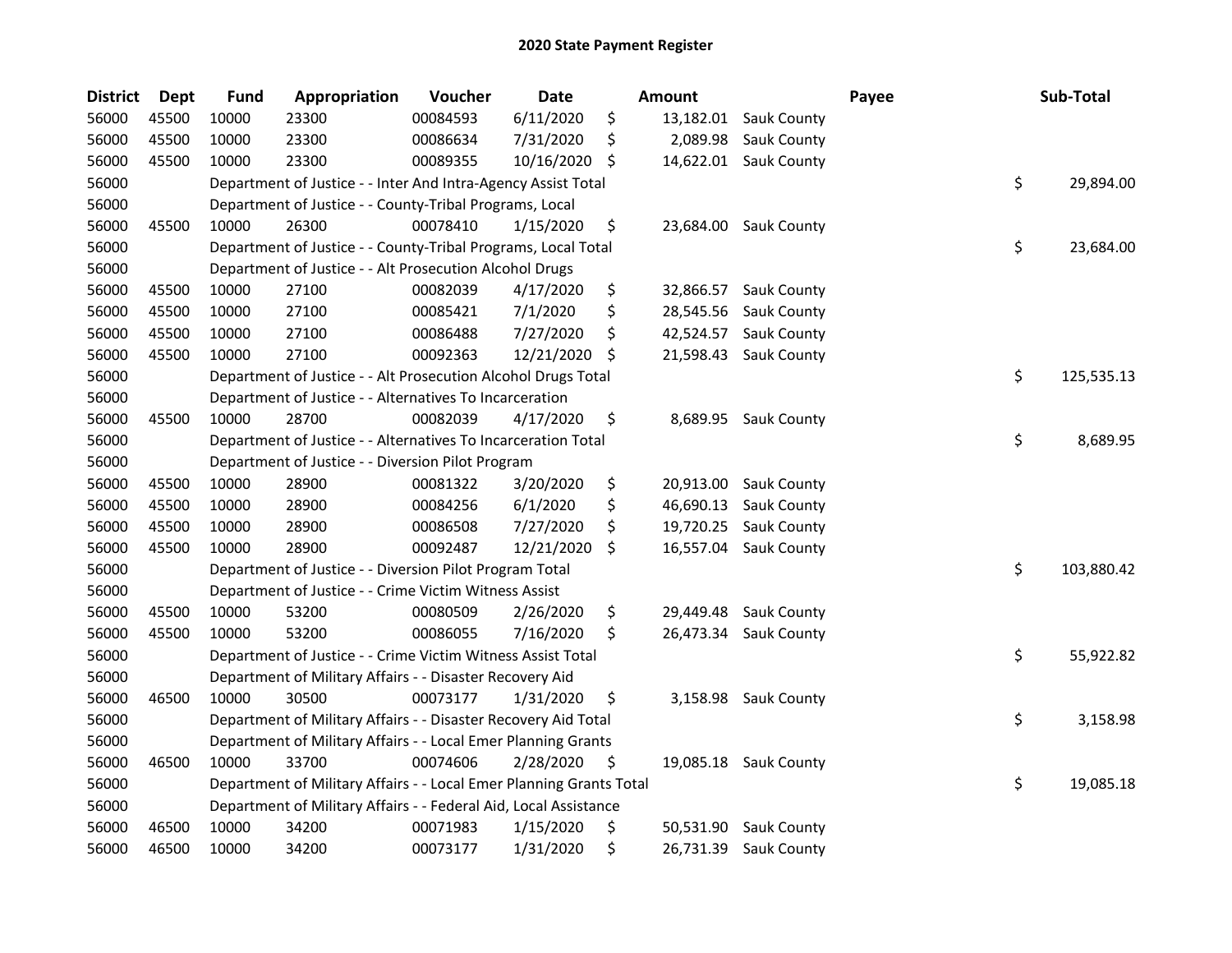| <b>District</b> | <b>Dept</b> | <b>Fund</b> | Appropriation                                                          | Voucher  | <b>Date</b>   | <b>Amount</b>      |                       | Payee | Sub-Total          |
|-----------------|-------------|-------------|------------------------------------------------------------------------|----------|---------------|--------------------|-----------------------|-------|--------------------|
| 56000           | 46500       | 10000       | 34200                                                                  | 00083131 | 9/18/2020     | \$                 | 509.72 Sauk County    |       |                    |
| 56000           |             |             | Department of Military Affairs - - Federal Aid, Local Assistance Total |          |               |                    |                       |       | \$<br>77,773.01    |
| 56000           |             |             | Department of Military Affairs - - Next Generation 911                 |          |               |                    |                       |       |                    |
| 56000           | 46500       | 23900       | 36800                                                                  | 00085672 | 12/16/2020 \$ | 525.00             | Sauk County           |       |                    |
| 56000           |             |             | Department of Military Affairs - - Next Generation 911 Total           |          |               |                    |                       |       | \$<br>525.00       |
| 56000           |             |             | Department of Veterans Affairs - - County Grants                       |          |               |                    |                       |       |                    |
| 56000           | 48500       | 58200       | 26700                                                                  | 00077485 | 2/24/2020     | \$                 | 11,500.00 Sauk County |       |                    |
| 56000           |             |             | Department of Veterans Affairs - - County Grants Total                 |          |               |                    |                       |       | \$<br>11,500.00    |
| 56000           |             |             | Department of Veterans Affairs - - Veterans Transportation Grant       |          |               |                    |                       |       |                    |
| 56000           | 48500       | 58200       | 28000                                                                  | 00086994 | 12/9/2020     | \$                 | 1,816.42 Sauk County  |       |                    |
| 56000           |             |             | Department of Veterans Affairs - - Veterans Transportation Grant Total |          |               |                    |                       |       | \$<br>1,816.42     |
| 56000           |             |             | Department of Administration - - Federal Aid                           |          |               |                    |                       |       |                    |
| 56000           | 50500       | 10000       | 14200                                                                  | 00126735 | 8/11/2020     | \$                 | 38,759.73 Sauk County |       |                    |
| 56000           | 50500       | 10000       | 14200                                                                  | 00130593 | 10/8/2020     | \$<br>44,128.25    | Sauk County           |       |                    |
| 56000           | 50500       | 10000       | 14200                                                                  | 00135071 | 12/9/2020     | \$<br>1,024,401.28 | <b>Sauk County</b>    |       |                    |
| 56000           | 50500       | 10000       | 14200                                                                  | 00136505 | 12/16/2020    | \$<br>109,187.95   | Sauk County           |       |                    |
| 56000           |             |             | Department of Administration - - Federal Aid Total                     |          |               |                    |                       |       | \$<br>1,216,477.21 |
| 56000           |             |             | Department of Administration - - Federal Aid, Local Assistance         |          |               |                    |                       |       |                    |
| 56000           | 50500       | 10000       | 15500                                                                  | 00115865 | 1/15/2020     | \$<br>10,477.29    | <b>Sauk County</b>    |       |                    |
| 56000           | 50500       | 10000       | 15500                                                                  | 00117649 | 2/18/2020     | \$<br>3,800.89     | Sauk County           |       |                    |
| 56000           | 50500       | 10000       | 15500                                                                  | 00119388 | 3/17/2020     | \$<br>9,968.97     | Sauk County           |       |                    |
| 56000           | 50500       | 10000       | 15500                                                                  | 00121834 | 4/29/2020     | \$<br>3,045.75     | Sauk County           |       |                    |
| 56000           | 50500       | 10000       | 15500                                                                  | 00123102 | 5/29/2020     | \$<br>7,303.09     | Sauk County           |       |                    |
| 56000           | 50500       | 10000       | 15500                                                                  | 00124754 | 6/30/2020     | \$<br>1,243.78     | Sauk County           |       |                    |
| 56000           | 50500       | 10000       | 15500                                                                  | 00126092 | 7/29/2020     | \$<br>16,400.04    | <b>Sauk County</b>    |       |                    |
| 56000           | 50500       | 10000       | 15500                                                                  | 00128726 | 9/15/2020     | \$                 | 1,751.01 Sauk County  |       |                    |
| 56000           |             |             | Department of Administration - - Federal Aid, Local Assistance Total   |          |               |                    |                       |       | \$<br>53,990.82    |
| 56000           |             |             | Department of Administration - - Low-Income Assistance Grants          |          |               |                    |                       |       |                    |
| 56000           | 50500       | 23500       | 37100                                                                  | 00115865 | 1/15/2020     | \$<br>8,046.66     | <b>Sauk County</b>    |       |                    |
| 56000           | 50500       | 23500       | 37100                                                                  | 00117649 | 2/18/2020     | \$<br>4,540.79     | Sauk County           |       |                    |
| 56000           | 50500       | 23500       | 37100                                                                  | 00119388 | 3/17/2020     | \$<br>6,411.07     | Sauk County           |       |                    |
| 56000           | 50500       | 23500       | 37100                                                                  | 00121834 | 4/29/2020     | \$<br>3,339.22     | Sauk County           |       |                    |
| 56000           | 50500       | 23500       | 37100                                                                  | 00123102 | 5/29/2020     | \$<br>7,187.88     | <b>Sauk County</b>    |       |                    |
| 56000           | 50500       | 23500       | 37100                                                                  | 00124754 | 6/30/2020     | \$<br>11,838.76    | Sauk County           |       |                    |
| 56000           | 50500       | 23500       | 37100                                                                  | 00126092 | 7/29/2020     | \$<br>237.15       | <b>Sauk County</b>    |       |                    |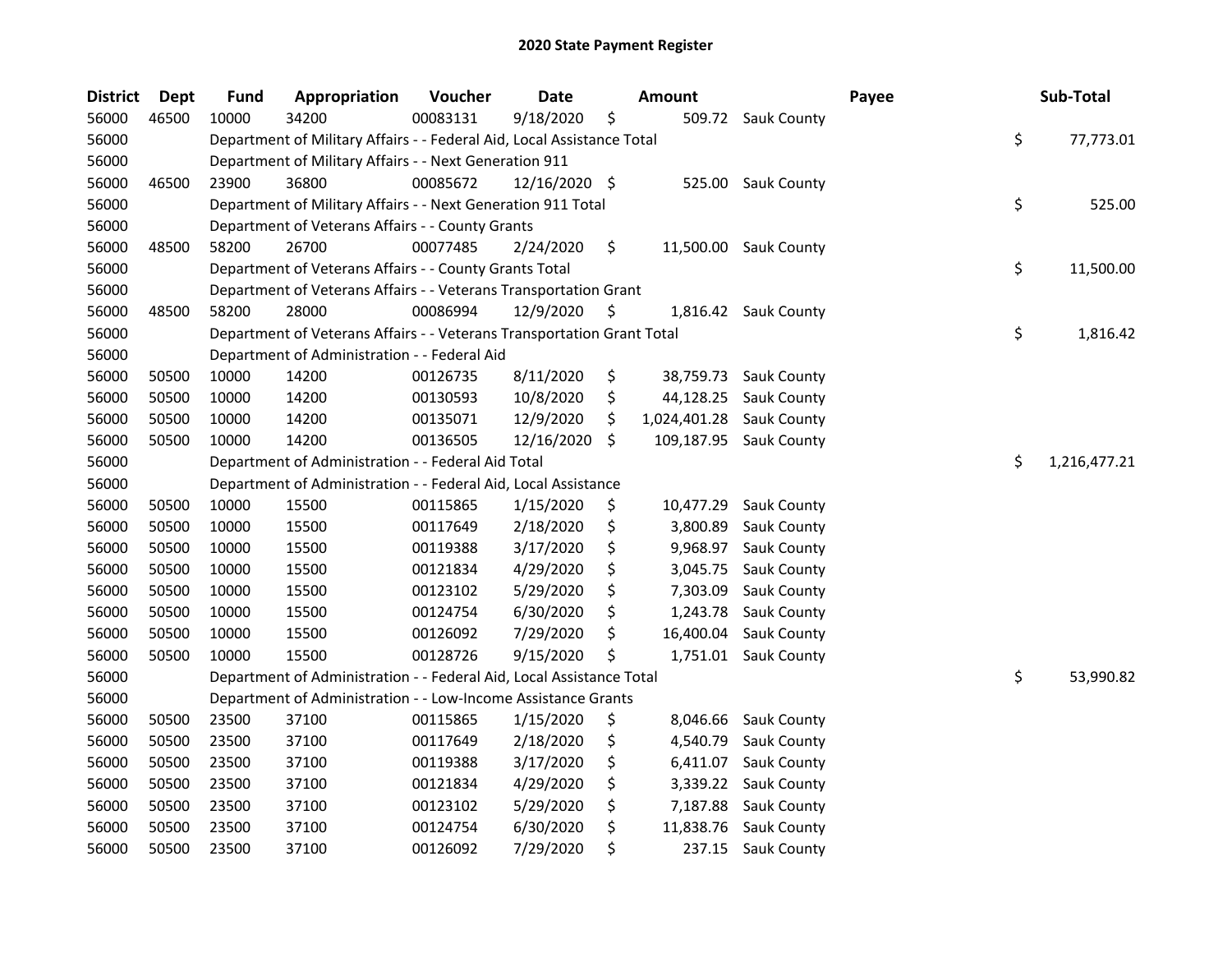| <b>District</b> | Dept  | <b>Fund</b> | Appropriation                                                                                     | Voucher  | <b>Date</b> | Amount           | Payee                                                                                                   | Sub-Total       |
|-----------------|-------|-------------|---------------------------------------------------------------------------------------------------|----------|-------------|------------------|---------------------------------------------------------------------------------------------------------|-----------------|
| 56000           | 50500 | 23500       | 37100                                                                                             | 00128726 | 9/15/2020   | \$<br>8,831.96   | <b>Sauk County</b>                                                                                      |                 |
| 56000           | 50500 | 23500       | 37100                                                                                             | 00129598 | 9/29/2020   | \$<br>12,718.29  | <b>Sauk County</b>                                                                                      |                 |
| 56000           | 50500 | 23500       | 37100                                                                                             | 00132896 | 11/17/2020  | \$<br>12,459.92  | Sauk County                                                                                             |                 |
| 56000           | 50500 | 23500       | 37100                                                                                             | 00133608 | 12/1/2020   | \$<br>16,130.65  | Sauk County                                                                                             |                 |
| 56000           | 50500 | 23500       | 37100                                                                                             | 00137491 | 12/29/2020  | \$<br>4,433.39   | Sauk County                                                                                             |                 |
| 56000           |       |             | Department of Administration - - Low-Income Assistance Grants Total                               |          |             |                  |                                                                                                         | \$<br>96,175.74 |
| 56000           |       |             | Department of Administration - - Land Information Program; Loca                                   |          |             |                  |                                                                                                         |                 |
| 56000           | 50500 | 26900       | 17300                                                                                             | 00117371 | 2/13/2020   | \$<br>1,000.00   | <b>Sauk County</b>                                                                                      |                 |
| 56000           | 50500 | 26900       | 17300                                                                                             | 00119711 | 4/1/2020    | \$<br>20,000.00  | Sauk County                                                                                             |                 |
| 56000           | 50500 | 26900       | 17300                                                                                             | 00120811 | 4/17/2020   | \$<br>25,000.00  | Sauk County                                                                                             |                 |
| 56000           |       |             | Department of Administration - - Land Information Program; Loca Total                             |          |             |                  |                                                                                                         | \$<br>46,000.00 |
| 56000           |       |             | Elections Commission - - 2018 Hava Election Security                                              |          |             |                  |                                                                                                         |                 |
| 56000           | 51000 | 22000       | 18200                                                                                             | 00004238 | 8/17/2020   | \$<br>45,000.00  | <b>Sauk County</b>                                                                                      |                 |
| 56000           | 51000 | 22000       | 18200                                                                                             | 00004970 | 12/11/2020  | \$<br>10,000.00  | <b>Sauk County</b>                                                                                      |                 |
| 56000           |       |             | Elections Commission - - 2018 Hava Election Security Total                                        |          |             |                  |                                                                                                         | \$<br>55,000.00 |
| 56000           |       |             | Public Defender Board - - Trial Representation                                                    |          |             |                  |                                                                                                         |                 |
| 56000           | 55000 | 10000       | 10300                                                                                             | 00261311 | 10/1/2020   | \$<br>22.00      | Sauk County                                                                                             |                 |
| 56000           |       |             | Public Defender Board - - Trial Representation Total                                              |          |             |                  |                                                                                                         | \$<br>22.00     |
| 56000           |       |             | Public Defender Board - - Transcript, Discovery and Records Provided to the Public Defender Board |          |             |                  |                                                                                                         |                 |
| 56000           | 55000 | 10000       | 10600                                                                                             | 00234891 | 2/14/2020   | \$<br>53.40      | <b>Sauk County</b>                                                                                      |                 |
| 56000           | 55000 | 10000       | 10600                                                                                             | 00234941 | 2/14/2020   | \$<br>2,672.80   | Sauk County                                                                                             |                 |
| 56000           | 55000 | 10000       | 10600                                                                                             | 00250131 | 6/8/2020    | \$<br>244.20     | Sauk County                                                                                             |                 |
| 56000           | 55000 | 10000       | 10600                                                                                             | 00253325 | 6/26/2020   | \$<br>3,599.00   | Sauk County                                                                                             |                 |
| 56000           | 55000 | 10000       | 10600                                                                                             | 00255971 | 7/15/2020   | \$<br>2.80       | Sauk County                                                                                             |                 |
| 56000           | 55000 | 10000       | 10600                                                                                             | 00257607 | 7/31/2020   | \$<br>2,380.69   | Sauk County                                                                                             |                 |
| 56000           | 55000 | 10000       | 10600                                                                                             | 00265229 | 10/23/2020  | \$<br>103.40     | Sauk County                                                                                             |                 |
| 56000           |       |             |                                                                                                   |          |             |                  | Public Defender Board - - Transcript, Discovery and Records Provided to the Public Defender Board Total | \$<br>9,056.29  |
| 56000           |       |             | Department of Revenue - - Warrants and Satisfactions                                              |          |             |                  |                                                                                                         |                 |
| 56000           | 56600 | 10000       | 10100                                                                                             | 00163305 | 3/20/2020   | \$<br>1,060.00   | Sauk County                                                                                             |                 |
| 56000           | 56600 | 10000       | 10100                                                                                             | 00179097 | 9/4/2020    | \$<br>990.00     | Sauk County                                                                                             |                 |
| 56000           |       |             | Department of Revenue - - Warrants and Satisfactions Total                                        |          |             |                  |                                                                                                         | \$<br>2,050.00  |
| 56000           |       |             | Circuit Courts - - Circuit Court Costs                                                            |          |             |                  |                                                                                                         |                 |
| 56000           | 62500 | 10000       | 10500                                                                                             | 00001791 | 1/17/2020   | \$<br>122,998.00 | Sauk County                                                                                             |                 |
| 56000           | 62500 | 10000       | 10500                                                                                             | 00001984 | 7/17/2020   | \$<br>212,619.00 | Sauk County                                                                                             |                 |
| 56000           | 62500 | 10000       | 10500                                                                                             | 00002016 | 9/9/2020    | \$<br>650.00     | Sauk County                                                                                             |                 |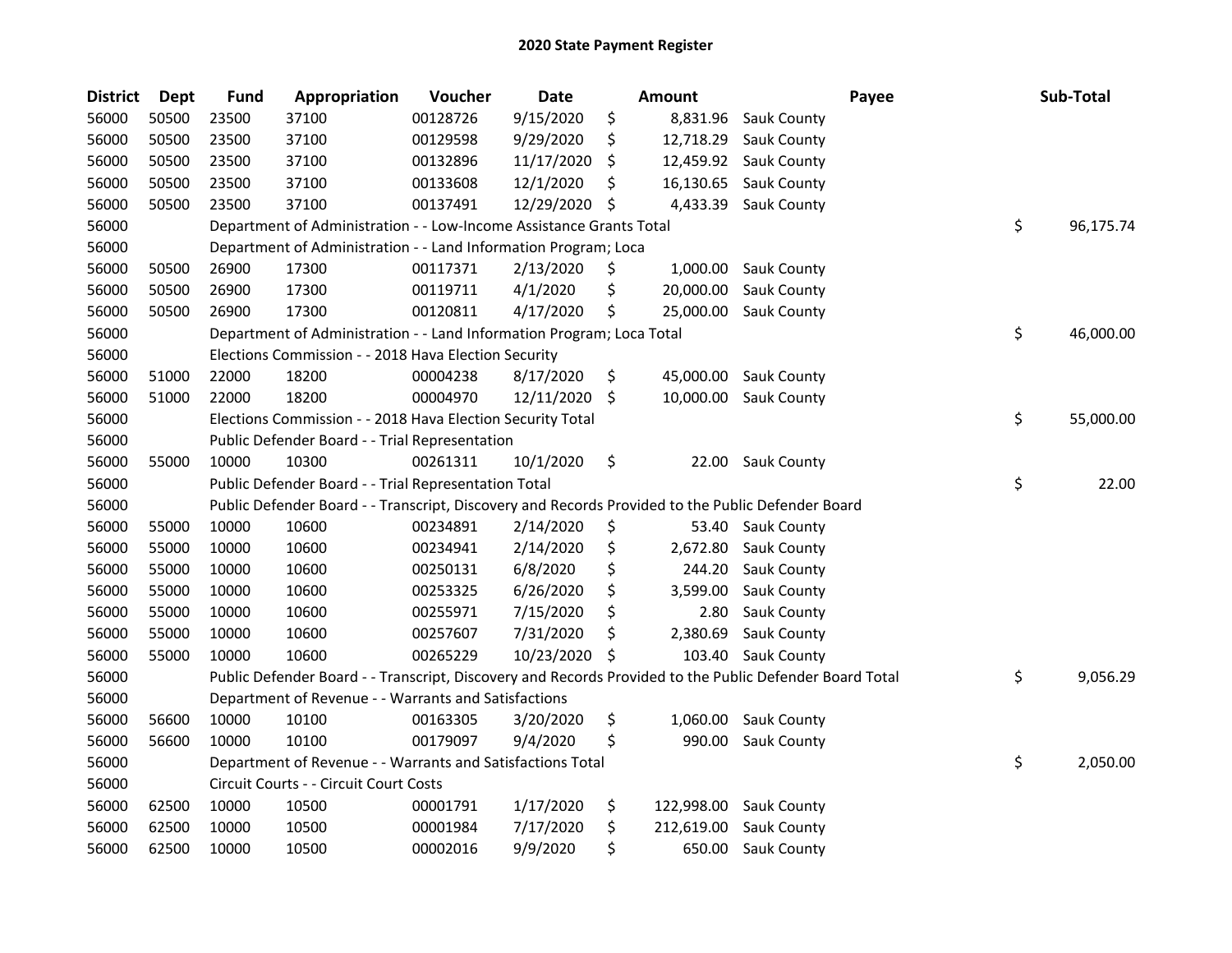| <b>District</b>    | <b>Dept</b> | Fund  | Appropriation                                                         | <b>Voucher</b> | Date       |     | <b>Amount</b>             |                      | Payee |    | Sub-Total     |
|--------------------|-------------|-------|-----------------------------------------------------------------------|----------------|------------|-----|---------------------------|----------------------|-------|----|---------------|
| 56000              |             |       | Circuit Courts - - Circuit Court Costs Total                          |                |            |     |                           |                      |       | \$ | 336,267.00    |
| 56000              |             |       | Supreme Court - - Federal Aid                                         |                |            |     |                           |                      |       |    |               |
| 56000              | 68000       | 10000 | 24100                                                                 | 00011325       | 11/5/2020  | \$  |                           | 4,917.02 Sauk County |       |    |               |
| 56000              |             |       | Supreme Court - - Federal Aid Total                                   |                |            |     |                           |                      |       | \$ | 4,917.02      |
| 56000              |             |       | Shared Revenue and Tax Relief - - County And Municipal Aid            |                |            |     |                           |                      |       |    |               |
| 56000              | 83500       | 10000 | 10500                                                                 | 00068929       | 7/27/2020  | \$. | 71,228.03                 | <b>Sauk County</b>   |       |    |               |
| 56000              | 83500       | 10000 | 10500                                                                 | 00072897       | 11/16/2020 | -S  | 403,625.53                | <b>Sauk County</b>   |       |    |               |
| 56000              |             |       | Shared Revenue and Tax Relief - - County And Municipal Aid Total      |                |            |     |                           |                      |       | \$ | 474,853.56    |
| 56000              |             |       | Shared Revenue and Tax Relief - - Exempt Computer Aid                 |                |            |     |                           |                      |       |    |               |
| 56000              | 83500       | 10000 | 10900                                                                 | 00064628       | 7/27/2020  | \$  | 95,744.55                 | <b>Sauk County</b>   |       |    |               |
| 56000              |             |       | Shared Revenue and Tax Relief - - Exempt Computer Aid Total           |                |            |     |                           |                      |       | \$ | 95,744.55     |
| 56000              |             |       | Shared Revenue and Tax Relief - - Utility Aid                         |                |            |     |                           |                      |       |    |               |
| 56000              | 83500       | 10000 | 11000                                                                 | 00068929       | 7/27/2020  | \$  | 41,302.24                 | <b>Sauk County</b>   |       |    |               |
| 56000              | 83500       | 10000 | 11000                                                                 | 00072897       | 11/16/2020 | \$  | 264,172.80                | <b>Sauk County</b>   |       |    |               |
| 56000              |             |       | Shared Revenue and Tax Relief - - Utility Aid Total                   |                |            |     |                           |                      |       | \$ | 305,475.04    |
| 56000              |             |       | Shared Revenue and Tax Relief - - Personal Property Aid               |                |            |     |                           |                      |       |    |               |
| 56000              | 83500       | 10000 | 11100                                                                 | 00059991       | 5/4/2020   | \$. | 215,540.60                | Sauk County          |       |    |               |
| 56000              |             |       | Shared Revenue and Tax Relief - - Personal Property Aid Total         |                |            |     |                           |                      |       | \$ | 215,540.60    |
| 56000              |             |       | Shared Revenue and Tax Relief - - School Lvy Tx/First Dollar Cr       |                |            |     |                           |                      |       |    |               |
| 56000              | 83500       | 10000 | 30200                                                                 | 00064016       | 7/27/2020  | Ś   | 1,861,743.98 Sauk County  |                      |       |    |               |
| 56000              | 83500       | 10000 | 30200                                                                 | 00067408       | 7/27/2020  | S.  | 11,477,083.92 Sauk County |                      |       |    |               |
| 56000              |             |       | Shared Revenue and Tax Relief - - School Lvy Tx/First Dollar Cr Total |                |            |     |                           |                      |       | Ś. | 13,338,827.90 |
| 56000              |             |       | Shared Revenue and Tax Relief - - Lottery & Gaming Credit             |                |            |     |                           |                      |       |    |               |
| 56000              | 83500       | 52100 | 36300                                                                 | 00055739       | 3/23/2020  | S.  | 3,097,124.69              | <b>Sauk County</b>   |       |    |               |
| 56000              |             |       | Shared Revenue and Tax Relief - - Lottery & Gaming Credit Total       |                |            |     |                           |                      |       | \$ | 3,097,124.69  |
| <b>56000 Total</b> |             |       |                                                                       |                |            |     |                           |                      |       |    | 33,114,185.61 |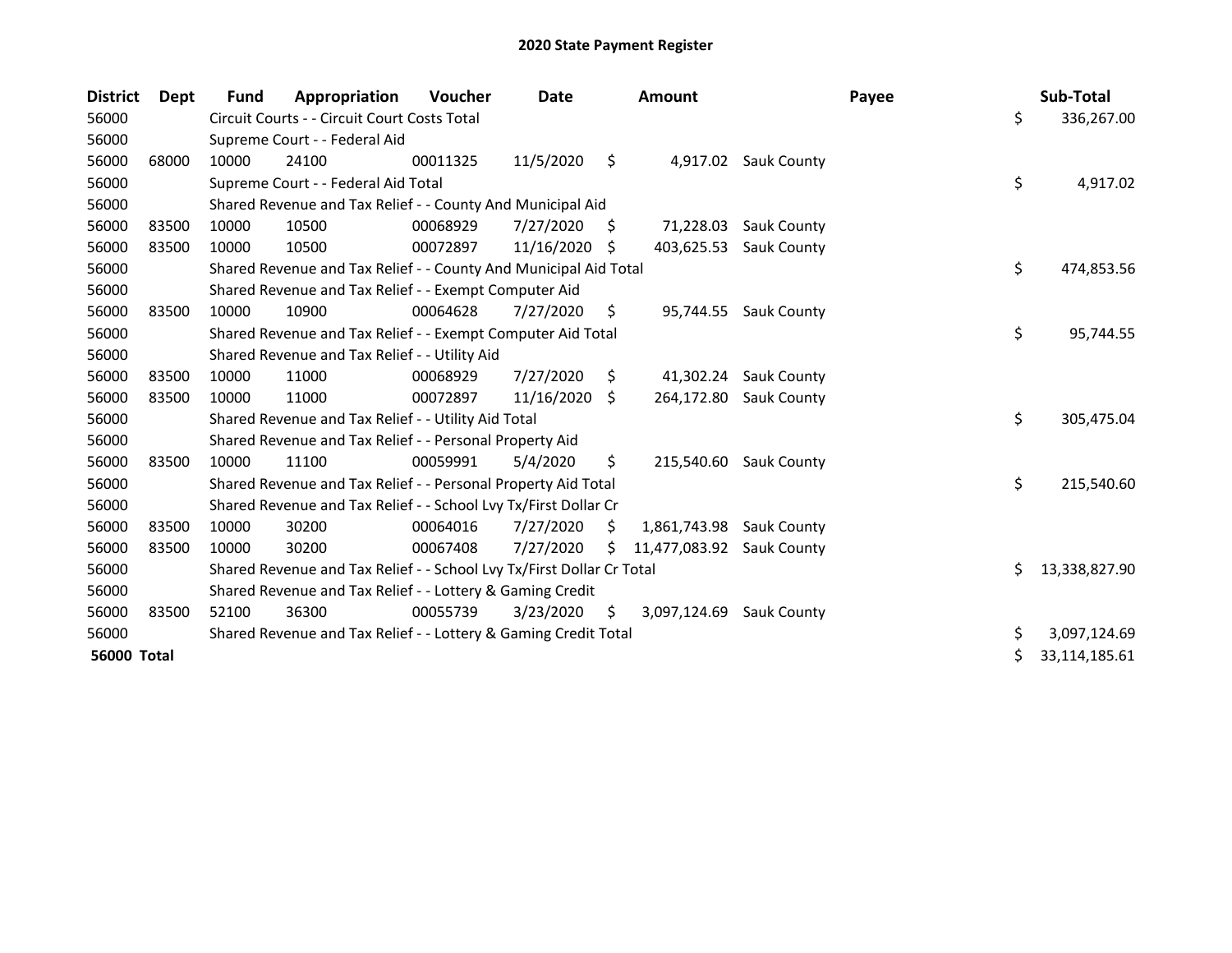| <b>District</b> | Dept  | Fund  | Appropriation                                                      | Voucher  | <b>Date</b>   |     | <b>Amount</b> | Payee                     | Sub-Total        |
|-----------------|-------|-------|--------------------------------------------------------------------|----------|---------------|-----|---------------|---------------------------|------------------|
| 56002           |       |       | Dept of Safety & Prof Services - - Fire Dues Distribution          |          |               |     |               |                           |                  |
| 56002           | 16500 | 10000 | 22500                                                              | 00036952 | 7/20/2020     | \$  |               | 8,749.74 Town Of Baraboo  |                  |
| 56002           |       |       | Dept of Safety & Prof Services - - Fire Dues Distribution Total    |          |               |     |               |                           | \$<br>8,749.74   |
| 56002           |       |       | Dept of Natural Resources - - Aids In Lieu Of Taxes - Gener        |          |               |     |               |                           |                  |
| 56002           | 37000 | 10000 | 50300                                                              | 00383615 | 1/17/2020     | \$  |               | 47,480.53 Town Of Baraboo |                  |
| 56002           | 37000 | 10000 | 50300                                                              | 00404639 | 4/21/2020     | \$  |               | 2,193.54 Town Of Baraboo  |                  |
| 56002           |       |       | Dept of Natural Resources - - Aids In Lieu Of Taxes - Gener Total  |          |               |     |               |                           | \$<br>49,674.07  |
| 56002           |       |       | Dept of Natural Resources - - Resaids - Cnty Forst, Cl & Mfl       |          |               |     |               |                           |                  |
| 56002           | 37000 | 21200 | 57100                                                              | 00417713 | 6/18/2020     | \$  |               | 207.38 Town Of Baraboo    |                  |
| 56002           |       |       | Dept of Natural Resources - - Resaids - Cnty Forst, Cl & Mfl Total |          |               |     |               |                           | \$<br>207.38     |
| 56002           |       |       | Dept of Natural Resources - - Aids In Lieu Of Taxes - Sum S        |          |               |     |               |                           |                  |
| 56002           | 37000 | 21200 | 57900                                                              | 00404638 | 4/21/2020     | \$  |               | 610.86 Town Of Baraboo    |                  |
| 56002           |       |       | Dept of Natural Resources - - Aids In Lieu Of Taxes - Sum S Total  |          |               |     |               |                           | \$<br>610.86     |
| 56002           |       |       | Dept of Natural Resources - - Fin Asst For Responsible Units       |          |               |     |               |                           |                  |
| 56002           | 37000 | 27400 | 67000                                                              | 00413465 | 5/29/2020     | \$  |               | 2,174.00 Town Of Baraboo  |                  |
| 56002           |       |       | Dept of Natural Resources - - Fin Asst For Responsible Units Total |          |               |     |               |                           | \$<br>2,174.00   |
| 56002           |       |       | WI Dept of Transportation - - Trns Aids To Mnc.-Sf                 |          |               |     |               |                           |                  |
| 56002           | 39500 | 21100 | 19100                                                              | 00476899 | 1/6/2020      | \$  |               | 35,018.10 Town Of Baraboo |                  |
| 56002           | 39500 | 21100 | 19100                                                              | 00506754 | 4/6/2020      | \$  |               | 35,018.10 Town Of Baraboo |                  |
| 56002           | 39500 | 21100 | 19100                                                              | 00543746 | 7/6/2020      | \$  |               | 35,018.10 Town Of Baraboo |                  |
| 56002           | 39500 | 21100 | 19100                                                              | 00586572 | 10/5/2020     | \$  |               | 35,018.10 Town Of Baraboo |                  |
| 56002           |       |       | WI Dept of Transportation - - Trns Aids To Mnc.-Sf Total           |          |               |     |               |                           | \$<br>140,072.40 |
| 56002           |       |       | Department of Administration - - Federal Aid                       |          |               |     |               |                           |                  |
| 56002           | 50500 | 10000 | 14200                                                              | 00135072 | 12/10/2020 \$ |     |               | 5,605.60 Town Of Baraboo  |                  |
| 56002           |       |       | Department of Administration - - Federal Aid Total                 |          |               |     |               |                           | \$<br>5,605.60   |
| 56002           |       |       | Elections Commission - - 2018 Hava Election Security               |          |               |     |               |                           |                  |
| 56002           | 51000 | 22000 | 18200                                                              | 00003932 | 7/24/2020     | \$  |               | 1,540.90 Town Of Baraboo  |                  |
| 56002           |       |       | Elections Commission - - 2018 Hava Election Security Total         |          |               |     |               |                           | \$<br>1,540.90   |
| 56002           |       |       | Shared Revenue and Tax Relief - - County And Municipal Aid         |          |               |     |               |                           |                  |
| 56002           | 83500 | 10000 | 10500                                                              | 00068892 | 7/27/2020     | \$  |               | 3,327.99 Town Of Baraboo  |                  |
| 56002           | 83500 | 10000 | 10500                                                              | 00072860 | 11/16/2020    | \$. |               | 18,858.60 Town Of Baraboo |                  |
| 56002           |       |       | Shared Revenue and Tax Relief - - County And Municipal Aid Total   |          |               |     |               |                           | \$<br>22,186.59  |
| 56002           |       |       | Shared Revenue and Tax Relief - - Exempt Computer Aid              |          |               |     |               |                           |                  |
| 56002           | 83500 | 10000 | 10900                                                              | 00065958 | 7/27/2020     | \$  |               | 92.50 Town Of Baraboo     |                  |
| 56002           |       |       | Shared Revenue and Tax Relief - - Exempt Computer Aid Total        |          |               |     |               |                           | \$<br>92.50      |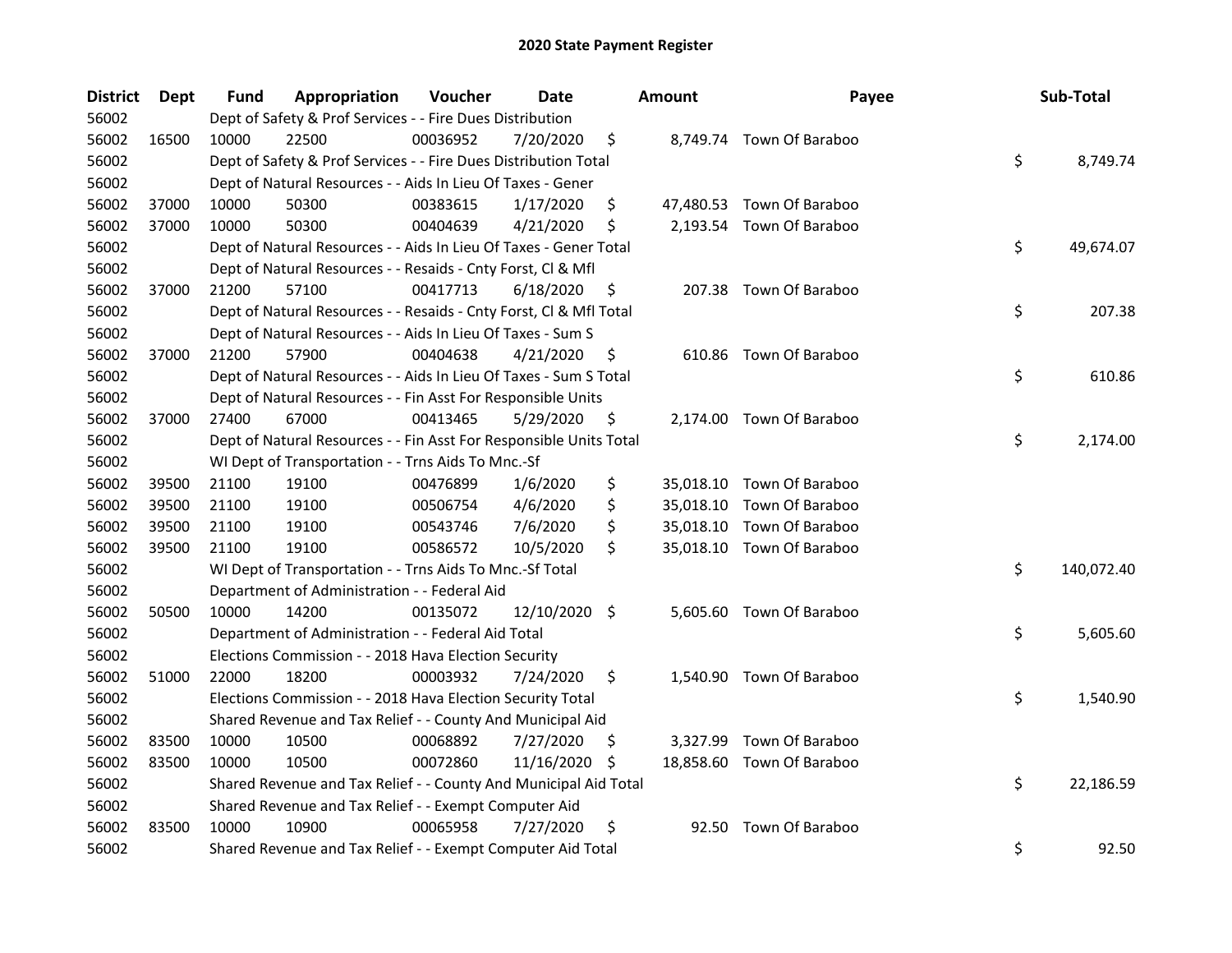| <b>District</b>    | Dept  | <b>Fund</b> | Appropriation                                                       | <b>Voucher</b> | Date       |     | <b>Amount</b> | Payee           | Sub-Total        |
|--------------------|-------|-------------|---------------------------------------------------------------------|----------------|------------|-----|---------------|-----------------|------------------|
| 56002              |       |             | Shared Revenue and Tax Relief - - Utility Aid                       |                |            |     |               |                 |                  |
| 56002              | 83500 | 10000       | 11000                                                               | 00068892       | 7/27/2020  | S   | 1.216.17      | Town Of Baraboo |                  |
| 56002              | 83500 | 10000       | 11000                                                               | 00072860       | 11/16/2020 | - S | 6.969.24      | Town Of Baraboo |                  |
| 56002              |       |             | Shared Revenue and Tax Relief - - Utility Aid Total                 |                |            |     |               |                 | \$<br>8,185.41   |
| 56002              |       |             | Shared Revenue and Tax Relief - - Personal Property Aid             |                |            |     |               |                 |                  |
| 56002              | 83500 | 10000       | 11100                                                               | 00061371       | 5/4/2020   | S.  | 955.51        | Town Of Baraboo |                  |
| 56002              |       |             | Shared Revenue and Tax Relief - - Personal Property Aid Total       |                |            |     |               |                 | \$<br>955.51     |
| 56002              |       |             | Shared Revenue and Tax Relief - - Payments For Municipal Svcs       |                |            |     |               |                 |                  |
| 56002              | 83500 | 10000       | 50100                                                               | 00054825       | 2/3/2020   | S.  | 1.462.75      | Town Of Baraboo |                  |
| 56002              |       |             | Shared Revenue and Tax Relief - - Payments For Municipal Svcs Total |                |            |     |               |                 | \$<br>1,462.75   |
| 56002              |       |             | Shared Revenue and Tax Relief - - Lottery & Gaming Credit           |                |            |     |               |                 |                  |
| 56002              | 83500 | 52100       | 36300                                                               | 00073406       | 12/8/2020  | S   | 506.40        | Town Of Baraboo |                  |
| 56002              |       |             | Shared Revenue and Tax Relief - - Lottery & Gaming Credit Total     |                |            |     |               |                 | \$<br>506.40     |
| <b>56002 Total</b> |       |             |                                                                     |                |            |     |               |                 | \$<br>242,024.11 |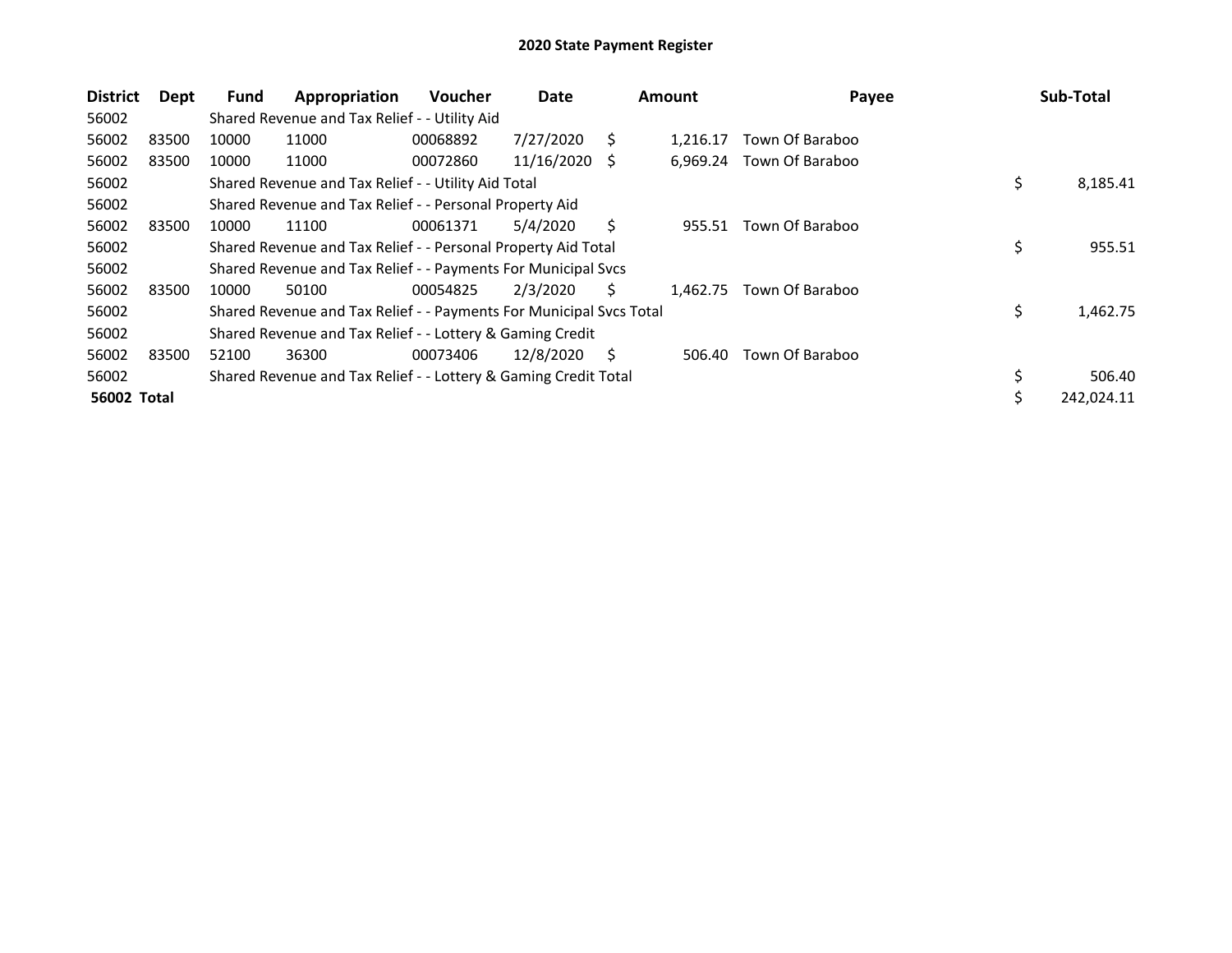| <b>District</b>    | Dept  | <b>Fund</b> | Appropriation                                                      | Voucher  | <b>Date</b>   |     | <b>Amount</b> | Payee                        | Sub-Total        |
|--------------------|-------|-------------|--------------------------------------------------------------------|----------|---------------|-----|---------------|------------------------------|------------------|
| 56004              |       |             | Dept of Safety & Prof Services - - Fire Dues Distribution          |          |               |     |               |                              |                  |
| 56004              | 16500 | 10000       | 22500                                                              | 00036953 | 7/20/2020     | \$  |               | 2,630.26 Town Of Bear Creek  |                  |
| 56004              |       |             | Dept of Safety & Prof Services - - Fire Dues Distribution Total    |          |               |     |               |                              | \$<br>2,630.26   |
| 56004              |       |             | Dept of Natural Resources - - Aids In Lieu Of Taxes - Gener        |          |               |     |               |                              |                  |
| 56004              | 37000 | 10000       | 50300                                                              | 00383653 | 1/17/2020     | \$  |               | 1,456.40 Town Of Bear Creek  |                  |
| 56004              | 37000 | 10000       | 50300                                                              | 00405193 | 4/21/2020     | \$, | 398.00        | Town Of Bear Creek           |                  |
| 56004              |       |             | Dept of Natural Resources - - Aids In Lieu Of Taxes - Gener Total  |          |               |     |               |                              | \$<br>1,854.40   |
| 56004              |       |             | Dept of Natural Resources - - Resaids - Cnty Forst, Cl & Mfl       |          |               |     |               |                              |                  |
| 56004              | 37000 | 21200       | 57100                                                              | 00417714 | 6/18/2020     | \$  |               | 1,232.95 Town Of Bear Creek  |                  |
| 56004              |       |             | Dept of Natural Resources - - Resaids - Cnty Forst, CI & Mfl Total |          |               |     |               |                              | \$<br>1,232.95   |
| 56004              |       |             | Dept of Natural Resources - - Fin Asst For Responsible Units       |          |               |     |               |                              |                  |
| 56004              | 37000 | 27400       | 67000                                                              | 00412936 | 5/29/2020     | \$  |               | 1,049.77 Town Of Bear Creek  |                  |
| 56004              |       |             | Dept of Natural Resources - - Fin Asst For Responsible Units Total |          |               |     |               |                              | \$<br>1,049.77   |
| 56004              |       |             | WI Dept of Transportation - - Trns Aids To Mnc.-Sf                 |          |               |     |               |                              |                  |
| 56004              | 39500 | 21100       | 19100                                                              | 00476900 | 1/6/2020      | \$  |               | 28,783.17 Town Of Bear Creek |                  |
| 56004              | 39500 | 21100       | 19100                                                              | 00506755 | 4/6/2020      | \$  |               | 28,783.17 Town Of Bear Creek |                  |
| 56004              | 39500 | 21100       | 19100                                                              | 00543747 | 7/6/2020      | \$  |               | 28,783.17 Town Of Bear Creek |                  |
| 56004              | 39500 | 21100       | 19100                                                              | 00586573 | 10/5/2020     | \$  |               | 28,783.17 Town Of Bear Creek |                  |
| 56004              |       |             | WI Dept of Transportation - - Trns Aids To Mnc.-Sf Total           |          |               |     |               |                              | \$<br>115,132.68 |
| 56004              |       |             | Elections Commission - - 2018 Hava Election Security               |          |               |     |               |                              |                  |
| 56004              | 51000 | 22000       | 18200                                                              | 00004322 | 8/31/2020     | \$  | 1,100.00      | Town Of Bear Creek           |                  |
| 56004              | 51000 | 22000       | 18200                                                              | 00004675 | 9/18/2020     | \$  | 615.80        | Town Of Bear Creek           |                  |
| 56004              |       |             | Elections Commission - - 2018 Hava Election Security Total         |          |               |     |               |                              | \$<br>1,715.80   |
| 56004              |       |             | Shared Revenue and Tax Relief - - County And Municipal Aid         |          |               |     |               |                              |                  |
| 56004              | 83500 | 10000       | 10500                                                              | 00068893 | 7/27/2020     | \$  |               | 1,097.66 Town Of Bear Creek  |                  |
| 56004              | 83500 | 10000       | 10500                                                              | 00072861 | 11/16/2020 \$ |     |               | 6,220.06 Town Of Bear Creek  |                  |
| 56004              |       |             | Shared Revenue and Tax Relief - - County And Municipal Aid Total   |          |               |     |               |                              | \$<br>7,317.72   |
| 56004              |       |             | Shared Revenue and Tax Relief - - Exempt Computer Aid              |          |               |     |               |                              |                  |
| 56004              | 83500 | 10000       | 10900                                                              | 00065959 | 7/27/2020     | \$  | 5.19          | Town Of Bear Creek           |                  |
| 56004              |       |             | Shared Revenue and Tax Relief - - Exempt Computer Aid Total        |          |               |     |               |                              | \$<br>5.19       |
| 56004              |       |             | Shared Revenue and Tax Relief - - Personal Property Aid            |          |               |     |               |                              |                  |
| 56004              | 83500 | 10000       | 11100                                                              | 00061372 | 5/4/2020      | \$  | 176.08        | Town Of Bear Creek           |                  |
| 56004              |       |             | Shared Revenue and Tax Relief - - Personal Property Aid Total      |          |               |     |               |                              | \$<br>176.08     |
| <b>56004 Total</b> |       |             |                                                                    |          |               |     |               |                              | \$<br>131,114.85 |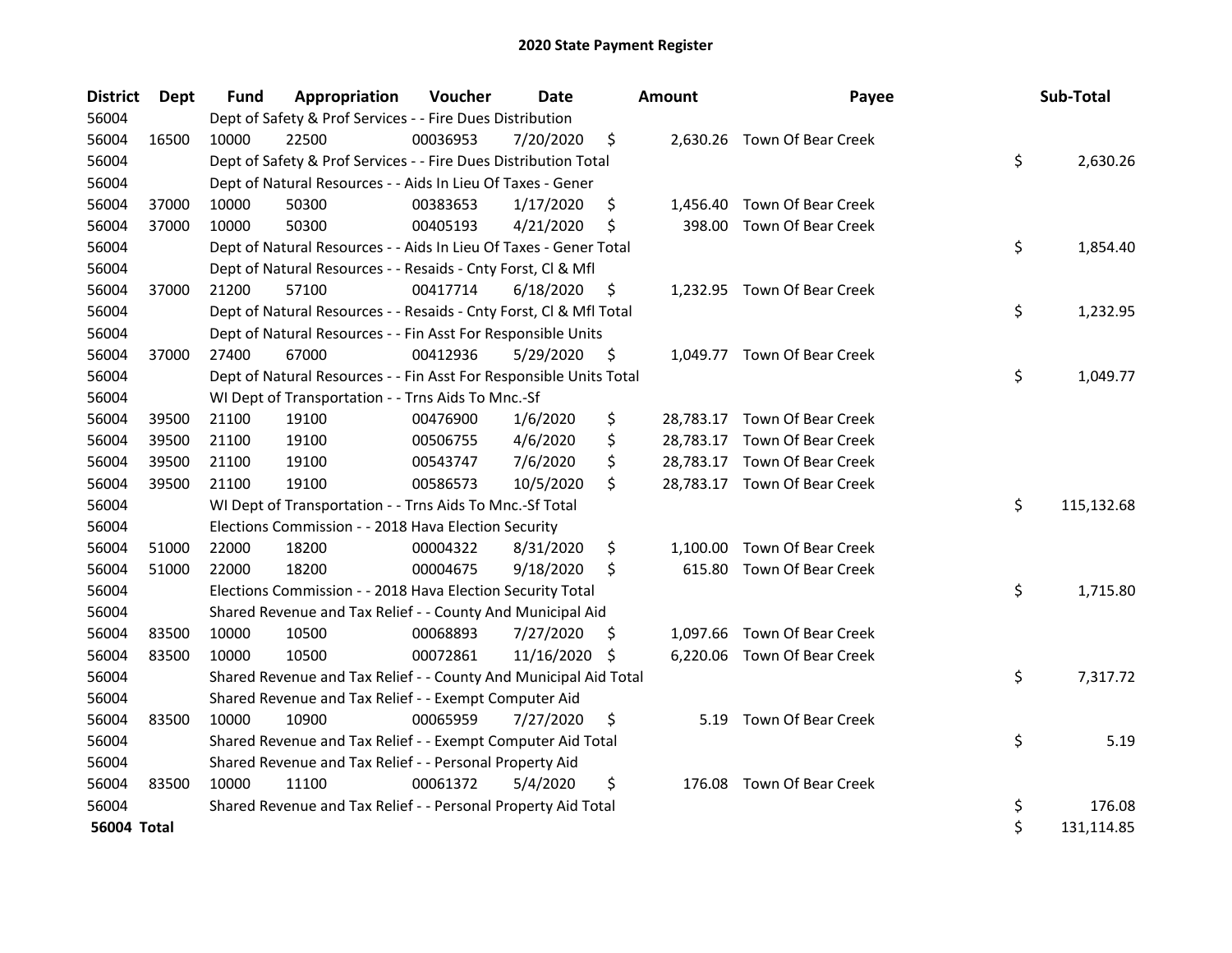| District | <b>Dept</b> | Fund  | Appropriation                                                      | Voucher  | Date          |     | <b>Amount</b> | Payee                     | Sub-Total        |
|----------|-------------|-------|--------------------------------------------------------------------|----------|---------------|-----|---------------|---------------------------|------------------|
| 56006    |             |       | Dept of Safety & Prof Services - - Fire Dues Distribution          |          |               |     |               |                           |                  |
| 56006    | 16500       | 10000 | 22500                                                              | 00036954 | 7/20/2020     | \$  |               | 9,115.79 Town Of Dellona  |                  |
| 56006    |             |       | Dept of Safety & Prof Services - - Fire Dues Distribution Total    |          |               |     |               |                           | \$<br>9,115.79   |
| 56006    |             |       | Dept of Natural Resources - - Aids In Lieu Of Taxes - Gener        |          |               |     |               |                           |                  |
| 56006    | 37000       | 10000 | 50300                                                              | 00383599 | 1/17/2020     | \$  |               | 19,357.46 Town Of Dellona |                  |
| 56006    | 37000       | 10000 | 50300                                                              | 00404332 | 4/21/2020     | \$  | 437.53        | Town Of Dellona           |                  |
| 56006    | 37000       | 10000 | 50300                                                              | 00404333 | 4/21/2020     | \$  | 50.66         | Town Of Dellona           |                  |
| 56006    | 37000       | 10000 | 50300                                                              | 00404335 | 4/21/2020     | \$  |               | 207.03 Town Of Dellona    |                  |
| 56006    |             |       | Dept of Natural Resources - - Aids In Lieu Of Taxes - Gener Total  |          |               |     |               |                           | \$<br>20,052.68  |
| 56006    |             |       | Dept of Natural Resources - - Resaids - Cnty Forst, Cl & Mfl       |          |               |     |               |                           |                  |
| 56006    | 37000       | 21200 | 57100                                                              | 00417715 | 6/18/2020     | \$  |               | 532.06 Town Of Dellona    |                  |
| 56006    |             |       | Dept of Natural Resources - - Resaids - Cnty Forst, Cl & Mfl Total |          |               |     |               |                           | \$<br>532.06     |
| 56006    |             |       | Dept of Natural Resources - - Aids In Lieu Of Taxes - Sum S        |          |               |     |               |                           |                  |
| 56006    | 37000       | 21200 | 57900                                                              | 00404331 | 4/21/2020     | \$  | 934.83        | Town Of Dellona           |                  |
| 56006    | 37000       | 21200 | 57900                                                              | 00404334 | 4/21/2020     | \$  | 4.79          | Town Of Dellona           |                  |
| 56006    |             |       | Dept of Natural Resources - - Aids In Lieu Of Taxes - Sum S Total  |          |               |     |               |                           | \$<br>939.62     |
| 56006    |             |       | Dept of Natural Resources - - Fin Asst For Responsible Units       |          |               |     |               |                           |                  |
| 56006    | 37000       | 27400 | 67000                                                              | 00412616 | 5/29/2020     | \$  |               | 1,437.98 Town Of Dellona  |                  |
| 56006    |             |       | Dept of Natural Resources - - Fin Asst For Responsible Units Total |          |               |     |               |                           | \$<br>1,437.98   |
| 56006    |             |       | WI Dept of Transportation - - Trns Aids To Mnc.-Sf                 |          |               |     |               |                           |                  |
| 56006    | 39500       | 21100 | 19100                                                              | 00476901 | 1/6/2020      | \$  |               | 32,718.60 Town Of Dellona |                  |
| 56006    | 39500       | 21100 | 19100                                                              | 00506756 | 4/6/2020      | \$  |               | 32,718.60 Town Of Dellona |                  |
| 56006    | 39500       | 21100 | 19100                                                              | 00543748 | 7/6/2020      | \$  |               | 32,718.60 Town Of Dellona |                  |
| 56006    | 39500       | 21100 | 19100                                                              | 00586574 | 10/5/2020     | \$  |               | 32,718.60 Town Of Dellona |                  |
| 56006    |             |       | WI Dept of Transportation - - Trns Aids To Mnc.-Sf Total           |          |               |     |               |                           | \$<br>130,874.40 |
| 56006    |             |       | Department of Administration - - Federal Aid                       |          |               |     |               |                           |                  |
| 56006    | 50500       | 10000 | 14200                                                              | 00135073 | 12/10/2020 \$ |     |               | 19,985.00 Town Of Dellona |                  |
| 56006    |             |       | Department of Administration - - Federal Aid Total                 |          |               |     |               |                           | \$<br>19,985.00  |
| 56006    |             |       | Elections Commission - - 2018 Hava Election Security               |          |               |     |               |                           |                  |
| 56006    | 51000       | 22000 | 18200                                                              | 00003538 | 6/30/2020     | \$  |               | 1,377.00 Town Of Dellona  |                  |
| 56006    |             |       | Elections Commission - - 2018 Hava Election Security Total         |          |               |     |               |                           | \$<br>1,377.00   |
| 56006    |             |       | Shared Revenue and Tax Relief - - County And Municipal Aid         |          |               |     |               |                           |                  |
| 56006    | 83500       | 10000 | 10500                                                              | 00068894 | 7/27/2020     | \$. |               | 1,675.18 Town Of Dellona  |                  |
| 56006    | 83500       | 10000 | 10500                                                              | 00072862 | 11/16/2020 \$ |     | 9,492.69      | Town Of Dellona           |                  |
| 56006    |             |       | Shared Revenue and Tax Relief - - County And Municipal Aid Total   |          |               |     |               |                           | \$<br>11,167.87  |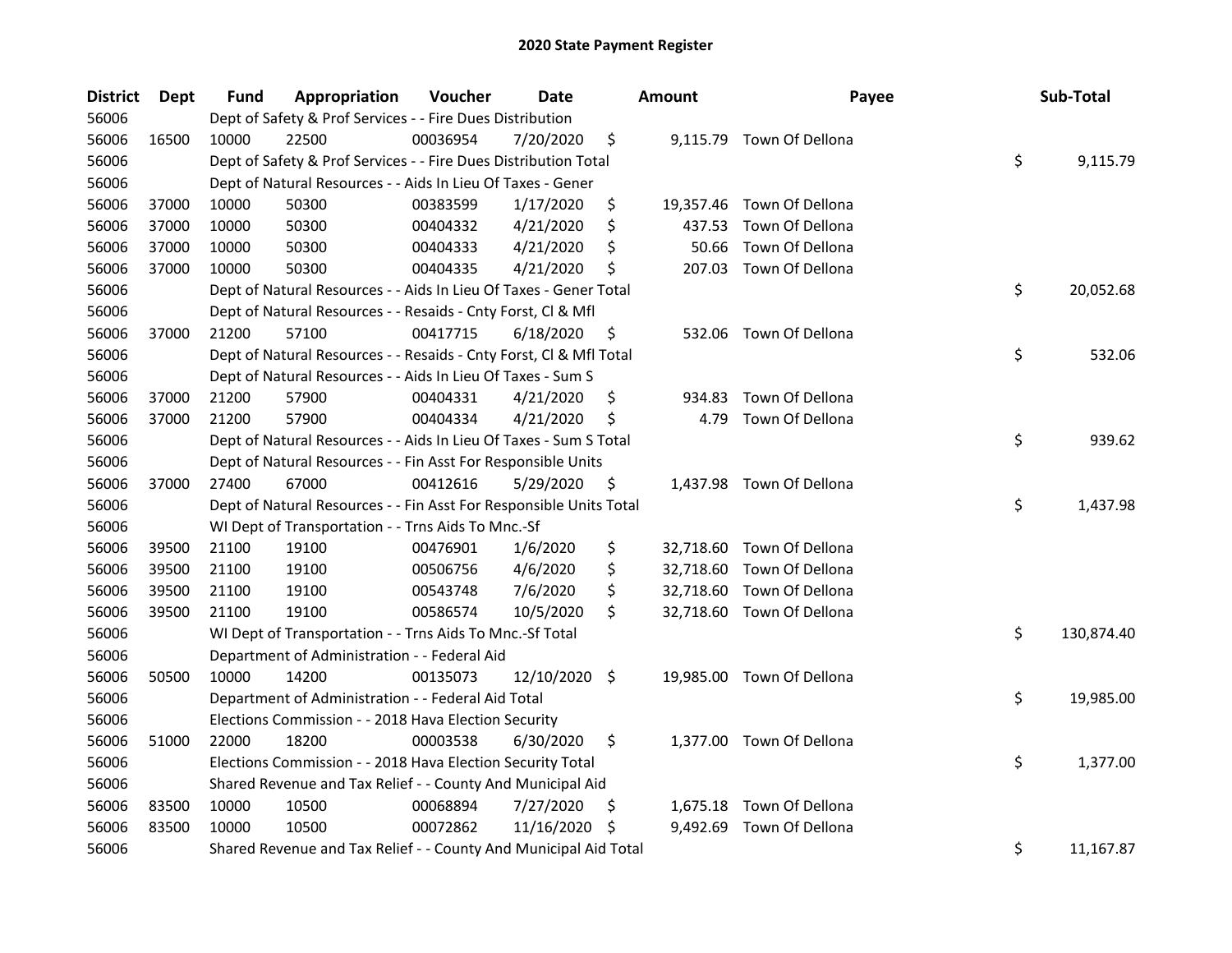| <b>District</b>    | Dept  | <b>Fund</b> | Appropriation                                                   | <b>Voucher</b> | Date       |    | <b>Amount</b> | Payee           | Sub-Total        |
|--------------------|-------|-------------|-----------------------------------------------------------------|----------------|------------|----|---------------|-----------------|------------------|
| 56006              |       |             | Shared Revenue and Tax Relief - - Exempt Computer Aid           |                |            |    |               |                 |                  |
| 56006              | 83500 | 10000       | 10900                                                           | 00065960       | 7/27/2020  | S  | 267.09        | Town Of Dellona |                  |
| 56006              |       |             | Shared Revenue and Tax Relief - - Exempt Computer Aid Total     |                |            |    |               |                 | \$<br>267.09     |
| 56006              |       |             | Shared Revenue and Tax Relief - - Utility Aid                   |                |            |    |               |                 |                  |
| 56006              | 83500 | 10000       | 11000                                                           | 00068894       | 7/27/2020  | Ś  | 435.39        | Town Of Dellona |                  |
| 56006              | 83500 | 10000       | 11000                                                           | 00072862       | 11/16/2020 | -S | 3,344.89      | Town Of Dellona |                  |
| 56006              |       |             | Shared Revenue and Tax Relief - - Utility Aid Total             |                |            |    |               |                 | \$<br>3,780.28   |
| 56006              |       |             | Shared Revenue and Tax Relief - - Personal Property Aid         |                |            |    |               |                 |                  |
| 56006              | 83500 | 10000       | 11100                                                           | 00061373       | 5/4/2020   | Ś. | 1.685.42      | Town Of Dellona |                  |
| 56006              |       |             | Shared Revenue and Tax Relief - - Personal Property Aid Total   |                |            |    |               |                 | \$<br>1,685.42   |
| 56006              |       |             | Shared Revenue and Tax Relief - - Lottery & Gaming Credit       |                |            |    |               |                 |                  |
| 56006              | 83500 | 52100       | 36300                                                           | 00055515       | 3/23/2020  | S  | 4,252.56      | Town Of Dellona |                  |
| 56006              |       |             | Shared Revenue and Tax Relief - - Lottery & Gaming Credit Total |                |            |    |               |                 | \$<br>4,252.56   |
| <b>56006 Total</b> |       |             |                                                                 |                |            |    |               |                 | \$<br>205,467.75 |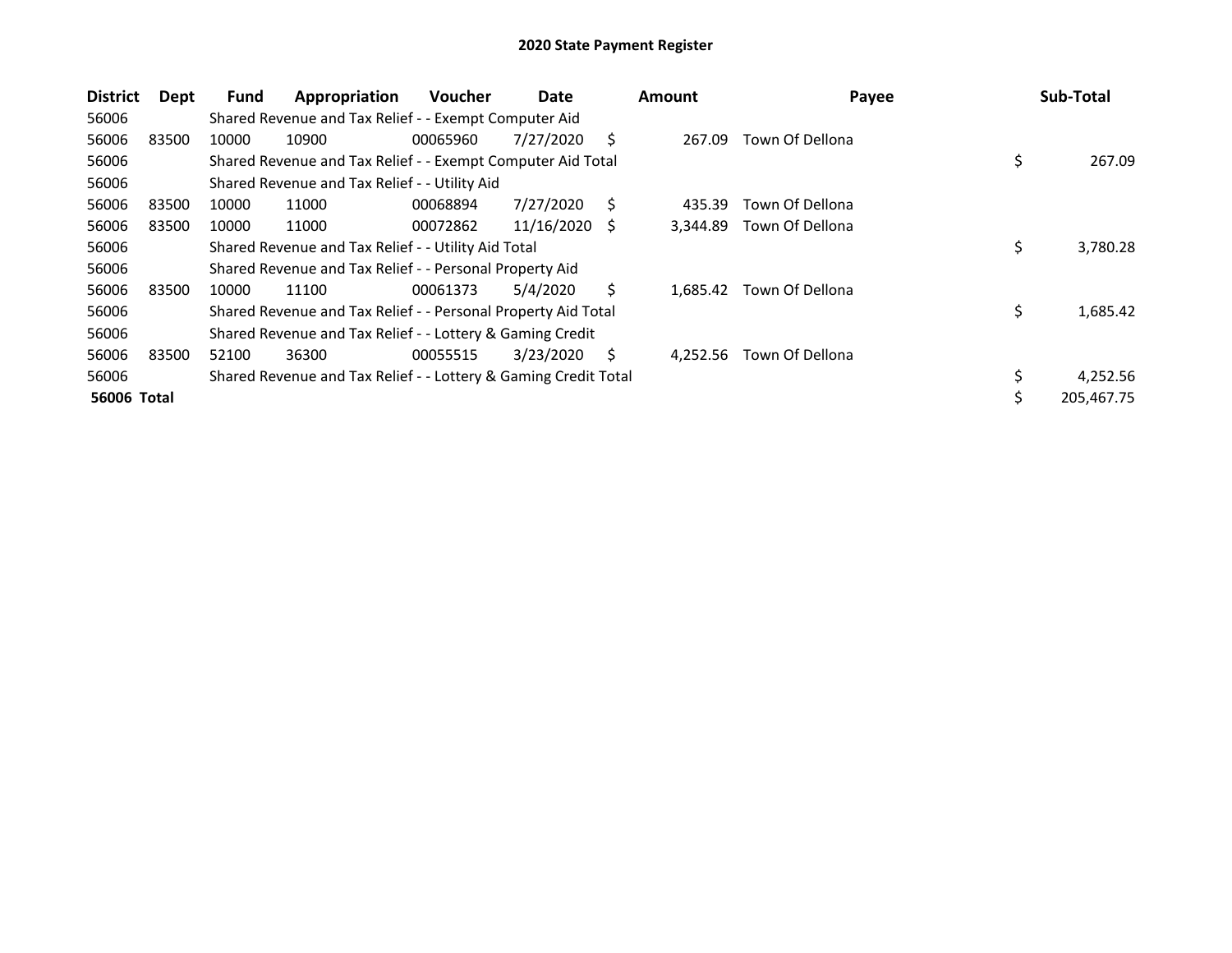| <b>District</b> | Dept  | Fund  | Appropriation                                                        | Voucher  | <b>Date</b> | <b>Amount</b>  | Payee                    | Sub-Total        |
|-----------------|-------|-------|----------------------------------------------------------------------|----------|-------------|----------------|--------------------------|------------------|
| 56008           |       |       | Dept of Safety & Prof Services - - Fire Dues Distribution            |          |             |                |                          |                  |
| 56008           | 16500 | 10000 | 22500                                                                | 00036955 | 7/20/2020   | \$             | 12,568.95 Town Of Delton |                  |
| 56008           |       |       | Dept of Safety & Prof Services - - Fire Dues Distribution Total      |          |             |                |                          | \$<br>12,568.95  |
| 56008           |       |       | Dept of Natural Resources - - Aids In Lieu Of Taxes - Gener          |          |             |                |                          |                  |
| 56008           | 37000 | 10000 | 50300                                                                | 00383617 | 1/17/2020   | \$             | 54,290.30 Town Of Delton |                  |
| 56008           | 37000 | 10000 | 50300                                                                | 00404711 | 4/21/2020   | \$<br>2,505.46 | Town Of Delton           |                  |
| 56008           | 37000 | 10000 | 50300                                                                | 00404712 | 4/21/2020   | \$             | 685.65 Town Of Delton    |                  |
| 56008           |       |       | Dept of Natural Resources - - Aids In Lieu Of Taxes - Gener Total    |          |             |                |                          | \$<br>57,481.41  |
| 56008           |       |       | Dept of Natural Resources - - Taxes & Assessmts-Conserv Fund         |          |             |                |                          |                  |
| 56008           | 37000 | 21200 | 16900                                                                | 00383478 | 1/22/2020   | \$             | 140.25 Town Of Delton    |                  |
| 56008           | 37000 | 21200 | 16900                                                                | 00383479 | 1/22/2020   | \$<br>280.50   | Town Of Delton           |                  |
| 56008           | 37000 | 21200 | 16900                                                                | 00383480 | 1/22/2020   | \$<br>140.25   | Town Of Delton           |                  |
| 56008           |       |       | Dept of Natural Resources - - Taxes & Assessmts-Conserv Fund Total   |          |             |                |                          | \$<br>561.00     |
| 56008           |       |       | Dept of Natural Resources - - Resaids - Cnty Forst, Cl & Mfl         |          |             |                |                          |                  |
| 56008           | 37000 | 21200 | 57100                                                                | 00417716 | 6/18/2020   | \$             | 140.76 Town Of Delton    |                  |
| 56008           |       |       | Dept of Natural Resources - - Resaids - Cnty Forst, Cl & Mfl Total   |          |             |                |                          | \$<br>140.76     |
| 56008           |       |       | Dept of Natural Resources - - Aids In Lieu Of Taxes - Sum S          |          |             |                |                          |                  |
| 56008           | 37000 | 21200 | 57900                                                                | 00404710 | 4/21/2020   | \$<br>237.69   | Town Of Delton           |                  |
| 56008           |       |       | Dept of Natural Resources - - Aids In Lieu Of Taxes - Sum S Total    |          |             |                |                          | \$<br>237.69     |
| 56008           |       |       | Dept of Natural Resources - - Fin Asst For Responsible Units         |          |             |                |                          |                  |
| 56008           | 37000 | 27400 | 67000                                                                | 00412796 | 5/29/2020   | \$             | 3,398.07 Town Of Delton  |                  |
| 56008           |       |       | Dept of Natural Resources - - Fin Asst For Responsible Units Total   |          |             |                |                          | \$<br>3,398.07   |
| 56008           |       |       | WI Dept of Transportation - - Trns Aids To Mnc.-Sf                   |          |             |                |                          |                  |
| 56008           | 39500 | 21100 | 19100                                                                | 00476902 | 1/6/2020    | \$             | 36,167.85 Town Of Delton |                  |
| 56008           | 39500 | 21100 | 19100                                                                | 00506757 | 4/6/2020    | \$             | 36,167.85 Town Of Delton |                  |
| 56008           | 39500 | 21100 | 19100                                                                | 00543749 | 7/6/2020    | \$             | 36,167.85 Town Of Delton |                  |
| 56008           | 39500 | 21100 | 19100                                                                | 00586575 | 10/5/2020   | \$             | 36,167.85 Town Of Delton |                  |
| 56008           |       |       | WI Dept of Transportation - - Trns Aids To Mnc.-Sf Total             |          |             |                |                          | \$<br>144,671.40 |
| 56008           |       |       | Department of Administration - - Hv Trans Ln Annual Impact Fee       |          |             |                |                          |                  |
| 56008           | 50500 | 10000 | 17400                                                                | 00121251 | 5/1/2020    | \$             | 43,037.00 Town Of Delton |                  |
| 56008           |       |       | Department of Administration - - Hv Trans Ln Annual Impact Fee Total |          |             |                |                          | \$<br>43,037.00  |
| 56008           |       |       | Elections Commission - - 2018 Hava Election Security                 |          |             |                |                          |                  |
| 56008           | 51000 | 22000 | 18200                                                                | 00004633 | 9/18/2020   | \$             | 1,712.50 Town Of Delton  |                  |
| 56008           |       |       | Elections Commission - - 2018 Hava Election Security Total           |          |             |                |                          | \$<br>1,712.50   |
| 56008           |       |       | Shared Revenue and Tax Relief - - County And Municipal Aid           |          |             |                |                          |                  |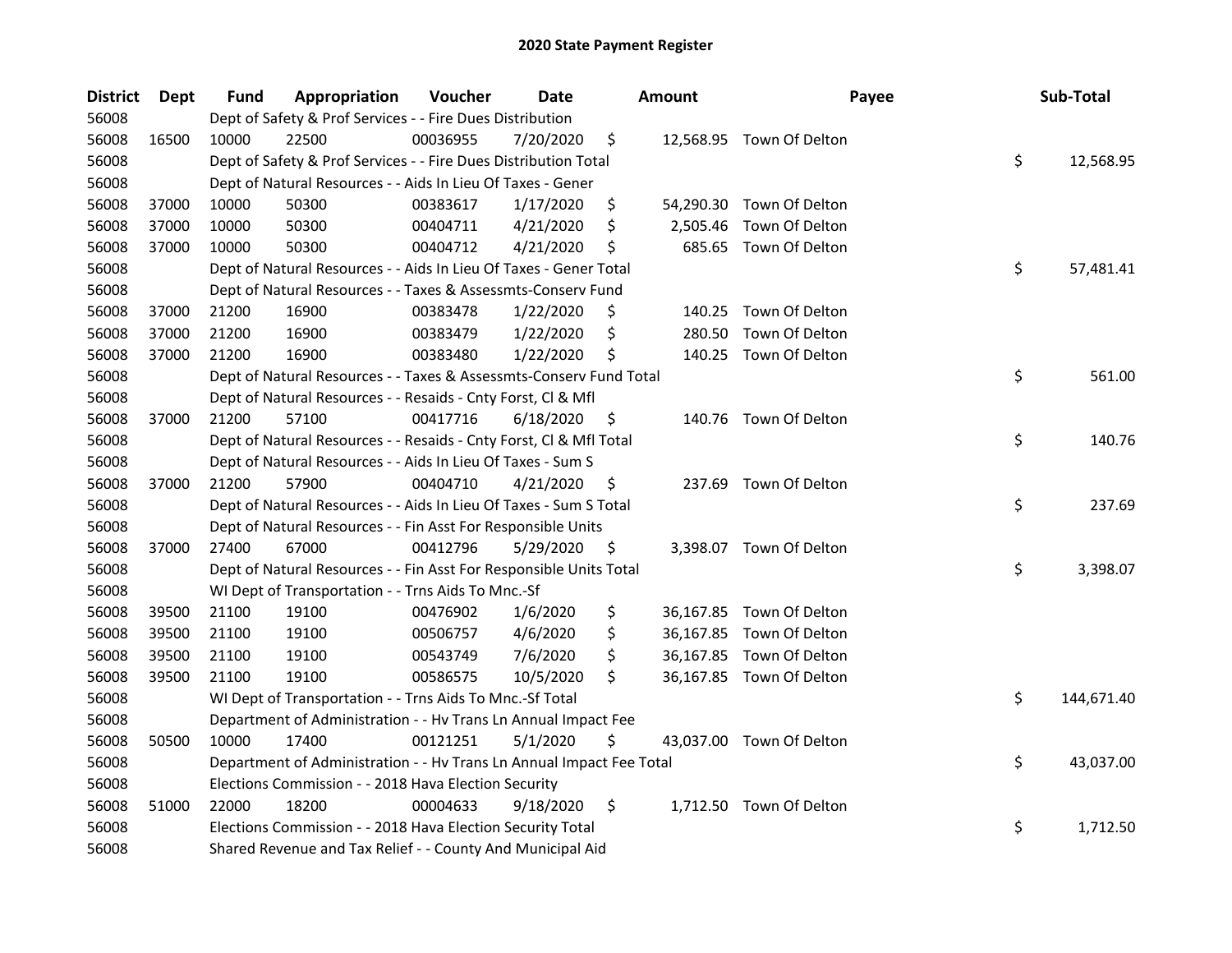| <b>District</b>    | Dept  | Fund  | Appropriation                                                       | <b>Voucher</b> | Date       |    | <b>Amount</b> | Payee                    | Sub-Total        |
|--------------------|-------|-------|---------------------------------------------------------------------|----------------|------------|----|---------------|--------------------------|------------------|
| 56008              | 83500 | 10000 | 10500                                                               | 00068895       | 7/27/2020  | Ŝ. | 3,662.61      | Town Of Delton           |                  |
| 56008              | 83500 | 10000 | 10500                                                               | 00072863       | 11/16/2020 | S  | 20,754.79     | Town Of Delton           |                  |
| 56008              |       |       | Shared Revenue and Tax Relief - - County And Municipal Aid Total    |                |            |    |               |                          | \$<br>24,417.40  |
| 56008              |       |       | Shared Revenue and Tax Relief - - Exempt Computer Aid               |                |            |    |               |                          |                  |
| 56008              | 83500 | 10000 | 10900                                                               | 00065961       | 7/27/2020  | S  |               | 5,354.24 Town Of Delton  |                  |
| 56008              |       |       | Shared Revenue and Tax Relief - - Exempt Computer Aid Total         |                |            |    |               |                          | \$<br>5,354.24   |
| 56008              |       |       | Shared Revenue and Tax Relief - - Utility Aid                       |                |            |    |               |                          |                  |
| 56008              | 83500 | 10000 | 11000                                                               | 00068895       | 7/27/2020  | S  | 2,739.70      | Town Of Delton           |                  |
| 56008              | 83500 | 10000 | 11000                                                               | 00072863       | 11/16/2020 | S. |               | 15,726.35 Town Of Delton |                  |
| 56008              |       |       | Shared Revenue and Tax Relief - - Utility Aid Total                 |                |            |    |               |                          | \$<br>18,466.05  |
| 56008              |       |       | Shared Revenue and Tax Relief - - Personal Property Aid             |                |            |    |               |                          |                  |
| 56008              | 83500 | 10000 | 11100                                                               | 00061374       | 5/4/2020   | \$ | 5,987.34      | Town Of Delton           |                  |
| 56008              |       |       | Shared Revenue and Tax Relief - - Personal Property Aid Total       |                |            |    |               |                          | \$<br>5,987.34   |
| 56008              |       |       | Shared Revenue and Tax Relief - - Payments For Municipal Svcs       |                |            |    |               |                          |                  |
| 56008              | 83500 | 10000 | 50100                                                               | 00054839       | 2/3/2020   | \$ | 583.59        | Town Of Delton           |                  |
| 56008              |       |       | Shared Revenue and Tax Relief - - Payments For Municipal Svcs Total |                |            |    |               |                          | \$<br>583.59     |
| 56008              |       |       | Shared Revenue and Tax Relief - - Lottery & Gaming Credit           |                |            |    |               |                          |                  |
| 56008              | 83500 | 52100 | 36300                                                               | 00055516       | 3/23/2020  | S  | 8,839.92      | Town Of Delton           |                  |
| 56008              |       |       | Shared Revenue and Tax Relief - - Lottery & Gaming Credit Total     |                |            |    |               |                          | \$<br>8,839.92   |
| <b>56008 Total</b> |       |       |                                                                     |                |            |    |               |                          | \$<br>327,457.32 |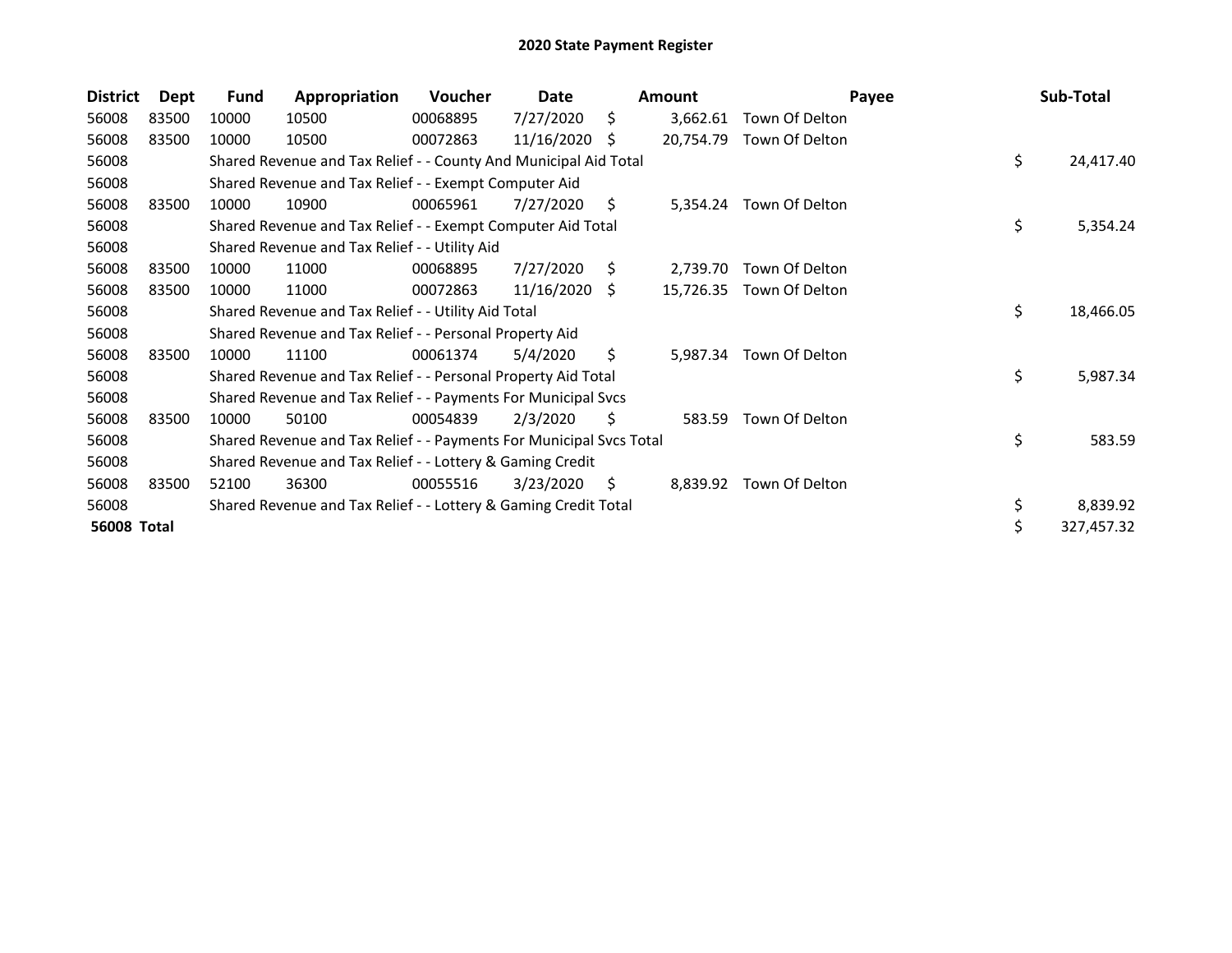| <b>District</b> | Dept  | Fund  | Appropriation                                                      | Voucher  | Date       |    | <b>Amount</b> | Payee                       | Sub-Total        |
|-----------------|-------|-------|--------------------------------------------------------------------|----------|------------|----|---------------|-----------------------------|------------------|
| 56010           |       |       | Dept of Safety & Prof Services - - Fire Dues Distribution          |          |            |    |               |                             |                  |
| 56010           | 16500 | 10000 | 22500                                                              | 00036956 | 7/17/2020  | \$ |               | 6,547.27 Town Of Excelsior  |                  |
| 56010           |       |       | Dept of Safety & Prof Services - - Fire Dues Distribution Total    |          |            |    |               |                             | \$<br>6,547.27   |
| 56010           |       |       | Dept of Natural Resources - - Aids In Lieu Of Taxes - Gener        |          |            |    |               |                             |                  |
| 56010           | 37000 | 10000 | 50300                                                              | 00383668 | 1/16/2020  | \$ |               | 2,011.55 Town Of Excelsior  |                  |
| 56010           | 37000 | 10000 | 50300                                                              | 00383669 | 1/16/2020  | \$ | 1,664.52      | Town Of Excelsior           |                  |
| 56010           | 37000 | 10000 | 50300                                                              | 00405375 | 4/21/2020  | \$ | 58.60         | Town Of Excelsior           |                  |
| 56010           | 37000 | 10000 | 50300                                                              | 00405376 | 4/21/2020  | \$ | 90.39         | Town Of Excelsior           |                  |
| 56010           |       |       | Dept of Natural Resources - - Aids In Lieu Of Taxes - Gener Total  |          |            |    |               |                             | \$<br>3,825.06   |
| 56010           |       |       | Dept of Natural Resources - - Resaids - Cnty Forst, Cl & Mfl       |          |            |    |               |                             |                  |
| 56010           | 37000 | 21200 | 57100                                                              | 00417717 | 6/18/2020  | \$ |               | 415.77 Town Of Excelsior    |                  |
| 56010           |       |       | Dept of Natural Resources - - Resaids - Cnty Forst, Cl & Mfl Total |          |            |    |               |                             | \$<br>415.77     |
| 56010           |       |       | Dept of Natural Resources - - Aids In Lieu Of Taxes - Sum S        |          |            |    |               |                             |                  |
| 56010           | 37000 | 21200 | 57900                                                              | 00405374 | 4/21/2020  | \$ | 5.86          | Town Of Excelsior           |                  |
| 56010           |       |       | Dept of Natural Resources - - Aids In Lieu Of Taxes - Sum S Total  |          |            |    |               |                             | \$<br>5.86       |
| 56010           |       |       | Dept of Natural Resources - - Fin Asst For Responsible Units       |          |            |    |               |                             |                  |
| 56010           | 37000 | 27400 | 67000                                                              | 00413043 | 5/29/2020  | \$ |               | 1,861.85 Town Of Excelsior  |                  |
| 56010           |       |       | Dept of Natural Resources - - Fin Asst For Responsible Units Total |          |            |    |               |                             | \$<br>1,861.85   |
| 56010           |       |       | WI Dept of Transportation - - Trns Aids To Mnc.-Sf                 |          |            |    |               |                             |                  |
| 56010           | 39500 | 21100 | 19100                                                              | 00476903 | 1/6/2020   | \$ |               | 34,531.92 Town Of Excelsior |                  |
| 56010           | 39500 | 21100 | 19100                                                              | 00506758 | 4/6/2020   | \$ |               | 34,531.92 Town Of Excelsior |                  |
| 56010           | 39500 | 21100 | 19100                                                              | 00543750 | 7/6/2020   | \$ |               | 34,531.92 Town Of Excelsior |                  |
| 56010           | 39500 | 21100 | 19100                                                              | 00586576 | 10/5/2020  | \$ |               | 34,531.92 Town Of Excelsior |                  |
| 56010           |       |       | WI Dept of Transportation - - Trns Aids To Mnc.-Sf Total           |          |            |    |               |                             | \$<br>138,127.68 |
| 56010           |       |       | Department of Administration - - Federal Aid                       |          |            |    |               |                             |                  |
| 56010           | 50500 | 10000 | 14200                                                              | 00130160 | 10/1/2020  | \$ |               | 9,107.57 Town Of Excelsior  |                  |
| 56010           | 50500 | 10000 | 14200                                                              | 00135074 | 12/9/2020  | \$ |               | 9,547.76 Town Of Excelsior  |                  |
| 56010           |       |       | Department of Administration - - Federal Aid Total                 |          |            |    |               |                             | \$<br>18,655.33  |
| 56010           |       |       | Elections Commission - - 2018 Hava Election Security               |          |            |    |               |                             |                  |
| 56010           | 51000 | 22000 | 18200                                                              | 00003618 | 6/29/2020  | \$ |               | 1,375.90 Town Of Excelsior  |                  |
| 56010           |       |       | Elections Commission - - 2018 Hava Election Security Total         |          |            |    |               |                             | \$<br>1,375.90   |
| 56010           |       |       | Shared Revenue and Tax Relief - - County And Municipal Aid         |          |            |    |               |                             |                  |
| 56010           | 83500 | 10000 | 10500                                                              | 00068896 | 7/27/2020  | \$ |               | 2,921.25 Town Of Excelsior  |                  |
| 56010           | 83500 | 10000 | 10500                                                              | 00072864 | 11/16/2020 | S  |               | 16,553.74 Town Of Excelsior |                  |
| 56010           |       |       | Shared Revenue and Tax Relief - - County And Municipal Aid Total   |          |            |    |               |                             | \$<br>19,474.99  |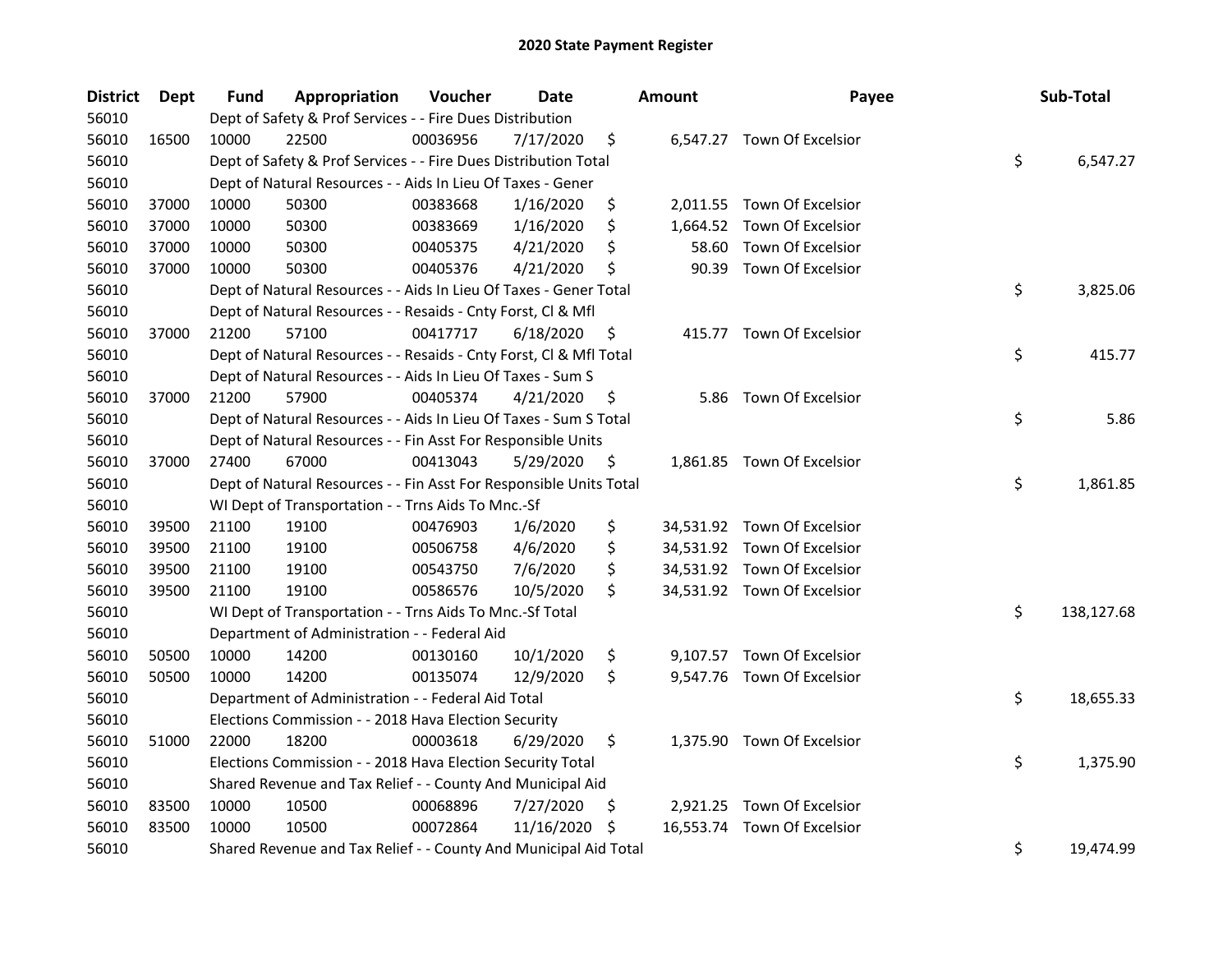| <b>District</b>    | Dept  | <b>Fund</b> | Appropriation                                                                 | <b>Voucher</b> | Date       |     | Amount   | Payee                    |    | Sub-Total  |
|--------------------|-------|-------------|-------------------------------------------------------------------------------|----------------|------------|-----|----------|--------------------------|----|------------|
| 56010              |       |             | Shared Revenue and Tax Relief - - Exempt Computer Aid                         |                |            |     |          |                          |    |            |
| 56010              | 83500 | 10000       | 10900                                                                         | 00065962       | 7/27/2020  | S   | 1.03     | Town Of Excelsior        |    |            |
| 56010              |       |             | Shared Revenue and Tax Relief - - Exempt Computer Aid Total                   |                |            |     |          |                          | \$ | 1.03       |
| 56010              |       |             | Shared Revenue and Tax Relief - - Utility Aid                                 |                |            |     |          |                          |    |            |
| 56010              | 83500 | 10000       | 11000                                                                         | 00068896       | 7/27/2020  | S   | 341.00   | Town Of Excelsior        |    |            |
| 56010              | 83500 | 10000       | 11000                                                                         | 00072864       | 11/16/2020 | - S | 2,173.32 | <b>Town Of Excelsior</b> |    |            |
| 56010              |       |             | Shared Revenue and Tax Relief - - Utility Aid Total                           |                |            |     |          |                          | \$ | 2,514.32   |
| 56010              |       |             | Shared Revenue and Tax Relief - - Personal Property Aid                       |                |            |     |          |                          |    |            |
| 56010              | 83500 | 10000       | 11100                                                                         | 00061375       | 5/4/2020   | S.  | 204.69   | Town Of Excelsior        |    |            |
| 56010              |       |             | Shared Revenue and Tax Relief - - Personal Property Aid Total                 |                |            |     |          |                          | \$ | 204.69     |
| 56010              |       |             | Shared Revenue and Tax Relief - - State Aid; Video Service Provider Fee       |                |            |     |          |                          |    |            |
| 56010              | 83500 | 10000       | 11200                                                                         | 00064411       | 7/27/2020  | S   | 468.38   | Town Of Excelsior        |    |            |
| 56010              |       |             | Shared Revenue and Tax Relief - - State Aid; Video Service Provider Fee Total |                |            |     |          |                          | \$ | 468.38     |
| <b>56010 Total</b> |       |             |                                                                               |                |            |     |          |                          | Ś  | 193,478.13 |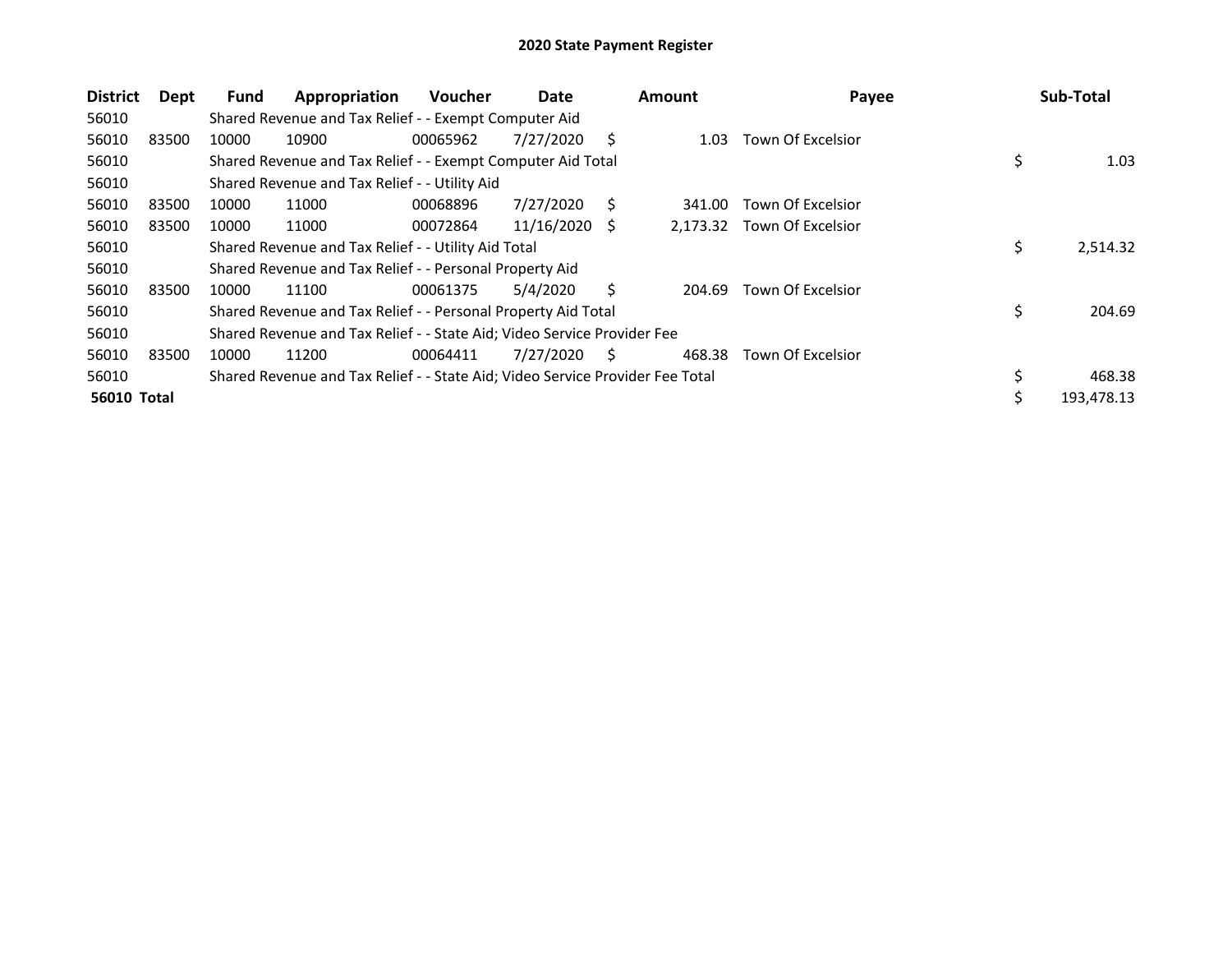| <b>District</b> | Dept  | Fund  | Appropriation                                                        | Voucher  | Date          | <b>Amount</b> | Payee                       | Sub-Total       |
|-----------------|-------|-------|----------------------------------------------------------------------|----------|---------------|---------------|-----------------------------|-----------------|
| 56012           |       |       | Dept of Safety & Prof Services - - Fire Dues Distribution            |          |               |               |                             |                 |
| 56012           | 16500 | 10000 | 22500                                                                | 00036957 | 7/20/2020     | \$            | 4,641.67 Town Of Fairfield  |                 |
| 56012           |       |       | Dept of Safety & Prof Services - - Fire Dues Distribution Total      |          |               |               |                             | \$<br>4,641.67  |
| 56012           |       |       | Dept of Natural Resources - - Aids In Lieu Of Taxes - Gener          |          |               |               |                             |                 |
| 56012           | 37000 | 10000 | 50300                                                                | 00383605 | 1/17/2020     | \$            | 5,963.52 Town Of Fairfield  |                 |
| 56012           | 37000 | 10000 | 50300                                                                | 00383606 | 1/17/2020     | \$            | 16,387.73 Town Of Fairfield |                 |
| 56012           | 37000 | 10000 | 50300                                                                | 00404500 | 4/21/2020     | \$            | 227.29 Town Of Fairfield    |                 |
| 56012           |       |       | Dept of Natural Resources - - Aids In Lieu Of Taxes - Gener Total    |          |               |               |                             | \$<br>22,578.54 |
| 56012           |       |       | Dept of Natural Resources - - Resaids - Cnty Forst, Cl & Mfl         |          |               |               |                             |                 |
| 56012           | 37000 | 21200 | 57100                                                                | 00417718 | 6/18/2020     | \$            | 302.96 Town Of Fairfield    |                 |
| 56012           |       |       | Dept of Natural Resources - - Resaids - Cnty Forst, Cl & Mfl Total   |          |               |               |                             | \$<br>302.96    |
| 56012           |       |       | Dept of Natural Resources - - Aids In Lieu Of Taxes - Sum S          |          |               |               |                             |                 |
| 56012           | 37000 | 21200 | 57900                                                                | 00404501 | 4/21/2020     | \$            | 554.97 Town Of Fairfield    |                 |
| 56012           |       |       | Dept of Natural Resources - - Aids In Lieu Of Taxes - Sum S Total    |          |               |               |                             | \$<br>554.97    |
| 56012           |       |       | Dept of Natural Resources - - Fin Asst For Responsible Units         |          |               |               |                             |                 |
| 56012           | 37000 | 27400 | 67000                                                                | 00413161 | 5/29/2020     | \$            | 3,263.38 Town Of Fairfield  |                 |
| 56012           |       |       | Dept of Natural Resources - - Fin Asst For Responsible Units Total   |          |               |               |                             | \$<br>3,263.38  |
| 56012           |       |       | WI Dept of Transportation - - Trns Aids To Mnc.-Sf                   |          |               |               |                             |                 |
| 56012           | 39500 | 21100 | 19100                                                                | 00476904 | 1/6/2020      | \$            | 22,502.25 Town Of Fairfield |                 |
| 56012           | 39500 | 21100 | 19100                                                                | 00506759 | 4/6/2020      | \$            | 22,502.25 Town Of Fairfield |                 |
| 56012           | 39500 | 21100 | 19100                                                                | 00543751 | 7/6/2020      | \$            | 22,502.25 Town Of Fairfield |                 |
| 56012           | 39500 | 21100 | 19100                                                                | 00586577 | 10/5/2020     | \$            | 22,502.25 Town Of Fairfield |                 |
| 56012           |       |       | WI Dept of Transportation - - Trns Aids To Mnc.-Sf Total             |          |               |               |                             | \$<br>90,009.00 |
| 56012           |       |       | WI Dept of Transportation - - Hwy Mgmt & Opers Sf                    |          |               |               |                             |                 |
| 56012           | 39500 | 21100 | 36500                                                                | 00605362 | 11/20/2020 \$ |               | 500.00 Town Of Fairfield    |                 |
| 56012           |       |       | WI Dept of Transportation - - Hwy Mgmt & Opers Sf Total              |          |               |               |                             | \$<br>500.00    |
| 56012           |       |       | Department of Administration - - Federal Aid                         |          |               |               |                             |                 |
| 56012           | 50500 | 10000 | 14200                                                                | 00130161 | 10/2/2020     | \$            | 2,614.81 Town Of Fairfield  |                 |
| 56012           | 50500 | 10000 | 14200                                                                | 00135075 | 12/10/2020    | \$            | 3,312.99 Town Of Fairfield  |                 |
| 56012           |       |       | Department of Administration - - Federal Aid Total                   |          |               |               |                             | \$<br>5,927.80  |
| 56012           |       |       | Department of Administration - - Hv Trans Ln Annual Impact Fee       |          |               |               |                             |                 |
| 56012           | 50500 | 10000 | 17400                                                                | 00121253 | 5/1/2020      | \$            | 42,146.00 Town Of Fairfield |                 |
| 56012           |       |       | Department of Administration - - Hv Trans Ln Annual Impact Fee Total |          |               |               |                             | \$<br>42,146.00 |
| 56012           |       |       | Elections Commission - - 2018 Hava Election Security                 |          |               |               |                             |                 |
| 56012           | 51000 | 22000 | 18200                                                                | 00003542 | 6/30/2020     | \$            | 1,040.40 Town Of Fairfield  |                 |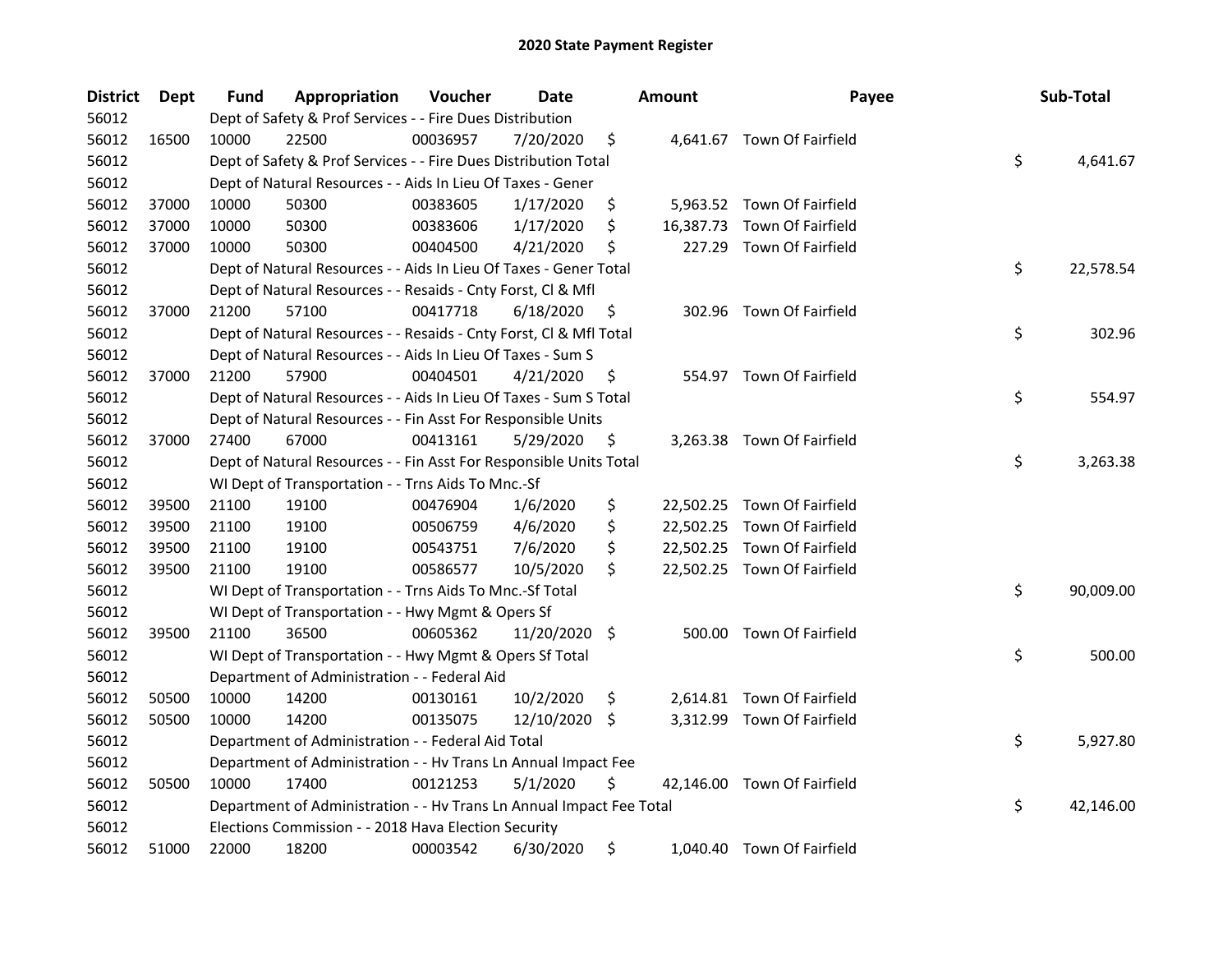| <b>District</b>    | Dept | Fund  | Appropriation                                                    | <b>Voucher</b> | Date       |    | <b>Amount</b> | Payee                    | Sub-Total        |
|--------------------|------|-------|------------------------------------------------------------------|----------------|------------|----|---------------|--------------------------|------------------|
| 56012              |      |       | Elections Commission - - 2018 Hava Election Security Total       |                |            |    |               |                          | \$<br>1,040.40   |
| 56012              |      |       | Shared Revenue and Tax Relief - - County And Municipal Aid       |                |            |    |               |                          |                  |
| 56012<br>83500     |      | 10000 | 10500                                                            | 00068897       | 7/27/2020  | S  | 1,770.61      | Town Of Fairfield        |                  |
| 56012<br>83500     |      | 10000 | 10500                                                            | 00072865       | 11/16/2020 | -S | 10,033.77     | Town Of Fairfield        |                  |
| 56012              |      |       | Shared Revenue and Tax Relief - - County And Municipal Aid Total |                |            |    |               |                          | \$<br>11,804.38  |
| 56012              |      |       | Shared Revenue and Tax Relief - - Exempt Computer Aid            |                |            |    |               |                          |                  |
| 56012<br>83500     |      | 10000 | 10900                                                            | 00065963       | 7/27/2020  | Ś  | 229.68        | Town Of Fairfield        |                  |
| 56012              |      |       | Shared Revenue and Tax Relief - - Exempt Computer Aid Total      |                |            |    |               |                          | \$<br>229.68     |
| 56012              |      |       | Shared Revenue and Tax Relief - - Personal Property Aid          |                |            |    |               |                          |                  |
| 56012<br>83500     |      | 10000 | 11100                                                            | 00061376       | 5/4/2020   | Ś. | 978.34        | Town Of Fairfield        |                  |
| 56012              |      |       | Shared Revenue and Tax Relief - - Personal Property Aid Total    |                |            |    |               |                          | \$<br>978.34     |
| 56012              |      |       | Shared Revenue and Tax Relief - - Lottery & Gaming Credit        |                |            |    |               |                          |                  |
| 56012<br>83500     |      | 52100 | 36300                                                            | 00055517       | 3/23/2020  | Ś. | 307.34        | <b>Town Of Fairfield</b> |                  |
| 56012              |      |       | Shared Revenue and Tax Relief - - Lottery & Gaming Credit Total  |                |            |    |               |                          | 307.34           |
| <b>56012 Total</b> |      |       |                                                                  |                |            |    |               |                          | \$<br>184,284.46 |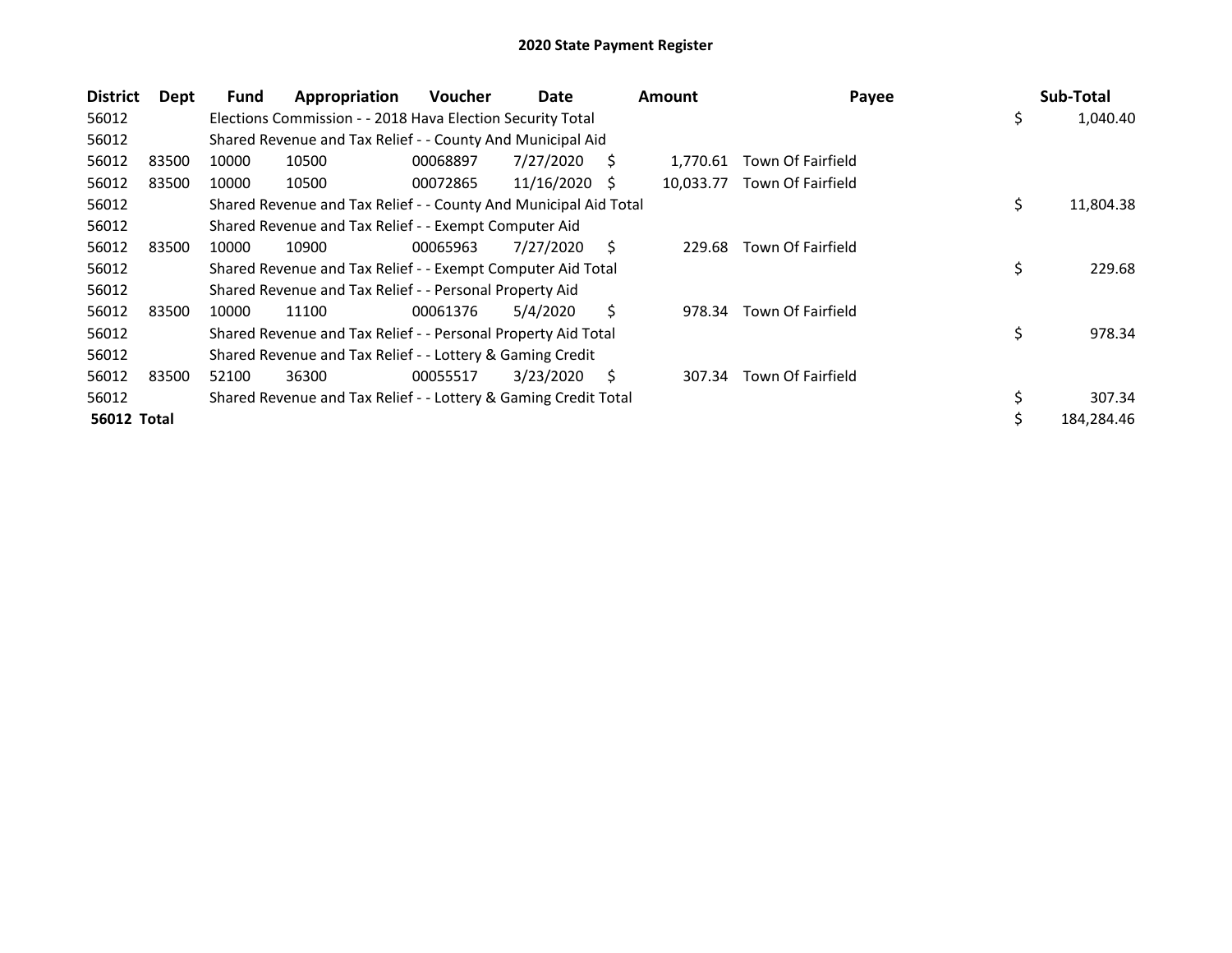| <b>District</b> | Dept  | Fund  | Appropriation                                                        | Voucher  | Date          |     | <b>Amount</b> | Payee                      | Sub-Total        |
|-----------------|-------|-------|----------------------------------------------------------------------|----------|---------------|-----|---------------|----------------------------|------------------|
| 56014           |       |       | Dept of Safety & Prof Services - - Fire Dues Distribution            |          |               |     |               |                            |                  |
| 56014           | 16500 | 10000 | 22500                                                                | 00036958 | 7/20/2020     | \$  |               | 2,843.37 Town Of Franklin  |                  |
| 56014           |       |       | Dept of Safety & Prof Services - - Fire Dues Distribution Total      |          |               |     |               |                            | \$<br>2,843.37   |
| 56014           |       |       | Dept of Natural Resources - - Resaids - Cnty Forst, CI & Mfl         |          |               |     |               |                            |                  |
| 56014           | 37000 | 21200 | 57100                                                                | 00417719 | 6/18/2020     | \$  |               | 1,027.69 Town Of Franklin  |                  |
| 56014           |       |       | Dept of Natural Resources - - Resaids - Cnty Forst, Cl & Mfl Total   |          |               |     |               |                            | \$<br>1,027.69   |
| 56014           |       |       | Dept of Natural Resources - - Fin Asst For Responsible Units         |          |               |     |               |                            |                  |
| 56014           | 37000 | 27400 | 67000                                                                | 00412999 | 5/29/2020     | \$  |               | 649.67 Town Of Franklin    |                  |
| 56014           |       |       | Dept of Natural Resources - - Fin Asst For Responsible Units Total   |          |               |     |               |                            | \$<br>649.67     |
| 56014           |       |       | WI Dept of Transportation - - Trns Aids To Mnc.-Sf                   |          |               |     |               |                            |                  |
| 56014           | 39500 | 21100 | 19100                                                                | 00476905 | 1/6/2020      | \$  |               | 34,256.91 Town Of Franklin |                  |
| 56014           | 39500 | 21100 | 19100                                                                | 00506760 | 4/6/2020      | \$  |               | 34,256.91 Town Of Franklin |                  |
| 56014           | 39500 | 21100 | 19100                                                                | 00543752 | 7/6/2020      | \$  |               | 34,256.91 Town Of Franklin |                  |
| 56014           | 39500 | 21100 | 19100                                                                | 00586578 | 10/5/2020     | \$  |               | 34,256.92 Town Of Franklin |                  |
| 56014           |       |       | WI Dept of Transportation - - Trns Aids To Mnc.-Sf Total             |          |               |     |               |                            | \$<br>137,027.65 |
| 56014           |       |       | WI Dept of Transportation - - Supplemental Transportation Aids       |          |               |     |               |                            |                  |
| 56014           | 39500 | 21100 | 19600                                                                | 00477572 | 1/6/2020      | \$  |               | 24,181.35 Town Of Franklin |                  |
| 56014           |       |       | WI Dept of Transportation - - Supplemental Transportation Aids Total |          |               |     |               |                            | \$<br>24,181.35  |
| 56014           |       |       | Department of Administration - - Federal Aid                         |          |               |     |               |                            |                  |
| 56014           | 50500 | 10000 | 14200                                                                | 00135076 | 12/10/2020 \$ |     |               | 3,902.13 Town Of Franklin  |                  |
| 56014           |       |       | Department of Administration - - Federal Aid Total                   |          |               |     |               |                            | \$<br>3,902.13   |
| 56014           |       |       | Elections Commission - - 2018 Hava Election Security                 |          |               |     |               |                            |                  |
| 56014           | 51000 | 22000 | 18200                                                                | 00003871 | 7/16/2020     | \$  |               | 680.70 Town Of Franklin    |                  |
| 56014           |       |       | Elections Commission - - 2018 Hava Election Security Total           |          |               |     |               |                            | \$<br>680.70     |
| 56014           |       |       | Shared Revenue and Tax Relief - - County And Municipal Aid           |          |               |     |               |                            |                  |
| 56014           | 83500 | 10000 | 10500                                                                | 00068898 | 7/27/2020     | \$. |               | 1,809.87 Town Of Franklin  |                  |
| 56014           | 83500 | 10000 | 10500                                                                | 00072866 | 11/16/2020 \$ |     |               | 10,255.94 Town Of Franklin |                  |
| 56014           |       |       | Shared Revenue and Tax Relief - - County And Municipal Aid Total     |          |               |     |               |                            | \$<br>12,065.81  |
| 56014           |       |       | Shared Revenue and Tax Relief - - Exempt Computer Aid                |          |               |     |               |                            |                  |
| 56014           | 83500 | 10000 | 10900                                                                | 00065964 | 7/27/2020     | \$  |               | 65.48 Town Of Franklin     |                  |
| 56014           |       |       | Shared Revenue and Tax Relief - - Exempt Computer Aid Total          |          |               |     |               |                            | \$<br>65.48      |
| 56014           |       |       | Shared Revenue and Tax Relief - - Personal Property Aid              |          |               |     |               |                            |                  |
| 56014           | 83500 | 10000 | 11100                                                                | 00061377 | 5/4/2020      | \$  |               | 217.12 Town Of Franklin    |                  |
| 56014           |       |       | Shared Revenue and Tax Relief - - Personal Property Aid Total        |          |               |     |               |                            | \$<br>217.12     |
| 56014 Total     |       |       |                                                                      |          |               |     |               |                            | \$<br>182,660.97 |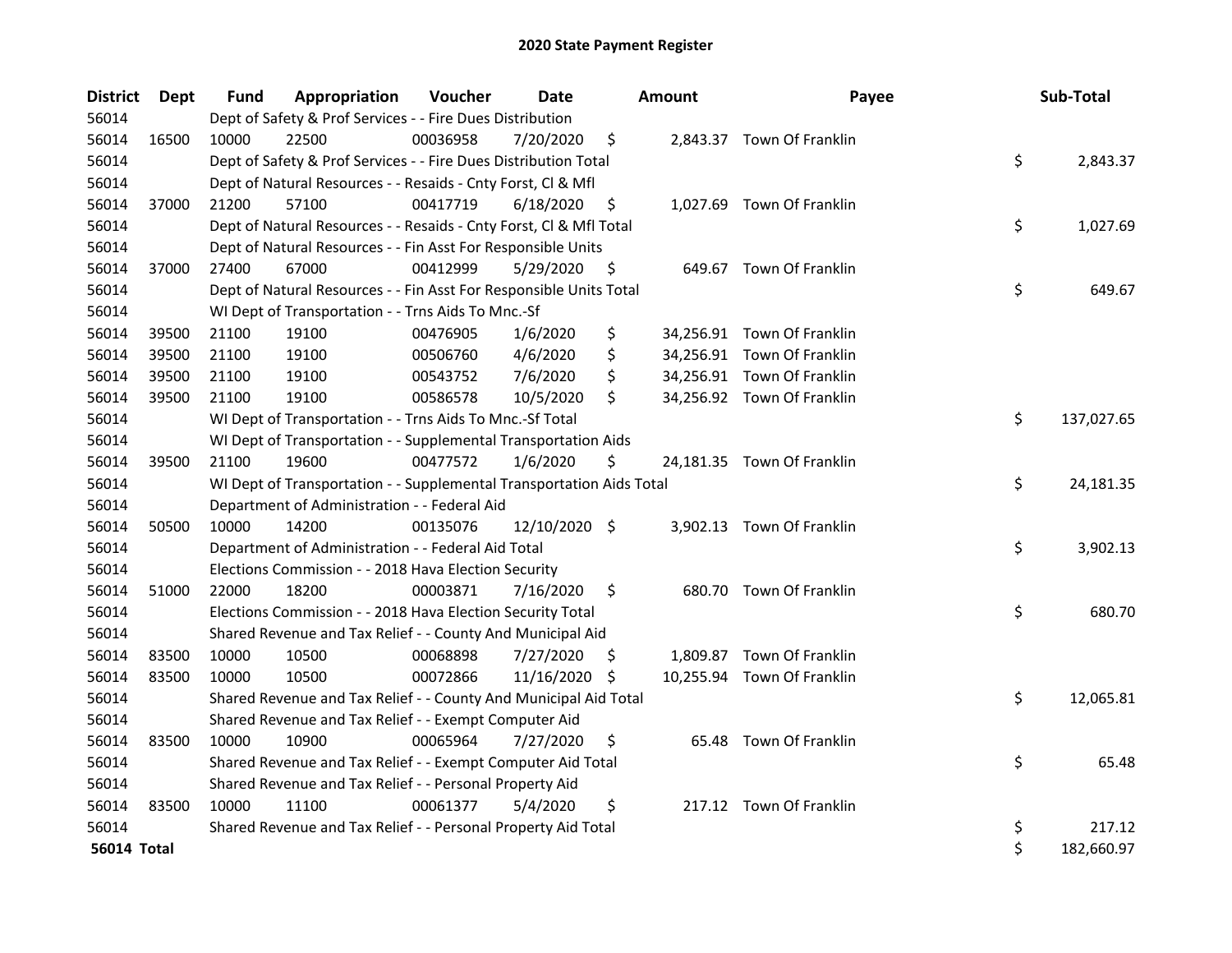| <b>District</b> | Dept  | Fund  | Appropriation                                                         | Voucher  | <b>Date</b>   |     | <b>Amount</b> | Payee                      | Sub-Total        |
|-----------------|-------|-------|-----------------------------------------------------------------------|----------|---------------|-----|---------------|----------------------------|------------------|
| 56016           |       |       | Dept of Safety & Prof Services - - Fire Dues Distribution             |          |               |     |               |                            |                  |
| 56016           | 16500 | 10000 | 22500                                                                 | 00036959 | 7/20/2020     | \$  |               | 2,112.31 Freedom, Town of  |                  |
| 56016           |       |       | Dept of Safety & Prof Services - - Fire Dues Distribution Total       |          |               |     |               |                            | \$<br>2,112.31   |
| 56016           |       |       | Dept of Natural Resources - - Aids In Lieu Of Taxes - Gener           |          |               |     |               |                            |                  |
| 56016           | 37000 | 10000 | 50300                                                                 | 00383618 | 1/17/2020     | \$  |               | 1,626.79 Freedom, Town of  |                  |
| 56016           |       |       | Dept of Natural Resources - - Aids In Lieu Of Taxes - Gener Total     |          |               |     |               |                            | \$<br>1,626.79   |
| 56016           |       |       | Dept of Natural Resources - - Resaids - Cnty Forst, Cl & Mfl          |          |               |     |               |                            |                  |
| 56016           | 37000 | 21200 | 57100                                                                 | 00417720 | 6/18/2020     | \$  |               | 936.76 Freedom, Town of    |                  |
| 56016           |       |       | Dept of Natural Resources - - Resaids - Cnty Forst, Cl & Mfl Total    |          |               |     |               |                            | \$<br>936.76     |
| 56016           |       |       | Dept of Natural Resources - - Fin Asst For Responsible Units          |          |               |     |               |                            |                  |
| 56016           | 37000 | 27400 | 67000                                                                 | 00412660 | 5/29/2020     | \$  |               | 1,497.40 Freedom, Town of  |                  |
| 56016           |       |       | Dept of Natural Resources - - Fin Asst For Responsible Units Total    |          |               |     |               |                            | \$<br>1,497.40   |
| 56016           |       |       | WI Dept of Transportation - - Trns Aids To Mnc.-Sf                    |          |               |     |               |                            |                  |
| 56016           | 39500 | 21100 | 19100                                                                 | 00476906 | 1/6/2020      | \$  |               | 27,561.15 Freedom, Town of |                  |
| 56016           | 39500 | 21100 | 19100                                                                 | 00506761 | 4/6/2020      | \$  |               | 27,561.15 Freedom, Town of |                  |
| 56016           | 39500 | 21100 | 19100                                                                 | 00543753 | 7/6/2020      | \$  |               | 27,561.15 Freedom, Town of |                  |
| 56016           | 39500 | 21100 | 19100                                                                 | 00586579 | 10/5/2020     | \$  |               | 27,561.15 Freedom, Town of |                  |
| 56016           |       |       | WI Dept of Transportation - - Trns Aids To Mnc.-Sf Total              |          |               |     |               |                            | \$<br>110,244.60 |
| 56016           |       |       | WI Dept of Transportation - - Loc Rd Imp Prg St Fd                    |          |               |     |               |                            |                  |
| 56016           | 39500 | 21100 | 27800                                                                 | 00628000 | 12/18/2020 \$ |     |               | 17,833.07 Freedom, Town of |                  |
| 56016           |       |       | WI Dept of Transportation - - Loc Rd Imp Prg St Fd Total              |          |               |     |               |                            | \$<br>17,833.07  |
| 56016           |       |       | Department of Administration - - Federal Aid                          |          |               |     |               |                            |                  |
| 56016           | 50500 | 10000 | 14200                                                                 | 00135077 | 12/10/2020 \$ |     |               | 7,024.62 Freedom, Town of  |                  |
| 56016           |       |       | Department of Administration - - Federal Aid Total                    |          |               |     |               |                            | \$<br>7,024.62   |
| 56016           |       |       | Shared Revenue and Tax Relief - - Expenditure Restraint Program       |          |               |     |               |                            |                  |
| 56016           | 83500 | 10000 | 10100                                                                 | 00068899 | 7/27/2020     | \$. |               | 2,772.12 Freedom, Town of  |                  |
| 56016           |       |       | Shared Revenue and Tax Relief - - Expenditure Restraint Program Total |          |               |     |               |                            | \$<br>2,772.12   |
| 56016           |       |       | Shared Revenue and Tax Relief - - County And Municipal Aid            |          |               |     |               |                            |                  |
| 56016           | 83500 | 10000 | 10500                                                                 | 00068899 | 7/27/2020     | \$. |               | 1,611.48 Freedom, Town of  |                  |
| 56016           | 83500 | 10000 | 10500                                                                 | 00072867 | 11/16/2020    | \$. |               | 9,133.22 Freedom, Town of  |                  |
| 56016           |       |       | Shared Revenue and Tax Relief - - County And Municipal Aid Total      |          |               |     |               |                            | \$<br>10,744.70  |
| 56016           |       |       | Shared Revenue and Tax Relief - - Exempt Computer Aid                 |          |               |     |               |                            |                  |
| 56016           | 83500 | 10000 | 10900                                                                 | 00065965 | 7/27/2020     | \$  | 10.40         | Freedom, Town of           |                  |
| 56016           |       |       | Shared Revenue and Tax Relief - - Exempt Computer Aid Total           |          |               |     |               |                            | \$<br>10.40      |
| 56016           |       |       | Shared Revenue and Tax Relief - - Personal Property Aid               |          |               |     |               |                            |                  |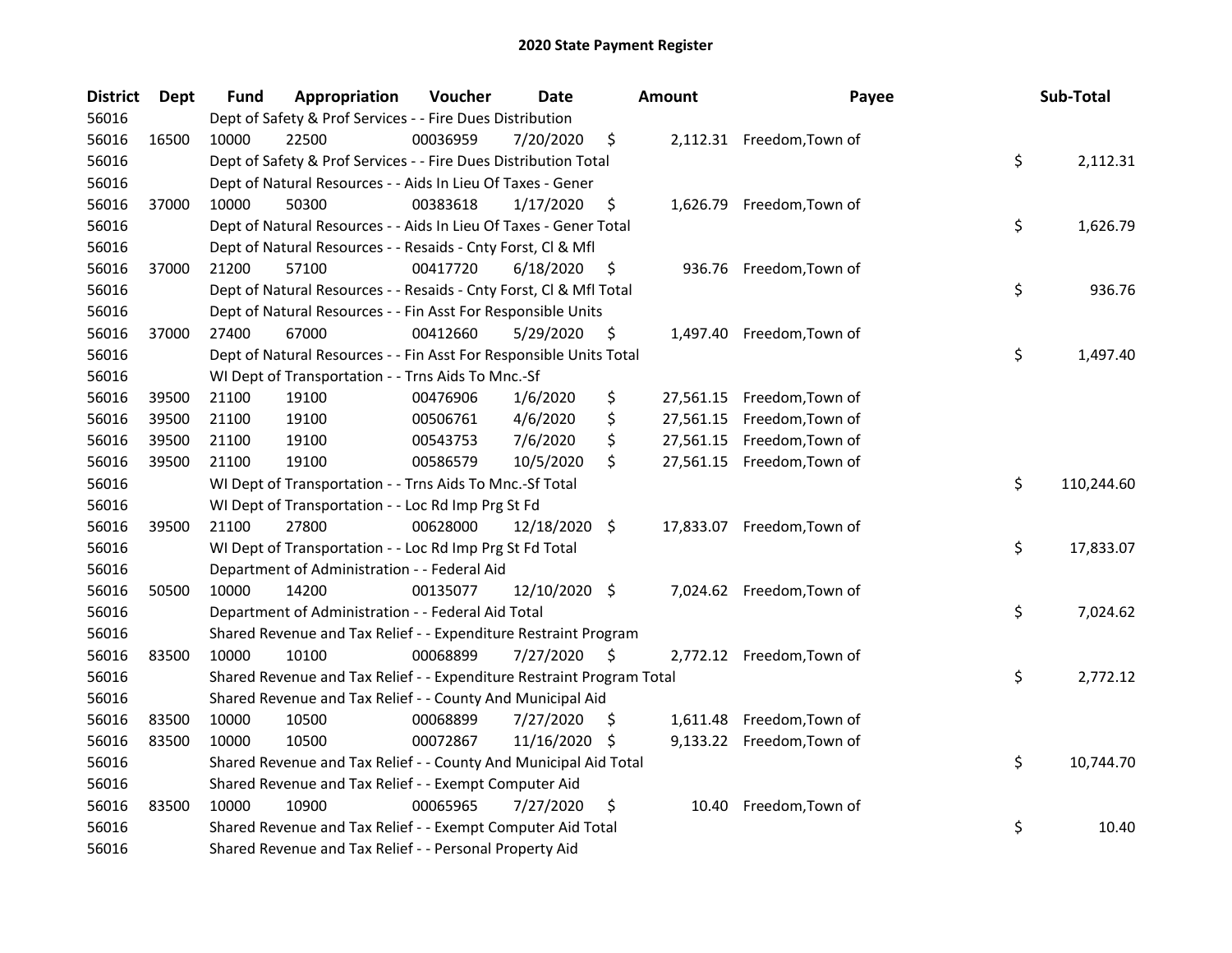| District    | Dept  | Fund  | Appropriation                                                 | <b>Voucher</b> | Date     |   | Amount | <b>Pavee</b>            | Sub-Total  |
|-------------|-------|-------|---------------------------------------------------------------|----------------|----------|---|--------|-------------------------|------------|
| 56016       | 83500 | 10000 | 11100                                                         | 00061378       | 5/4/2020 | S |        | 140.29 Freedom, Town of |            |
| 56016       |       |       | Shared Revenue and Tax Relief - - Personal Property Aid Total |                |          |   |        |                         | 140.29     |
| 56016 Total |       |       |                                                               |                |          |   |        |                         | 154.943.06 |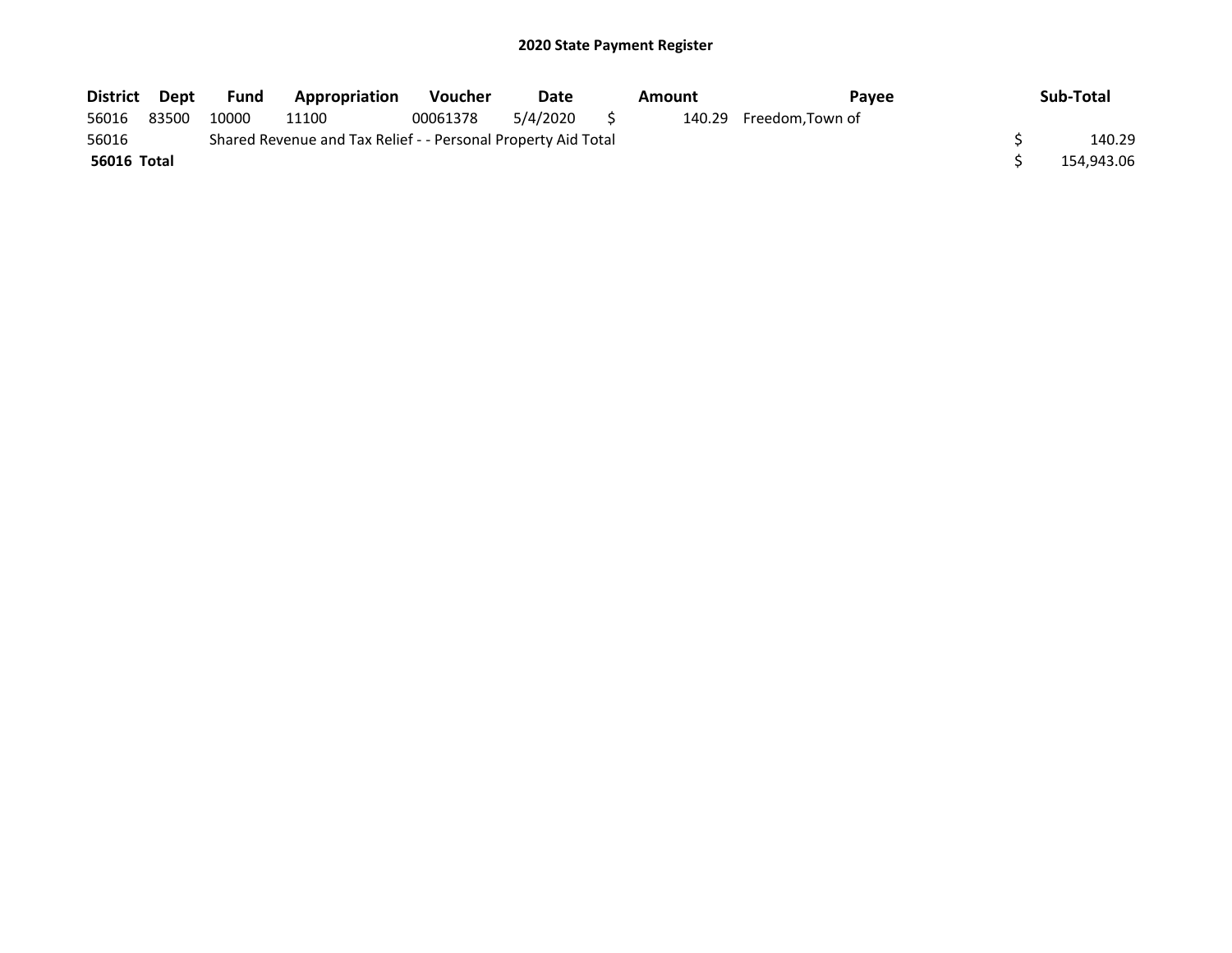| <b>District</b> | Dept  | Fund  | Appropriation                                                      | Voucher  | Date          |     | <b>Amount</b> | Payee                        | Sub-Total       |
|-----------------|-------|-------|--------------------------------------------------------------------|----------|---------------|-----|---------------|------------------------------|-----------------|
| 56018           |       |       | Dept of Safety & Prof Services - - Fire Dues Distribution          |          |               |     |               |                              |                 |
| 56018           | 16500 | 10000 | 22500                                                              | 00036960 | 7/20/2020     | \$  |               | 4,675.66 Town Of Greenfield  |                 |
| 56018           |       |       | Dept of Safety & Prof Services - - Fire Dues Distribution Total    |          |               |     |               |                              | \$<br>4,675.66  |
| 56018           |       |       | Dept of Natural Resources - - Aids In Lieu Of Taxes - Gener        |          |               |     |               |                              |                 |
| 56018           | 37000 | 10000 | 50300                                                              | 00383575 | 1/17/2020     | \$  |               | 101.72 Town Of Greenfield    |                 |
| 56018           | 37000 | 10000 | 50300                                                              | 00383576 | 1/17/2020     | \$  | 41,970.09     | Town Of Greenfield           |                 |
| 56018           | 37000 | 10000 | 50300                                                              | 00403722 | 4/21/2020     | \$  |               | 2,537.51 Town Of Greenfield  |                 |
| 56018           | 37000 | 10000 | 50300                                                              | 00403723 | 4/21/2020     | \$  | 1.70          | Town Of Greenfield           |                 |
| 56018           |       |       | Dept of Natural Resources - - Aids In Lieu Of Taxes - Gener Total  |          |               |     |               |                              | \$<br>44,611.02 |
| 56018           |       |       | Dept of Natural Resources - - Resaids - Cnty Forst, Cl & Mfl       |          |               |     |               |                              |                 |
| 56018           | 37000 | 21200 | 57100                                                              | 00417721 | 6/18/2020     | \$  |               | 561.02 Town Of Greenfield    |                 |
| 56018           |       |       | Dept of Natural Resources - - Resaids - Cnty Forst, Cl & Mfl Total |          |               |     |               |                              | \$<br>561.02    |
| 56018           |       |       | Dept of Natural Resources - - Aids In Lieu Of Taxes - Sum S        |          |               |     |               |                              |                 |
| 56018           | 37000 | 21200 | 57900                                                              | 00403724 | 4/21/2020     | \$  |               | 30.11 Town Of Greenfield     |                 |
| 56018           |       |       | Dept of Natural Resources - - Aids In Lieu Of Taxes - Sum S Total  |          |               |     |               |                              | \$<br>30.11     |
| 56018           |       |       | Dept of Natural Resources - - Fin Asst For Responsible Units       |          |               |     |               |                              |                 |
| 56018           | 37000 | 27400 | 67000                                                              | 00413459 | 5/29/2020     | \$  | 1,230.40      | Town Of Greenfield           |                 |
| 56018           |       |       | Dept of Natural Resources - - Fin Asst For Responsible Units Total |          |               |     |               |                              | \$<br>1,230.40  |
| 56018           |       |       | WI Dept of Transportation - - Trns Aids To Mnc.-Sf                 |          |               |     |               |                              |                 |
| 56018           | 39500 | 21100 | 19100                                                              | 00476907 | 1/6/2020      | \$  |               | 22,515.39 Town Of Greenfield |                 |
| 56018           | 39500 | 21100 | 19100                                                              | 00506762 | 4/6/2020      | \$  |               | 22,515.39 Town Of Greenfield |                 |
| 56018           | 39500 | 21100 | 19100                                                              | 00543754 | 7/6/2020      | \$  |               | 22,515.39 Town Of Greenfield |                 |
| 56018           | 39500 | 21100 | 19100                                                              | 00586580 | 10/5/2020     | \$  |               | 22,515.39 Town Of Greenfield |                 |
| 56018           |       |       | WI Dept of Transportation - - Trns Aids To Mnc.-Sf Total           |          |               |     |               |                              | \$<br>90,061.56 |
| 56018           |       |       | WI Dept of Transportation - - Hwy Mgmt & Opers Sf                  |          |               |     |               |                              |                 |
| 56018           | 39500 | 21100 | 36500                                                              | 00589587 | 10/26/2020    | \$  | 500.00        | Town Of Greenfield           |                 |
| 56018           | 39500 | 21100 | 36500                                                              | 00593139 | 10/26/2020 \$ |     | 500.00        | Town Of Greenfield           |                 |
| 56018           |       |       | WI Dept of Transportation - - Hwy Mgmt & Opers Sf Total            |          |               |     |               |                              | \$<br>1,000.00  |
| 56018           |       |       | Shared Revenue and Tax Relief - - County And Municipal Aid         |          |               |     |               |                              |                 |
| 56018           | 83500 | 10000 | 10500                                                              | 00068900 | 7/27/2020     | \$. |               | 1,517.93 Town Of Greenfield  |                 |
| 56018           | 83500 | 10000 | 10500                                                              | 00072868 | 11/16/2020    | -\$ |               | 8,601.60 Town Of Greenfield  |                 |
| 56018           |       |       | Shared Revenue and Tax Relief - - County And Municipal Aid Total   |          |               |     |               |                              | \$<br>10,119.53 |
| 56018           |       |       | Shared Revenue and Tax Relief - - Exempt Computer Aid              |          |               |     |               |                              |                 |
| 56018           | 83500 | 10000 | 10900                                                              | 00065966 | 7/27/2020     | \$  | 25.98         | Town Of Greenfield           |                 |
| 56018           |       |       | Shared Revenue and Tax Relief - - Exempt Computer Aid Total        |          |               |     |               |                              | \$<br>25.98     |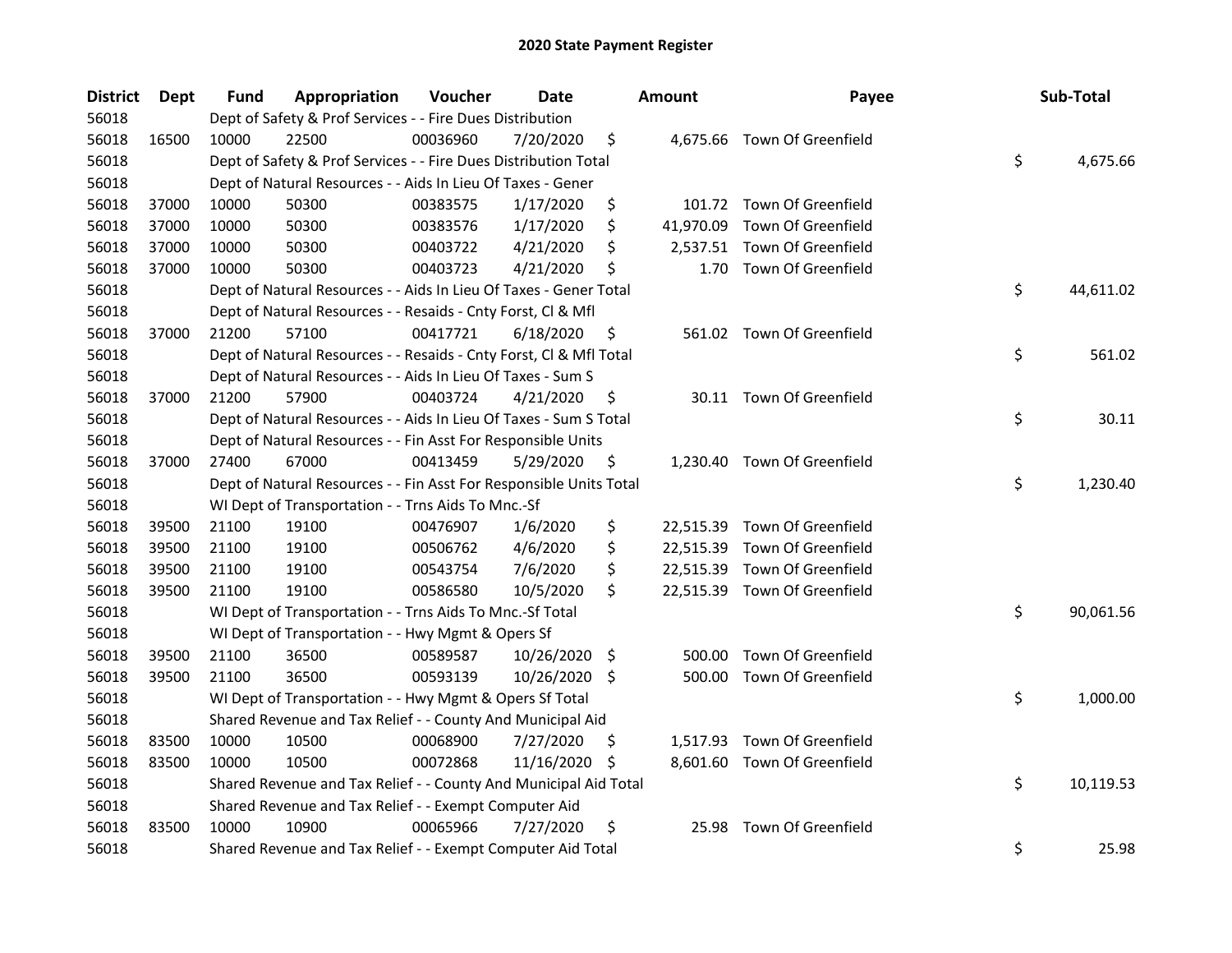| <b>District</b>    | <b>Dept</b> | <b>Fund</b> | Appropriation                                                       | <b>Voucher</b> | Date     | Amount | Payee              | Sub-Total  |
|--------------------|-------------|-------------|---------------------------------------------------------------------|----------------|----------|--------|--------------------|------------|
| 56018              |             |             | Shared Revenue and Tax Relief - - Personal Property Aid             |                |          |        |                    |            |
| 56018              | 83500       | 10000       | 11100                                                               | 00061379       | 5/4/2020 | 219.99 | Town Of Greenfield |            |
| 56018              |             |             | Shared Revenue and Tax Relief - - Personal Property Aid Total       |                |          |        |                    | 219.99     |
| 56018              |             |             | Shared Revenue and Tax Relief - - Payments For Municipal Svcs       |                |          |        |                    |            |
| 56018              | 83500       | 10000       | 50100                                                               | 00054638       | 2/3/2020 | 354.63 | Town Of Greenfield |            |
| 56018              |             |             | Shared Revenue and Tax Relief - - Payments For Municipal Svcs Total |                |          |        |                    | 354.63     |
| <b>56018 Total</b> |             |             |                                                                     |                |          |        |                    | 152.889.90 |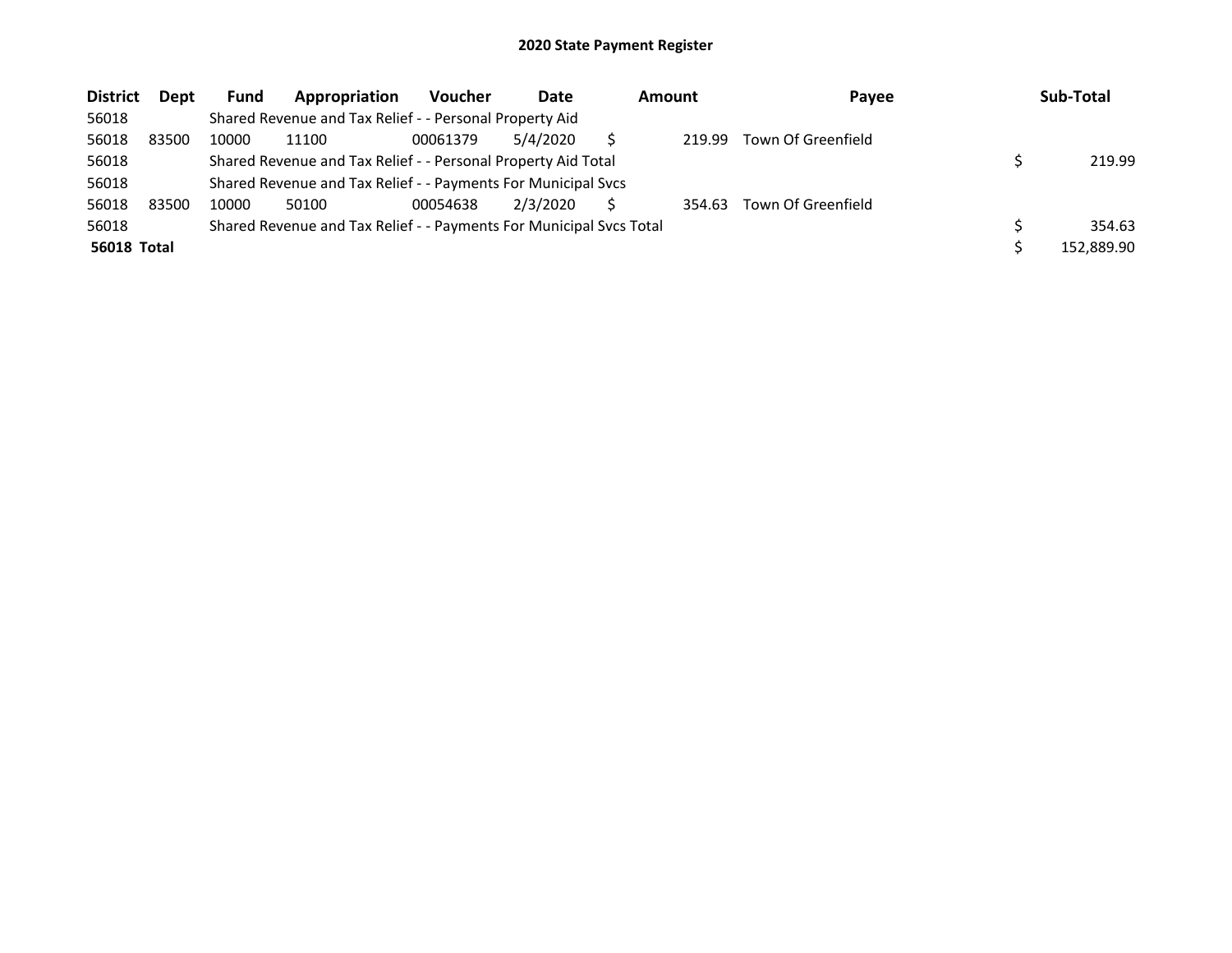| <b>District</b> | Dept  | <b>Fund</b> | Appropriation                                                      | Voucher  | <b>Date</b> | <b>Amount</b>  | Payee                         | Sub-Total        |
|-----------------|-------|-------------|--------------------------------------------------------------------|----------|-------------|----------------|-------------------------------|------------------|
| 56020           |       |             | Dept of Safety & Prof Services - - Fire Dues Distribution          |          |             |                |                               |                  |
| 56020           | 16500 | 10000       | 22500                                                              | 00036961 | 7/20/2020   | \$             | 3,398.21 Town Of Honey Creek  |                  |
| 56020           |       |             | Dept of Safety & Prof Services - - Fire Dues Distribution Total    |          |             |                |                               | \$<br>3,398.21   |
| 56020           |       |             | Dept of Natural Resources - - Aids In Lieu Of Taxes - Gener        |          |             |                |                               |                  |
| 56020           | 37000 | 10000       | 50300                                                              | 00383620 | 1/17/2020   | \$             | 7,284.80 Town Of Honey Creek  |                  |
| 56020           | 37000 | 10000       | 50300                                                              | 00404802 | 4/21/2020   | \$<br>284.49   | Town Of Honey Creek           |                  |
| 56020           |       |             | Dept of Natural Resources - - Aids In Lieu Of Taxes - Gener Total  |          |             |                |                               | \$<br>7,569.29   |
| 56020           |       |             | Dept of Natural Resources - - Resaids - Cnty Forst, Cl & Mfl       |          |             |                |                               |                  |
| 56020           | 37000 | 21200       | 57100                                                              | 00417722 | 6/18/2020   | \$             | 581.51 Town Of Honey Creek    |                  |
| 56020           |       |             | Dept of Natural Resources - - Resaids - Cnty Forst, Cl & Mfl Total |          |             |                |                               | \$<br>581.51     |
| 56020           |       |             | Dept of Natural Resources - - Fin Asst For Responsible Units       |          |             |                |                               |                  |
| 56020           | 37000 | 27400       | 67000                                                              | 00412799 | 5/29/2020   | \$             | 2,045.66 Town Of Honey Creek  |                  |
| 56020           |       |             | Dept of Natural Resources - - Fin Asst For Responsible Units Total |          |             |                |                               | \$<br>2,045.66   |
| 56020           |       |             | WI Dept of Transportation - - Trns Aids To Mnc.-Sf                 |          |             |                |                               |                  |
| 56020           | 39500 | 21100       | 19100                                                              | 00476908 | 1/6/2020    | \$             | 35,957.61 Town Of Honey Creek |                  |
| 56020           | 39500 | 21100       | 19100                                                              | 00506763 | 4/6/2020    | \$             | 35,957.61 Town Of Honey Creek |                  |
| 56020           | 39500 | 21100       | 19100                                                              | 00543755 | 7/6/2020    | \$             | 35,957.61 Town Of Honey Creek |                  |
| 56020           | 39500 | 21100       | 19100                                                              | 00586581 | 10/5/2020   | \$             | 35,957.61 Town Of Honey Creek |                  |
| 56020           |       |             | WI Dept of Transportation - - Trns Aids To Mnc.-Sf Total           |          |             |                |                               | \$<br>143,830.44 |
| 56020           |       |             | Department of Administration - - Federal Aid                       |          |             |                |                               |                  |
| 56020           | 50500 | 10000       | 14200                                                              | 00130162 | 10/2/2020   | \$<br>517.00   | Town Of Honey Creek           |                  |
| 56020           | 50500 | 10000       | 14200                                                              | 00135078 | 12/10/2020  | \$<br>1,583.58 | Town Of Honey Creek           |                  |
| 56020           |       |             | Department of Administration - - Federal Aid Total                 |          |             |                |                               | \$<br>2,100.58   |
| 56020           |       |             | Shared Revenue and Tax Relief - - County And Municipal Aid         |          |             |                |                               |                  |
| 56020           | 83500 | 10000       | 10500                                                              | 00068901 | 7/27/2020   | \$             | 1,775.56 Town Of Honey Creek  |                  |
| 56020           | 83500 | 10000       | 10500                                                              | 00072869 | 11/16/2020  | \$             | 10,061.53 Town Of Honey Creek |                  |
| 56020           |       |             | Shared Revenue and Tax Relief - - County And Municipal Aid Total   |          |             |                |                               | \$<br>11,837.09  |
| 56020           |       |             | Shared Revenue and Tax Relief - - Exempt Computer Aid              |          |             |                |                               |                  |
| 56020           | 83500 | 10000       | 10900                                                              | 00065967 | 7/27/2020   | \$<br>10.40    | Town Of Honey Creek           |                  |
| 56020           |       |             | Shared Revenue and Tax Relief - - Exempt Computer Aid Total        |          |             |                |                               | \$<br>10.40      |
| 56020           |       |             | Shared Revenue and Tax Relief - - Personal Property Aid            |          |             |                |                               |                  |
| 56020           | 83500 | 10000       | 11100                                                              | 00061380 | 5/4/2020    | \$<br>403.94   | Town Of Honey Creek           |                  |
| 56020           |       |             | Shared Revenue and Tax Relief - - Personal Property Aid Total      |          |             |                |                               | \$<br>403.94     |
| 56020 Total     |       |             |                                                                    |          |             |                |                               | \$<br>171,777.12 |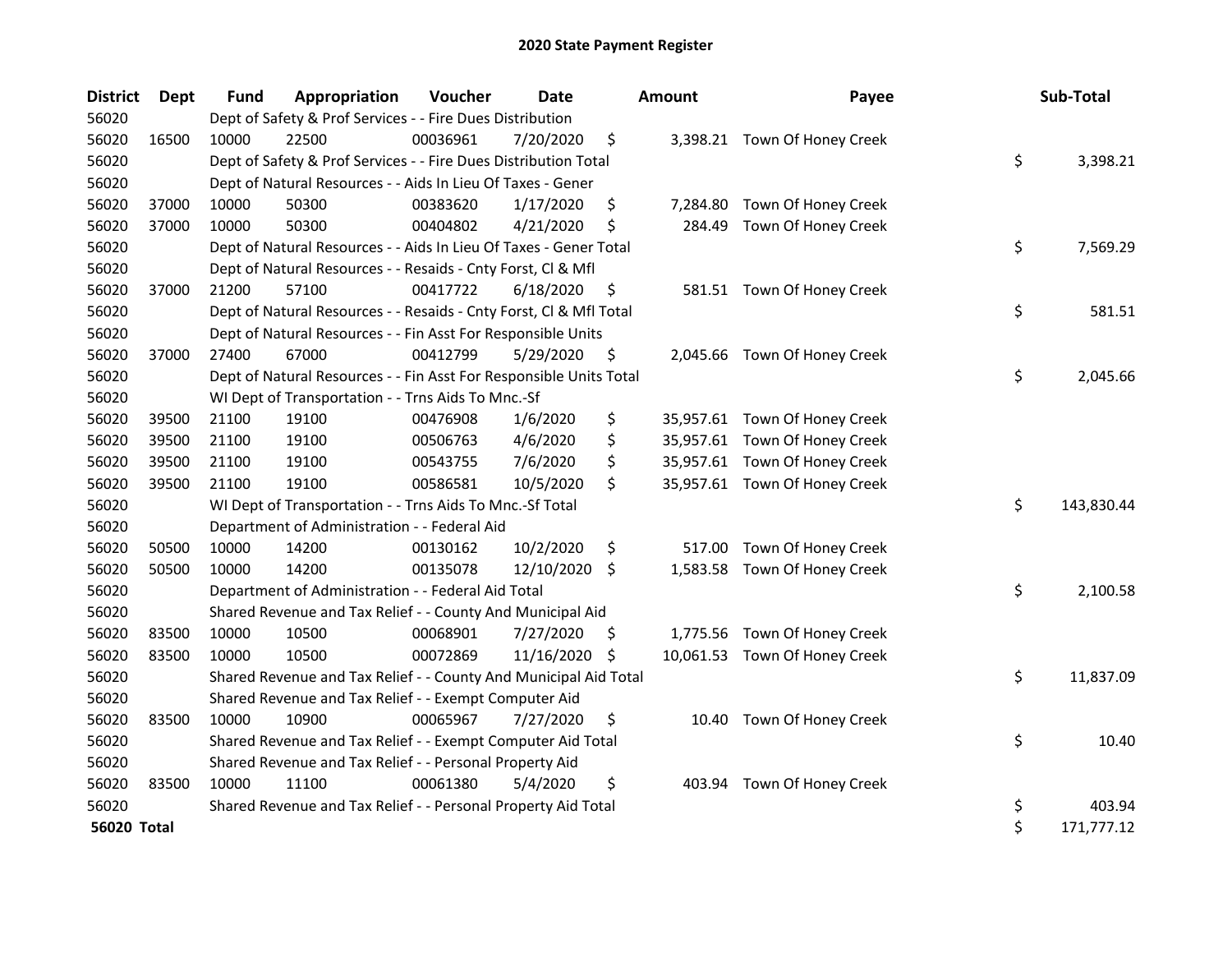| <b>District</b>    | Dept  | Fund  | Appropriation                                                      | Voucher  | Date       |    | <b>Amount</b> | Payee                     | Sub-Total        |
|--------------------|-------|-------|--------------------------------------------------------------------|----------|------------|----|---------------|---------------------------|------------------|
| 56022              |       |       | Dept of Safety & Prof Services - - Fire Dues Distribution          |          |            |    |               |                           |                  |
| 56022              | 16500 | 10000 | 22500                                                              | 00036962 | 7/20/2020  | \$ | 2,060.55      | Town of Ironton           |                  |
| 56022              |       |       | Dept of Safety & Prof Services - - Fire Dues Distribution Total    |          |            |    |               |                           | \$<br>2,060.55   |
| 56022              |       |       | Dept of Natural Resources - - Resaids - Cnty Forst, CI & Mfl       |          |            |    |               |                           |                  |
| 56022              | 37000 | 21200 | 57100                                                              | 00417723 | 6/18/2020  | S  |               | 422.15 Town of Ironton    |                  |
| 56022              |       |       | Dept of Natural Resources - - Resaids - Cnty Forst, CI & Mfl Total |          |            |    |               |                           | \$<br>422.15     |
| 56022              |       |       | WI Dept of Transportation - - Trns Aids To Mnc.-Sf                 |          |            |    |               |                           |                  |
| 56022              | 39500 | 21100 | 19100                                                              | 00476909 | 1/6/2020   | \$ | 29,473.02     | Town of Ironton           |                  |
| 56022              | 39500 | 21100 | 19100                                                              | 00506764 | 4/6/2020   | \$ |               | 29,473.02 Town of Ironton |                  |
| 56022              | 39500 | 21100 | 19100                                                              | 00543756 | 7/6/2020   | \$ |               | 29,473.02 Town of Ironton |                  |
| 56022              | 39500 | 21100 | 19100                                                              | 00586582 | 10/5/2020  | \$ | 29.473.02     | Town of Ironton           |                  |
| 56022              |       |       | WI Dept of Transportation - - Trns Aids To Mnc.-Sf Total           |          |            |    |               |                           | \$<br>117,892.08 |
| 56022              |       |       | Shared Revenue and Tax Relief - - County And Municipal Aid         |          |            |    |               |                           |                  |
| 56022              | 83500 | 10000 | 10500                                                              | 00068902 | 7/27/2020  | S  | 4,904.05      | Town of Ironton           |                  |
| 56022              | 83500 | 10000 | 10500                                                              | 00072870 | 11/16/2020 | S  | 27,789.62     | Town of Ironton           |                  |
| 56022              |       |       | Shared Revenue and Tax Relief - - County And Municipal Aid Total   |          |            |    |               |                           | \$<br>32,693.67  |
| 56022              |       |       | Shared Revenue and Tax Relief - - Exempt Computer Aid              |          |            |    |               |                           |                  |
| 56022              | 83500 | 10000 | 10900                                                              | 00065968 | 7/27/2020  | S  | 28.06         | Town of Ironton           |                  |
| 56022              |       |       | Shared Revenue and Tax Relief - - Exempt Computer Aid Total        |          |            |    |               |                           | \$<br>28.06      |
| 56022              |       |       | Shared Revenue and Tax Relief - - Personal Property Aid            |          |            |    |               |                           |                  |
| 56022              | 83500 | 10000 | 11100                                                              | 00061381 | 5/4/2020   | \$ | 255.00        | Town of Ironton           |                  |
| 56022              |       |       | Shared Revenue and Tax Relief - - Personal Property Aid Total      |          |            |    |               |                           | \$<br>255.00     |
| <b>56022 Total</b> |       |       |                                                                    |          |            |    |               |                           | \$<br>153,351.51 |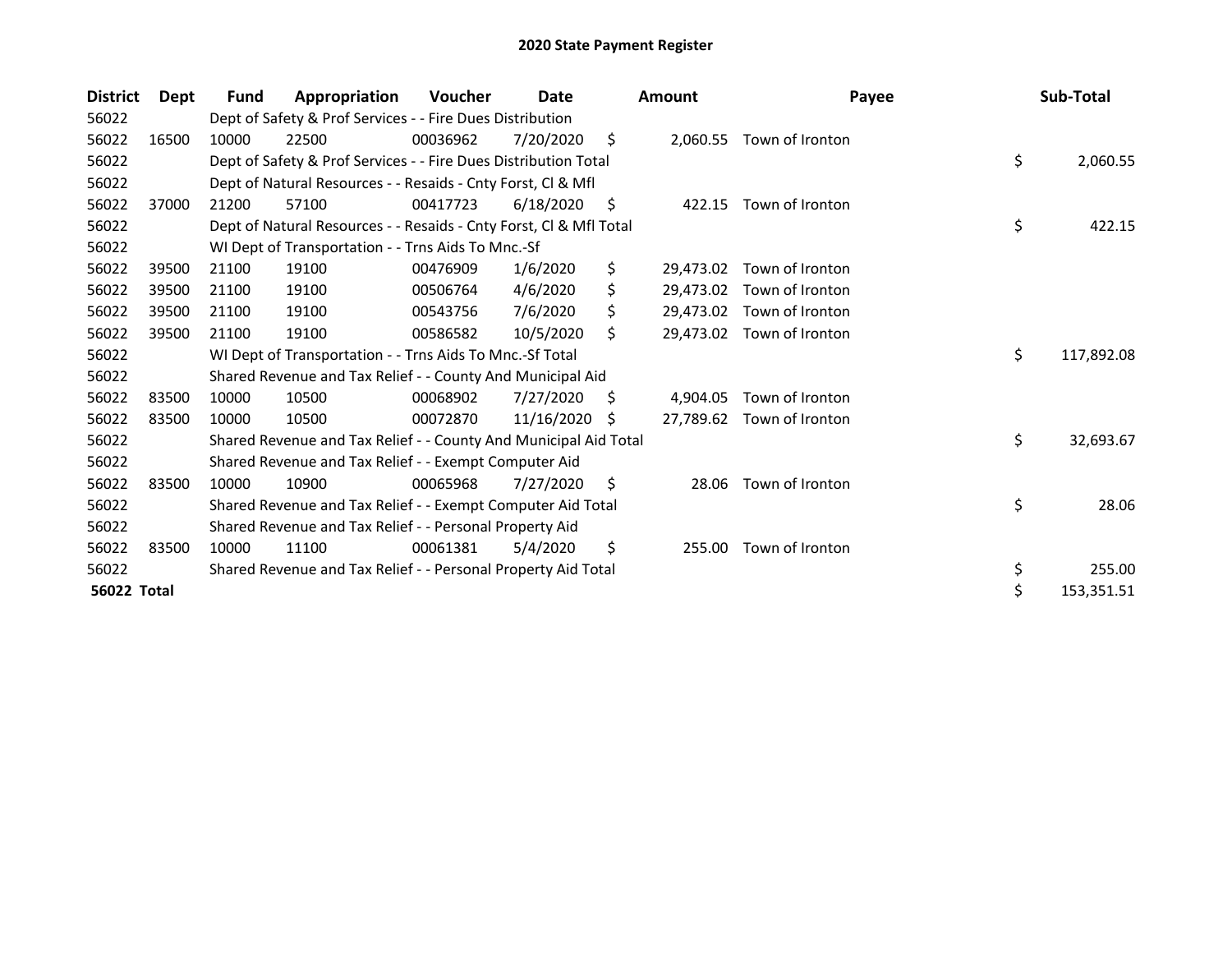| <b>District</b> | Dept  | <b>Fund</b> | Appropriation                                                      | Voucher  | <b>Date</b> |     | <b>Amount</b> | Payee                      | Sub-Total        |
|-----------------|-------|-------------|--------------------------------------------------------------------|----------|-------------|-----|---------------|----------------------------|------------------|
| 56024           |       |             | Dept of Safety & Prof Services - - Fire Dues Distribution          |          |             |     |               |                            |                  |
| 56024           | 16500 | 10000       | 22500                                                              | 00036963 | 7/17/2020   | \$  |               | 12,217.73 Town Of La Valle |                  |
| 56024           |       |             | Dept of Safety & Prof Services - - Fire Dues Distribution Total    |          |             |     |               |                            | \$<br>12,217.73  |
| 56024           |       |             | Dept of Natural Resources - - Aids In Lieu Of Taxes - Gener        |          |             |     |               |                            |                  |
| 56024           | 37000 | 10000       | 50300                                                              | 00383623 | 1/16/2020   | \$  |               | 1,291.60 Town Of La Valle  |                  |
| 56024           | 37000 | 10000       | 50300                                                              | 00404828 | 4/21/2020   | \$  | 4.48          | Town Of La Valle           |                  |
| 56024           | 37000 | 10000       | 50300                                                              | 00404829 | 4/21/2020   | \$  | 90.49         | Town Of La Valle           |                  |
| 56024           |       |             | Dept of Natural Resources - - Aids In Lieu Of Taxes - Gener Total  |          |             |     |               |                            | \$<br>1,386.57   |
| 56024           |       |             | Dept of Natural Resources - - GPO -Federal Funds                   |          |             |     |               |                            |                  |
| 56024           | 37000 | 21200       | 38100                                                              | 00394130 | 3/6/2020    | \$  |               | 5,359.39 Town Of La Valle  |                  |
| 56024           |       |             | Dept of Natural Resources - - GPO -Federal Funds Total             |          |             |     |               |                            | \$<br>5,359.39   |
| 56024           |       |             | Dept of Natural Resources - - Enf A - Boating Enforcement          |          |             |     |               |                            |                  |
| 56024           | 37000 | 21200       | 55000                                                              | 00394130 | 3/6/2020    | \$  |               | 10,980.21 Town Of La Valle |                  |
| 56024           |       |             | Dept of Natural Resources - - Enf A - Boating Enforcement Total    |          |             |     |               |                            | \$<br>10,980.21  |
| 56024           |       |             | Dept of Natural Resources - - Resaids - Cnty Forst, Cl & Mfl       |          |             |     |               |                            |                  |
| 56024           | 37000 | 21200       | 57100                                                              | 00417724 | 6/18/2020   | \$. | 328.30        | Town Of La Valle           |                  |
| 56024           |       |             | Dept of Natural Resources - - Resaids - Cnty Forst, Cl & Mfl Total |          |             |     |               |                            | \$<br>328.30     |
| 56024           |       |             | Dept of Natural Resources - - Fin Asst For Responsible Units       |          |             |     |               |                            |                  |
| 56024           | 37000 | 27400       | 67000                                                              | 00412500 | 5/29/2020   | \$  |               | 1,739.05 Town Of La Valle  |                  |
| 56024           |       |             | Dept of Natural Resources - - Fin Asst For Responsible Units Total |          |             |     |               |                            | \$<br>1,739.05   |
| 56024           |       |             | WI Dept of Transportation - - Trns Aids To Mnc.-Sf                 |          |             |     |               |                            |                  |
| 56024           | 39500 | 21100       | 19100                                                              | 00476910 | 1/6/2020    | \$  |               | 48,650.85 Town Of La Valle |                  |
| 56024           | 39500 | 21100       | 19100                                                              | 00506765 | 4/6/2020    | \$  |               | 48,650.85 Town Of La Valle |                  |
| 56024           | 39500 | 21100       | 19100                                                              | 00543757 | 7/6/2020    | \$  |               | 48,650.85 Town Of La Valle |                  |
| 56024           | 39500 | 21100       | 19100                                                              | 00586583 | 10/5/2020   | \$  |               | 48,650.85 Town Of La Valle |                  |
| 56024           |       |             | WI Dept of Transportation - - Trns Aids To Mnc.-Sf Total           |          |             |     |               |                            | \$<br>194,603.40 |
| 56024           |       |             | Department of Justice - - Law Enforcement Train, Local             |          |             |     |               |                            |                  |
| 56024           | 45500 | 10000       | 23100                                                              | 00091332 | 12/3/2020   | \$  |               | 800.00 Town Of La Valle    |                  |
| 56024           |       |             | Department of Justice - - Law Enforcement Train, Local Total       |          |             |     |               |                            | \$<br>800.00     |
| 56024           |       |             | Department of Administration - - Federal Aid                       |          |             |     |               |                            |                  |
| 56024           | 50500 | 10000       | 14200                                                              | 00135079 | 12/9/2020   | \$  |               | 21,281.93 Town Of La Valle |                  |
| 56024           |       |             | Department of Administration - - Federal Aid Total                 |          |             |     |               |                            | \$<br>21,281.93  |
| 56024           |       |             | Elections Commission - - 2018 Hava Election Security               |          |             |     |               |                            |                  |
| 56024           | 51000 | 22000       | 18200                                                              | 00004493 | 9/8/2020    | \$  |               | 1,218.60 Town Of La Valle  |                  |
| 56024           |       |             | Elections Commission - - 2018 Hava Election Security Total         |          |             |     |               |                            | \$<br>1,218.60   |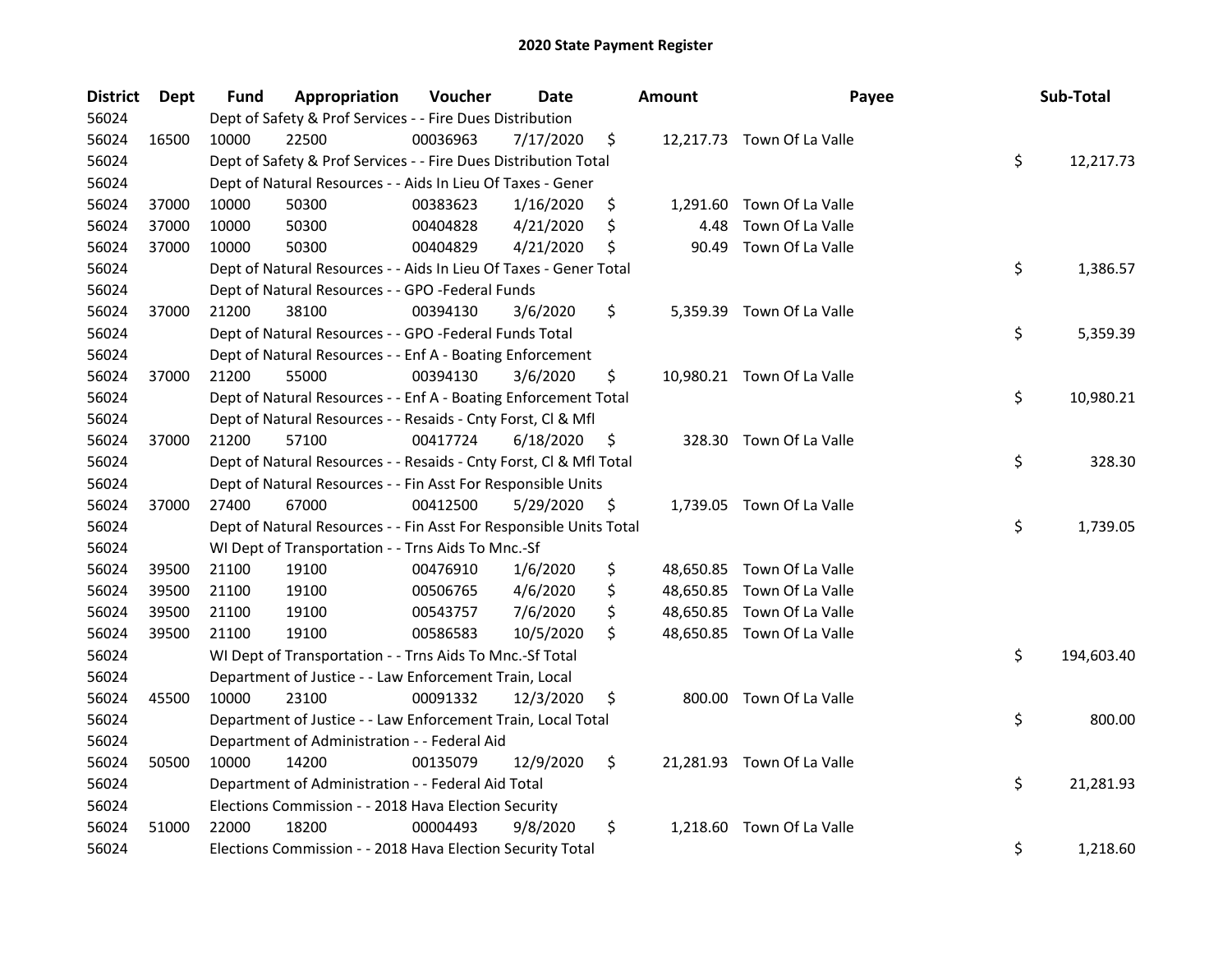| <b>District</b> | Dept  | Fund  | Appropriation                                                    | <b>Voucher</b> | Date       |    | <b>Amount</b> | Payee            |    | Sub-Total  |
|-----------------|-------|-------|------------------------------------------------------------------|----------------|------------|----|---------------|------------------|----|------------|
| 56024           |       |       | Shared Revenue and Tax Relief - - County And Municipal Aid       |                |            |    |               |                  |    |            |
| 56024           | 83500 | 10000 | 10500                                                            | 00068903       | 7/27/2020  | S  | 2,361.55      | Town Of La Valle |    |            |
| 56024           | 83500 | 10000 | 10500                                                            | 00072871       | 11/16/2020 | -S | 13,382.10     | Town Of La Valle |    |            |
| 56024           |       |       | Shared Revenue and Tax Relief - - County And Municipal Aid Total |                |            |    |               |                  | \$ | 15,743.65  |
| 56024           |       |       | Shared Revenue and Tax Relief - - Exempt Computer Aid            |                |            |    |               |                  |    |            |
| 56024           | 83500 | 10000 | 10900                                                            | 00065969       | 7/27/2020  | S  | 124.71        | Town Of La Valle |    |            |
| 56024           |       |       | Shared Revenue and Tax Relief - - Exempt Computer Aid Total      |                |            |    |               |                  | \$ | 124.71     |
| 56024           |       |       | Shared Revenue and Tax Relief - - Utility Aid                    |                |            |    |               |                  |    |            |
| 56024           | 83500 | 10000 | 11000                                                            | 00068903       | 7/27/2020  | Ś. | 154.18        | Town Of La Valle |    |            |
| 56024           | 83500 | 10000 | 11000                                                            | 00072871       | 11/16/2020 | -S | 900.94        | Town Of La Valle |    |            |
| 56024           |       |       | Shared Revenue and Tax Relief - - Utility Aid Total              |                |            |    |               |                  | \$ | 1,055.12   |
| 56024           |       |       | Shared Revenue and Tax Relief - - Personal Property Aid          |                |            |    |               |                  |    |            |
| 56024           | 83500 | 10000 | 11100                                                            | 00061382       | 5/4/2020   | S  | 1,993.48      | Town Of La Valle |    |            |
| 56024           |       |       | Shared Revenue and Tax Relief - - Personal Property Aid Total    |                |            |    |               |                  | \$ | 1,993.48   |
| 56024 Total     |       |       |                                                                  |                |            |    |               |                  | Ś  | 268,832.14 |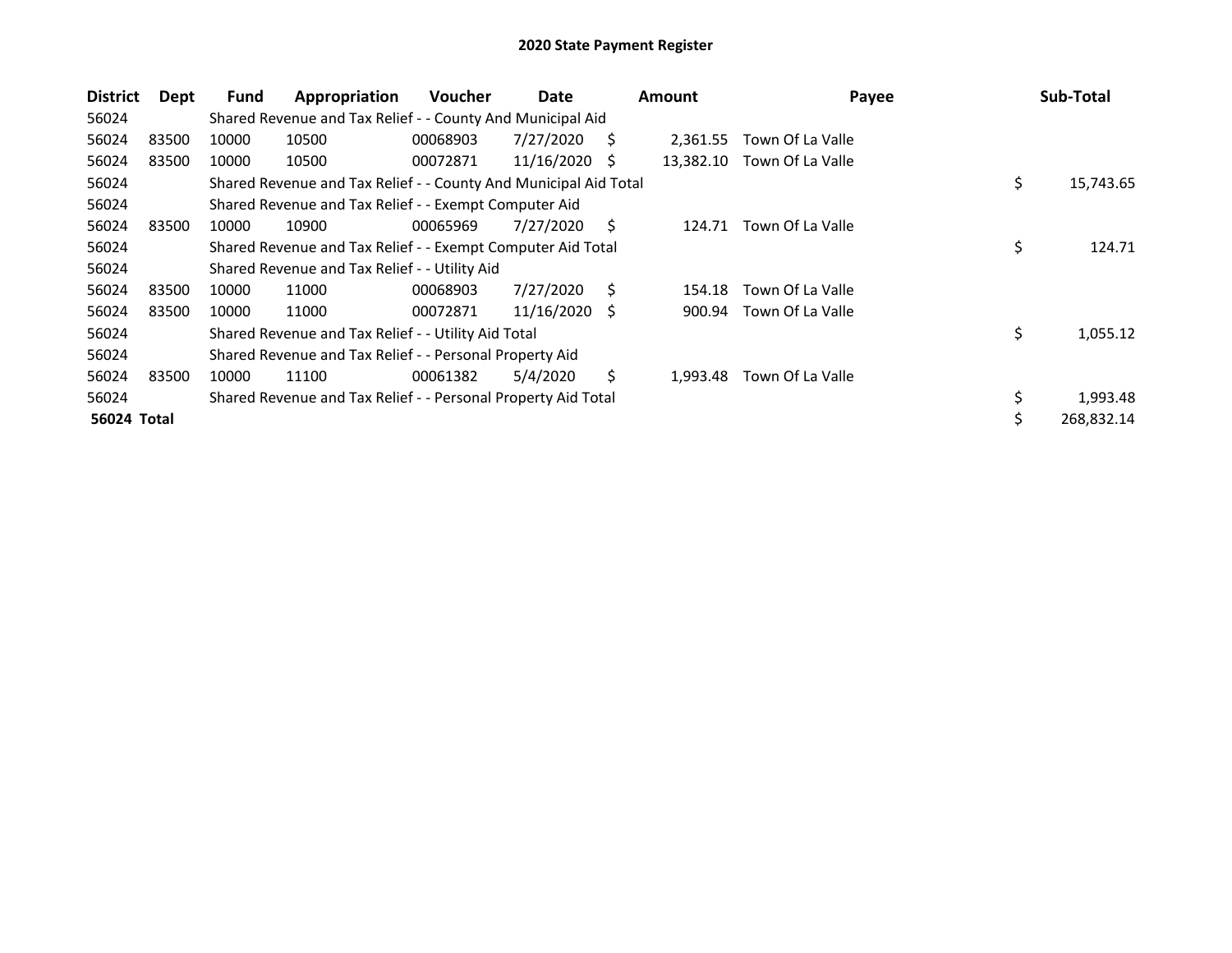| <b>District</b> | <b>Dept</b> | Fund  | Appropriation                                                      | Voucher  | Date          |     | <b>Amount</b> | Payee                      | Sub-Total       |
|-----------------|-------------|-------|--------------------------------------------------------------------|----------|---------------|-----|---------------|----------------------------|-----------------|
| 56026           |             |       | Dept of Safety & Prof Services - - Fire Dues Distribution          |          |               |     |               |                            |                 |
| 56026           | 16500       | 10000 | 22500                                                              | 00036964 | 7/20/2020     | \$  |               | 8,682.74 Town Of Merrimac  |                 |
| 56026           |             |       | Dept of Safety & Prof Services - - Fire Dues Distribution Total    |          |               |     |               |                            | \$<br>8,682.74  |
| 56026           |             |       | Dept of Natural Resources - - Aids In Lieu Of Taxes - Gener        |          |               |     |               |                            |                 |
| 56026           | 37000       | 10000 | 50300                                                              | 00383573 | 1/17/2020     | \$  | 189.68        | Town Of Merrimac           |                 |
| 56026           | 37000       | 10000 | 50300                                                              | 00383574 | 1/17/2020     | \$  | 41,803.19     | <b>Town Of Merrimac</b>    |                 |
| 56026           | 37000       | 10000 | 50300                                                              | 00403673 | 4/21/2020     | \$  |               | 2,992.33 Town Of Merrimac  |                 |
| 56026           |             |       | Dept of Natural Resources - - Aids In Lieu Of Taxes - Gener Total  |          |               |     |               |                            | \$<br>44,985.20 |
| 56026           |             |       | Dept of Natural Resources - - Resaids - Cnty Forst, Cl & Mfl       |          |               |     |               |                            |                 |
| 56026           | 37000       | 21200 | 57100                                                              | 00417725 | 6/18/2020     | \$, |               | 138.55 Town Of Merrimac    |                 |
| 56026           |             |       | Dept of Natural Resources - - Resaids - Cnty Forst, Cl & Mfl Total |          |               |     |               |                            | \$<br>138.55    |
| 56026           |             |       | Dept of Natural Resources - - Aids In Lieu Of Taxes - Sum S        |          |               |     |               |                            |                 |
| 56026           | 37000       | 21200 | 57900                                                              | 00403672 | 4/21/2020     | \$. |               | 616.53 Town Of Merrimac    |                 |
| 56026           |             |       | Dept of Natural Resources - - Aids In Lieu Of Taxes - Sum S Total  |          |               |     |               |                            | \$<br>616.53    |
| 56026           |             |       | Dept of Natural Resources - - Fin Asst For Responsible Units       |          |               |     |               |                            |                 |
| 56026           | 37000       | 27400 | 67000                                                              | 00413215 | 5/29/2020     | \$  |               | 3,036.79 Town Of Merrimac  |                 |
| 56026           |             |       | Dept of Natural Resources - - Fin Asst For Responsible Units Total |          |               |     |               |                            | \$<br>3,036.79  |
| 56026           |             |       | WI Dept of Transportation - - Trns Aids To Mnc.-Sf                 |          |               |     |               |                            |                 |
| 56026           | 39500       | 21100 | 19100                                                              | 00476911 | 1/6/2020      | \$  |               | 19,907.10 Town Of Merrimac |                 |
| 56026           | 39500       | 21100 | 19100                                                              | 00506766 | 4/6/2020      | \$  |               | 19,907.10 Town Of Merrimac |                 |
| 56026           | 39500       | 21100 | 19100                                                              | 00543758 | 7/6/2020      | \$  |               | 19,907.10 Town Of Merrimac |                 |
| 56026           | 39500       | 21100 | 19100                                                              | 00586584 | 10/5/2020     | \$  |               | 19,907.10 Town Of Merrimac |                 |
| 56026           |             |       | WI Dept of Transportation - - Trns Aids To Mnc.-Sf Total           |          |               |     |               |                            | \$<br>79,628.40 |
| 56026           |             |       | Department of Administration - - Federal Aid                       |          |               |     |               |                            |                 |
| 56026           | 50500       | 10000 | 14200                                                              | 00135080 | 12/10/2020 \$ |     |               | 16,320.03 Town Of Merrimac |                 |
| 56026           |             |       | Department of Administration - - Federal Aid Total                 |          |               |     |               |                            | \$<br>16,320.03 |
| 56026           |             |       | Elections Commission - - 2018 Hava Election Security               |          |               |     |               |                            |                 |
| 56026           | 51000       | 22000 | 18200                                                              | 00004351 | 8/28/2020     | \$  |               | 1,086.60 Town Of Merrimac  |                 |
| 56026           |             |       | Elections Commission - - 2018 Hava Election Security Total         |          |               |     |               |                            | \$<br>1,086.60  |
| 56026           |             |       | Shared Revenue and Tax Relief - - County And Municipal Aid         |          |               |     |               |                            |                 |
| 56026           | 83500       | 10000 | 10500                                                              | 00068904 | 7/27/2020     | \$  |               | 1,674.46 Town Of Merrimac  |                 |
| 56026           | 83500       | 10000 | 10500                                                              | 00072872 | 11/16/2020    | \$. |               | 9,488.58 Town Of Merrimac  |                 |
| 56026           |             |       | Shared Revenue and Tax Relief - - County And Municipal Aid Total   |          |               |     |               |                            | \$<br>11,163.04 |
| 56026           |             |       | Shared Revenue and Tax Relief - - Exempt Computer Aid              |          |               |     |               |                            |                 |
| 56026           | 83500       | 10000 | 10900                                                              | 00065970 | 7/27/2020     | \$  |               | 18.70 Town Of Merrimac     |                 |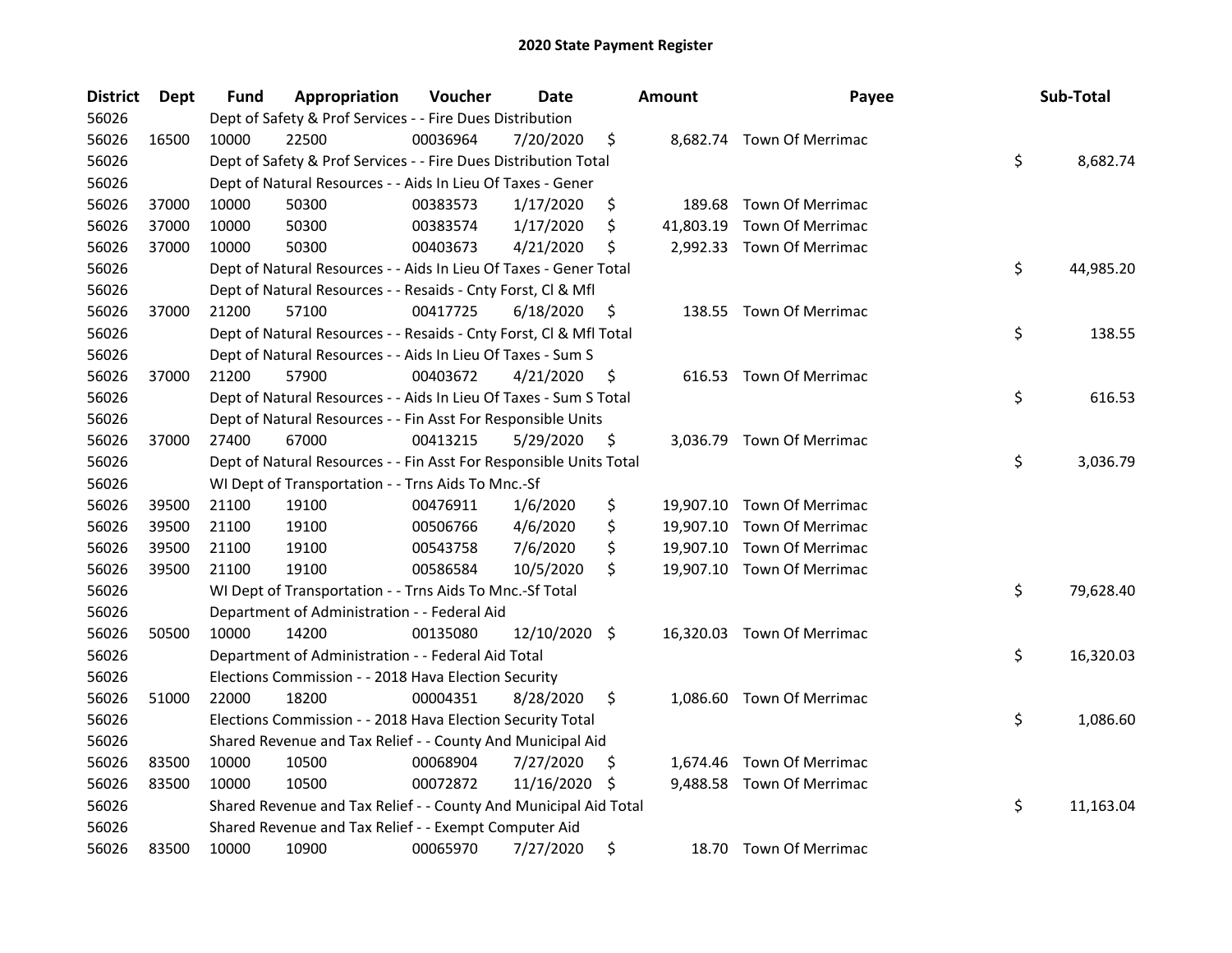| <b>District</b> | Dept  | Fund  | Appropriation                                                       | <b>Voucher</b> | Date       |    | <b>Amount</b> | Payee            | Sub-Total      |
|-----------------|-------|-------|---------------------------------------------------------------------|----------------|------------|----|---------------|------------------|----------------|
| 56026           |       |       | Shared Revenue and Tax Relief - - Exempt Computer Aid Total         |                |            |    |               |                  | \$<br>18.70    |
| 56026           |       |       | Shared Revenue and Tax Relief - - Utility Aid                       |                |            |    |               |                  |                |
| 56026           | 83500 | 10000 | 11000                                                               | 00068904       | 7/27/2020  | S. | 636.91        | Town Of Merrimac |                |
| 56026           | 83500 | 10000 | 11000                                                               | 00072872       | 11/16/2020 | S  | 3,708.01      | Town Of Merrimac |                |
| 56026           |       |       | Shared Revenue and Tax Relief - - Utility Aid Total                 |                |            |    |               |                  | \$<br>4,344.92 |
| 56026           |       |       | Shared Revenue and Tax Relief - - Personal Property Aid             |                |            |    |               |                  |                |
| 56026           | 83500 | 10000 | 11100                                                               | 00061383       | 5/4/2020   | S. | 359.79        | Town Of Merrimac |                |
| 56026           |       |       | Shared Revenue and Tax Relief - - Personal Property Aid Total       |                |            |    |               |                  | \$<br>359.79   |
| 56026           |       |       | Shared Revenue and Tax Relief - - Payments For Municipal Svcs       |                |            |    |               |                  |                |
| 56026           | 83500 | 10000 | 50100                                                               | 00054626       | 2/3/2020   | Ś. | 130.52        | Town Of Merrimac |                |
| 56026           |       |       | Shared Revenue and Tax Relief - - Payments For Municipal Svcs Total |                |            |    |               |                  | \$<br>130.52   |
| 56026           |       |       | Shared Revenue and Tax Relief - - Lottery & Gaming Credit           |                |            |    |               |                  |                |
| 56026           | 83500 | 52100 | 36300                                                               | 00055518       | 3/23/2020  | S  | 4,718.68      | Town Of Merrimac |                |
| 56026           |       |       | Shared Revenue and Tax Relief - - Lottery & Gaming Credit Total     |                |            |    |               |                  | 4,718.68       |
| 56026 Total     |       |       |                                                                     |                |            |    |               |                  | 175,230.49     |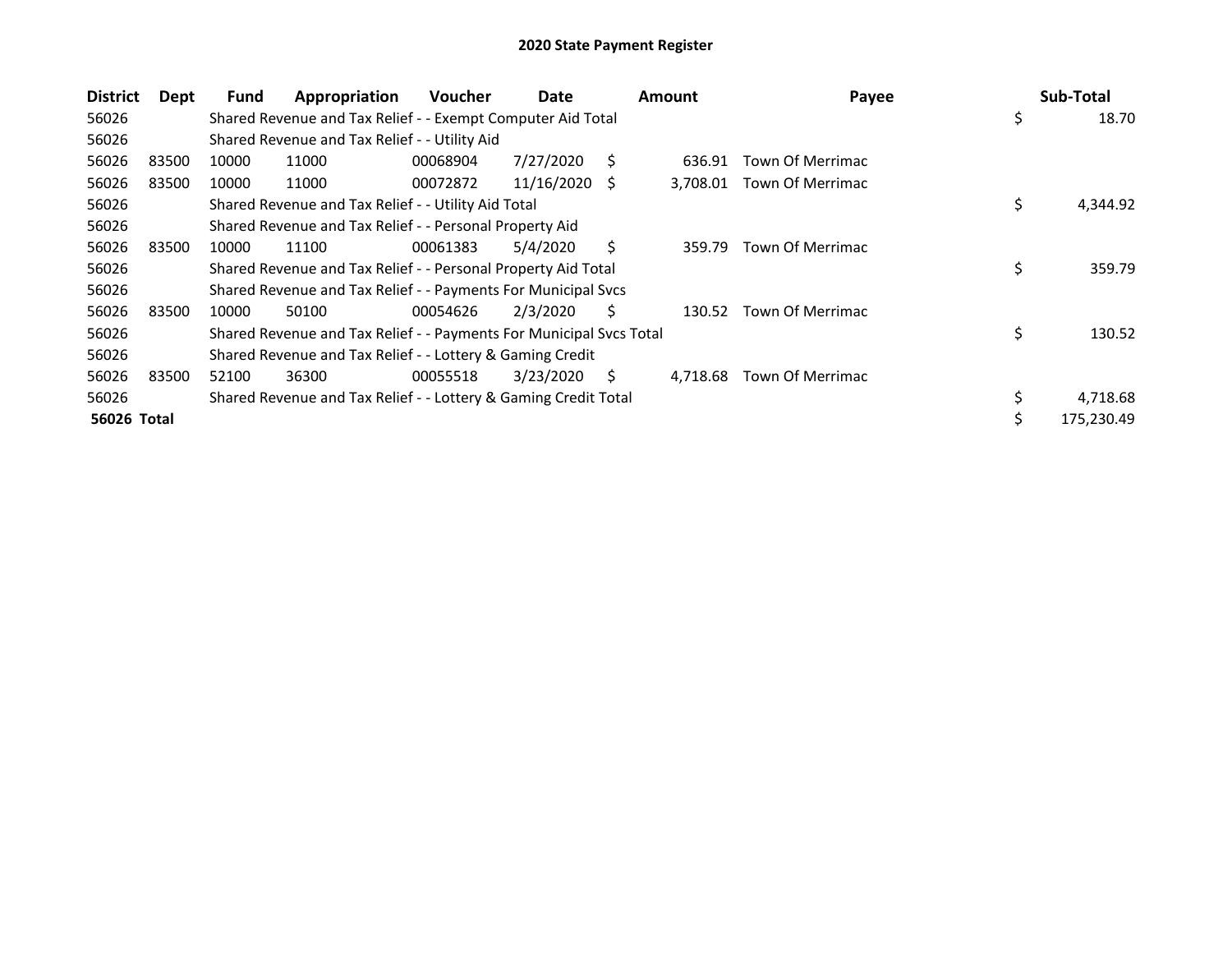| <b>District</b> | Dept  | <b>Fund</b> | Appropriation                                                      | Voucher  | <b>Date</b> |     | <b>Amount</b> | Payee                            | Sub-Total        |
|-----------------|-------|-------------|--------------------------------------------------------------------|----------|-------------|-----|---------------|----------------------------------|------------------|
| 56028           |       |             | Dept of Safety & Prof Services - - Fire Dues Distribution          |          |             |     |               |                                  |                  |
| 56028           | 16500 | 10000       | 22500                                                              | 00036965 | 7/20/2020   | \$  |               | 6,102.78 Town Of Prairie Du Sac  |                  |
| 56028           |       |             | Dept of Safety & Prof Services - - Fire Dues Distribution Total    |          |             |     |               |                                  | \$<br>6,102.78   |
| 56028           |       |             | Dept of Natural Resources - - Aids In Lieu Of Taxes - Gener        |          |             |     |               |                                  |                  |
| 56028           | 37000 | 10000       | 50300                                                              | 00383582 | 1/17/2020   | \$  |               | 14,402.40 Town Of Prairie Du Sac |                  |
| 56028           | 37000 | 10000       | 50300                                                              | 00403884 | 4/21/2020   | \$  | 98.22         | Town Of Prairie Du Sac           |                  |
| 56028           | 37000 | 10000       | 50300                                                              | 00403885 | 4/21/2020   | \$  | 290.30        | Town Of Prairie Du Sac           |                  |
| 56028           |       |             | Dept of Natural Resources - - Aids In Lieu Of Taxes - Gener Total  |          |             |     |               |                                  | \$<br>14,790.92  |
| 56028           |       |             | Dept of Natural Resources - - Taxes & Assessmts-Conserv Fund       |          |             |     |               |                                  |                  |
| 56028           | 37000 | 21200       | 16900                                                              | 00385868 | 1/30/2020   | \$. |               | 1,460.61 Town Of Prairie Du Sac  |                  |
| 56028           |       |             | Dept of Natural Resources - - Taxes & Assessmts-Conserv Fund Total |          |             |     |               |                                  | \$<br>1,460.61   |
| 56028           |       |             | Dept of Natural Resources - - Resaids - Cnty Forst, Cl & Mfl       |          |             |     |               |                                  |                  |
| 56028           | 37000 | 21200       | 57100                                                              | 00417726 | 6/18/2020   | \$. |               | 195.72 Town Of Prairie Du Sac    |                  |
| 56028           |       |             | Dept of Natural Resources - - Resaids - Cnty Forst, Cl & Mfl Total |          |             |     |               |                                  | \$<br>195.72     |
| 56028           |       |             | Dept of Natural Resources - - Aids In Lieu Of Taxes - Sum S        |          |             |     |               |                                  |                  |
| 56028           | 37000 | 21200       | 57900                                                              | 00403886 | 4/21/2020   | \$  |               | 61.53 Town Of Prairie Du Sac     |                  |
| 56028           |       |             | Dept of Natural Resources - - Aids In Lieu Of Taxes - Sum S Total  |          |             |     |               |                                  | \$<br>61.53      |
| 56028           |       |             | Dept of Natural Resources - - Fin Asst For Responsible Units       |          |             |     |               |                                  |                  |
| 56028           | 37000 | 27400       | 67000                                                              | 00412980 | 5/29/2020   | \$  |               | 3,854.42 Town Of Prairie Du Sac  |                  |
| 56028           |       |             | Dept of Natural Resources - - Fin Asst For Responsible Units Total |          |             |     |               |                                  | \$<br>3,854.42   |
| 56028           |       |             | WI Dept of Transportation - - Trns Aids To Mnc.-Sf                 |          |             |     |               |                                  |                  |
| 56028           | 39500 | 21100       | 19100                                                              | 00476912 | 1/6/2020    | \$  |               | 26,463.96 Town Of Prairie Du Sac |                  |
| 56028           | 39500 | 21100       | 19100                                                              | 00506767 | 4/6/2020    | \$  |               | 26,463.96 Town Of Prairie Du Sac |                  |
| 56028           | 39500 | 21100       | 19100                                                              | 00543759 | 7/6/2020    | \$  | 26,463.96     | Town Of Prairie Du Sac           |                  |
| 56028           | 39500 | 21100       | 19100                                                              | 00586585 | 10/5/2020   | \$  |               | 26,463.96 Town Of Prairie Du Sac |                  |
| 56028           |       |             | WI Dept of Transportation - - Trns Aids To Mnc.-Sf Total           |          |             |     |               |                                  | \$<br>105,855.84 |
| 56028           |       |             | WI Dept of Transportation - - Loc Rd Imp Prg St Fd                 |          |             |     |               |                                  |                  |
| 56028           | 39500 | 21100       | 27800                                                              | 00593703 | 10/2/2020   | \$  |               | 23,882.75 Town Of Prairie Du Sac |                  |
| 56028           |       |             | WI Dept of Transportation - - Loc Rd Imp Prg St Fd Total           |          |             |     |               |                                  | \$<br>23,882.75  |
| 56028           |       |             | Department of Administration - - Federal Aid                       |          |             |     |               |                                  |                  |
| 56028           | 50500 | 10000       | 14200                                                              | 00130163 | 10/2/2020   | \$  | 4,090.08      | Town Of Prairie Du Sac           |                  |
| 56028           | 50500 | 10000       | 14200                                                              | 00135081 | 12/10/2020  | \$  |               | 6,640.54 Town Of Prairie Du Sac  |                  |
| 56028           |       |             | Department of Administration - - Federal Aid Total                 |          |             |     |               |                                  | \$<br>10,730.62  |
| 56028           |       |             | Elections Commission - - 2018 Hava Election Security               |          |             |     |               |                                  |                  |
| 56028           | 51000 | 22000       | 18200                                                              | 00004641 | 9/18/2020   | \$  |               | 1,016.20 Town Of Prairie Du Sac  |                  |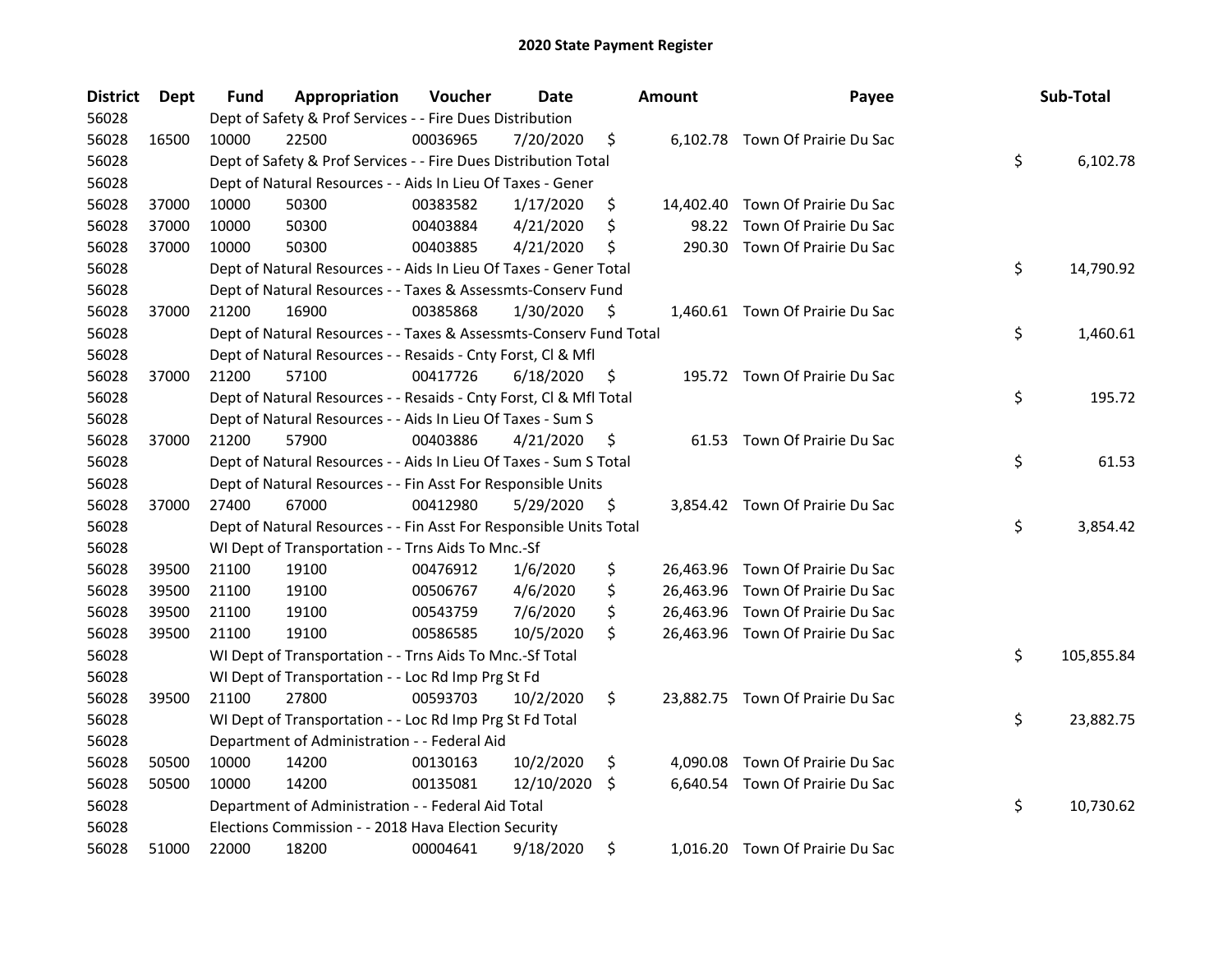| <b>District</b> | Dept  | Fund  | Appropriation                                                    | Voucher  | Date       |    | <b>Amount</b> | Payee                            | Sub-Total       |
|-----------------|-------|-------|------------------------------------------------------------------|----------|------------|----|---------------|----------------------------------|-----------------|
| 56028           |       |       | Elections Commission - - 2018 Hava Election Security Total       |          |            |    |               |                                  | \$<br>1,016.20  |
| 56028           |       |       | Shared Revenue and Tax Relief - - County And Municipal Aid       |          |            |    |               |                                  |                 |
| 56028           | 83500 | 10000 | 10500                                                            | 00068905 | 7/27/2020  | S. | 2,387.86      | Town Of Prairie Du Sac           |                 |
| 56028           | 83500 | 10000 | 10500                                                            | 00072873 | 11/16/2020 | S  | 13,531.19     | Town Of Prairie Du Sac           |                 |
| 56028           |       |       | Shared Revenue and Tax Relief - - County And Municipal Aid Total |          |            |    |               |                                  | \$<br>15,919.05 |
| 56028           |       |       | Shared Revenue and Tax Relief - - Exempt Computer Aid            |          |            |    |               |                                  |                 |
| 56028           | 83500 | 10000 | 10900                                                            | 00065971 | 7/27/2020  | S. | 274.36        | Town Of Prairie Du Sac           |                 |
| 56028           |       |       | Shared Revenue and Tax Relief - - Exempt Computer Aid Total      |          |            |    |               |                                  | \$<br>274.36    |
| 56028           |       |       | Shared Revenue and Tax Relief - - Utility Aid                    |          |            |    |               |                                  |                 |
| 56028           | 83500 | 10000 | 11000                                                            | 00068905 | 7/27/2020  | Ś. | 9.833.66      | Town Of Prairie Du Sac           |                 |
| 56028           | 83500 | 10000 | 11000                                                            | 00072873 | 11/16/2020 | -S |               | 56,933.98 Town Of Prairie Du Sac |                 |
| 56028           |       |       | Shared Revenue and Tax Relief - - Utility Aid Total              |          |            |    |               |                                  | \$<br>66,767.64 |
| 56028           |       |       | Shared Revenue and Tax Relief - - Personal Property Aid          |          |            |    |               |                                  |                 |
| 56028           | 83500 | 10000 | 11100                                                            | 00061384 | 5/4/2020   | Ś. | 966.90        | Town Of Prairie Du Sac           |                 |
| 56028           |       |       | Shared Revenue and Tax Relief - - Personal Property Aid Total    |          |            |    |               |                                  | \$<br>966.90    |
| 56028 Total     |       |       |                                                                  |          |            |    |               |                                  | 251,879.34      |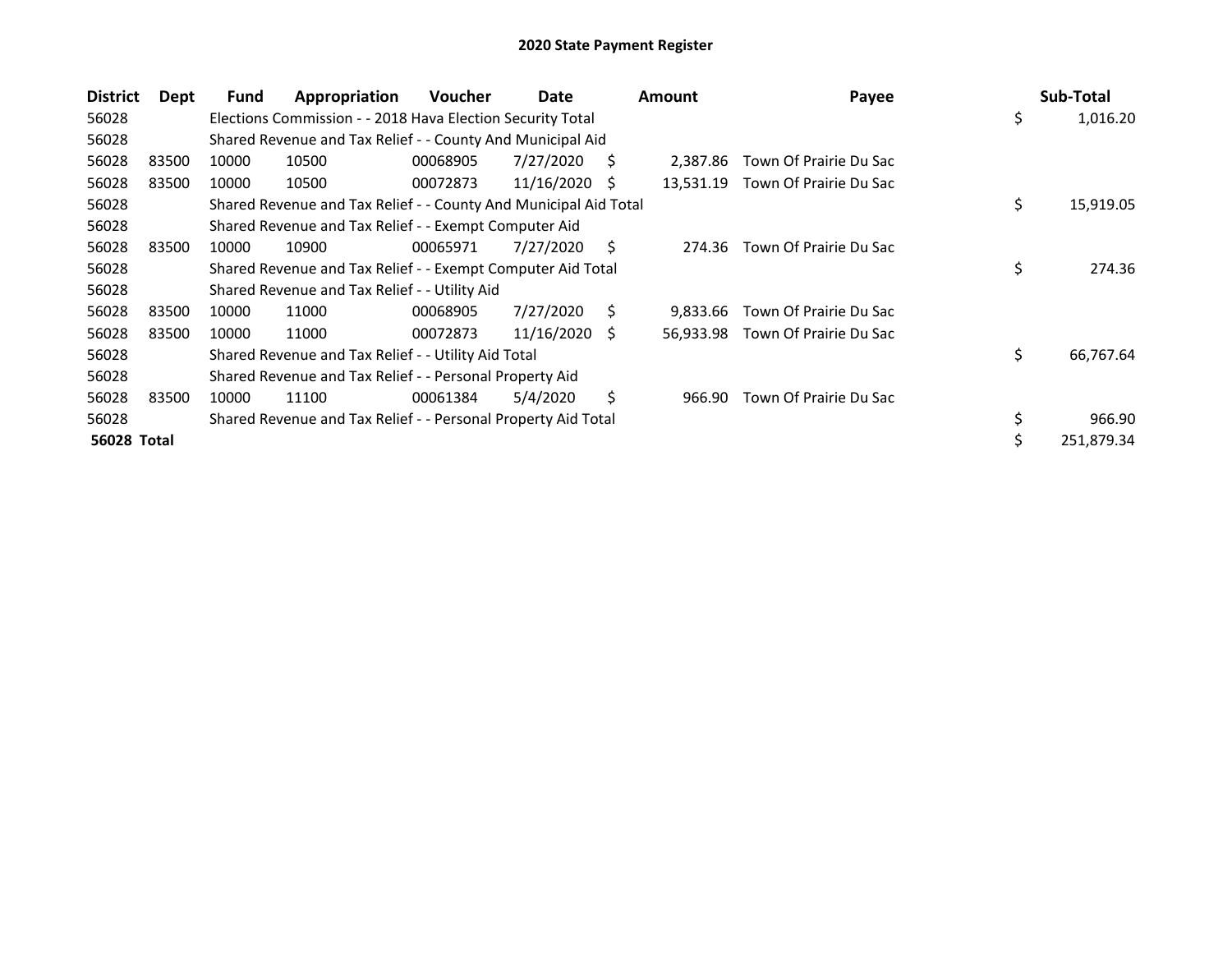| <b>District</b> | <b>Dept</b> | Fund  | Appropriation                                                      | Voucher  | <b>Date</b> |     | <b>Amount</b> | Payee                       | Sub-Total        |
|-----------------|-------------|-------|--------------------------------------------------------------------|----------|-------------|-----|---------------|-----------------------------|------------------|
| 56030           |             |       | Dept of Safety & Prof Services - - Fire Dues Distribution          |          |             |     |               |                             |                  |
| 56030           | 16500       | 10000 | 22500                                                              | 00036966 | 7/20/2020   | \$  |               | 4,583.20 Town Of Reedsburg  |                  |
| 56030           |             |       | Dept of Safety & Prof Services - - Fire Dues Distribution Total    |          |             |     |               |                             | \$<br>4,583.20   |
| 56030           |             |       | Dept of Natural Resources - - Aids In Lieu Of Taxes - Gener        |          |             |     |               |                             |                  |
| 56030           | 37000       | 10000 | 50300                                                              | 00404030 | 4/21/2020   | \$  |               | 15.32 Town Of Reedsburg     |                  |
| 56030           |             |       | Dept of Natural Resources - - Aids In Lieu Of Taxes - Gener Total  |          |             |     |               |                             | \$<br>15.32      |
| 56030           |             |       | Dept of Natural Resources - - Resaids - Cnty Forst, Cl & Mfl       |          |             |     |               |                             |                  |
| 56030           | 37000       | 21200 | 57100                                                              | 00417727 | 6/18/2020   | \$  |               | 177.32 Town Of Reedsburg    |                  |
| 56030           |             |       | Dept of Natural Resources - - Resaids - Cnty Forst, Cl & Mfl Total |          |             |     |               |                             | \$<br>177.32     |
| 56030           |             |       | Dept of Natural Resources - - Aids In Lieu Of Taxes - Sum S        |          |             |     |               |                             |                  |
| 56030           | 37000       | 21200 | 57900                                                              | 00404031 | 4/21/2020   | \$  |               | 70.40 Town Of Reedsburg     |                  |
| 56030           |             |       | Dept of Natural Resources - - Aids In Lieu Of Taxes - Sum S Total  |          |             |     |               |                             | \$<br>70.40      |
| 56030           |             |       | Dept of Natural Resources - - Fin Asst For Responsible Units       |          |             |     |               |                             |                  |
| 56030           | 37000       | 27400 | 67000                                                              | 00412842 | 5/29/2020   | \$  |               | 1,832.53 Town Of Reedsburg  |                  |
| 56030           |             |       | Dept of Natural Resources - - Fin Asst For Responsible Units Total |          |             |     |               |                             | \$<br>1,832.53   |
| 56030           |             |       | WI Dept of Transportation - - Trns Aids To Mnc.-Sf                 |          |             |     |               |                             |                  |
| 56030           | 39500       | 21100 | 19100                                                              | 00476913 | 1/6/2020    | \$  |               | 26,739.90 Town Of Reedsburg |                  |
| 56030           | 39500       | 21100 | 19100                                                              | 00506768 | 4/6/2020    | \$  |               | 26,739.90 Town Of Reedsburg |                  |
| 56030           | 39500       | 21100 | 19100                                                              | 00543760 | 7/6/2020    | \$  |               | 26,739.90 Town Of Reedsburg |                  |
| 56030           | 39500       | 21100 | 19100                                                              | 00586586 | 10/5/2020   | \$  |               | 26,739.90 Town Of Reedsburg |                  |
| 56030           |             |       | WI Dept of Transportation - - Trns Aids To Mnc.-Sf Total           |          |             |     |               |                             | \$<br>106,959.60 |
| 56030           |             |       | WI Dept of Transportation - - Loc Rd Imp Prg St Fd                 |          |             |     |               |                             |                  |
| 56030           | 39500       | 21100 | 27800                                                              | 00591176 | 9/28/2020   | \$  |               | 23,250.00 Town Of Reedsburg |                  |
| 56030           |             |       | WI Dept of Transportation - - Loc Rd Imp Prg St Fd Total           |          |             |     |               |                             | \$<br>23,250.00  |
| 56030           |             |       | WI Dept of Transportation - - Dept Mgt & Oper St Fd                |          |             |     |               |                             |                  |
| 56030           | 39500       | 21100 | 46100                                                              | 00485204 | 1/28/2020   | \$  | 1,080.00      | Town Of Reedsburg           |                  |
| 56030           | 39500       | 21100 | 46100                                                              | 00513517 | 4/24/2020   | \$  | 960.00        | Town Of Reedsburg           |                  |
| 56030           |             |       | WI Dept of Transportation - - Dept Mgt & Oper St Fd Total          |          |             |     |               |                             | \$<br>2,040.00   |
| 56030           |             |       | Department of Administration - - Federal Aid                       |          |             |     |               |                             |                  |
| 56030           | 50500       | 10000 | 14200                                                              | 00126736 | 8/12/2020   | \$  |               | 1,766.51 Town Of Reedsburg  |                  |
| 56030           | 50500       | 10000 | 14200                                                              | 00132262 | 11/13/2020  | \$  |               | 3,499.11 Town Of Reedsburg  |                  |
| 56030           | 50500       | 10000 | 14200                                                              | 00135082 | 12/10/2020  | S.  |               | 11,226.43 Town Of Reedsburg |                  |
| 56030           | 50500       | 10000 | 14200                                                              | 00136506 | 12/17/2020  | -\$ |               | 2,196.52 Town Of Reedsburg  |                  |
| 56030           |             |       | Department of Administration - - Federal Aid Total                 |          |             |     |               |                             | \$<br>18,688.57  |
| 56030           |             |       | Elections Commission - - 2018 Hava Election Security               |          |             |     |               |                             |                  |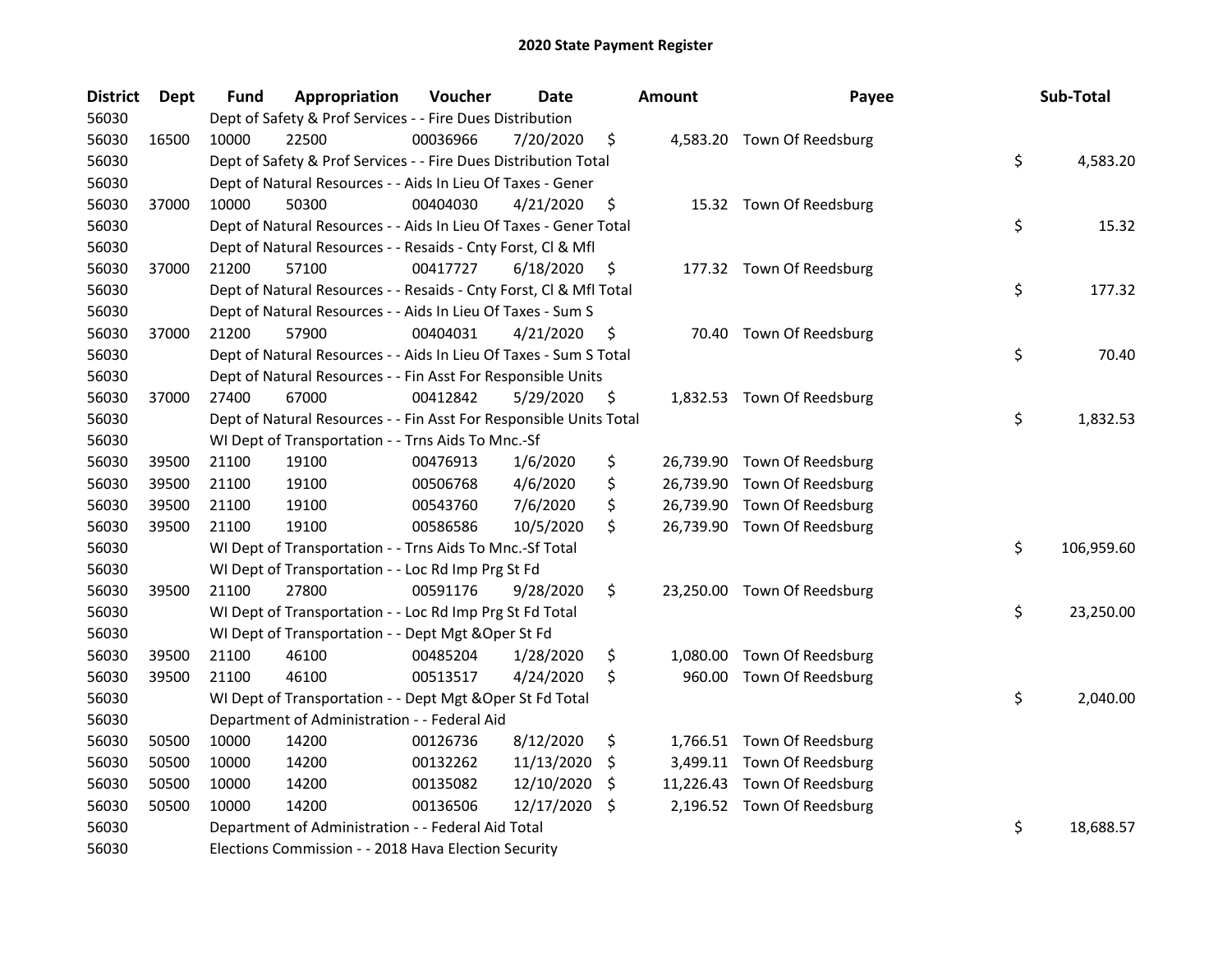| <b>District</b> | Dept  | <b>Fund</b> | Appropriation                                                    | <b>Voucher</b> | Date       |    | <b>Amount</b> | Payee             |     | Sub-Total  |
|-----------------|-------|-------------|------------------------------------------------------------------|----------------|------------|----|---------------|-------------------|-----|------------|
| 56030           | 51000 | 22000       | 18200                                                            | 00004402       | 9/9/2020   | \$ | 1,004.10      | Town Of Reedsburg |     |            |
| 56030           |       |             | Elections Commission - - 2018 Hava Election Security Total       |                |            |    |               |                   | \$  | 1,004.10   |
| 56030           |       |             | Shared Revenue and Tax Relief - - County And Municipal Aid       |                |            |    |               |                   |     |            |
| 56030           | 83500 | 10000       | 10500                                                            | 00068906       | 7/27/2020  | Ś  | 5,610.18      | Town Of Reedsburg |     |            |
| 56030           | 83500 | 10000       | 10500                                                            | 00072874       | 11/16/2020 | S  | 31,791.02     | Town Of Reedsburg |     |            |
| 56030           |       |             | Shared Revenue and Tax Relief - - County And Municipal Aid Total |                |            |    |               |                   | \$. | 37,401.20  |
| 56030           |       |             | Shared Revenue and Tax Relief - - Exempt Computer Aid            |                |            |    |               |                   |     |            |
| 56030           | 83500 | 10000       | 10900                                                            | 00065972       | 7/27/2020  | Ŝ. | 6.24          | Town Of Reedsburg |     |            |
| 56030           |       |             | Shared Revenue and Tax Relief - - Exempt Computer Aid Total      |                |            |    |               |                   | \$  | 6.24       |
| 56030           |       |             | Shared Revenue and Tax Relief - - Utility Aid                    |                |            |    |               |                   |     |            |
| 56030           | 83500 | 10000       | 11000                                                            | 00068906       | 7/27/2020  | S. | 2,015.50      | Town Of Reedsburg |     |            |
| 56030           | 83500 | 10000       | 11000                                                            | 00072874       | 11/16/2020 | -S | 13,007.63     | Town Of Reedsburg |     |            |
| 56030           |       |             | Shared Revenue and Tax Relief - - Utility Aid Total              |                |            |    |               |                   | \$  | 15,023.13  |
| 56030           |       |             | Shared Revenue and Tax Relief - - Personal Property Aid          |                |            |    |               |                   |     |            |
| 56030           | 83500 | 10000       | 11100                                                            | 00061385       | 5/4/2020   | Ś. | 277.32        | Town Of Reedsburg |     |            |
| 56030           |       |             | Shared Revenue and Tax Relief - - Personal Property Aid Total    |                |            |    |               |                   |     | 277.32     |
| 56030 Total     |       |             |                                                                  |                |            |    |               |                   |     | 211,328.93 |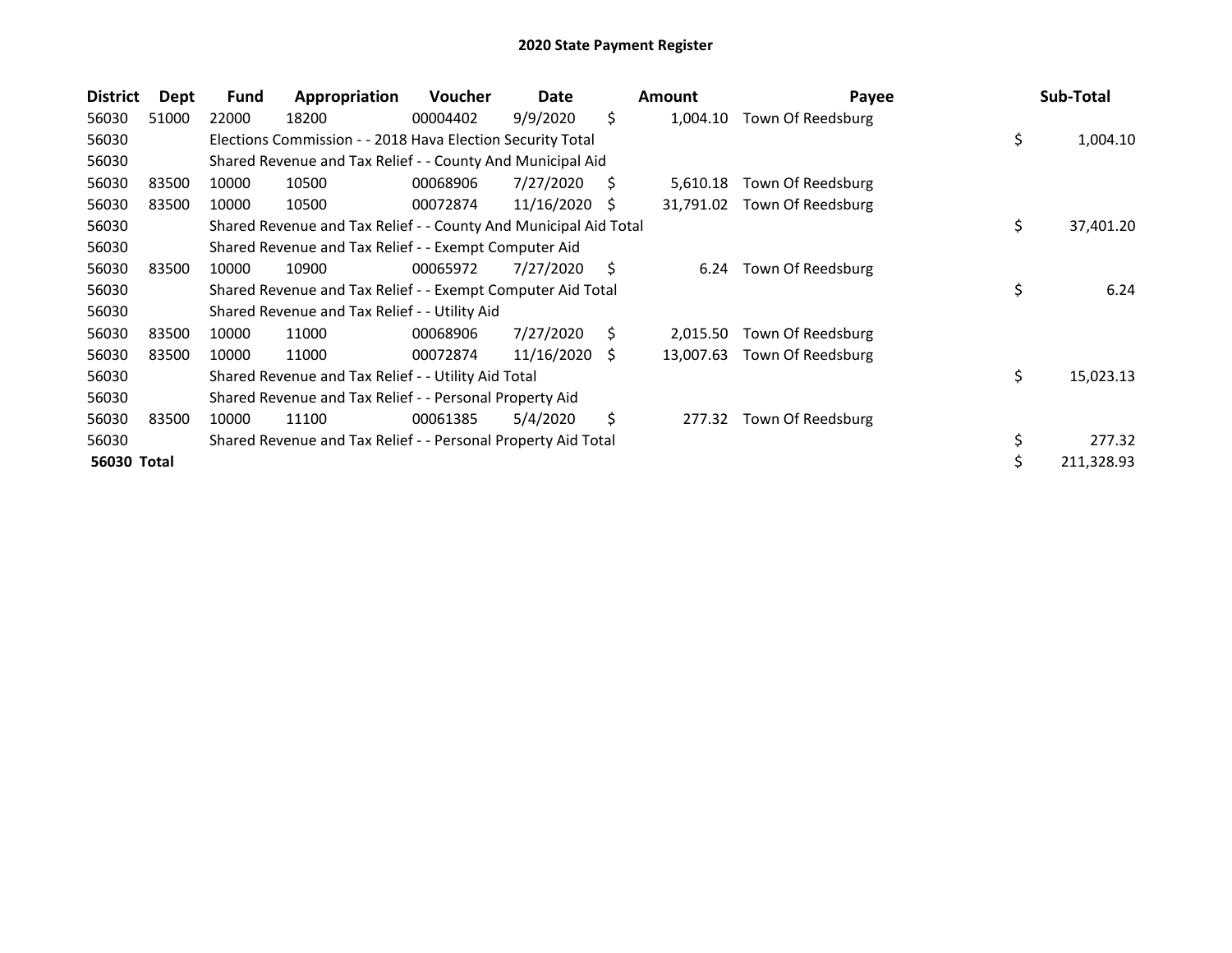| <b>District</b> | Dept  | <b>Fund</b> | Appropriation                                                      | Voucher  | <b>Date</b>   |     | <b>Amount</b> | Payee                           | Sub-Total        |
|-----------------|-------|-------------|--------------------------------------------------------------------|----------|---------------|-----|---------------|---------------------------------|------------------|
| 56032           |       |             | Dept of Safety & Prof Services - - Fire Dues Distribution          |          |               |     |               |                                 |                  |
| 56032           | 16500 | 10000       | 22500                                                              | 00036967 | 7/20/2020     | \$  |               | 7,590.10 Town Of Spring Green   |                  |
| 56032           |       |             | Dept of Safety & Prof Services - - Fire Dues Distribution Total    |          |               |     |               |                                 | \$<br>7,590.10   |
| 56032           |       |             | Dept of Natural Resources - - Aids In Lieu Of Taxes - Gener        |          |               |     |               |                                 |                  |
| 56032           | 37000 | 10000       | 50300                                                              | 00383654 | 1/17/2020     | \$  |               | 1,510.98 Town Of Spring Green   |                  |
| 56032           | 37000 | 10000       | 50300                                                              | 00383655 | 1/17/2020     | \$  | 1,568.33      | Town Of Spring Green            |                  |
| 56032           | 37000 | 10000       | 50300                                                              | 00383656 | 1/17/2020     | \$  | 22,282.25     | Town Of Spring Green            |                  |
| 56032           | 37000 | 10000       | 50300                                                              | 00405202 | 4/21/2020     | \$  |               | 1,244.54 Town Of Spring Green   |                  |
| 56032           |       |             | Dept of Natural Resources - - Aids In Lieu Of Taxes - Gener Total  |          |               |     |               |                                 | \$<br>26,606.10  |
| 56032           |       |             | Dept of Natural Resources - - Resaids - Cnty Forst, Cl & Mfl       |          |               |     |               |                                 |                  |
| 56032           | 37000 | 21200       | 57100                                                              | 00417728 | 6/18/2020     | \$  |               | 347.55 Town Of Spring Green     |                  |
| 56032           |       |             | Dept of Natural Resources - - Resaids - Cnty Forst, Cl & Mfl Total |          |               |     |               |                                 | \$<br>347.55     |
| 56032           |       |             | Dept of Natural Resources - - Aids In Lieu Of Taxes - Sum S        |          |               |     |               |                                 |                  |
| 56032           | 37000 | 21200       | 57900                                                              | 00405203 | 4/21/2020     | \$  |               | 326.66 Town Of Spring Green     |                  |
| 56032           |       |             | Dept of Natural Resources - - Aids In Lieu Of Taxes - Sum S Total  |          |               |     |               |                                 | \$<br>326.66     |
| 56032           |       |             | Dept of Natural Resources - - Fin Asst For Responsible Units       |          |               |     |               |                                 |                  |
| 56032           | 37000 | 27400       | 67000                                                              | 00413318 | 5/29/2020     | \$  |               | 1,883.24 Town Of Spring Green   |                  |
| 56032           |       |             | Dept of Natural Resources - - Fin Asst For Responsible Units Total |          |               |     |               |                                 | \$<br>1,883.24   |
| 56032           |       |             | WI Dept of Transportation - - Trns Aids To Mnc.-Sf                 |          |               |     |               |                                 |                  |
| 56032           | 39500 | 21100       | 19100                                                              | 00476914 | 1/6/2020      | \$  |               | 40,326.66 Town Of Spring Green  |                  |
| 56032           | 39500 | 21100       | 19100                                                              | 00506769 | 4/6/2020      | \$  |               | 40,326.66 Town Of Spring Green  |                  |
| 56032           | 39500 | 21100       | 19100                                                              | 00543761 | 7/6/2020      | \$  |               | 40,326.66 Town Of Spring Green  |                  |
| 56032           | 39500 | 21100       | 19100                                                              | 00586587 | 10/5/2020     | \$  |               | 40,326.66 Town Of Spring Green  |                  |
| 56032           |       |             | WI Dept of Transportation - - Trns Aids To Mnc.-Sf Total           |          |               |     |               |                                 | \$<br>161,306.64 |
| 56032           |       |             | WI Dept of Transportation - - Local Rds, Grants Sf                 |          |               |     |               |                                 |                  |
| 56032           | 39500 | 21100       | 27000                                                              | 00627245 | 12/14/2020    | \$  |               | 322,894.11 Town Of Spring Green |                  |
| 56032           |       |             | WI Dept of Transportation - - Local Rds, Grants Sf Total           |          |               |     |               |                                 | \$<br>322,894.11 |
| 56032           |       |             | Department of Administration - - Federal Aid                       |          |               |     |               |                                 |                  |
| 56032           | 50500 | 10000       | 14200                                                              | 00135083 | 12/10/2020 \$ |     | 27,914.00     | Town Of Spring Green            |                  |
| 56032           | 50500 | 10000       | 14200                                                              | 00136507 | 12/17/2020    | \$. | 970.26        | Town Of Spring Green            |                  |
| 56032           |       |             | Department of Administration - - Federal Aid Total                 |          |               |     |               |                                 | \$<br>28,884.26  |
| 56032           |       |             | Elections Commission - - 2018 Hava Election Security               |          |               |     |               |                                 |                  |
| 56032           | 51000 | 22000       | 18200                                                              | 00004599 | 9/18/2020     | \$  |               | 1,521.10 Town Of Spring Green   |                  |
| 56032           |       |             | Elections Commission - - 2018 Hava Election Security Total         |          |               |     |               |                                 | \$<br>1,521.10   |
| 56032           |       |             | Shared Revenue and Tax Relief - - County And Municipal Aid         |          |               |     |               |                                 |                  |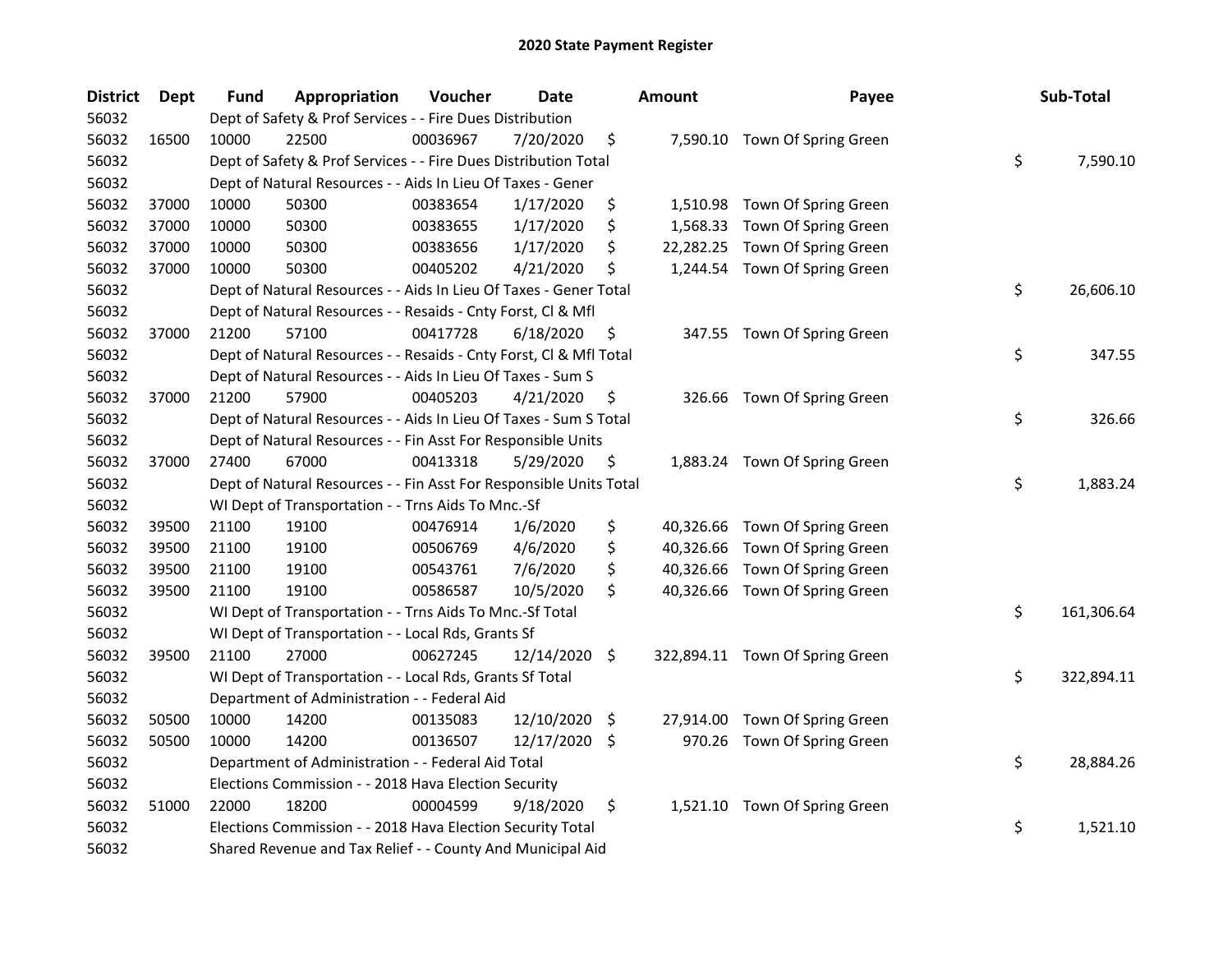| <b>District</b> | Dept  | <b>Fund</b> | Appropriation                                                                 | <b>Voucher</b> | Date       |     | Amount    | Payee                          | Sub-Total        |
|-----------------|-------|-------------|-------------------------------------------------------------------------------|----------------|------------|-----|-----------|--------------------------------|------------------|
| 56032           | 83500 | 10000       | 10500                                                                         | 00068907       | 7/27/2020  | S.  | 2,814.06  | Town Of Spring Green           |                  |
| 56032           | 83500 | 10000       | 10500                                                                         | 00072875       | 11/16/2020 | -S  | 15,946.35 | Town Of Spring Green           |                  |
| 56032           |       |             | Shared Revenue and Tax Relief - - County And Municipal Aid Total              |                |            |     |           |                                | \$<br>18,760.41  |
| 56032           |       |             | Shared Revenue and Tax Relief - - Exempt Computer Aid                         |                |            |     |           |                                |                  |
| 56032           | 83500 | 10000       | 10900                                                                         | 00065973       | 7/27/2020  | \$  | 654.73    | Town Of Spring Green           |                  |
| 56032           |       |             | Shared Revenue and Tax Relief - - Exempt Computer Aid Total                   |                |            |     |           |                                | \$<br>654.73     |
| 56032           |       |             | Shared Revenue and Tax Relief - - Utility Aid                                 |                |            |     |           |                                |                  |
| 56032           | 83500 | 10000       | 11000                                                                         | 00068907       | 7/27/2020  | S.  | 3,103.28  | Town Of Spring Green           |                  |
| 56032           | 83500 | 10000       | 11000                                                                         | 00072875       | 11/16/2020 | \$  | 20,052.07 | Town Of Spring Green           |                  |
| 56032           |       |             | Shared Revenue and Tax Relief - - Utility Aid Total                           |                |            |     |           |                                | \$<br>23,155.35  |
| 56032           |       |             | Shared Revenue and Tax Relief - - Personal Property Aid                       |                |            |     |           |                                |                  |
| 56032           | 83500 | 10000       | 11100                                                                         | 00061386       | 5/4/2020   | \$  | 3.195.67  | Town Of Spring Green           |                  |
| 56032           |       |             | Shared Revenue and Tax Relief - - Personal Property Aid Total                 |                |            |     |           |                                | \$<br>3,195.67   |
| 56032           |       |             | Shared Revenue and Tax Relief - - State Aid; Video Service Provider Fee       |                |            |     |           |                                |                  |
| 56032           | 83500 | 10000       | 11200                                                                         | 00064412       | 7/27/2020  | S.  | 797.84    | Town Of Spring Green           |                  |
| 56032           |       |             | Shared Revenue and Tax Relief - - State Aid; Video Service Provider Fee Total |                |            |     |           |                                | \$<br>797.84     |
| 56032           |       |             | Shared Revenue and Tax Relief - - Payments For Municipal Svcs                 |                |            |     |           |                                |                  |
| 56032           | 83500 | 10000       | 50100                                                                         | 00054935       | 2/3/2020   | \$. | 75.98     | Town Of Spring Green           |                  |
| 56032           |       |             | Shared Revenue and Tax Relief - - Payments For Municipal Svcs Total           |                |            |     |           |                                | \$<br>75.98      |
| 56032           |       |             | Shared Revenue and Tax Relief - - Lottery & Gaming Credit                     |                |            |     |           |                                |                  |
| 56032           | 83500 | 52100       | 36300                                                                         | 00055519       | 3/23/2020  | \$. |           | 15,923.04 Town Of Spring Green |                  |
| 56032           |       |             | Shared Revenue and Tax Relief - - Lottery & Gaming Credit Total               |                |            |     |           |                                | \$<br>15,923.04  |
| 56032 Total     |       |             |                                                                               |                |            |     |           |                                | \$<br>613,922.78 |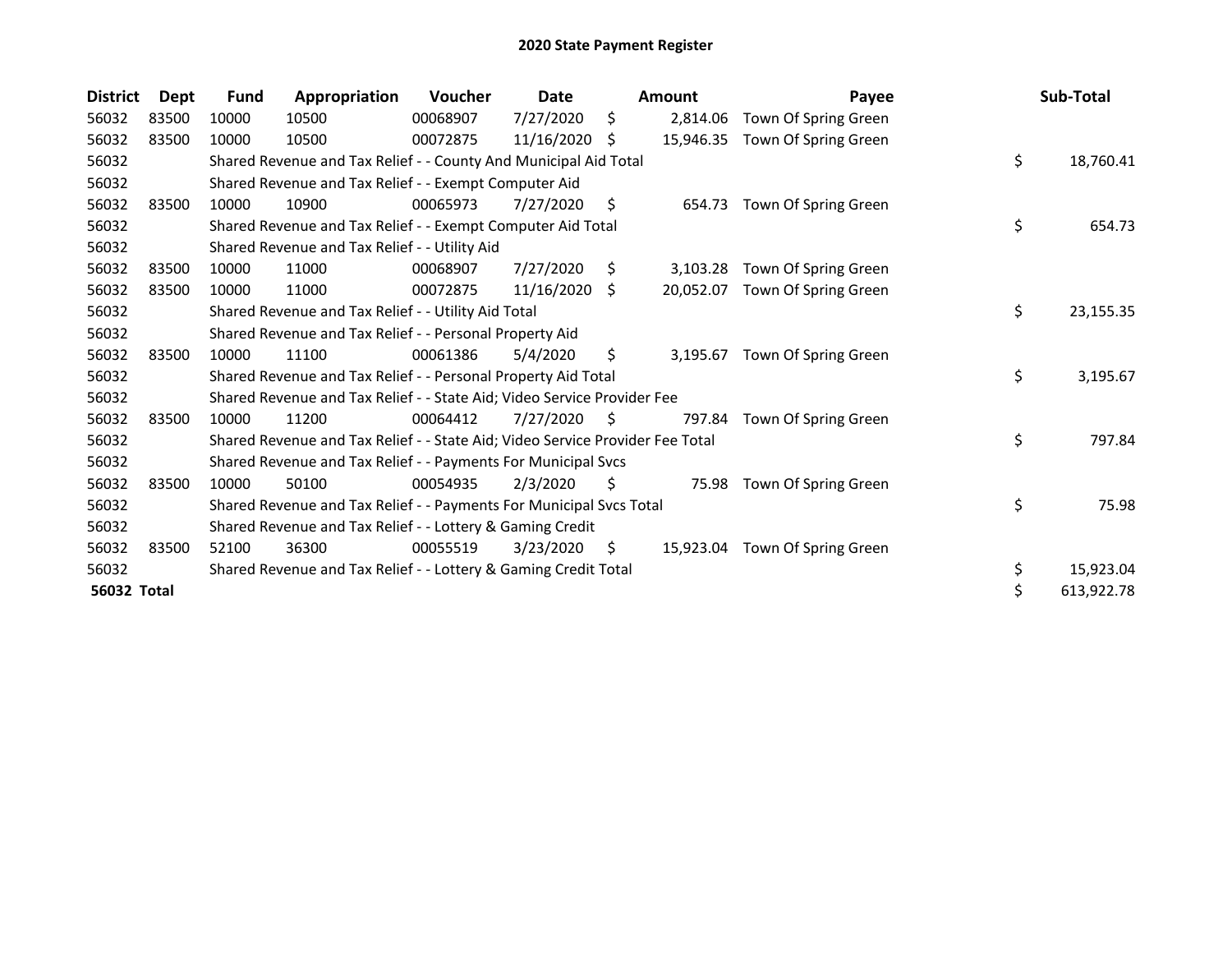| <b>District</b> | <b>Dept</b> | Fund  | Appropriation                                                      | Voucher  | <b>Date</b> | <b>Amount</b>   | Payee                     | Sub-Total       |
|-----------------|-------------|-------|--------------------------------------------------------------------|----------|-------------|-----------------|---------------------------|-----------------|
| 56034           |             |       | Dept of Safety & Prof Services - - Fire Dues Distribution          |          |             |                 |                           |                 |
| 56034           | 16500       | 10000 | 22500                                                              | 00036968 | 7/20/2020   | \$              | 2,412.12 Town Of Sumpter  |                 |
| 56034           |             |       | Dept of Safety & Prof Services - - Fire Dues Distribution Total    |          |             |                 |                           | \$<br>2,412.12  |
| 56034           |             |       | Dept of Natural Resources - - Aids In Lieu Of Taxes - Gener        |          |             |                 |                           |                 |
| 56034           | 37000       | 10000 | 50300                                                              | 00383603 | 1/17/2020   | \$<br>53,095.38 | Town Of Sumpter           |                 |
| 56034           | 37000       | 10000 | 50300                                                              | 00404478 | 4/21/2020   | \$              | 472.42 Town Of Sumpter    |                 |
| 56034           |             |       | Dept of Natural Resources - - Aids In Lieu Of Taxes - Gener Total  |          |             |                 |                           | \$<br>53,567.80 |
| 56034           |             |       | Dept of Natural Resources - - Resaids - Cnty Forst, Cl & Mfl       |          |             |                 |                           |                 |
| 56034           | 37000       | 21200 | 57100                                                              | 00417729 | 6/18/2020   | \$              | 380.10 Town Of Sumpter    |                 |
| 56034           |             |       | Dept of Natural Resources - - Resaids - Cnty Forst, Cl & Mfl Total |          |             |                 |                           | \$<br>380.10    |
| 56034           |             |       | Dept of Natural Resources - - Aids In Lieu Of Taxes - Sum S        |          |             |                 |                           |                 |
| 56034           | 37000       | 21200 | 57900                                                              | 00404477 | 4/21/2020   | \$              | 1,108.72 Town Of Sumpter  |                 |
| 56034           |             |       | Dept of Natural Resources - - Aids In Lieu Of Taxes - Sum S Total  |          |             |                 |                           | \$<br>1,108.72  |
| 56034           |             |       | Dept of Natural Resources - - Resource Maint Develop Sp Frst       |          |             |                 |                           |                 |
| 56034           | 37000       | 21200 | 77900                                                              | 00399736 | 4/6/2020    | \$              | 15,095.63 Town Of Sumpter |                 |
| 56034           | 37000       | 21200 | 77900                                                              | 00426730 | 8/19/2020   | \$              | 61,306.91 Town Of Sumpter |                 |
| 56034           |             |       | Dept of Natural Resources - - Resource Maint Develop Sp Frst Total |          |             |                 |                           | \$<br>76,402.54 |
| 56034           |             |       | Dept of Natural Resources - - Fin Asst For Responsible Units       |          |             |                 |                           |                 |
| 56034           | 37000       | 27400 | 67000                                                              | 00413290 | 5/29/2020   | \$              | 391.38 Town Of Sumpter    |                 |
| 56034           |             |       | Dept of Natural Resources - - Fin Asst For Responsible Units Total |          |             |                 |                           | \$<br>391.38    |
| 56034           |             |       | WI Dept of Transportation - - Trns Aids To Mnc.-Sf                 |          |             |                 |                           |                 |
| 56034           | 39500       | 21100 | 19100                                                              | 00476915 | 1/6/2020    | \$<br>15,360.66 | Town Of Sumpter           |                 |
| 56034           | 39500       | 21100 | 19100                                                              | 00506770 | 4/6/2020    | \$<br>15,360.66 | Town Of Sumpter           |                 |
| 56034           | 39500       | 21100 | 19100                                                              | 00543762 | 7/6/2020    | \$<br>15,360.66 | Town Of Sumpter           |                 |
| 56034           | 39500       | 21100 | 19100                                                              | 00586588 | 10/5/2020   | \$              | 15,360.66 Town Of Sumpter |                 |
| 56034           |             |       | WI Dept of Transportation - - Trns Aids To Mnc.-Sf Total           |          |             |                 |                           | \$<br>61,442.64 |
| 56034           |             |       | WI Dept of Transportation - - Loc Rd Imp Prg St Fd                 |          |             |                 |                           |                 |
| 56034           | 39500       | 21100 | 27800                                                              | 00521288 | 5/1/2020    | \$              | 15,000.00 Town Of Sumpter |                 |
| 56034           |             |       | WI Dept of Transportation - - Loc Rd Imp Prg St Fd Total           |          |             |                 |                           | \$<br>15,000.00 |
| 56034           |             |       | WI Dept of Transportation - - Hwy Mgmt & Opers Sf                  |          |             |                 |                           |                 |
| 56034           | 39500       | 21100 | 36500                                                              | 00593680 | 10/30/2020  | \$              | 500.00 Town Of Sumpter    |                 |
| 56034           |             |       | WI Dept of Transportation - - Hwy Mgmt & Opers Sf Total            |          |             |                 |                           | \$<br>500.00    |
| 56034           |             |       | Department of Administration - - Federal Aid                       |          |             |                 |                           |                 |
| 56034           | 50500       | 10000 | 14200                                                              | 00130164 | 10/2/2020   | \$<br>16,125.30 | Town Of Sumpter           |                 |
| 56034           | 50500       | 10000 | 14200                                                              | 00135084 | 12/10/2020  | \$              | 5,787.16 Town Of Sumpter  |                 |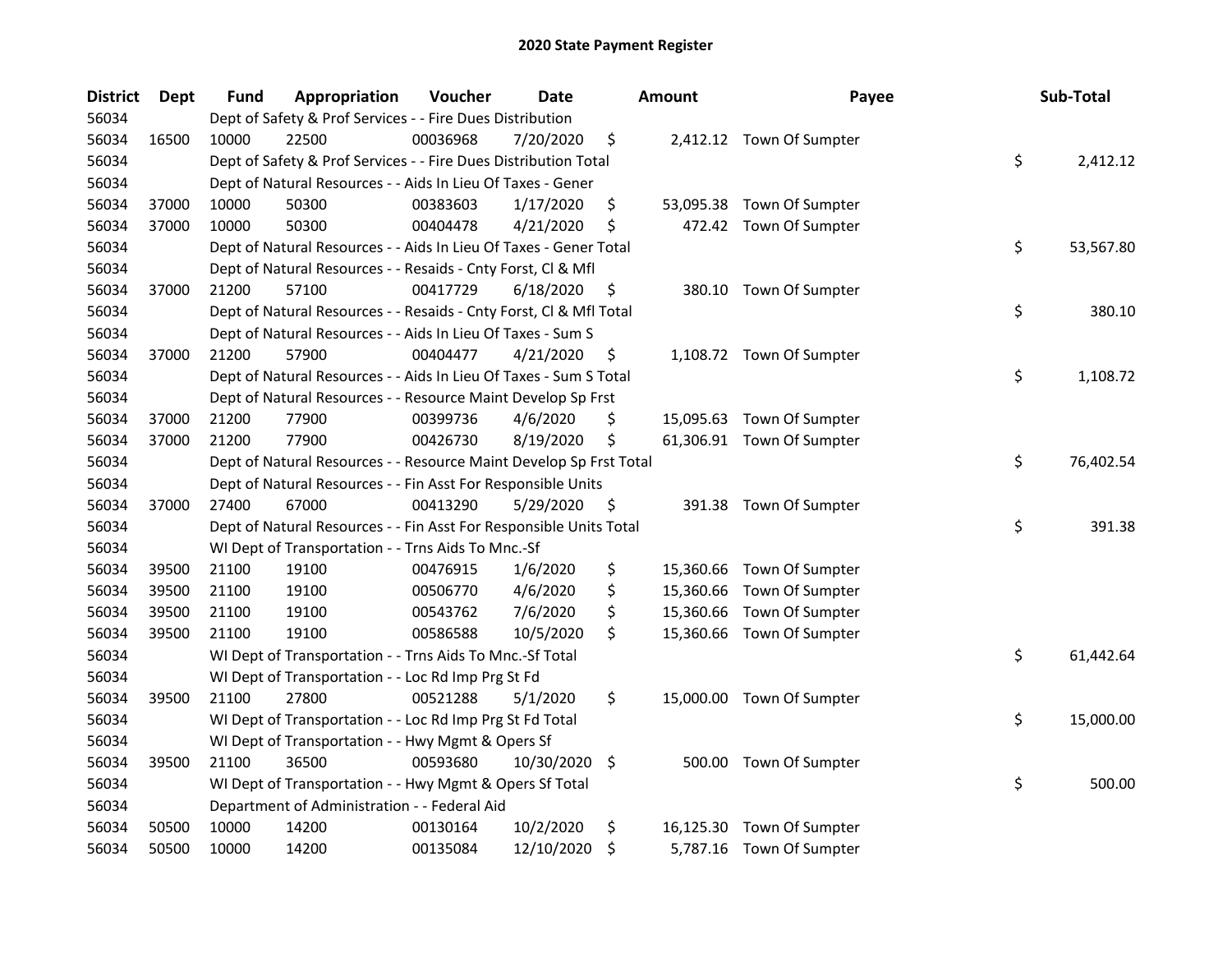| <b>District</b>    | Dept  | Fund  | Appropriation                                                       | Voucher  | Date       |    | <b>Amount</b> | Payee                     | Sub-Total        |
|--------------------|-------|-------|---------------------------------------------------------------------|----------|------------|----|---------------|---------------------------|------------------|
| 56034              |       |       | Department of Administration - - Federal Aid Total                  |          |            |    |               |                           | \$<br>21,912.46  |
| 56034              |       |       | Elections Commission - - 2018 Hava Election Security                |          |            |    |               |                           |                  |
| 56034              | 51000 | 22000 | 18200                                                               | 00004040 | 8/4/2020   | \$ | 704.90        | Town Of Sumpter           |                  |
| 56034              |       |       | Elections Commission - - 2018 Hava Election Security Total          |          |            |    |               |                           | \$<br>704.90     |
| 56034              |       |       | Shared Revenue and Tax Relief - - County And Municipal Aid          |          |            |    |               |                           |                  |
| 56034              | 83500 | 10000 | 10500                                                               | 00068908 | 7/27/2020  | \$ | 2,214.53      | Town Of Sumpter           |                  |
| 56034              | 83500 | 10000 | 10500                                                               | 00072876 | 11/16/2020 | -S |               | 12,549.02 Town Of Sumpter |                  |
| 56034              |       |       | Shared Revenue and Tax Relief - - County And Municipal Aid Total    |          |            |    |               |                           | \$<br>14,763.55  |
| 56034              |       |       | Shared Revenue and Tax Relief - - Exempt Computer Aid               |          |            |    |               |                           |                  |
| 56034              | 83500 | 10000 | 10900                                                               | 00065974 | 7/27/2020  | \$ | 8.32          | Town Of Sumpter           |                  |
| 56034              |       |       | Shared Revenue and Tax Relief - - Exempt Computer Aid Total         |          |            |    |               |                           | \$<br>8.32       |
| 56034              |       |       | Shared Revenue and Tax Relief - - Utility Aid                       |          |            |    |               |                           |                  |
| 56034              | 83500 | 10000 | 11000                                                               | 00068908 | 7/27/2020  | \$ | 30.29         | Town Of Sumpter           |                  |
| 56034              | 83500 | 10000 | 11000                                                               | 00072876 | 11/16/2020 | \$ | 178.15        | Town Of Sumpter           |                  |
| 56034              |       |       | Shared Revenue and Tax Relief - - Utility Aid Total                 |          |            |    |               |                           | \$<br>208.44     |
| 56034              |       |       | Shared Revenue and Tax Relief - - Personal Property Aid             |          |            |    |               |                           |                  |
| 56034              | 83500 | 10000 | 11100                                                               | 00061387 | 5/4/2020   | \$ | 199.80        | Town Of Sumpter           |                  |
| 56034              |       |       | Shared Revenue and Tax Relief - - Personal Property Aid Total       |          |            |    |               |                           | \$<br>199.80     |
| 56034              |       |       | Shared Revenue and Tax Relief - - Payments For Municipal Svcs       |          |            |    |               |                           |                  |
| 56034              | 83500 | 10000 | 50100                                                               | 00054731 | 2/3/2020   | \$ |               | 298.39 Town Of Sumpter    |                  |
| 56034              |       |       | Shared Revenue and Tax Relief - - Payments For Municipal Svcs Total |          |            |    |               |                           | \$<br>298.39     |
| 56034              |       |       | Shared Revenue and Tax Relief - - Lottery & Gaming Credit           |          |            |    |               |                           |                  |
| 56034              | 83500 | 52100 | 36300                                                               | 00055520 | 3/23/2020  | S. | 14,713.20     | Town Of Sumpter           |                  |
| 56034              |       |       | Shared Revenue and Tax Relief - - Lottery & Gaming Credit Total     |          |            |    |               |                           | \$<br>14,713.20  |
| <b>56034 Total</b> |       |       |                                                                     |          |            |    |               |                           | \$<br>264,014.36 |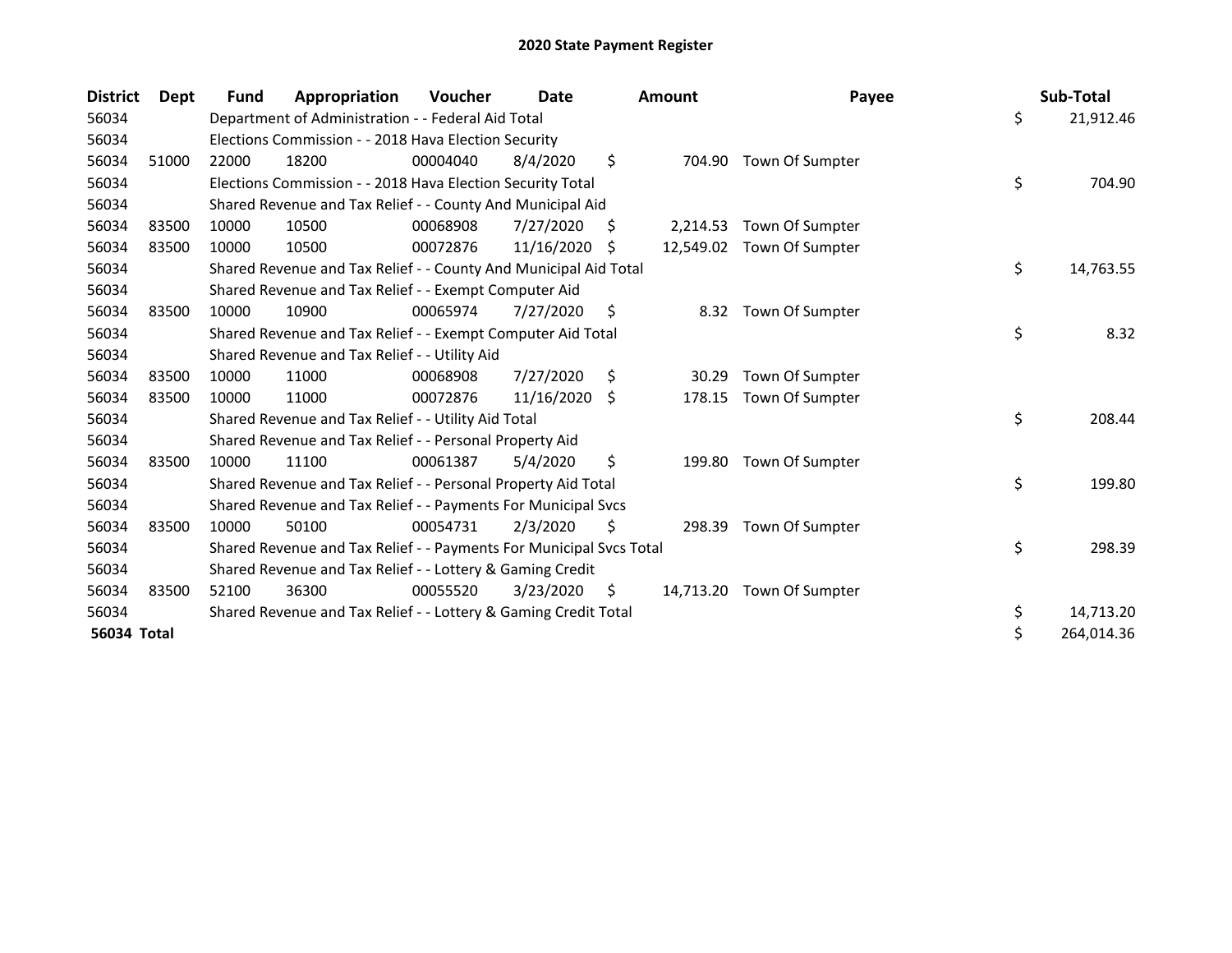| <b>District</b> | <b>Dept</b> | <b>Fund</b> | Appropriation                                                      | Voucher  | Date          |     | <b>Amount</b> |                         | Payee | Sub-Total        |
|-----------------|-------------|-------------|--------------------------------------------------------------------|----------|---------------|-----|---------------|-------------------------|-------|------------------|
| 56036           |             |             | Dept of Safety & Prof Services - - Fire Dues Distribution          |          |               |     |               |                         |       |                  |
| 56036           | 16500       | 10000       | 22500                                                              | 00036969 | 7/20/2020     | \$  |               | 3,296.85 Troy, Town of  |       |                  |
| 56036           |             |             | Dept of Safety & Prof Services - - Fire Dues Distribution Total    |          |               |     |               |                         |       | \$<br>3,296.85   |
| 56036           |             |             | Dept of Natural Resources - - Aids In Lieu Of Taxes - Gener        |          |               |     |               |                         |       |                  |
| 56036           | 37000       | 10000       | 50300                                                              | 00383641 | 1/17/2020     | \$  |               | 2,609.03 Troy, Town of  |       |                  |
| 56036           | 37000       | 10000       | 50300                                                              | 00383642 | 1/17/2020     | \$  | 1,121.38      | Troy, Town of           |       |                  |
| 56036           | 37000       | 10000       | 50300                                                              | 00383643 | 1/17/2020     | \$  | 10,443.37     | Troy, Town of           |       |                  |
| 56036           | 37000       | 10000       | 50300                                                              | 00405037 | 4/21/2020     | \$  |               | 728.53 Troy, Town of    |       |                  |
| 56036           |             |             | Dept of Natural Resources - - Aids In Lieu Of Taxes - Gener Total  |          |               |     |               |                         |       | \$<br>14,902.31  |
| 56036           |             |             | Dept of Natural Resources - - Resaids - Cnty Forst, Cl & Mfl       |          |               |     |               |                         |       |                  |
| 56036           | 37000       | 21200       | 57100                                                              | 00417730 | 6/18/2020     | \$  |               | 926.88 Troy, Town of    |       |                  |
| 56036           |             |             | Dept of Natural Resources - - Resaids - Cnty Forst, Cl & Mfl Total |          |               |     |               |                         |       | \$<br>926.88     |
| 56036           |             |             | Dept of Natural Resources - - Fin Asst For Responsible Units       |          |               |     |               |                         |       |                  |
| 56036           | 37000       | 27400       | 67000                                                              | 00412557 | 5/29/2020     | \$. |               | 2,481.41 Troy, Town of  |       |                  |
| 56036           |             |             | Dept of Natural Resources - - Fin Asst For Responsible Units Total |          |               |     |               |                         |       | \$<br>2,481.41   |
| 56036           |             |             | WI Dept of Transportation - - Trns Aids To Mnc.-Sf                 |          |               |     |               |                         |       |                  |
| 56036           | 39500       | 21100       | 19100                                                              | 00476916 | 1/6/2020      | \$  | 29,440.17     | Troy, Town of           |       |                  |
| 56036           | 39500       | 21100       | 19100                                                              | 00506771 | 4/6/2020      | \$  | 29,440.17     | Troy, Town of           |       |                  |
| 56036           | 39500       | 21100       | 19100                                                              | 00543763 | 7/6/2020      | \$  | 29,440.17     | Troy, Town of           |       |                  |
| 56036           | 39500       | 21100       | 19100                                                              | 00586589 | 10/5/2020     | \$  | 29,440.17     | Troy, Town of           |       |                  |
| 56036           |             |             | WI Dept of Transportation - - Trns Aids To Mnc.-Sf Total           |          |               |     |               |                         |       | \$<br>117,760.68 |
| 56036           |             |             | Department of Administration - - Federal Aid                       |          |               |     |               |                         |       |                  |
| 56036           | 50500       | 10000       | 14200                                                              | 00135085 | 12/10/2020 \$ |     |               | 9,467.83 Troy, Town of  |       |                  |
| 56036           |             |             | Department of Administration - - Federal Aid Total                 |          |               |     |               |                         |       | \$<br>9,467.83   |
| 56036           |             |             | Shared Revenue and Tax Relief - - County And Municipal Aid         |          |               |     |               |                         |       |                  |
| 56036           | 83500       | 10000       | 10500                                                              | 00068909 | 7/27/2020     | \$. |               | 2,318.93 Troy, Town of  |       |                  |
| 56036           | 83500       | 10000       | 10500                                                              | 00072877 | 11/16/2020    | \$  |               | 13,140.60 Troy, Town of |       |                  |
| 56036           |             |             | Shared Revenue and Tax Relief - - County And Municipal Aid Total   |          |               |     |               |                         |       | \$<br>15,459.53  |
| 56036           |             |             | Shared Revenue and Tax Relief - - Exempt Computer Aid              |          |               |     |               |                         |       |                  |
| 56036           | 83500       | 10000       | 10900                                                              | 00065975 | 7/27/2020     | \$  |               | 11.43 Troy, Town of     |       |                  |
| 56036           |             |             | Shared Revenue and Tax Relief - - Exempt Computer Aid Total        |          |               |     |               |                         |       | \$<br>11.43      |
| 56036           |             |             | Shared Revenue and Tax Relief - - Utility Aid                      |          |               |     |               |                         |       |                  |
| 56036           | 83500       | 10000       | 11000                                                              | 00068909 | 7/27/2020     | \$  | 35.77         | Troy, Town of           |       |                  |
| 56036           | 83500       | 10000       | 11000                                                              | 00072877 | 11/16/2020    | \$  | 243.01        | Troy, Town of           |       |                  |
| 56036           |             |             | Shared Revenue and Tax Relief - - Utility Aid Total                |          |               |     |               |                         |       | \$<br>278.78     |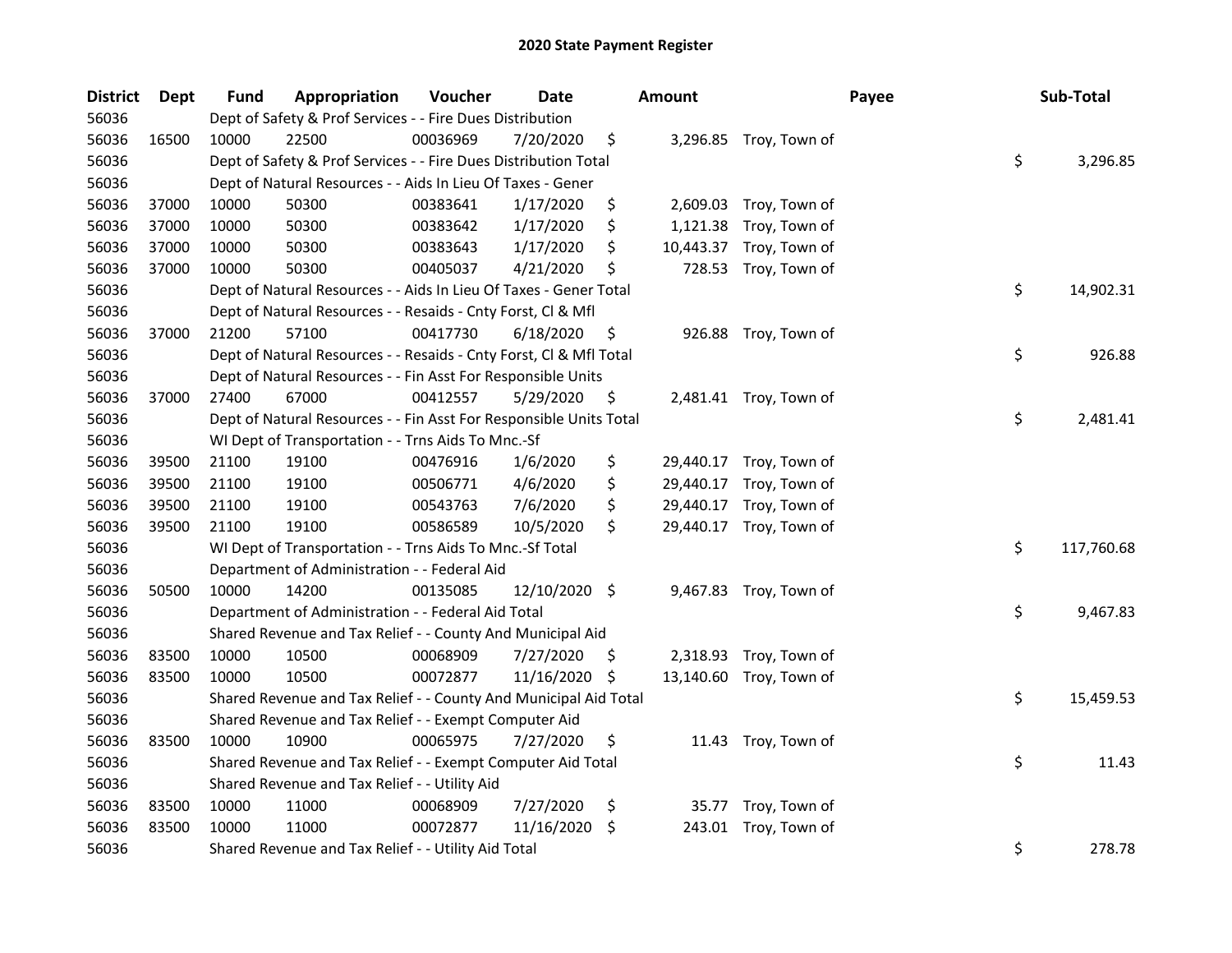| <b>District</b> | Dept  | <b>Fund</b> | Appropriation                                                 | <b>Voucher</b> | Date     | Amount |                      | Payee | Sub-Total  |
|-----------------|-------|-------------|---------------------------------------------------------------|----------------|----------|--------|----------------------|-------|------------|
| 56036           |       |             | Shared Revenue and Tax Relief - - Personal Property Aid       |                |          |        |                      |       |            |
| 56036           | 83500 | 10000       | 11100                                                         | 00061388       | 5/4/2020 |        | 652.65 Troy, Town of |       |            |
| 56036           |       |             | Shared Revenue and Tax Relief - - Personal Property Aid Total |                |          |        |                      |       | 652.65     |
| 56036 Total     |       |             |                                                               |                |          |        |                      |       | 165,238.35 |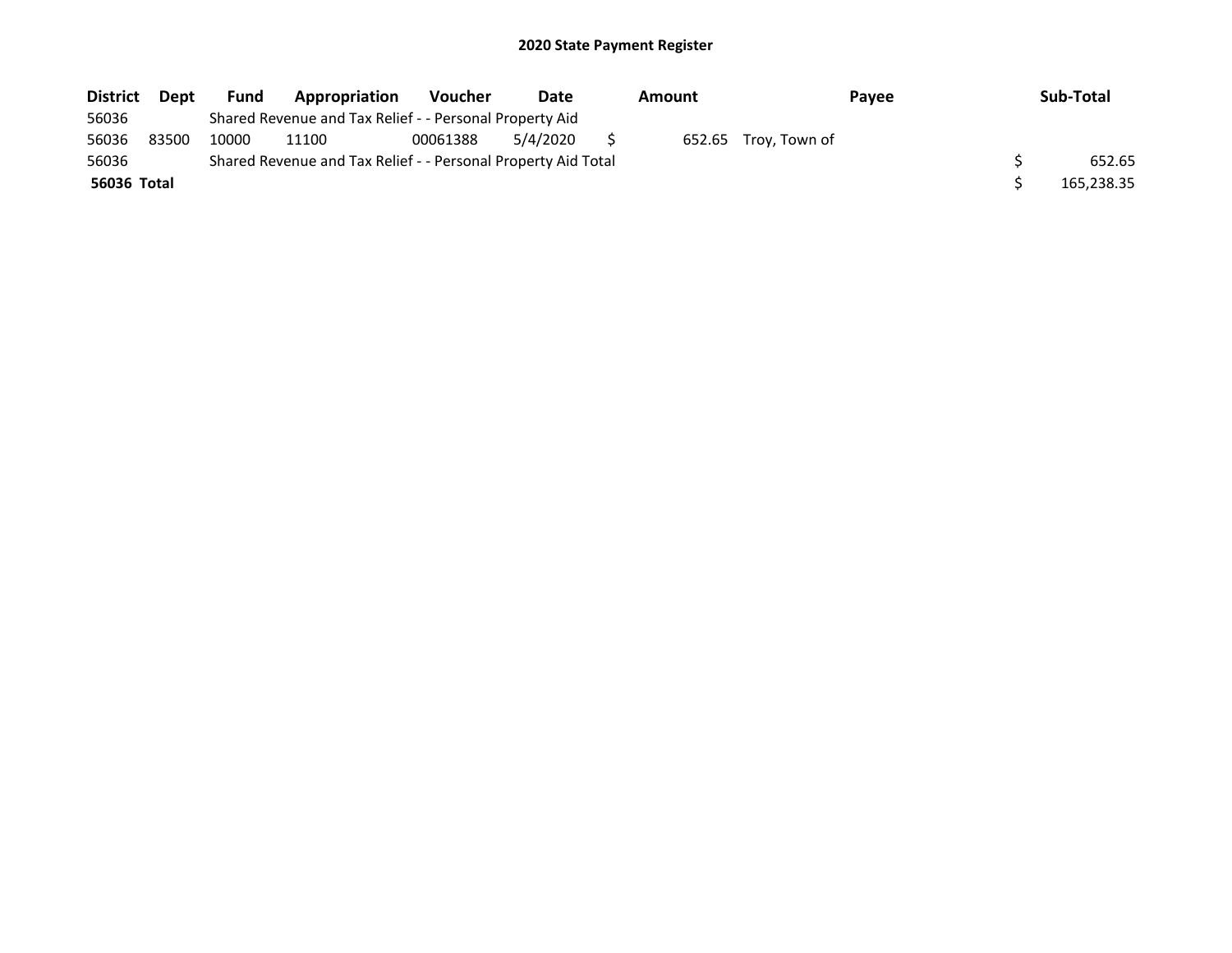| <b>District</b> | <b>Dept</b> | <b>Fund</b> | Appropriation                                                      | <b>Voucher</b> | Date       |     | <b>Amount</b> | Payee               | Sub-Total        |
|-----------------|-------------|-------------|--------------------------------------------------------------------|----------------|------------|-----|---------------|---------------------|------------------|
| 56038           |             |             | Dept of Safety & Prof Services - - Fire Dues Distribution          |                |            |     |               |                     |                  |
| 56038           | 16500       | 10000       | 22500                                                              | 00036970       | 7/20/2020  | \$  | 2,659.27      | Washington, Town of |                  |
| 56038           |             |             | Dept of Safety & Prof Services - - Fire Dues Distribution Total    |                |            |     |               |                     | \$<br>2,659.27   |
| 56038           |             |             | Dept of Natural Resources - - Resaids - Cnty Forst, Cl & Mfl       |                |            |     |               |                     |                  |
| 56038           | 37000       | 21200       | 57100                                                              | 00417731       | 6/18/2020  | \$  | 169.96        | Washington, Town of |                  |
| 56038           |             |             | Dept of Natural Resources - - Resaids - Cnty Forst, Cl & Mfl Total |                |            |     |               |                     | \$<br>169.96     |
| 56038           |             |             | Dept of Natural Resources - - Fin Asst For Responsible Units       |                |            |     |               |                     |                  |
| 56038           | 37000       | 27400       | 67000                                                              | 00412715       | 5/29/2020  | \$  | 1,952.96      | Washington, Town of |                  |
| 56038           |             |             | Dept of Natural Resources - - Fin Asst For Responsible Units Total |                |            |     |               |                     | \$<br>1,952.96   |
| 56038           |             |             | WI Dept of Transportation - - Trns Aids To Mnc.-Sf                 |                |            |     |               |                     |                  |
| 56038           | 39500       | 21100       | 19100                                                              | 00476917       | 1/6/2020   | \$  | 34,538.49     | Washington, Town of |                  |
| 56038           | 39500       | 21100       | 19100                                                              | 00506772       | 4/6/2020   | \$  | 34,538.49     | Washington, Town of |                  |
| 56038           | 39500       | 21100       | 19100                                                              | 00543764       | 7/6/2020   | \$  | 34,538.49     | Washington, Town of |                  |
| 56038           | 39500       | 21100       | 19100                                                              | 00586590       | 10/5/2020  | \$  | 34,538.49     | Washington, Town of |                  |
| 56038           |             |             | WI Dept of Transportation - - Trns Aids To Mnc.-Sf Total           |                |            |     |               |                     | \$<br>138,153.96 |
| 56038           |             |             | Elections Commission - - 2018 Hava Election Security               |                |            |     |               |                     |                  |
| 56038           | 51000       | 22000       | 18200                                                              | 00004280       | 8/20/2020  | \$  | 625.70        | Washington, Town of |                  |
| 56038           |             |             | Elections Commission - - 2018 Hava Election Security Total         |                |            |     |               |                     | \$<br>625.70     |
| 56038           |             |             | Shared Revenue and Tax Relief - - County And Municipal Aid         |                |            |     |               |                     |                  |
| 56038           | 83500       | 10000       | 10500                                                              | 00068910       | 7/27/2020  | \$. | 5,536.07      | Washington, Town of |                  |
| 56038           | 83500       | 10000       | 10500                                                              | 00072878       | 11/16/2020 | -S  | 31,371.09     | Washington, Town of |                  |
| 56038           |             |             | Shared Revenue and Tax Relief - - County And Municipal Aid Total   |                |            |     |               |                     | \$<br>36,907.16  |
| 56038           |             |             | Shared Revenue and Tax Relief - - Exempt Computer Aid              |                |            |     |               |                     |                  |
| 56038           | 83500       | 10000       | 10900                                                              | 00065976       | 7/27/2020  | \$  | 5.19          | Washington, Town of |                  |
| 56038           |             |             | Shared Revenue and Tax Relief - - Exempt Computer Aid Total        |                |            |     |               |                     | \$<br>5.19       |
| 56038           |             |             | Shared Revenue and Tax Relief - - Personal Property Aid            |                |            |     |               |                     |                  |
| 56038           | 83500       | 10000       | 11100                                                              | 00061389       | 5/4/2020   | \$  | 2,590.44      | Washington, Town of |                  |
| 56038           |             |             | Shared Revenue and Tax Relief - - Personal Property Aid Total      |                |            |     |               |                     | \$<br>2,590.44   |
| 56038 Total     |             |             |                                                                    |                |            |     |               |                     | \$<br>183,064.64 |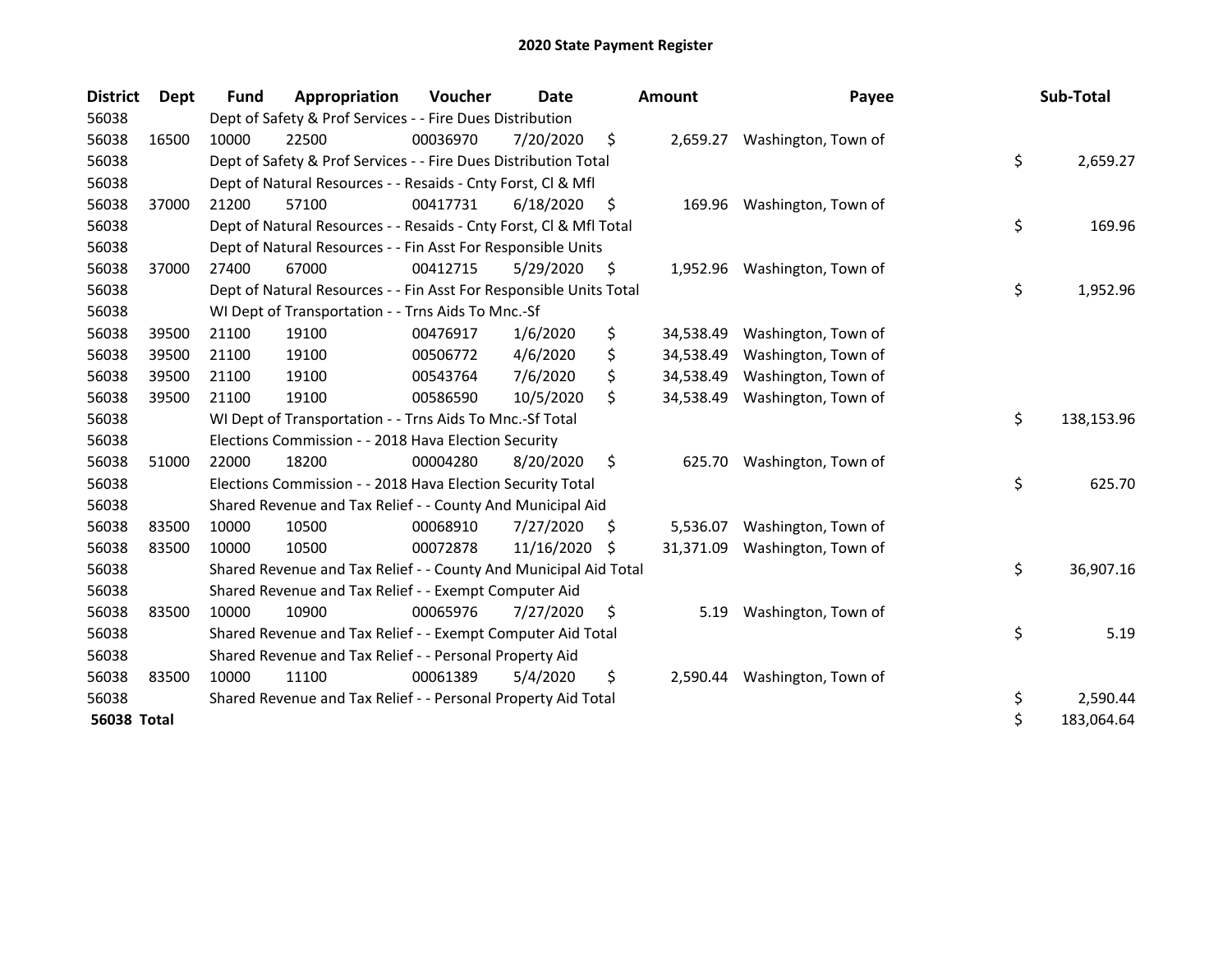| <b>District</b> | Dept  | <b>Fund</b> | Appropriation                                                      | Voucher  | <b>Date</b> |     | <b>Amount</b> | Payee                        | Sub-Total        |
|-----------------|-------|-------------|--------------------------------------------------------------------|----------|-------------|-----|---------------|------------------------------|------------------|
| 56040           |       |             | Dept of Safety & Prof Services - - Fire Dues Distribution          |          |             |     |               |                              |                  |
| 56040           | 16500 | 10000       | 22500                                                              | 00036971 | 7/20/2020   | \$  |               | 2,121.93 Westfield, Town of  |                  |
| 56040           |       |             | Dept of Safety & Prof Services - - Fire Dues Distribution Total    |          |             |     |               |                              | \$<br>2,121.93   |
| 56040           |       |             | Dept of Natural Resources - - Aids In Lieu Of Taxes - Gener        |          |             |     |               |                              |                  |
| 56040           | 37000 | 10000       | 50300                                                              | 00383647 | 1/17/2020   | \$  |               | 121.03 Westfield, Town of    |                  |
| 56040           |       |             | Dept of Natural Resources - - Aids In Lieu Of Taxes - Gener Total  |          |             |     |               |                              | \$<br>121.03     |
| 56040           |       |             | Dept of Natural Resources - - Resaids - Cnty Forst, Cl & Mfl       |          |             |     |               |                              |                  |
| 56040           | 37000 | 21200       | 57100                                                              | 00417732 | 6/18/2020   | \$  |               | 252.14 Westfield, Town of    |                  |
| 56040           |       |             | Dept of Natural Resources - - Resaids - Cnty Forst, Cl & Mfl Total |          |             |     |               |                              | \$<br>252.14     |
| 56040           |       |             | Dept of Natural Resources - - Rec & Resource Aids, Fed             |          |             |     |               |                              |                  |
| 56040           | 37000 | 21200       | 58300                                                              | 00391925 | 3/3/2020    | \$  | 1,263.23      | Westfield, Town of           |                  |
| 56040           | 37000 | 21200       | 58300                                                              | 00454102 | 12/29/2020  | \$  | 766.84        | Westfield, Town of           |                  |
| 56040           |       |             | Dept of Natural Resources - - Rec & Resource Aids, Fed Total       |          |             |     |               |                              | \$<br>2,030.07   |
| 56040           |       |             | Dept of Natural Resources - - Fin Asst For Responsible Units       |          |             |     |               |                              |                  |
| 56040           | 37000 | 27400       | 67000                                                              | 00413039 | 5/29/2020   | \$  |               | 1,150.38 Westfield, Town of  |                  |
| 56040           |       |             | Dept of Natural Resources - - Fin Asst For Responsible Units Total |          |             |     |               |                              | \$<br>1,150.38   |
| 56040           |       |             | WI Dept of Transportation - - Trns Aids To Mnc.-Sf                 |          |             |     |               |                              |                  |
| 56040           | 39500 | 21100       | 19100                                                              | 00476918 | 1/6/2020    | \$  |               | 33,467.58 Westfield, Town of |                  |
| 56040           | 39500 | 21100       | 19100                                                              | 00506773 | 4/6/2020    | \$  | 33,467.58     | Westfield, Town of           |                  |
| 56040           | 39500 | 21100       | 19100                                                              | 00543765 | 7/6/2020    | \$  | 33,467.58     | Westfield, Town of           |                  |
| 56040           | 39500 | 21100       | 19100                                                              | 00586591 | 10/5/2020   | \$  |               | 33,467.58 Westfield, Town of |                  |
| 56040           |       |             | WI Dept of Transportation - - Trns Aids To Mnc.-Sf Total           |          |             |     |               |                              | \$<br>133,870.32 |
| 56040           |       |             | Shared Revenue and Tax Relief - - County And Municipal Aid         |          |             |     |               |                              |                  |
| 56040           | 83500 | 10000       | 10500                                                              | 00068911 | 7/27/2020   | S.  | 2,091.76      | Westfield, Town of           |                  |
| 56040           | 83500 | 10000       | 10500                                                              | 00072879 | 11/16/2020  | \$, |               | 11,853.28 Westfield, Town of |                  |
| 56040           |       |             | Shared Revenue and Tax Relief - - County And Municipal Aid Total   |          |             |     |               |                              | \$<br>13,945.04  |
| 56040           |       |             | Shared Revenue and Tax Relief - - Exempt Computer Aid              |          |             |     |               |                              |                  |
| 56040           | 83500 | 10000       | 10900                                                              | 00065977 | 7/27/2020   | \$  |               | 3.11 Westfield, Town of      |                  |
| 56040           |       |             | Shared Revenue and Tax Relief - - Exempt Computer Aid Total        |          |             |     |               |                              | \$<br>3.11       |
| 56040           |       |             | Shared Revenue and Tax Relief - - Personal Property Aid            |          |             |     |               |                              |                  |
| 56040           | 83500 | 10000       | 11100                                                              | 00061390 | 5/4/2020    | \$  |               | 269.50 Westfield, Town of    |                  |
| 56040           |       |             | Shared Revenue and Tax Relief - - Personal Property Aid Total      |          |             |     |               |                              | \$<br>269.50     |
| 56040 Total     |       |             |                                                                    |          |             |     |               |                              | \$<br>153,763.52 |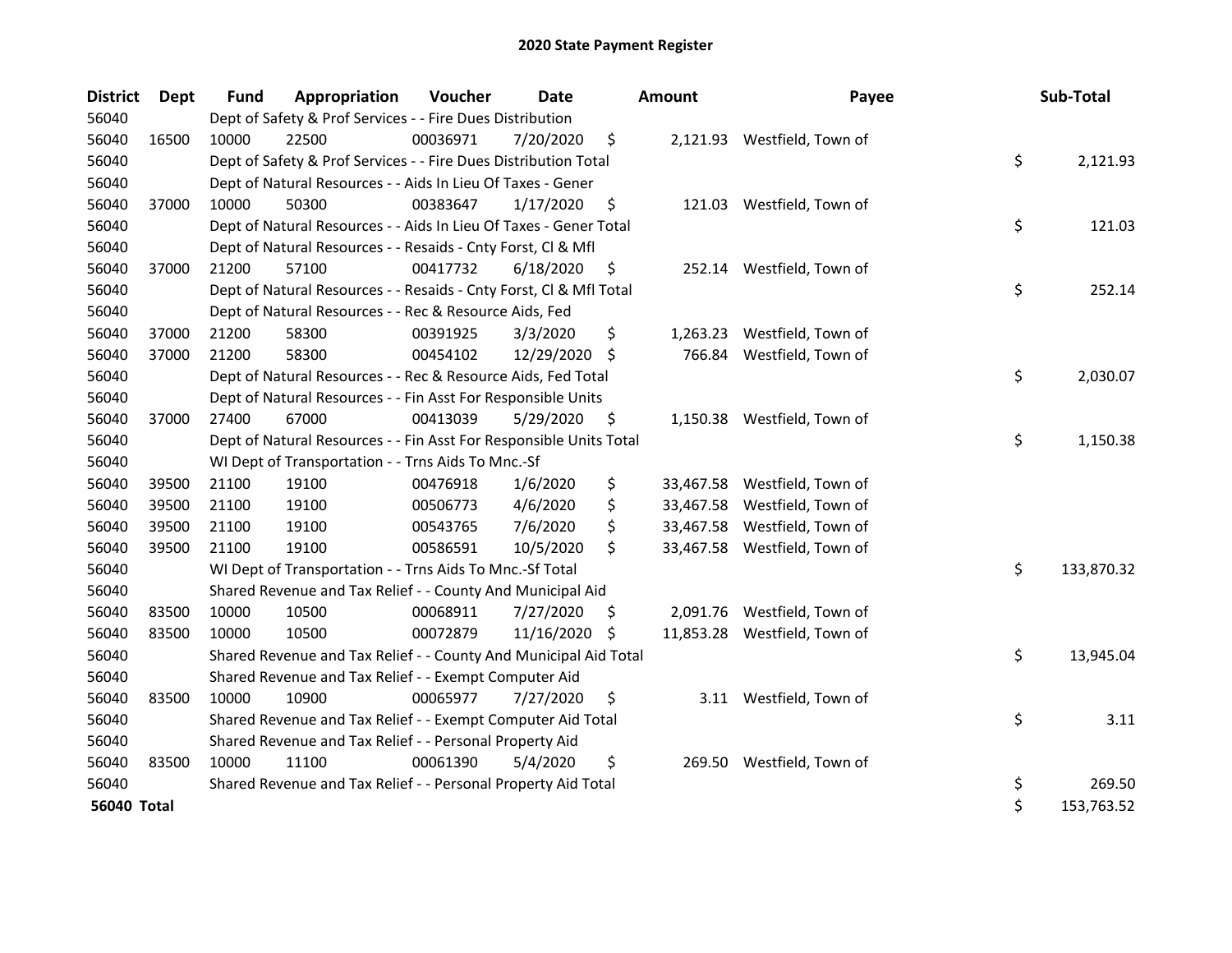| <b>District</b> | <b>Dept</b> | Fund  | Appropriation                                                      | Voucher  | Date       |     | <b>Amount</b> | Payee                      | Sub-Total        |
|-----------------|-------------|-------|--------------------------------------------------------------------|----------|------------|-----|---------------|----------------------------|------------------|
| 56042           |             |       | Dept of Safety & Prof Services - - Fire Dues Distribution          |          |            |     |               |                            |                  |
| 56042           | 16500       | 10000 | 22500                                                              | 00036972 | 7/20/2020  | \$  |               | 3,620.04 Town Of Winfield  |                  |
| 56042           |             |       | Dept of Safety & Prof Services - - Fire Dues Distribution Total    |          |            |     |               |                            | \$<br>3,620.04   |
| 56042           |             |       | Dept of Natural Resources - - Aids In Lieu Of Taxes - Gener        |          |            |     |               |                            |                  |
| 56042           | 37000       | 10000 | 50300                                                              | 00383601 | 1/17/2020  | \$  | 43.86         | Town Of Winfield           |                  |
| 56042           | 37000       | 10000 | 50300                                                              | 00383602 | 1/17/2020  | \$  | 5,605.72      | Town Of Winfield           |                  |
| 56042           | 37000       | 10000 | 50300                                                              | 00404463 | 4/21/2020  | \$  | 7.48          | Town Of Winfield           |                  |
| 56042           |             |       | Dept of Natural Resources - - Aids In Lieu Of Taxes - Gener Total  |          |            |     |               |                            | \$<br>5,657.06   |
| 56042           |             |       | Dept of Natural Resources - - Resaids - Cnty Forst, Cl & Mfl       |          |            |     |               |                            |                  |
| 56042           | 37000       | 21200 | 57100                                                              | 00417733 | 6/18/2020  | \$  |               | 534.83 Town Of Winfield    |                  |
| 56042           |             |       | Dept of Natural Resources - - Resaids - Cnty Forst, Cl & Mfl Total |          |            |     |               |                            | \$<br>534.83     |
| 56042           |             |       | Dept of Natural Resources - - Aids In Lieu Of Taxes - Sum S        |          |            |     |               |                            |                  |
| 56042           | 37000       | 21200 | 57900                                                              | 00404464 | 4/21/2020  | \$  | 58.90         | Town Of Winfield           |                  |
| 56042           |             |       | Dept of Natural Resources - - Aids In Lieu Of Taxes - Sum S Total  |          |            |     |               |                            | \$<br>58.90      |
| 56042           |             |       | Dept of Natural Resources - - Fin Asst For Responsible Units       |          |            |     |               |                            |                  |
| 56042           | 37000       | 27400 | 67000                                                              | 00413071 | 5/29/2020  | \$  |               | 1,407.87 Town Of Winfield  |                  |
| 56042           |             |       | Dept of Natural Resources - - Fin Asst For Responsible Units Total |          |            |     |               |                            | \$<br>1,407.87   |
| 56042           |             |       | WI Dept of Transportation - - Trns Aids To Mnc.-Sf                 |          |            |     |               |                            |                  |
| 56042           | 39500       | 21100 | 19100                                                              | 00476919 | 1/6/2020   | \$  | 27,226.08     | Town Of Winfield           |                  |
| 56042           | 39500       | 21100 | 19100                                                              | 00506774 | 4/6/2020   | \$  |               | 27,226.08 Town Of Winfield |                  |
| 56042           | 39500       | 21100 | 19100                                                              | 00543766 | 7/6/2020   | \$  |               | 27,226.08 Town Of Winfield |                  |
| 56042           | 39500       | 21100 | 19100                                                              | 00586592 | 10/5/2020  | \$  |               | 27,226.08 Town Of Winfield |                  |
| 56042           |             |       | WI Dept of Transportation - - Trns Aids To Mnc.-Sf Total           |          |            |     |               |                            | \$<br>108,904.32 |
| 56042           |             |       | WI Dept of Transportation - - Loc Rd Imp Prg St Fd                 |          |            |     |               |                            |                  |
| 56042           | 39500       | 21100 | 27800                                                              | 00591833 | 9/28/2020  | \$  |               | 17,833.07 Town Of Winfield |                  |
| 56042           |             |       | WI Dept of Transportation - - Loc Rd Imp Prg St Fd Total           |          |            |     |               |                            | \$<br>17,833.07  |
| 56042           |             |       | Department of Administration - - Federal Aid                       |          |            |     |               |                            |                  |
| 56042           | 50500       | 10000 | 14200                                                              | 00130165 | 10/2/2020  | \$  |               | 941.07 Town Of Winfield    |                  |
| 56042           | 50500       | 10000 | 14200                                                              | 00135086 | 12/10/2020 | \$. |               | 1,068.14 Town Of Winfield  |                  |
| 56042           |             |       | Department of Administration - - Federal Aid Total                 |          |            |     |               |                            | \$<br>2,009.21   |
| 56042           |             |       | Elections Commission - - 2018 Hava Election Security               |          |            |     |               |                            |                  |
| 56042           | 51000       | 22000 | 18200                                                              | 00003688 | 7/6/2020   | \$  | 809.40        | Town Of Winfield           |                  |
| 56042           |             |       | Elections Commission - - 2018 Hava Election Security Total         |          |            |     |               |                            | \$<br>809.40     |
| 56042           |             |       | Shared Revenue and Tax Relief - - County And Municipal Aid         |          |            |     |               |                            |                  |
| 56042           | 83500       | 10000 | 10500                                                              | 00068912 | 7/27/2020  | \$  |               | 2,005.84 Town Of Winfield  |                  |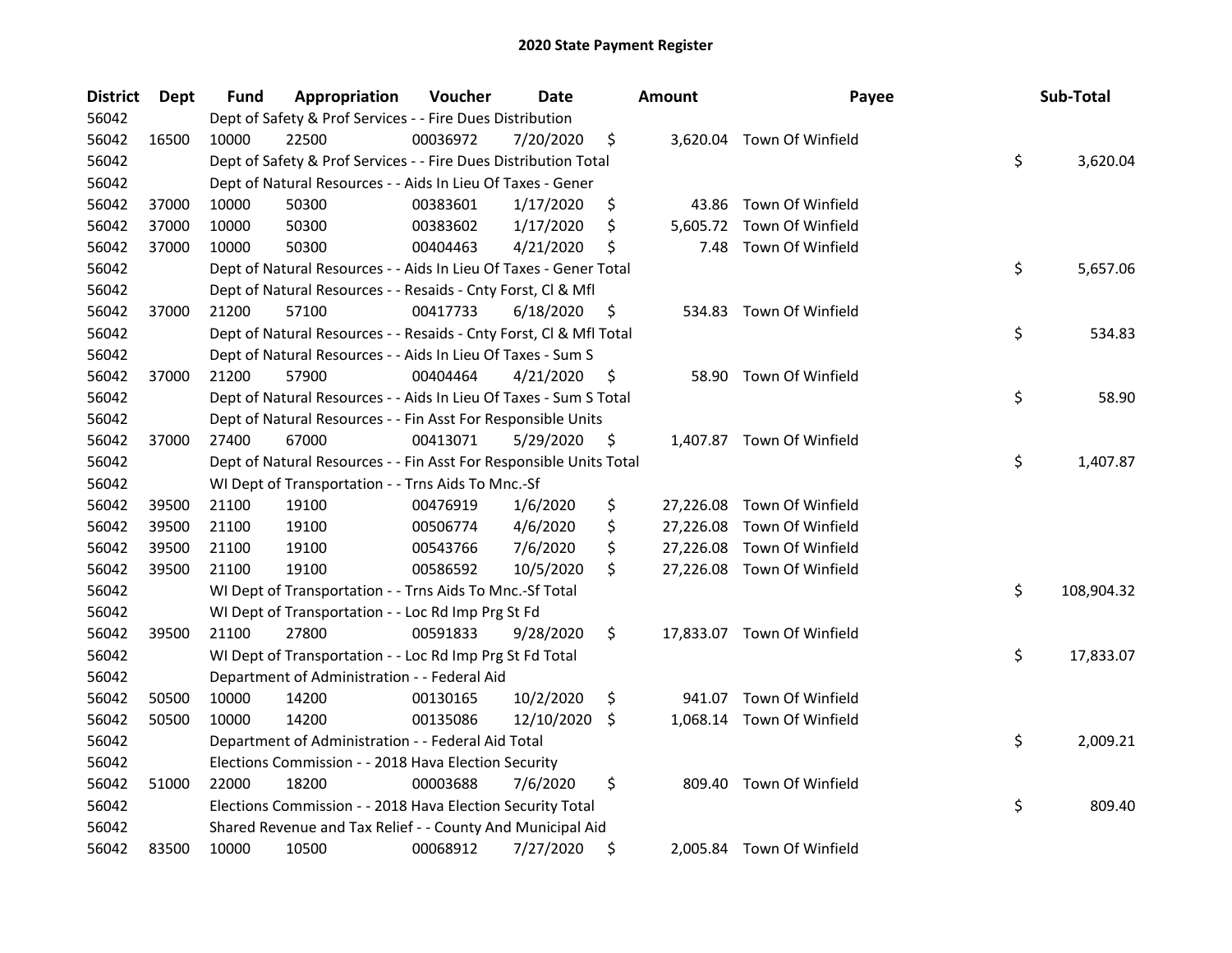| <b>District</b>    | <b>Dept</b> | Fund  | Appropriation                                                    | <b>Voucher</b> | Date            |   | <b>Amount</b> | Payee            |    | Sub-Total  |
|--------------------|-------------|-------|------------------------------------------------------------------|----------------|-----------------|---|---------------|------------------|----|------------|
| 56042              | 83500       | 10000 | 10500                                                            | 00072880       | $11/16/2020$ \$ |   | 11,366.43     | Town Of Winfield |    |            |
| 56042              |             |       | Shared Revenue and Tax Relief - - County And Municipal Aid Total |                |                 |   |               |                  | \$ | 13,372.27  |
| 56042              |             |       | Shared Revenue and Tax Relief - - Exempt Computer Aid            |                |                 |   |               |                  |    |            |
| 56042              | 83500       | 10000 | 10900                                                            | 00065978       | 7/27/2020       | S | 6.24          | Town Of Winfield |    |            |
| 56042              |             |       | Shared Revenue and Tax Relief - - Exempt Computer Aid Total      |                |                 |   |               |                  |    | 6.24       |
| 56042              |             |       | Shared Revenue and Tax Relief - - Utility Aid                    |                |                 |   |               |                  |    |            |
| 56042              | 83500       | 10000 | 11000                                                            | 00068912       | 7/27/2020       | S | 321.49        | Town Of Winfield |    |            |
| 56042              | 83500       | 10000 | 11000                                                            | 00072880       | 11/16/2020      | S | 1.853.96      | Town Of Winfield |    |            |
| 56042              |             |       | Shared Revenue and Tax Relief - - Utility Aid Total              |                |                 |   |               |                  | \$ | 2,175.45   |
| 56042              |             |       | Shared Revenue and Tax Relief - - Personal Property Aid          |                |                 |   |               |                  |    |            |
| 56042              | 83500       | 10000 | 11100                                                            | 00061391       | 5/4/2020        | Ś | 339.52        | Town Of Winfield |    |            |
| 56042              |             |       | Shared Revenue and Tax Relief - - Personal Property Aid Total    |                |                 |   |               |                  | \$ | 339.52     |
| <b>56042 Total</b> |             |       |                                                                  |                |                 |   |               |                  | Ś  | 156,728.18 |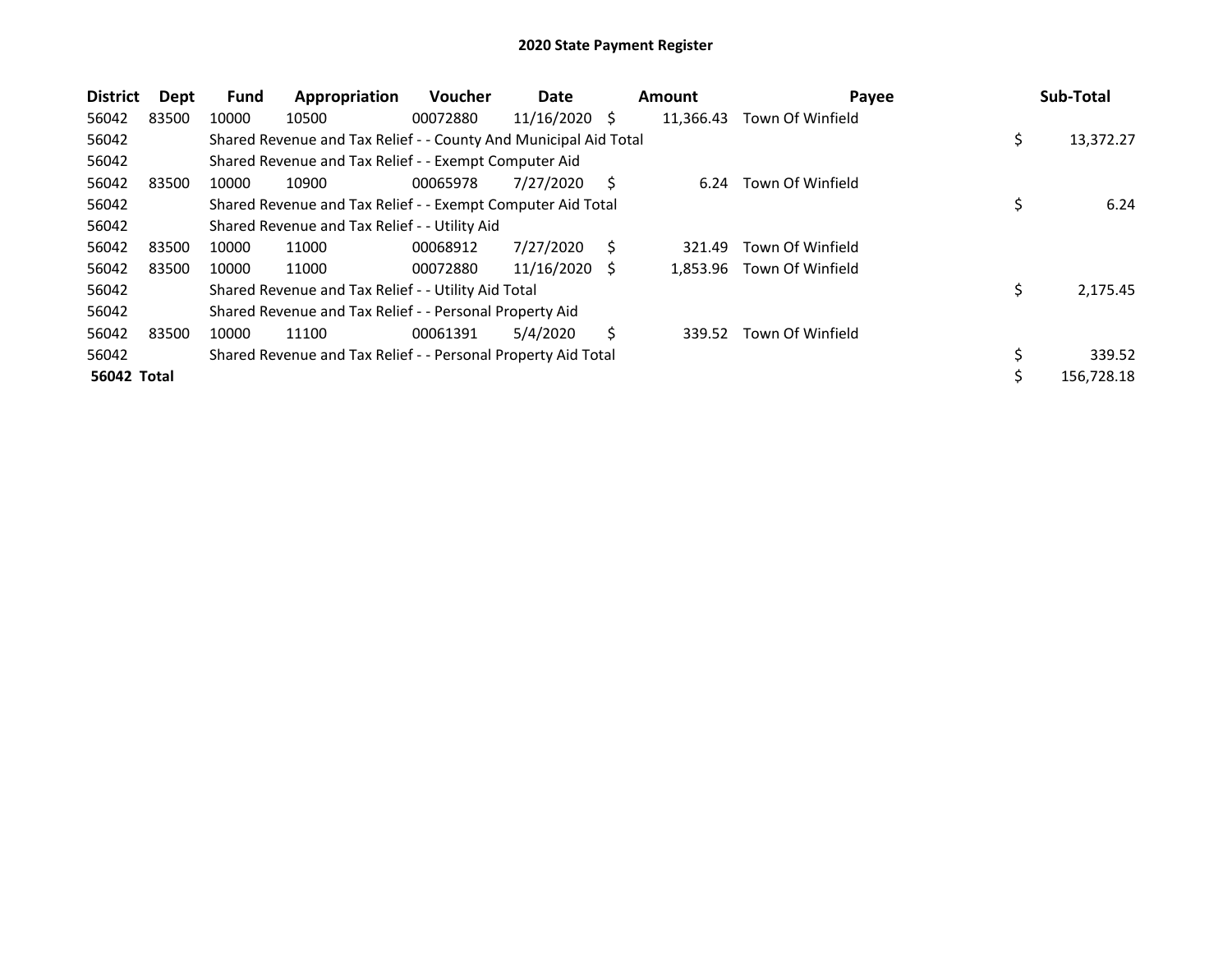| <b>District</b> | Dept  | <b>Fund</b> | Appropriation                                                          | Voucher  | Date          |     | <b>Amount</b> | Payee                      | Sub-Total        |
|-----------------|-------|-------------|------------------------------------------------------------------------|----------|---------------|-----|---------------|----------------------------|------------------|
| 56044           |       |             | Dept of Safety & Prof Services - - Fire Dues Distribution              |          |               |     |               |                            |                  |
| 56044           | 16500 | 10000       | 22500                                                                  | 00036973 | 7/20/2020     | \$  |               | 3,431.76 Town Of Woodland  |                  |
| 56044           |       |             | Dept of Safety & Prof Services - - Fire Dues Distribution Total        |          |               |     |               |                            | \$<br>3,431.76   |
| 56044           |       |             | Dept of Natural Resources - - Aids In Lieu Of Taxes - Gener            |          |               |     |               |                            |                  |
| 56044           | 37000 | 10000       | 50300                                                                  | 00383580 | 1/17/2020     | \$  |               | 45.71 Town Of Woodland     |                  |
| 56044           | 37000 | 10000       | 50300                                                                  | 00403780 | 4/21/2020     | \$  | 11.74         | Town Of Woodland           |                  |
| 56044           | 37000 | 10000       | 50300                                                                  | 00403781 | 4/21/2020     | \$  |               | 7.32 Town Of Woodland      |                  |
| 56044           |       |             | Dept of Natural Resources - - Aids In Lieu Of Taxes - Gener Total      |          |               |     |               |                            | \$<br>64.77      |
| 56044           |       |             | Dept of Natural Resources - - Resaids - Cnty Forst, Cl & Mfl           |          |               |     |               |                            |                  |
| 56044           | 37000 | 21200       | 57100                                                                  | 00417734 | 6/18/2020     | \$  |               | 384.91 Town Of Woodland    |                  |
| 56044           |       |             | Dept of Natural Resources - - Resaids - Cnty Forst, Cl & Mfl Total     |          |               |     |               |                            | \$<br>384.91     |
| 56044           |       |             | Dept of Natural Resources - - Fin Asst For Responsible Units           |          |               |     |               |                            |                  |
| 56044           | 37000 | 27400       | 67000                                                                  | 00413110 | 5/29/2020     | \$, |               | 2,554.11 Town Of Woodland  |                  |
| 56044           |       |             | Dept of Natural Resources - - Fin Asst For Responsible Units Total     |          |               |     |               |                            | \$<br>2,554.11   |
| 56044           |       |             | WI Dept of Transportation - - Trns Aids To Mnc.-Sf                     |          |               |     |               |                            |                  |
| 56044           | 39500 | 21100       | 19100                                                                  | 00476920 | 1/6/2020      | \$  |               | 42,126.84 Town Of Woodland |                  |
| 56044           | 39500 | 21100       | 19100                                                                  | 00506775 | 4/6/2020      | \$  |               | 42,126.84 Town Of Woodland |                  |
| 56044           | 39500 | 21100       | 19100                                                                  | 00543767 | 7/6/2020      | \$  |               | 42,126.84 Town Of Woodland |                  |
| 56044           | 39500 | 21100       | 19100                                                                  | 00586593 | 10/5/2020     | \$  |               | 42,126.84 Town Of Woodland |                  |
| 56044           |       |             | WI Dept of Transportation - - Trns Aids To Mnc.-Sf Total               |          |               |     |               |                            | \$<br>168,507.36 |
| 56044           |       |             | Department of Military Affairs - - Federal Aid, Local Assistance       |          |               |     |               |                            |                  |
| 56044           | 46500 | 10000       | 34200                                                                  | 00086053 | 12/1/2020     | -\$ |               | 1,427.86 Town Of Woodland  |                  |
| 56044           |       |             | Department of Military Affairs - - Federal Aid, Local Assistance Total |          |               |     |               |                            | \$<br>1,427.86   |
| 56044           |       |             | Department of Administration - - Federal Aid                           |          |               |     |               |                            |                  |
| 56044           | 50500 | 10000       | 14200                                                                  | 00135087 | 12/10/2020 \$ |     |               | 4,615.27 Town Of Woodland  |                  |
| 56044           |       |             | Department of Administration - - Federal Aid Total                     |          |               |     |               |                            | \$<br>4,615.27   |
| 56044           |       |             | Shared Revenue and Tax Relief - - County And Municipal Aid             |          |               |     |               |                            |                  |
| 56044           | 83500 | 10000       | 10500                                                                  | 00068913 | 7/27/2020     | \$, |               | 1,117.75 Town Of Woodland  |                  |
| 56044           | 83500 | 10000       | 10500                                                                  | 00072881 | 11/16/2020    | -\$ |               | 6,333.94 Town Of Woodland  |                  |
| 56044           |       |             | Shared Revenue and Tax Relief - - County And Municipal Aid Total       |          |               |     |               |                            | \$<br>7,451.69   |
| 56044           |       |             | Shared Revenue and Tax Relief - - Exempt Computer Aid                  |          |               |     |               |                            |                  |
| 56044           | 83500 | 10000       | 10900                                                                  | 00065979 | 7/27/2020     | \$  | 3.11          | Town Of Woodland           |                  |
| 56044           |       |             | Shared Revenue and Tax Relief - - Exempt Computer Aid Total            |          |               |     |               |                            | \$<br>3.11       |
| 56044           |       |             | Shared Revenue and Tax Relief - - Personal Property Aid                |          |               |     |               |                            |                  |
| 56044           | 83500 | 10000       | 11100                                                                  | 00061392 | 5/4/2020      | \$  |               | 1.38 Town Of Woodland      |                  |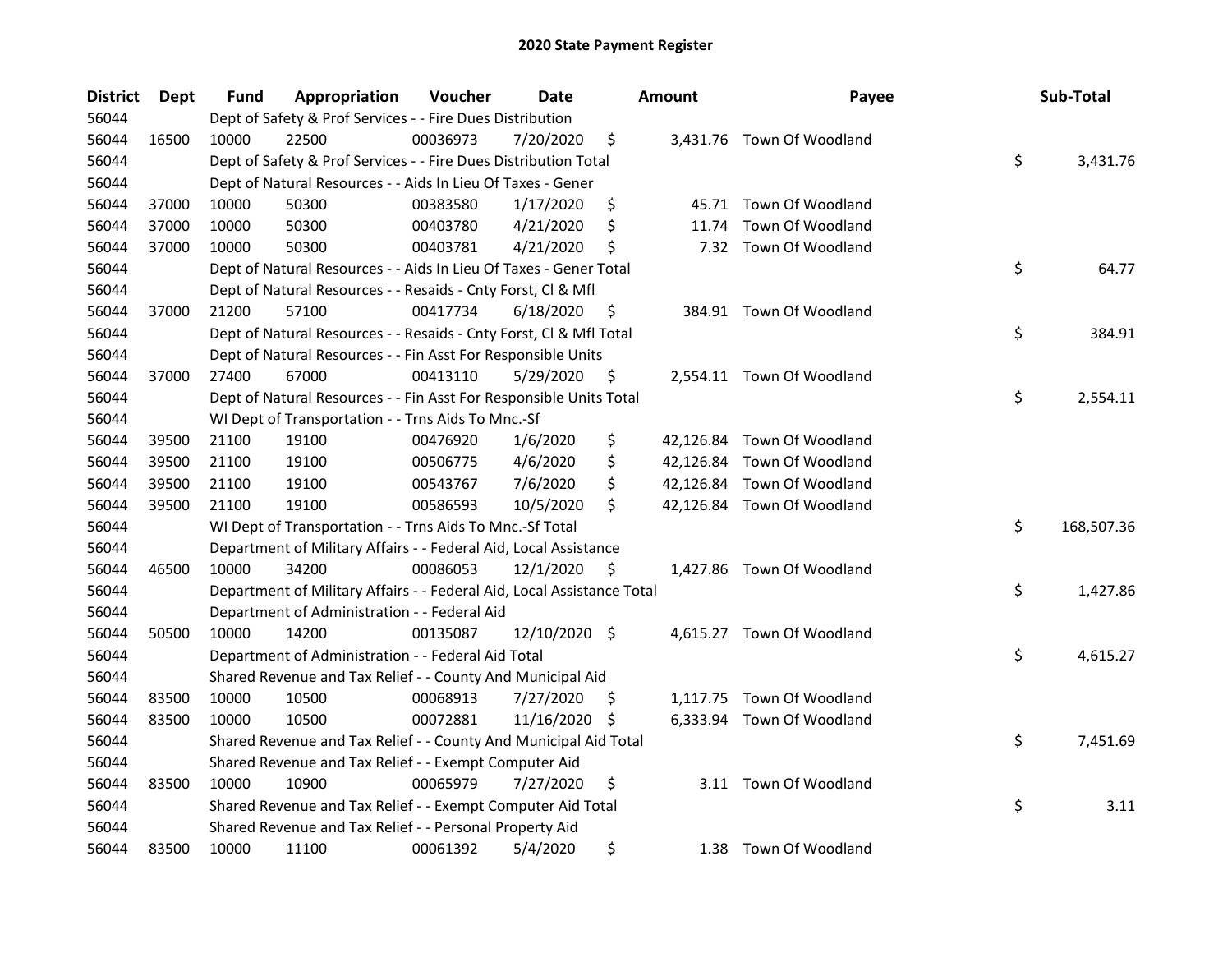| District Dept | Fund | <b>Appropriation</b>                                          | Voucher | Date | Amount | Payee | Sub-Total  |
|---------------|------|---------------------------------------------------------------|---------|------|--------|-------|------------|
| 56044         |      | Shared Revenue and Tax Relief - - Personal Property Aid Total |         |      |        |       | 1.38       |
| 56044 Total   |      |                                                               |         |      |        |       | 188.442.22 |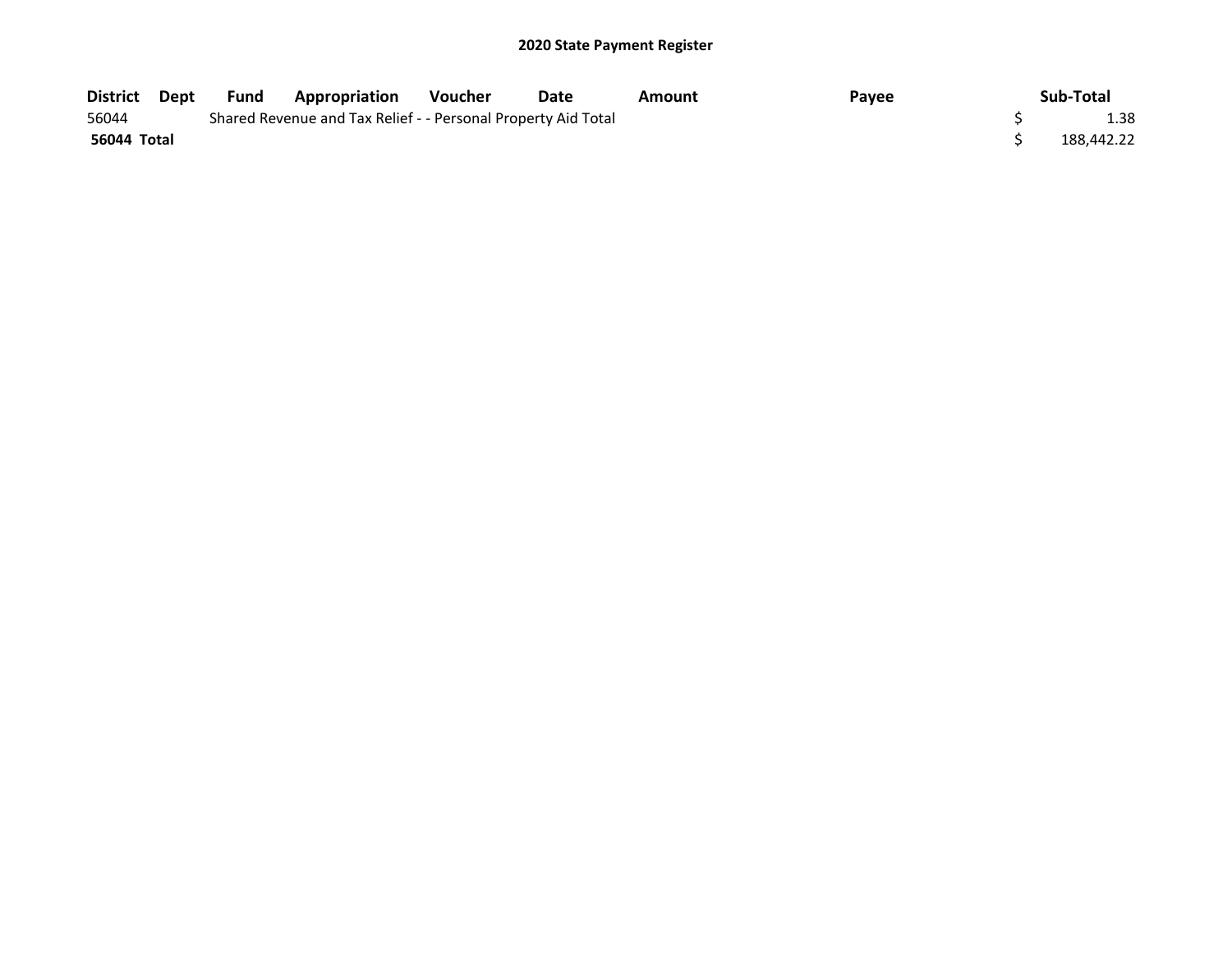| <b>District</b> | Dept  | Fund  | Appropriation                                                      | Voucher  | Date       |    | <b>Amount</b> | Payee              | Sub-Total       |
|-----------------|-------|-------|--------------------------------------------------------------------|----------|------------|----|---------------|--------------------|-----------------|
| 56141           |       |       | Dept of Safety & Prof Services - - Fire Dues Distribution          |          |            |    |               |                    |                 |
| 56141           | 16500 | 10000 | 22500                                                              | 00036974 | 7/20/2020  | \$ | 370.20        | Village Of Ironton |                 |
| 56141           |       |       | Dept of Safety & Prof Services - - Fire Dues Distribution Total    |          |            |    |               |                    | \$<br>370.20    |
| 56141           |       |       | Dept of Natural Resources - - Fin Asst For Responsible Units       |          |            |    |               |                    |                 |
| 56141           | 37000 | 27400 | 67000                                                              | 00413093 | 5/29/2020  | \$ | 122.80        | Village Of Ironton |                 |
| 56141           |       |       | Dept of Natural Resources - - Fin Asst For Responsible Units Total |          |            |    |               |                    | \$<br>122.80    |
| 56141           |       |       | WI Dept of Transportation - - Trns Aids To Mnc.-Sf                 |          |            |    |               |                    |                 |
| 56141           | 39500 | 21100 | 19100                                                              | 00476921 | 1/6/2020   | \$ | 2,194.38      | Village Of Ironton |                 |
| 56141           | 39500 | 21100 | 19100                                                              | 00506776 | 4/6/2020   | S. | 2,194.38      | Village Of Ironton |                 |
| 56141           | 39500 | 21100 | 19100                                                              | 00543768 | 7/6/2020   | S  | 2,194.38      | Village Of Ironton |                 |
| 56141           | 39500 | 21100 | 19100                                                              | 00586594 | 10/5/2020  | Ś. | 2,194.38      | Village Of Ironton |                 |
| 56141           |       |       | WI Dept of Transportation - - Trns Aids To Mnc.-Sf Total           |          |            |    |               |                    | \$<br>8,777.52  |
| 56141           |       |       | Shared Revenue and Tax Relief - - County And Municipal Aid         |          |            |    |               |                    |                 |
| 56141           | 83500 | 10000 | 10500                                                              | 00068914 | 7/27/2020  | Ś  | 6,540.56      | Village Of Ironton |                 |
| 56141           | 83500 | 10000 | 10500                                                              | 00072882 | 11/16/2020 | S  | 37,063.19     | Village Of Ironton |                 |
| 56141           |       |       | Shared Revenue and Tax Relief - - County And Municipal Aid Total   |          |            |    |               |                    | \$<br>43,603.75 |
| 56141 Total     |       |       |                                                                    |          |            |    |               |                    | \$<br>52,874.27 |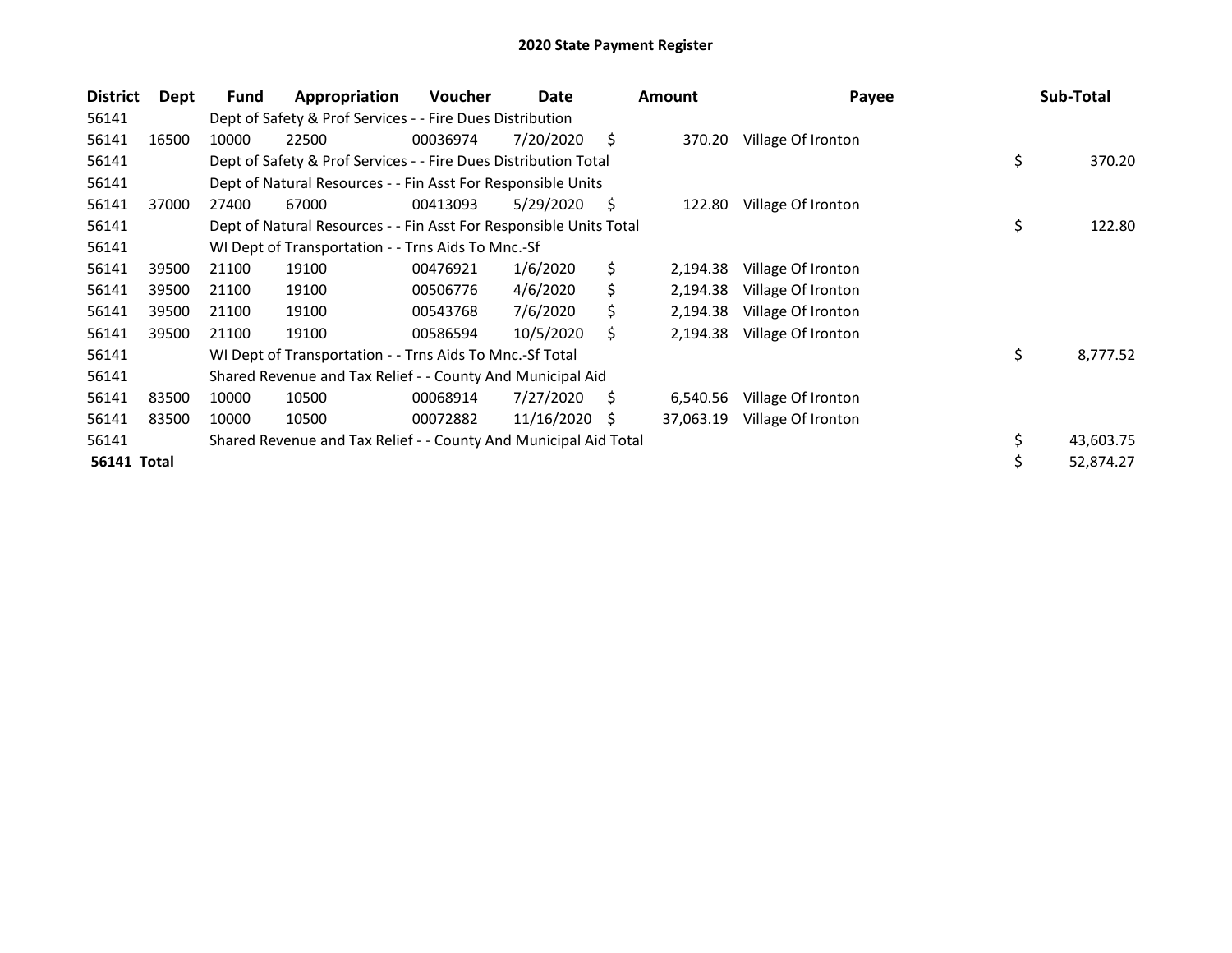| District | Dept  | <b>Fund</b> | Appropriation                                                      | Voucher  | Date      | <b>Amount</b>  | Payee                            | Sub-Total       |
|----------|-------|-------------|--------------------------------------------------------------------|----------|-----------|----------------|----------------------------------|-----------------|
| 56146    |       |             | Dept of Safety & Prof Services - - Fire Dues Distribution          |          |           |                |                                  |                 |
| 56146    | 16500 | 10000       | 22500                                                              | 00036975 | 7/20/2020 | \$             | 63,685.95 Village Of Lake Delton |                 |
| 56146    |       |             | Dept of Safety & Prof Services - - Fire Dues Distribution Total    |          |           |                |                                  | \$<br>63,685.95 |
| 56146    |       |             | Dept of Natural Resources - - Aids In Lieu Of Taxes - Gener        |          |           |                |                                  |                 |
| 56146    | 37000 | 10000       | 50300                                                              | 00383660 | 1/17/2020 | \$             | 10,290.18 Village Of Lake Delton |                 |
| 56146    |       |             | Dept of Natural Resources - - Aids In Lieu Of Taxes - Gener Total  |          |           |                |                                  | \$<br>10,290.18 |
| 56146    |       |             | Dept of Natural Resources - - GPO -Federal Funds                   |          |           |                |                                  |                 |
| 56146    | 37000 | 21200       | 38100                                                              | 00394096 | 3/6/2020  | \$             | 3,324.13 Village Of Lake Delton  |                 |
| 56146    |       |             | Dept of Natural Resources - - GPO -Federal Funds Total             |          |           |                |                                  | \$<br>3,324.13  |
| 56146    |       |             | Dept of Natural Resources - - Enf A - Boating Enforcement          |          |           |                |                                  |                 |
| 56146    | 37000 | 21200       | 55000                                                              | 00394096 | 3/6/2020  | \$             | 6,810.40 Village Of Lake Delton  |                 |
| 56146    |       |             | Dept of Natural Resources - - Enf A - Boating Enforcement Total    |          |           |                |                                  | \$<br>6,810.40  |
| 56146    |       |             | Dept of Natural Resources - - Fin Asst For Responsible Units       |          |           |                |                                  |                 |
| 56146    | 37000 | 27400       | 67000                                                              | 00413219 | 5/29/2020 | \$<br>6,678.88 | Village Of Lake Delton           |                 |
| 56146    |       |             | Dept of Natural Resources - - Fin Asst For Responsible Units Total |          |           |                |                                  | \$<br>6,678.88  |
| 56146    |       |             | WI Dept of Transportation - - Rpd Slvg Veh Exm Sf                  |          |           |                |                                  |                 |
| 56146    | 39500 | 10000       | 52300                                                              | 00478901 | 1/6/2020  | \$<br>60.00    | Village Of Lake Delton           |                 |
| 56146    | 39500 | 10000       | 52300                                                              | 00481160 | 1/13/2020 | \$<br>240.00   | Village Of Lake Delton           |                 |
| 56146    | 39500 | 10000       | 52300                                                              | 00483656 | 1/21/2020 | \$<br>60.00    | Village Of Lake Delton           |                 |
| 56146    | 39500 | 10000       | 52300                                                              | 00485617 | 1/27/2020 | \$<br>180.00   | Village Of Lake Delton           |                 |
| 56146    | 39500 | 10000       | 52300                                                              | 00488431 | 2/3/2020  | \$<br>300.00   | Village Of Lake Delton           |                 |
| 56146    | 39500 | 10000       | 52300                                                              | 00493876 | 2/18/2020 | \$<br>240.00   | Village Of Lake Delton           |                 |
| 56146    | 39500 | 10000       | 52300                                                              | 00496264 | 2/24/2020 | \$<br>60.00    | Village Of Lake Delton           |                 |
| 56146    | 39500 | 10000       | 52300                                                              | 00498655 | 3/4/2020  | \$<br>120.00   | Village Of Lake Delton           |                 |
| 56146    | 39500 | 10000       | 52300                                                              | 00500932 | 3/10/2020 | \$<br>120.00   | Village Of Lake Delton           |                 |
| 56146    | 39500 | 10000       | 52300                                                              | 00503217 | 3/16/2020 | \$<br>120.00   | Village Of Lake Delton           |                 |
| 56146    | 39500 | 10000       | 52300                                                              | 00505347 | 3/23/2020 | \$<br>180.00   | Village Of Lake Delton           |                 |
| 56146    | 39500 | 10000       | 52300                                                              | 00512175 | 4/7/2020  | \$<br>60.00    | Village Of Lake Delton           |                 |
| 56146    | 39500 | 10000       | 52300                                                              | 00514619 | 4/13/2020 | \$<br>120.00   | Village Of Lake Delton           |                 |
| 56146    | 39500 | 10000       | 52300                                                              | 00517155 | 4/20/2020 | \$<br>120.00   | Village Of Lake Delton           |                 |
| 56146    | 39500 | 10000       | 52300                                                              | 00519647 | 4/29/2020 | \$<br>60.00    | Village Of Lake Delton           |                 |
| 56146    | 39500 | 10000       | 52300                                                              | 00525138 | 5/13/2020 | \$<br>60.00    | Village Of Lake Delton           |                 |
| 56146    | 39500 | 10000       | 52300                                                              | 00532341 | 6/3/2020  | \$<br>120.00   | Village Of Lake Delton           |                 |
| 56146    | 39500 | 10000       | 52300                                                              | 00537375 | 6/15/2020 | \$<br>360.00   | Village Of Lake Delton           |                 |
| 56146    | 39500 | 10000       | 52300                                                              | 00540716 | 6/25/2020 | \$<br>60.00    | Village Of Lake Delton           |                 |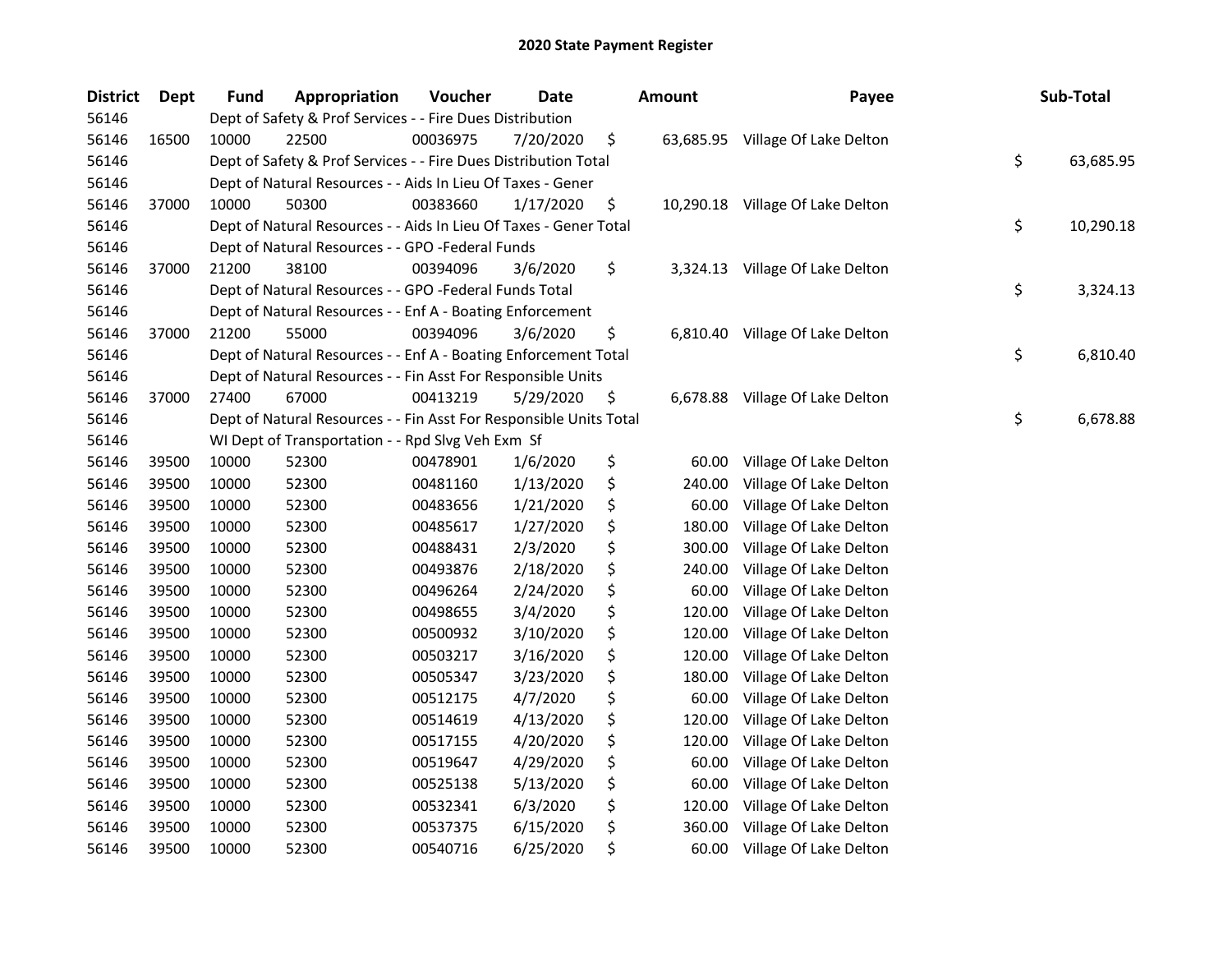| <b>District</b> | Dept  | <b>Fund</b> | Appropriation                                            | Voucher  | <b>Date</b> | <b>Amount</b>    | Payee                  | Sub-Total        |
|-----------------|-------|-------------|----------------------------------------------------------|----------|-------------|------------------|------------------------|------------------|
| 56146           | 39500 | 10000       | 52300                                                    | 00545263 | 6/29/2020   | \$<br>60.00      | Village Of Lake Delton |                  |
| 56146           | 39500 | 10000       | 52300                                                    | 00548516 | 7/6/2020    | \$<br>240.00     | Village Of Lake Delton |                  |
| 56146           | 39500 | 10000       | 52300                                                    | 00551415 | 7/13/2020   | \$<br>240.00     | Village Of Lake Delton |                  |
| 56146           | 39500 | 10000       | 52300                                                    | 00553789 | 7/21/2020   | \$<br>240.00     | Village Of Lake Delton |                  |
| 56146           | 39500 | 10000       | 52300                                                    | 00556411 | 7/28/2020   | \$<br>60.00      | Village Of Lake Delton |                  |
| 56146           | 39500 | 10000       | 52300                                                    | 00560405 | 8/3/2020    | \$<br>60.00      | Village Of Lake Delton |                  |
| 56146           | 39500 | 10000       | 52300                                                    | 00564752 | 8/11/2020   | \$<br>180.00     | Village Of Lake Delton |                  |
| 56146           | 39500 | 10000       | 52300                                                    | 00568206 | 8/17/2020   | \$<br>180.00     | Village Of Lake Delton |                  |
| 56146           | 39500 | 10000       | 52300                                                    | 00573127 | 8/25/2020   | \$<br>60.00      | Village Of Lake Delton |                  |
| 56146           | 39500 | 10000       | 52300                                                    | 00576307 | 8/31/2020   | \$<br>120.00     | Village Of Lake Delton |                  |
| 56146           | 39500 | 10000       | 52300                                                    | 00579677 | 9/9/2020    | \$<br>180.00     | Village Of Lake Delton |                  |
| 56146           | 39500 | 10000       | 52300                                                    | 00588099 | 9/24/2020   | \$<br>60.00      | Village Of Lake Delton |                  |
| 56146           | 39500 | 10000       | 52300                                                    | 00591826 | 9/29/2020   | \$<br>60.00      | Village Of Lake Delton |                  |
| 56146           | 39500 | 10000       | 52300                                                    | 00594926 | 10/5/2020   | \$<br>60.00      | Village Of Lake Delton |                  |
| 56146           | 39500 | 10000       | 52300                                                    | 00598439 | 10/13/2020  | \$<br>60.00      | Village Of Lake Delton |                  |
| 56146           | 39500 | 10000       | 52300                                                    | 00602477 | 10/19/2020  | \$<br>60.00      | Village Of Lake Delton |                  |
| 56146           | 39500 | 10000       | 52300                                                    | 00606167 | 10/27/2020  | \$<br>240.00     | Village Of Lake Delton |                  |
| 56146           | 39500 | 10000       | 52300                                                    | 00613273 | 11/10/2020  | \$<br>300.00     | Village Of Lake Delton |                  |
| 56146           | 39500 | 10000       | 52300                                                    | 00616453 | 11/17/2020  | \$<br>240.00     | Village Of Lake Delton |                  |
| 56146           | 39500 | 10000       | 52300                                                    | 00619661 | 11/25/2020  | \$<br>60.00      | Village Of Lake Delton |                  |
| 56146           | 39500 | 10000       | 52300                                                    | 00621726 | 12/4/2020   | \$<br>180.00     | Village Of Lake Delton |                  |
| 56146           | 39500 | 10000       | 52300                                                    | 00624305 | 12/9/2020   | \$<br>120.00     | Village Of Lake Delton |                  |
| 56146           | 39500 | 10000       | 52300                                                    | 00627226 | 12/15/2020  | \$<br>60.00      | Village Of Lake Delton |                  |
| 56146           | 39500 | 10000       | 52300                                                    | 00630490 | 12/23/2020  | \$<br>60.00      | Village Of Lake Delton |                  |
| 56146           |       |             | WI Dept of Transportation - - Rpd Slvg Veh Exm Sf Total  |          |             |                  |                        | \$<br>5,820.00   |
| 56146           |       |             | WI Dept of Transportation - - Trns Aids To Mnc.-Sf       |          |             |                  |                        |                  |
| 56146           | 39500 | 21100       | 19100                                                    | 00476922 | 1/6/2020    | \$<br>144,785.45 | Village Of Lake Delton |                  |
| 56146           | 39500 | 21100       | 19100                                                    | 00506777 | 4/6/2020    | \$<br>144,785.45 | Village Of Lake Delton |                  |
| 56146           | 39500 | 21100       | 19100                                                    | 00543769 | 7/6/2020    | \$<br>144,785.45 | Village Of Lake Delton |                  |
| 56146           | 39500 | 21100       | 19100                                                    | 00586595 | 10/5/2020   | \$<br>144,785.45 | Village Of Lake Delton |                  |
| 56146           |       |             | WI Dept of Transportation - - Trns Aids To Mnc.-Sf Total |          |             |                  |                        | \$<br>579,141.80 |
| 56146           |       |             | WI Dept of Transportation - - Veh Insp, Trf EnfSf        |          |             |                  |                        |                  |
| 56146           | 39500 | 21100       | 56400                                                    | 00508280 | 3/26/2020   | \$<br>397.00     | Village Of Lake Delton |                  |
| 56146           |       |             | WI Dept of Transportation - - Veh Insp, Trf EnfSf Total  |          |             |                  |                        | \$<br>397.00     |
| 56146           |       |             | Department of Justice - - Law Enforcement Train, Local   |          |             |                  |                        |                  |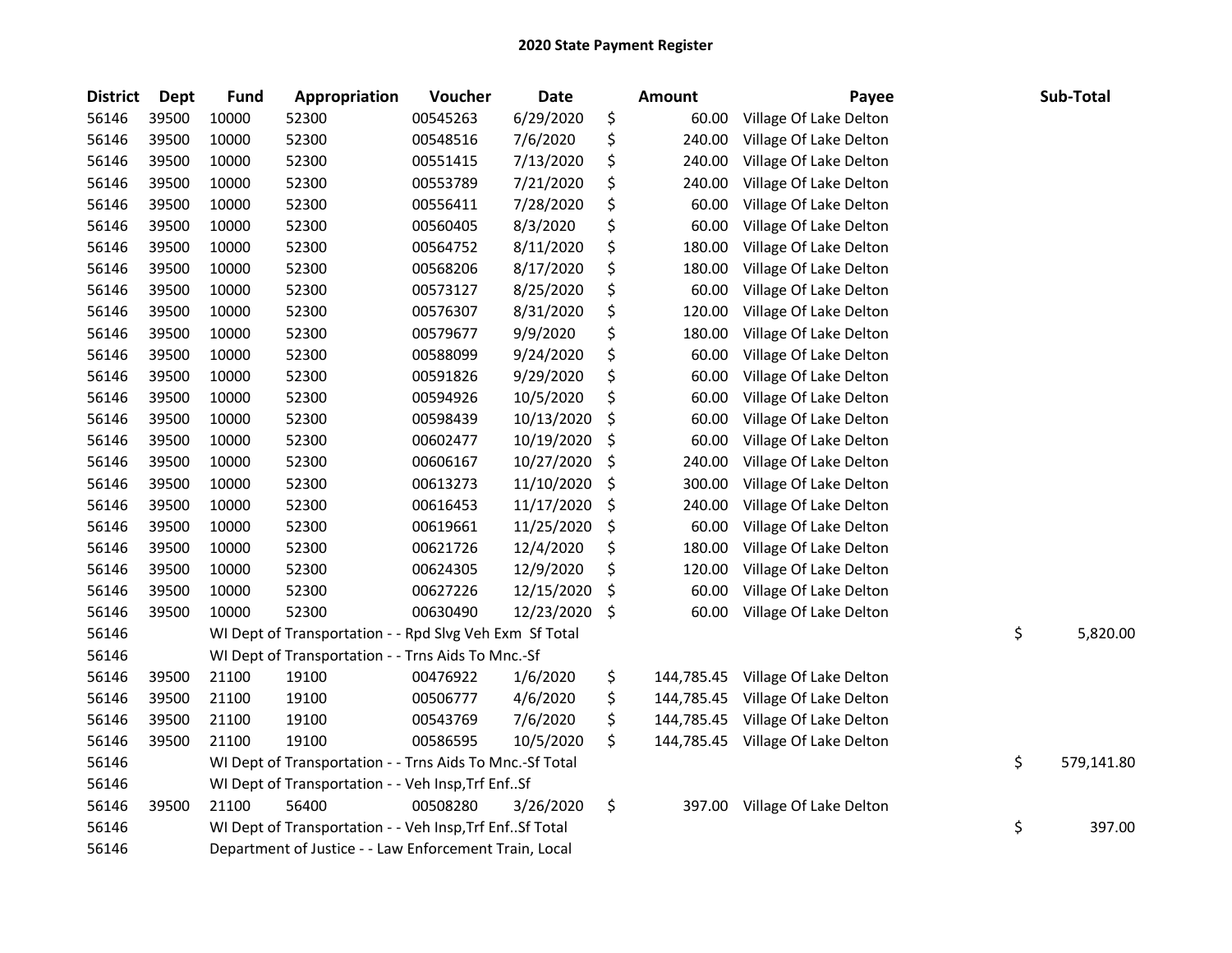| <b>District</b> | <b>Dept</b> | <b>Fund</b> | Appropriation                                                          | Voucher  | Date          | <b>Amount</b>    | Payee                             | Sub-Total        |
|-----------------|-------------|-------------|------------------------------------------------------------------------|----------|---------------|------------------|-----------------------------------|------------------|
| 56146           | 45500       | 10000       | 23100                                                                  | 00091339 | 12/3/2020     | \$<br>3,360.00   | Village Of Lake Delton            |                  |
| 56146           |             |             | Department of Justice - - Law Enforcement Train, Local Total           |          |               |                  |                                   | \$<br>3,360.00   |
| 56146           |             |             | Department of Military Affairs - - Disaster Recovery Aid               |          |               |                  |                                   |                  |
| 56146           | 46500       | 10000       | 30500                                                                  | 00074922 | 3/5/2020      | \$               | 21,234.78 Village Of Lake Delton  |                  |
| 56146           |             |             | Department of Military Affairs - - Disaster Recovery Aid Total         |          |               |                  |                                   | \$<br>21,234.78  |
| 56146           |             |             | Department of Military Affairs - - Federal Aid, Local Assistance       |          |               |                  |                                   |                  |
| 56146           | 46500       | 10000       | 34200                                                                  | 00074922 | 3/5/2020      | \$               | 127,408.69 Village Of Lake Delton |                  |
| 56146           |             |             | Department of Military Affairs - - Federal Aid, Local Assistance Total |          |               |                  |                                   | \$<br>127,408.69 |
| 56146           |             |             | Department of Administration - - Federal Aid                           |          |               |                  |                                   |                  |
| 56146           | 50500       | 10000       | 14200                                                                  | 00130166 | 10/2/2020     | \$               | 57,318.41 Village Of Lake Delton  |                  |
| 56146           | 50500       | 10000       | 14200                                                                  | 00135088 | 12/10/2020    | \$               | 72,731.08 Village Of Lake Delton  |                  |
| 56146           | 50500       | 10000       | 14200                                                                  | 00136508 | 12/17/2020 \$ |                  | 4,967.52 Village Of Lake Delton   |                  |
| 56146           |             |             | Department of Administration - - Federal Aid Total                     |          |               |                  |                                   | \$<br>135,017.01 |
| 56146           |             |             | Department of Administration - - Hv Trans Ln Annual Impact Fee         |          |               |                  |                                   |                  |
| 56146           | 50500       | 10000       | 17400                                                                  | 00121278 | 5/1/2020      | \$               | 16,293.00 Village Of Lake Delton  |                  |
| 56146           |             |             | Department of Administration - - Hv Trans Ln Annual Impact Fee Total   |          |               |                  |                                   | \$<br>16,293.00  |
| 56146           |             |             | Elections Commission - - 2018 Hava Election Security                   |          |               |                  |                                   |                  |
| 56146           | 51000       | 22000       | 18200                                                                  | 00003962 | 7/28/2020     | \$<br>1,744.40   | Village Of Lake Delton            |                  |
| 56146           |             |             | Elections Commission - - 2018 Hava Election Security Total             |          |               |                  |                                   | \$<br>1,744.40   |
| 56146           |             |             | Shared Revenue and Tax Relief - - County And Municipal Aid             |          |               |                  |                                   |                  |
| 56146           | 83500       | 10000       | 10500                                                                  | 00068915 | 7/27/2020     | \$<br>3,132.43   | Village Of Lake Delton            |                  |
| 56146           | 83500       | 10000       | 10500                                                                  | 00072883 | 11/16/2020    | \$               | 17,750.44 Village Of Lake Delton  |                  |
| 56146           |             |             | Shared Revenue and Tax Relief - - County And Municipal Aid Total       |          |               |                  |                                   | \$<br>20,882.87  |
| 56146           |             |             | Shared Revenue and Tax Relief - - Exempt Computer Aid                  |          |               |                  |                                   |                  |
| 56146           | 83500       | 10000       | 10900                                                                  | 00065980 | 7/27/2020     | \$               | 7,383.91 Village Of Lake Delton   |                  |
| 56146           | 83500       | 10000       | 10900                                                                  | 00067187 | 7/27/2020     | \$               | 25,866.10 Village Of Lake Delton  |                  |
| 56146           |             |             | Shared Revenue and Tax Relief - - Exempt Computer Aid Total            |          |               |                  |                                   | \$<br>33,250.01  |
| 56146           |             |             | Shared Revenue and Tax Relief - - Utility Aid                          |          |               |                  |                                   |                  |
| 56146           | 83500       | 10000       | 11000                                                                  | 00068915 | 7/27/2020     | \$<br>1,403.97   | Village Of Lake Delton            |                  |
| 56146           | 83500       | 10000       | 11000                                                                  | 00072883 | 11/16/2020    | \$<br>12,819.03  | Village Of Lake Delton            |                  |
| 56146           |             |             | Shared Revenue and Tax Relief - - Utility Aid Total                    |          |               |                  |                                   | \$<br>14,223.00  |
| 56146           |             |             | Shared Revenue and Tax Relief - - Personal Property Aid                |          |               |                  |                                   |                  |
| 56146           | 83500       | 10000       | 11100                                                                  | 00061393 | 5/4/2020      | \$<br>25,992.35  | Village Of Lake Delton            |                  |
| 56146           | 83500       | 10000       | 11100                                                                  | 00062630 | 5/4/2020      | \$<br>146,009.25 | Village Of Lake Delton            |                  |
| 56146           |             |             | Shared Revenue and Tax Relief - - Personal Property Aid Total          |          |               |                  |                                   | \$<br>172,001.60 |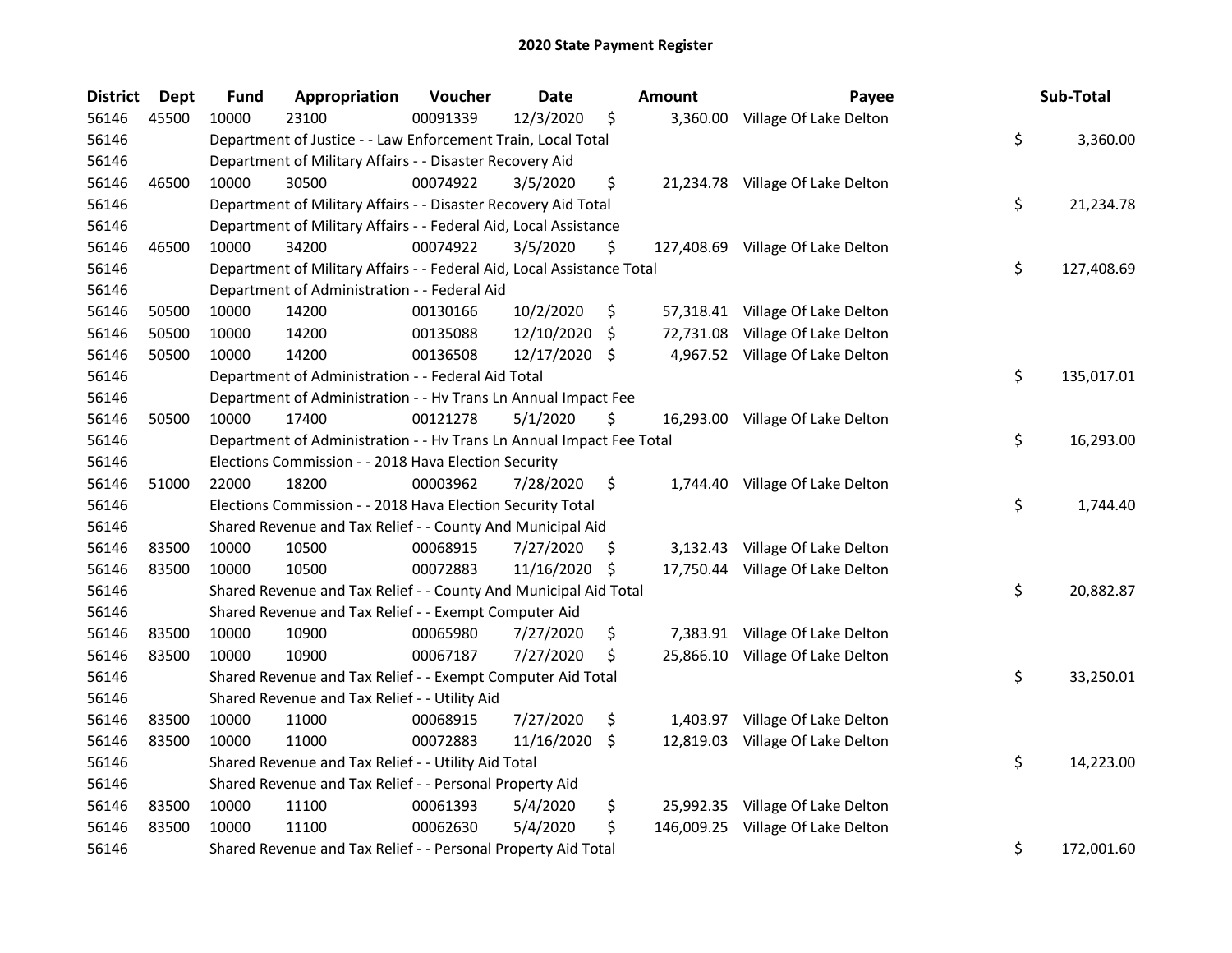| <b>District</b>    | <b>Dept</b> | <b>Fund</b> | Appropriation                                                                 | <b>Voucher</b> | Date      |    | Amount    | Payee                  | Sub-Total    |
|--------------------|-------------|-------------|-------------------------------------------------------------------------------|----------------|-----------|----|-----------|------------------------|--------------|
| 56146              |             |             | Shared Revenue and Tax Relief - - State Aid; Video Service Provider Fee       |                |           |    |           |                        |              |
| 56146              | 83500       | 10000       | 11200                                                                         | 00064413       | 7/27/2020 | S. | 6.525.45  | Village Of Lake Delton |              |
| 56146              |             |             | Shared Revenue and Tax Relief - - State Aid; Video Service Provider Fee Total |                |           |    |           |                        | 6.525.45     |
| 56146              |             |             | Shared Revenue and Tax Relief - - Lottery & Gaming Credit                     |                |           |    |           |                        |              |
| 56146              | 83500       | 52100       | 36300                                                                         | 00055521       | 3/23/2020 |    | 48.066.72 | Village Of Lake Delton |              |
| 56146              |             |             | Shared Revenue and Tax Relief - - Lottery & Gaming Credit Total               |                |           |    |           |                        | 48.066.72    |
| <b>56146 Total</b> |             |             |                                                                               |                |           |    |           |                        | 1.276.155.87 |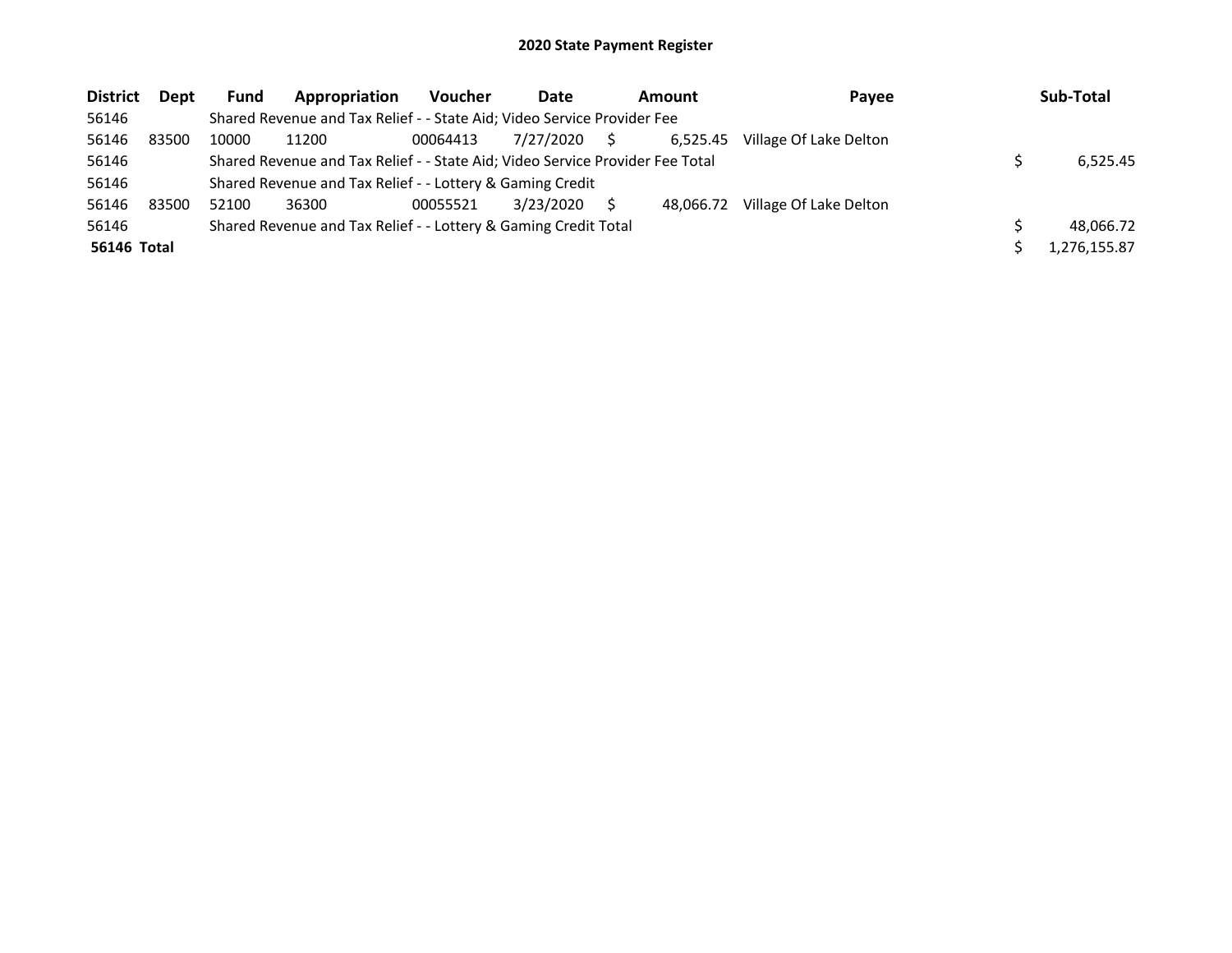| <b>District</b> | Dept  | Fund  | Appropriation                                                          | Voucher  | <b>Date</b> |     | <b>Amount</b> | Payee                         | Sub-Total       |
|-----------------|-------|-------|------------------------------------------------------------------------|----------|-------------|-----|---------------|-------------------------------|-----------------|
| 56147           |       |       | Dept of Safety & Prof Services - - Fire Dues Distribution              |          |             |     |               |                               |                 |
| 56147           | 16500 | 10000 | 22500                                                                  | 00036976 | 7/20/2020   | \$  |               | 748.77 Village Of La Valle    |                 |
| 56147           |       |       | Dept of Safety & Prof Services - - Fire Dues Distribution Total        |          |             |     |               |                               | \$<br>748.77    |
| 56147           |       |       | Dept of Natural Resources - - Aids In Lieu Of Taxes - Gener            |          |             |     |               |                               |                 |
| 56147           | 37000 | 10000 | 50300                                                                  | 00383650 | 1/17/2020   | \$  | 378.53        | Village Of La Valle           |                 |
| 56147           | 37000 | 10000 | 50300                                                                  | 00405116 | 4/21/2020   | \$  |               | 40.22 Village Of La Valle     |                 |
| 56147           |       |       | Dept of Natural Resources - - Aids In Lieu Of Taxes - Gener Total      |          |             |     |               |                               | \$<br>418.75    |
| 56147           |       |       | Dept of Natural Resources - - Gen Program Ops-State Funds              |          |             |     |               |                               |                 |
| 56147           | 37000 | 21200 | 16100                                                                  | 00383276 | 1/16/2020   | \$  |               | 163.59 Village Of La Valle    |                 |
| 56147           | 37000 | 21200 | 16100                                                                  | 00400619 | 4/9/2020    | \$  | 162.00        | Village Of La Valle           |                 |
| 56147           | 37000 | 21200 | 16100                                                                  | 00423532 | 7/14/2020   | \$  | 167.30        | Village Of La Valle           |                 |
| 56147           | 37000 | 21200 | 16100                                                                  | 00441391 | 10/14/2020  | -\$ |               | 199.63 Village Of La Valle    |                 |
| 56147           |       |       | Dept of Natural Resources - - Gen Program Ops-State Funds Total        |          |             |     |               |                               | \$<br>692.52    |
| 56147           |       |       | Dept of Natural Resources - - Fin Asst For Responsible Units           |          |             |     |               |                               |                 |
| 56147           | 37000 | 27400 | 67000                                                                  | 00412828 | 5/29/2020   | \$  |               | 1,037.88 Village Of La Valle  |                 |
| 56147           |       |       | Dept of Natural Resources - - Fin Asst For Responsible Units Total     |          |             |     |               |                               | \$<br>1,037.88  |
| 56147           |       |       | WI Dept of Transportation - - Trns Aids To Mnc.-Sf                     |          |             |     |               |                               |                 |
| 56147           | 39500 | 21100 | 19100                                                                  | 00476923 | 1/6/2020    | \$  | 4,195.55      | Village Of La Valle           |                 |
| 56147           | 39500 | 21100 | 19100                                                                  | 00506778 | 4/6/2020    | \$  |               | 4,195.55 Village Of La Valle  |                 |
| 56147           | 39500 | 21100 | 19100                                                                  | 00543770 | 7/6/2020    | \$  |               | 4,195.55 Village Of La Valle  |                 |
| 56147           | 39500 | 21100 | 19100                                                                  | 00586596 | 10/5/2020   | \$  |               | 4,195.57 Village Of La Valle  |                 |
| 56147           |       |       | WI Dept of Transportation - - Trns Aids To Mnc.-Sf Total               |          |             |     |               |                               | \$<br>16,782.22 |
| 56147           |       |       | Department of Military Affairs - - Disaster Recovery Aid               |          |             |     |               |                               |                 |
| 56147           | 46500 | 10000 | 30500                                                                  | 00086293 | 12/4/2020   | \$  |               | 937.50 Village Of La Valle    |                 |
| 56147           |       |       | Department of Military Affairs - - Disaster Recovery Aid Total         |          |             |     |               |                               | \$<br>937.50    |
| 56147           |       |       | Department of Military Affairs - - Federal Aid, Local Assistance       |          |             |     |               |                               |                 |
| 56147           | 46500 | 10000 | 34200                                                                  | 00086293 | 12/4/2020   | \$  |               | 5,625.00 Village Of La Valle  |                 |
| 56147           |       |       | Department of Military Affairs - - Federal Aid, Local Assistance Total |          |             |     |               |                               | \$<br>5,625.00  |
| 56147           |       |       | Shared Revenue and Tax Relief - - County And Municipal Aid             |          |             |     |               |                               |                 |
| 56147           | 83500 | 10000 | 10500                                                                  | 00068916 | 7/27/2020   | \$  |               | 14,614.76 Village Of La Valle |                 |
| 56147           | 83500 | 10000 | 10500                                                                  | 00072884 | 11/16/2020  | -\$ |               | 82,816.96 Village Of La Valle |                 |
| 56147           |       |       | Shared Revenue and Tax Relief - - County And Municipal Aid Total       |          |             |     |               |                               | \$<br>97,431.72 |
| 56147           |       |       | Shared Revenue and Tax Relief - - Exempt Computer Aid                  |          |             |     |               |                               |                 |
| 56147           | 83500 | 10000 | 10900                                                                  | 00065981 | 7/27/2020   | \$  |               | 375.17 Village Of La Valle    |                 |
| 56147           |       |       | Shared Revenue and Tax Relief - - Exempt Computer Aid Total            |          |             |     |               |                               | \$<br>375.17    |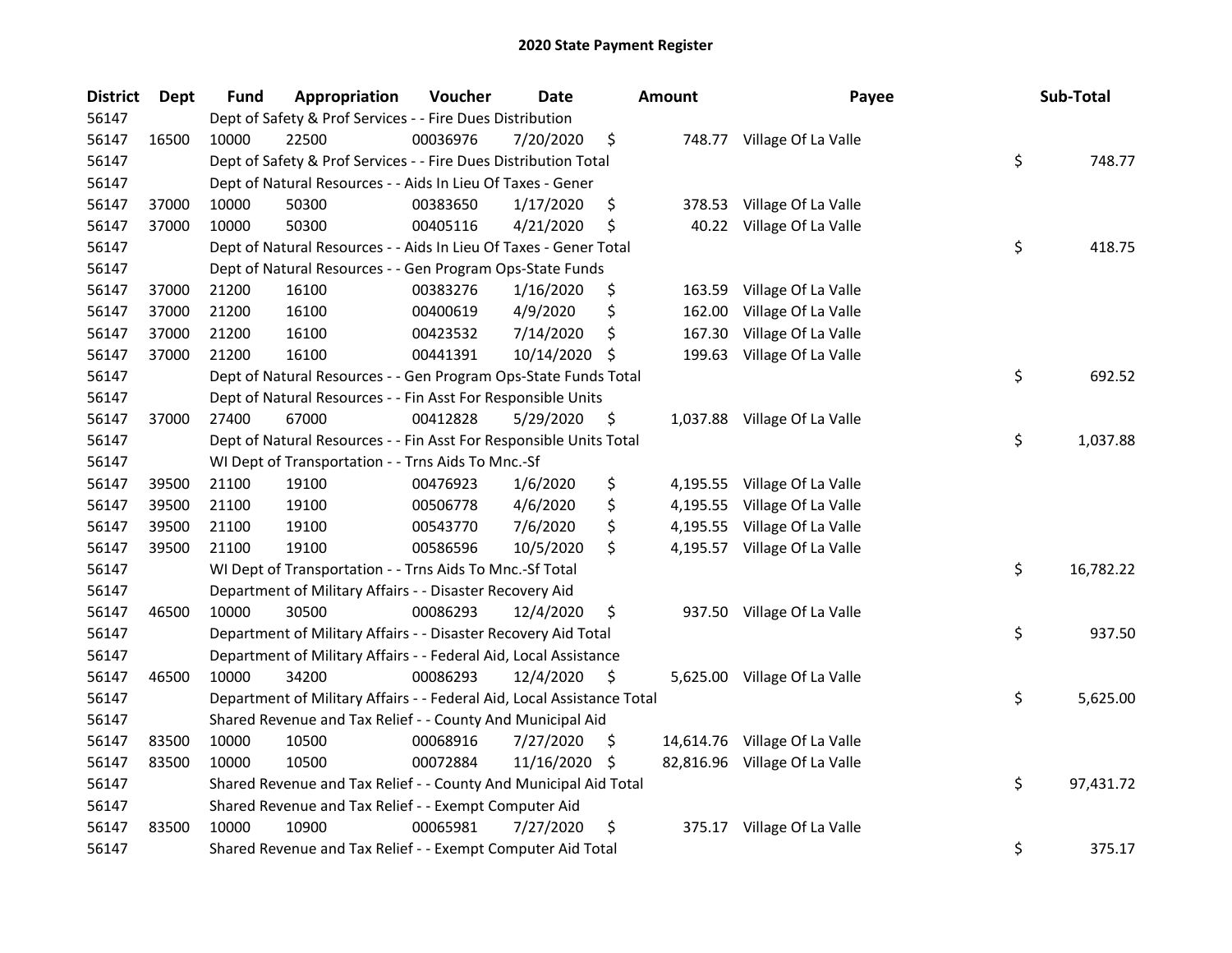| <b>District</b> | <b>Dept</b> | <b>Fund</b> | Appropriation                                                 | <b>Voucher</b> | Date     | Amount |  | <b>Pavee</b>                 |  | Sub-Total  |
|-----------------|-------------|-------------|---------------------------------------------------------------|----------------|----------|--------|--|------------------------------|--|------------|
| 56147           |             |             | Shared Revenue and Tax Relief - - Personal Property Aid       |                |          |        |  |                              |  |            |
| 56147           | 83500       | 10000       | 11100                                                         | 00061394       | 5/4/2020 |        |  | 1,137.54 Village Of La Valle |  |            |
| 56147           |             |             | Shared Revenue and Tax Relief - - Personal Property Aid Total |                |          |        |  |                              |  | 1.137.54   |
| 56147 Total     |             |             |                                                               |                |          |        |  |                              |  | 125.187.07 |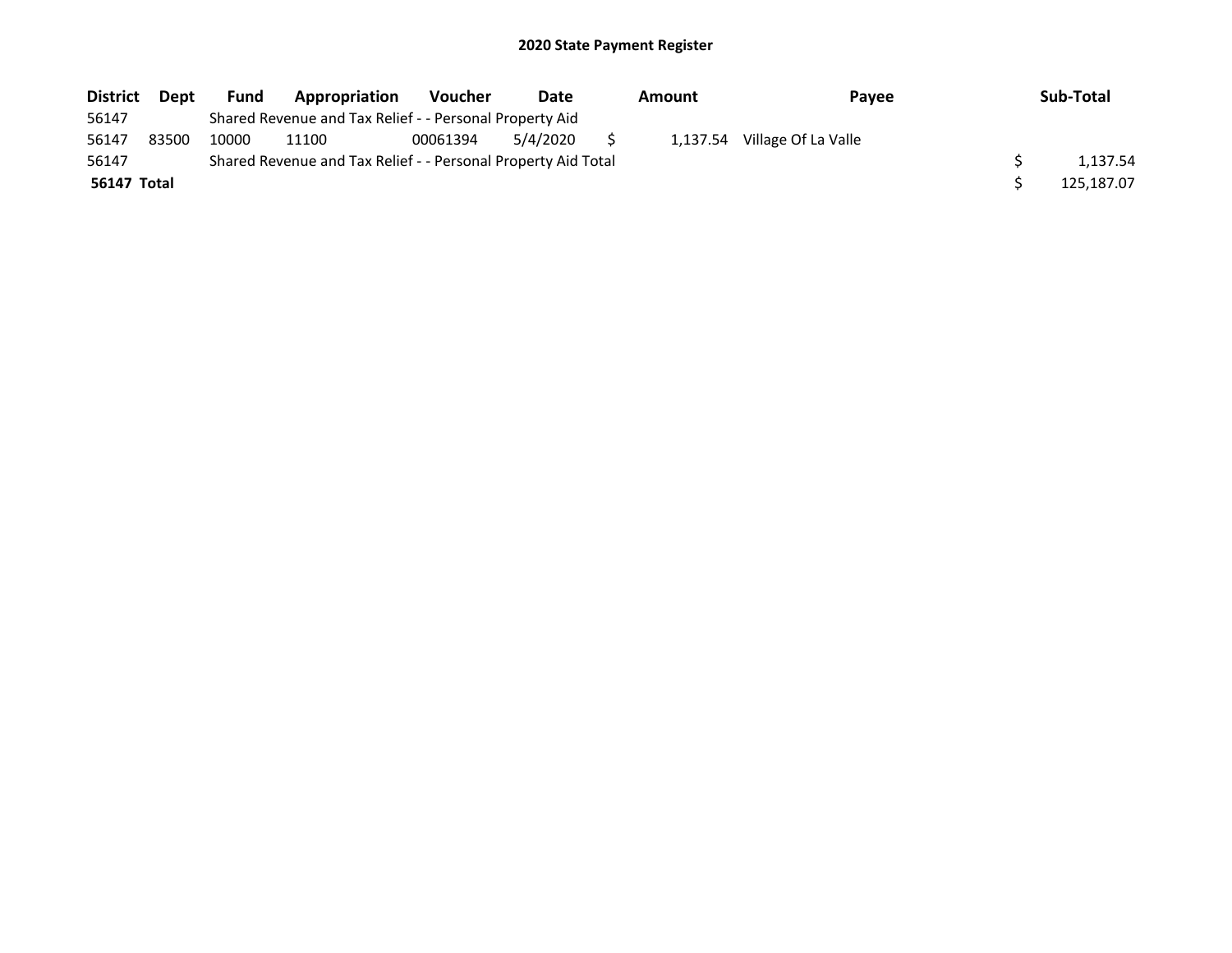| 56148<br>Dept of Safety & Prof Services - - Fire Dues Distribution                                    | 453.32    |
|-------------------------------------------------------------------------------------------------------|-----------|
|                                                                                                       |           |
| \$<br>56148<br>22500<br>00036977<br>7/20/2020<br>Village Of Lime Ridge<br>16500<br>10000<br>453.32    |           |
| \$<br>56148<br>Dept of Safety & Prof Services - - Fire Dues Distribution Total                        |           |
| 56148<br>WI Dept of Transportation - - Trns Aids To Mnc.-Sf                                           |           |
| 1/6/2020<br>\$<br>56148<br>21100<br>Village Of Lime Ridge<br>39500<br>19100<br>00476924<br>514.51     |           |
| 56148<br>39500<br>4/6/2020<br>Ś.<br>21100<br>19100<br>00506779<br>514.51<br>Village Of Lime Ridge     |           |
| 56148<br>39500<br>00543771<br>7/6/2020<br>\$<br>21100<br>19100<br>514.51<br>Village Of Lime Ridge     |           |
| 10/5/2020<br>56148<br>39500<br>19100<br>\$<br>Village Of Lime Ridge<br>21100<br>00586597<br>514.53    |           |
| \$<br>56148<br>WI Dept of Transportation - - Trns Aids To Mnc.-Sf Total                               | 2,058.06  |
| 56148<br>Shared Revenue and Tax Relief - - County And Municipal Aid                                   |           |
| 7/27/2020<br>56148<br>83500<br>10000<br>10500<br>00068917<br>S<br>Village Of Lime Ridge<br>6,166.95   |           |
| 56148<br>83500<br>10000<br>10500<br>00072885<br>11/16/2020<br>Village Of Lime Ridge<br>S<br>34,946.05 |           |
| \$<br>56148<br>Shared Revenue and Tax Relief - - County And Municipal Aid Total                       | 41,113.00 |
| Shared Revenue and Tax Relief - - Exempt Computer Aid<br>56148                                        |           |
| 56148<br>83500<br>10000<br>10900<br>00065982<br>7/27/2020<br>S<br>Village Of Lime Ridge<br>36.37      |           |
| \$<br>56148<br>Shared Revenue and Tax Relief - - Exempt Computer Aid Total                            | 36.37     |
| 56148<br>Shared Revenue and Tax Relief - - Personal Property Aid                                      |           |
| \$<br>56148<br>83500<br>10000<br>11100<br>00061395<br>5/4/2020<br>363.59<br>Village Of Lime Ridge     |           |
| \$<br>56148<br>Shared Revenue and Tax Relief - - Personal Property Aid Total                          | 363.59    |
| \$<br><b>56148 Total</b>                                                                              | 44,024.34 |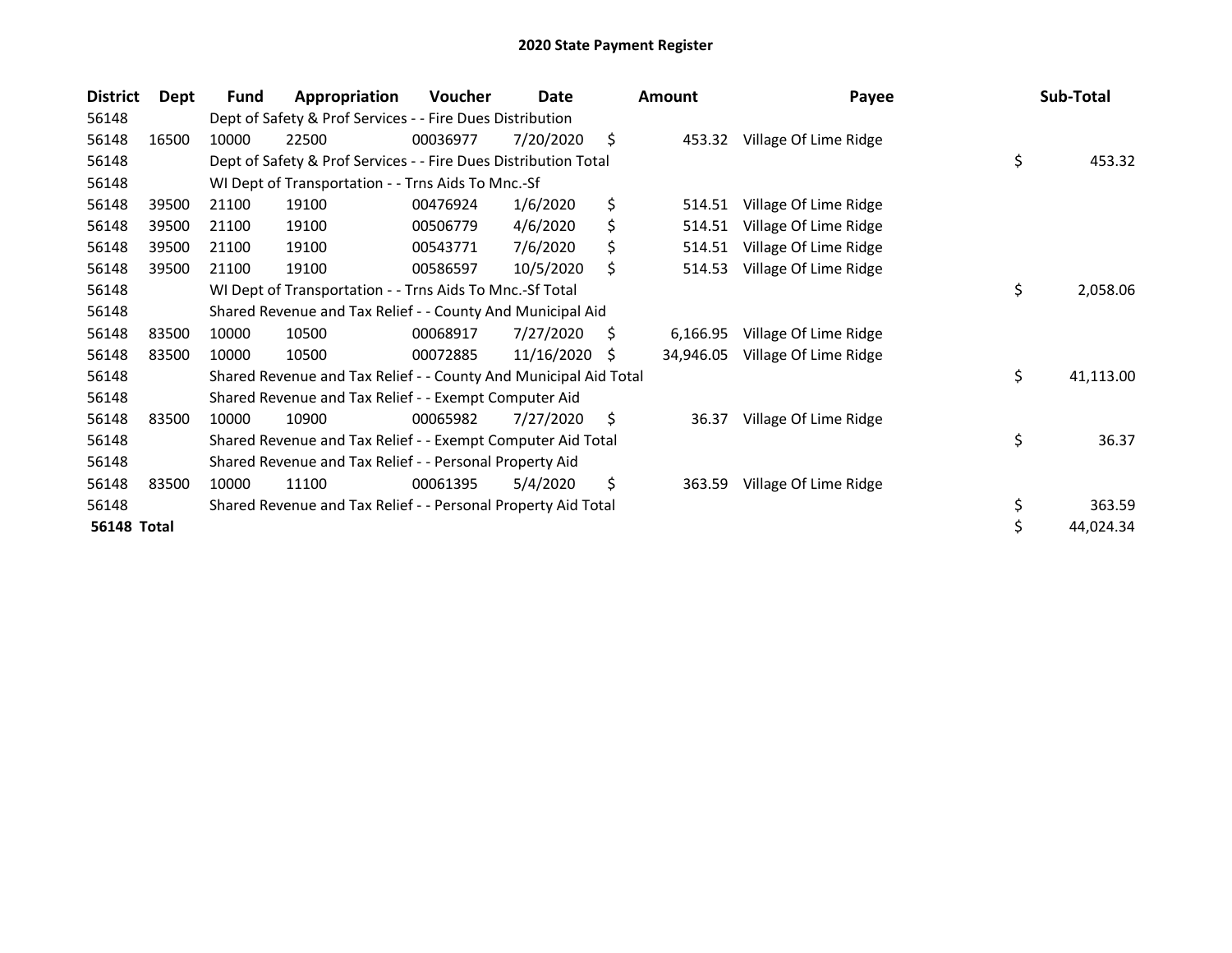| <b>District</b>    | <b>Dept</b> | <b>Fund</b> | Appropriation                                                      | Voucher  | <b>Date</b>   |     | <b>Amount</b> | Payee                           | Sub-Total       |
|--------------------|-------------|-------------|--------------------------------------------------------------------|----------|---------------|-----|---------------|---------------------------------|-----------------|
| 56149              |             |             | Dept of Safety & Prof Services - - Fire Dues Distribution          |          |               |     |               |                                 |                 |
| 56149              | 16500       | 10000       | 22500                                                              | 00036978 | 7/20/2020     | \$  |               | 667.68 Village Of Loganville    |                 |
| 56149              |             |             | Dept of Safety & Prof Services - - Fire Dues Distribution Total    |          |               |     |               |                                 | \$<br>667.68    |
| 56149              |             |             | Dept of Natural Resources - - Fin Asst For Responsible Units       |          |               |     |               |                                 |                 |
| 56149              | 37000       | 27400       | 67000                                                              | 00413450 | 5/29/2020     | \$  |               | 966.01 Village Of Loganville    |                 |
| 56149              |             |             | Dept of Natural Resources - - Fin Asst For Responsible Units Total |          |               |     |               |                                 | \$<br>966.01    |
| 56149              |             |             | WI Dept of Transportation - - Trns Aids To Mnc.-Sf                 |          |               |     |               |                                 |                 |
| 56149              | 39500       | 21100       | 19100                                                              | 00476925 | 1/6/2020      | \$  | 3,893.74      | Village Of Loganville           |                 |
| 56149              | 39500       | 21100       | 19100                                                              | 00506780 | 4/6/2020      | \$  | 3,893.74      | Village Of Loganville           |                 |
| 56149              | 39500       | 21100       | 19100                                                              | 00543772 | 7/6/2020      | \$  | 3,893.74      | Village Of Loganville           |                 |
| 56149              | 39500       | 21100       | 19100                                                              | 00586598 | 10/5/2020     | \$  | 3,893.77      | Village Of Loganville           |                 |
| 56149              |             |             | WI Dept of Transportation - - Trns Aids To Mnc.-Sf Total           |          |               |     |               |                                 | \$<br>15,574.99 |
| 56149              |             |             | WI Dept of Transportation - - Loc Rd Imp Prg St Fd                 |          |               |     |               |                                 |                 |
| 56149              | 39500       | 21100       | 27800                                                              | 00605313 | 10/23/2020 \$ |     |               | 20,662.28 Village Of Loganville |                 |
| 56149              |             |             | WI Dept of Transportation - - Loc Rd Imp Prg St Fd Total           |          |               |     |               |                                 | \$<br>20,662.28 |
| 56149              |             |             | Elections Commission - - 2018 Hava Election Security               |          |               |     |               |                                 |                 |
| 56149              | 51000       | 22000       | 18200                                                              | 00004692 | 9/22/2020     | \$  | 379.30        | Village Of Loganville           |                 |
| 56149              |             |             | Elections Commission - - 2018 Hava Election Security Total         |          |               |     |               |                                 | \$<br>379.30    |
| 56149              |             |             | Shared Revenue and Tax Relief - - County And Municipal Aid         |          |               |     |               |                                 |                 |
| 56149              | 83500       | 10000       | 10500                                                              | 00068918 | 7/27/2020     | \$. |               | 7,198.35 Village Of Loganville  |                 |
| 56149              | 83500       | 10000       | 10500                                                              | 00072886 | 11/16/2020    | \$  | 40,790.67     | Village Of Loganville           |                 |
| 56149              |             |             | Shared Revenue and Tax Relief - - County And Municipal Aid Total   |          |               |     |               |                                 | \$<br>47,989.02 |
| 56149              |             |             | Shared Revenue and Tax Relief - - Exempt Computer Aid              |          |               |     |               |                                 |                 |
| 56149              | 83500       | 10000       | 10900                                                              | 00065983 | 7/27/2020     | \$  |               | 113.28 Village Of Loganville    |                 |
| 56149              |             |             | Shared Revenue and Tax Relief - - Exempt Computer Aid Total        |          |               |     |               |                                 | \$<br>113.28    |
| 56149              |             |             | Shared Revenue and Tax Relief - - Utility Aid                      |          |               |     |               |                                 |                 |
| 56149              | 83500       | 10000       | 11000                                                              | 00068918 | 7/27/2020     | \$  | 386.67        | Village Of Loganville           |                 |
| 56149              | 83500       | 10000       | 11000                                                              | 00072886 | 11/16/2020    | \$  | 2,237.69      | Village Of Loganville           |                 |
| 56149              |             |             | Shared Revenue and Tax Relief - - Utility Aid Total                |          |               |     |               |                                 | \$<br>2,624.36  |
| 56149              |             |             | Shared Revenue and Tax Relief - - Personal Property Aid            |          |               |     |               |                                 |                 |
| 56149              | 83500       | 10000       | 11100                                                              | 00061396 | 5/4/2020      | \$  |               | 768.94 Village Of Loganville    |                 |
| 56149              |             |             | Shared Revenue and Tax Relief - - Personal Property Aid Total      |          |               |     |               |                                 | \$<br>768.94    |
| <b>56149 Total</b> |             |             |                                                                    |          |               |     |               |                                 | \$<br>89,745.86 |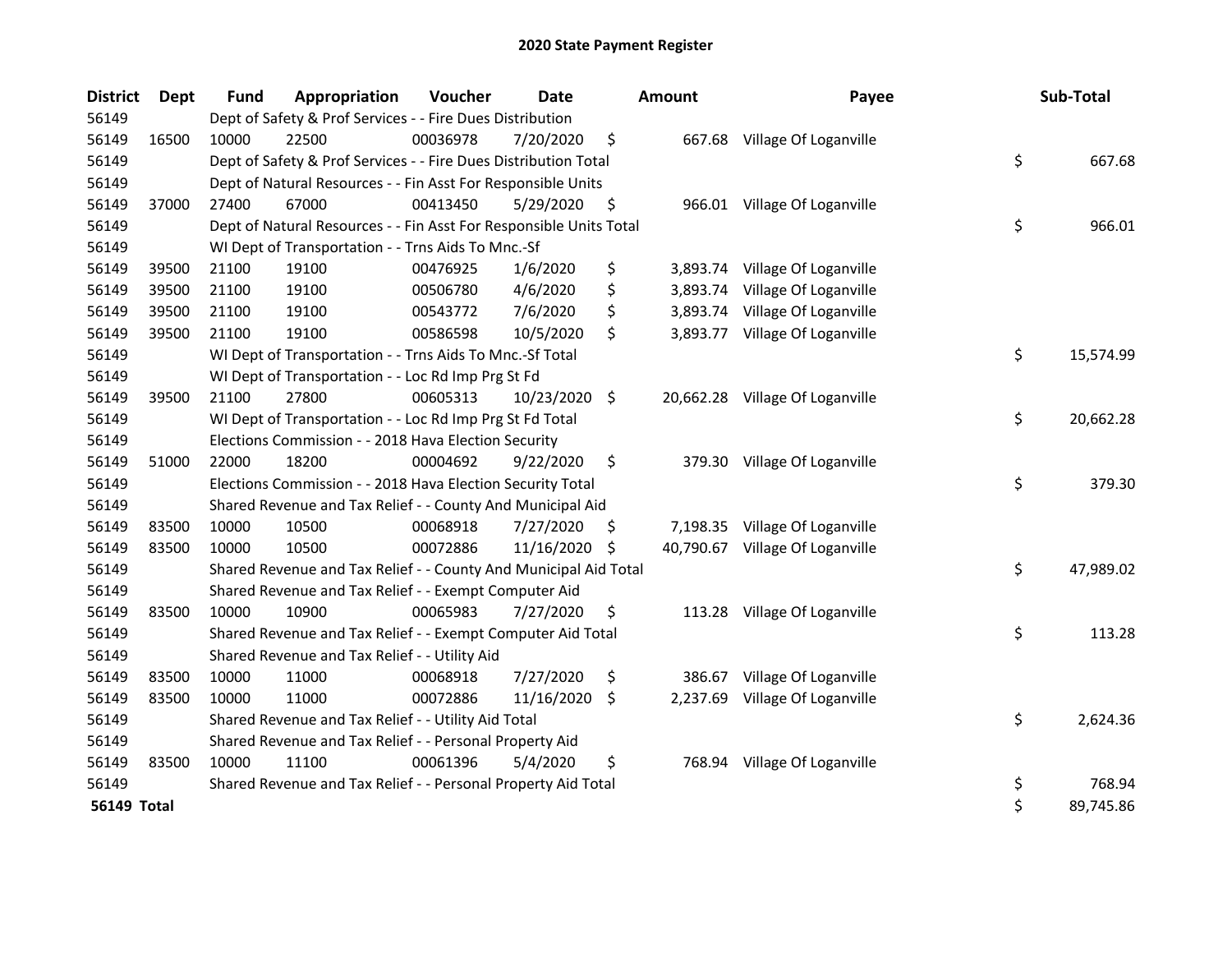| <b>District</b> | Dept  | <b>Fund</b> | Appropriation                                                      | Voucher  | Date       |     | Amount   | Payee                        |    | Sub-Total |
|-----------------|-------|-------------|--------------------------------------------------------------------|----------|------------|-----|----------|------------------------------|----|-----------|
| 56151           |       |             | Dept of Safety & Prof Services - - Fire Dues Distribution          |          |            |     |          |                              |    |           |
| 56151           | 16500 | 10000       | 22500                                                              | 00036979 | 7/17/2020  | \$  |          | 2,120.25 Village Of Merrimac |    |           |
| 56151           |       |             | Dept of Safety & Prof Services - - Fire Dues Distribution Total    |          |            |     |          |                              | \$ | 2,120.25  |
| 56151           |       |             | Dept of Natural Resources - - Resaids - Cnty Forst, Cl & Mfl       |          |            |     |          |                              |    |           |
| 56151           | 37000 | 21200       | 57100                                                              | 00417735 | 6/18/2020  | \$  |          | 10.01 Village Of Merrimac    |    |           |
| 56151           |       |             | Dept of Natural Resources - - Resaids - Cnty Forst, Cl & Mfl Total |          |            |     |          |                              | \$ | 10.01     |
| 56151           |       |             | Dept of Natural Resources - - Fin Asst For Responsible Units       |          |            |     |          |                              |    |           |
| 56151           | 37000 | 27400       | 67000                                                              | 00413385 | 5/29/2020  | \$  |          | 1,440.36 Village Of Merrimac |    |           |
| 56151           |       |             | Dept of Natural Resources - - Fin Asst For Responsible Units Total |          |            |     |          |                              | \$ | 1,440.36  |
| 56151           |       |             | WI Dept of Transportation - - Trns Aids To Mnc.-Sf                 |          |            |     |          |                              |    |           |
| 56151           | 39500 | 21100       | 19100                                                              | 00476926 | 1/6/2020   | \$  | 5,199.58 | Village Of Merrimac          |    |           |
| 56151           | 39500 | 21100       | 19100                                                              | 00506781 | 4/6/2020   | \$  | 5,199.58 | Village Of Merrimac          |    |           |
| 56151           | 39500 | 21100       | 19100                                                              | 00543773 | 7/6/2020   | \$  | 5,199.58 | Village Of Merrimac          |    |           |
| 56151           | 39500 | 21100       | 19100                                                              | 00586599 | 10/5/2020  | \$  | 5,199.58 | Village Of Merrimac          |    |           |
| 56151           |       |             | WI Dept of Transportation - - Trns Aids To Mnc.-Sf Total           |          |            |     |          |                              | \$ | 20,798.32 |
| 56151           |       |             | WI Dept of Transportation - - Routine Maint Sf                     |          |            |     |          |                              |    |           |
| 56151           | 39500 | 21100       | 36800                                                              | 00478702 | 1/6/2020   | \$  | 186.93   | Village Of Merrimac          |    |           |
| 56151           | 39500 | 21100       | 36800                                                              | 00491276 | 2/11/2020  | \$  | 186.93   | Village Of Merrimac          |    |           |
| 56151           | 39500 | 21100       | 36800                                                              | 00500657 | 3/9/2020   | \$  | 186.93   | Village Of Merrimac          |    |           |
| 56151           | 39500 | 21100       | 36800                                                              | 00511802 | 4/6/2020   | \$  | 190.11   | Village Of Merrimac          |    |           |
| 56151           | 39500 | 21100       | 36800                                                              | 00524016 | 5/8/2020   | \$  | 187.99   | Village Of Merrimac          |    |           |
| 56151           | 39500 | 21100       | 36800                                                              | 00533700 | 6/4/2020   | \$  | 186.93   | Village Of Merrimac          |    |           |
| 56151           | 39500 | 21100       | 36800                                                              | 00551650 | 7/14/2020  | \$  | 186.93   | Village Of Merrimac          |    |           |
| 56151           | 39500 | 21100       | 36800                                                              | 00561374 | 8/5/2020   | \$  | 186.93   | Village Of Merrimac          |    |           |
| 56151           | 39500 | 21100       | 36800                                                              | 00580607 | 9/10/2020  | \$  | 186.93   | Village Of Merrimac          |    |           |
| 56151           | 39500 | 21100       | 36800                                                              | 00595181 | 10/6/2020  | \$  | 187.47   | Village Of Merrimac          |    |           |
| 56151           | 39500 | 21100       | 36800                                                              | 00611287 | 11/4/2020  | \$  | 230.25   | Village Of Merrimac          |    |           |
| 56151           | 39500 | 21100       | 36800                                                              | 00624614 | 12/8/2020  | \$  | 230.25   | Village Of Merrimac          |    |           |
| 56151           |       |             | WI Dept of Transportation - - Routine Maint Sf Total               |          |            |     |          |                              | \$ | 2,334.58  |
| 56151           |       |             | Department of Administration - - Federal Aid                       |          |            |     |          |                              |    |           |
| 56151           | 50500 | 10000       | 14200                                                              | 00130167 | 10/1/2020  | \$  | 1,334.71 | Village Of Merrimac          |    |           |
| 56151           | 50500 | 10000       | 14200                                                              | 00135089 | 12/9/2020  | \$  | 5,574.29 | Village Of Merrimac          |    |           |
| 56151           | 50500 | 10000       | 14200                                                              | 00136509 | 12/16/2020 | \$, | 23.52    | Village Of Merrimac          |    |           |
| 56151           |       |             | Department of Administration - - Federal Aid Total                 |          |            |     |          |                              |    |           |
| 56151           |       |             | Elections Commission - - 2018 Hava Election Security               |          |            |     |          |                              |    |           |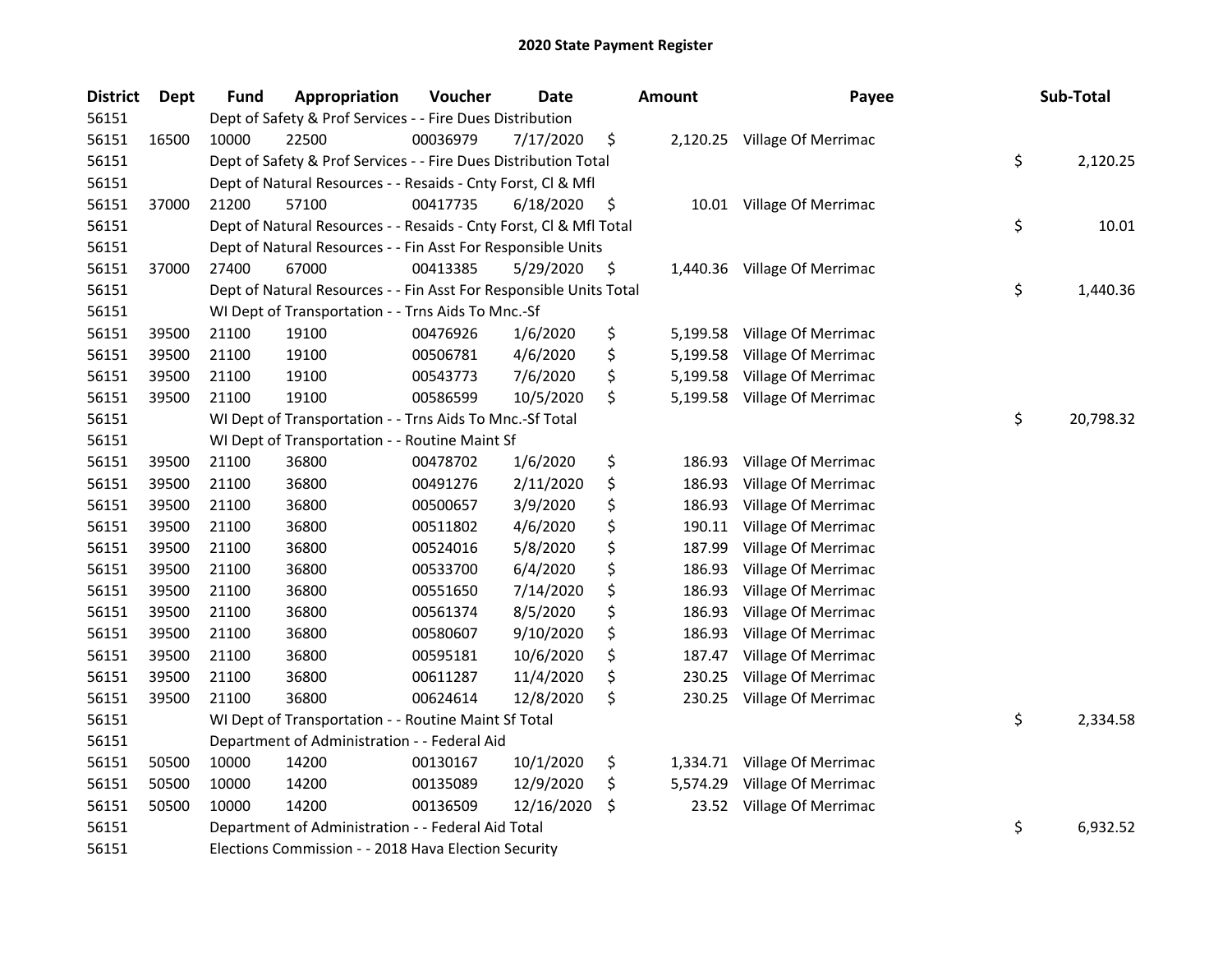| <b>District</b> | Dept  | Fund  | Appropriation                                                       | <b>Voucher</b> | Date       |    | <b>Amount</b> | Payee               | Sub-Total       |
|-----------------|-------|-------|---------------------------------------------------------------------|----------------|------------|----|---------------|---------------------|-----------------|
| 56151           | 51000 | 22000 | 18200                                                               | 00003444       | 6/26/2020  | Ś. | 552.00        | Village Of Merrimac |                 |
| 56151           |       |       | Elections Commission - - 2018 Hava Election Security Total          |                |            |    |               |                     | \$<br>552.00    |
| 56151           |       |       | Shared Revenue and Tax Relief - - County And Municipal Aid          |                |            |    |               |                     |                 |
| 56151           | 83500 | 10000 | 10500                                                               | 00068919       | 7/27/2020  | S  | 2,661.94      | Village Of Merrimac |                 |
| 56151           | 83500 | 10000 | 10500                                                               | 00072887       | 11/16/2020 | S  | 15,084.31     | Village Of Merrimac |                 |
| 56151           |       |       | Shared Revenue and Tax Relief - - County And Municipal Aid Total    |                |            |    |               |                     | \$<br>17,746.25 |
| 56151           |       |       | Shared Revenue and Tax Relief - - Exempt Computer Aid               |                |            |    |               |                     |                 |
| 56151           | 83500 | 10000 | 10900                                                               | 00065984       | 7/27/2020  | S  | 117.43        | Village Of Merrimac |                 |
| 56151           |       |       | Shared Revenue and Tax Relief - - Exempt Computer Aid Total         |                |            |    |               |                     | \$<br>117.43    |
| 56151           |       |       | Shared Revenue and Tax Relief - - Personal Property Aid             |                |            |    |               |                     |                 |
| 56151           | 83500 | 10000 | 11100                                                               | 00061397       | 5/4/2020   | S  | 260.63        | Village Of Merrimac |                 |
| 56151           |       |       | Shared Revenue and Tax Relief - - Personal Property Aid Total       |                |            |    |               |                     | \$<br>260.63    |
| 56151           |       |       | Shared Revenue and Tax Relief - - Payments For Municipal Svcs       |                |            |    |               |                     |                 |
| 56151           | 83500 | 10000 | 50100                                                               | 00054640       | 2/3/2020   | \$ | 36.54         | Village Of Merrimac |                 |
| 56151           |       |       | Shared Revenue and Tax Relief - - Payments For Municipal Svcs Total |                |            |    |               |                     | 36.54           |
| 56151 Total     |       |       |                                                                     |                |            |    |               |                     | 52,348.89       |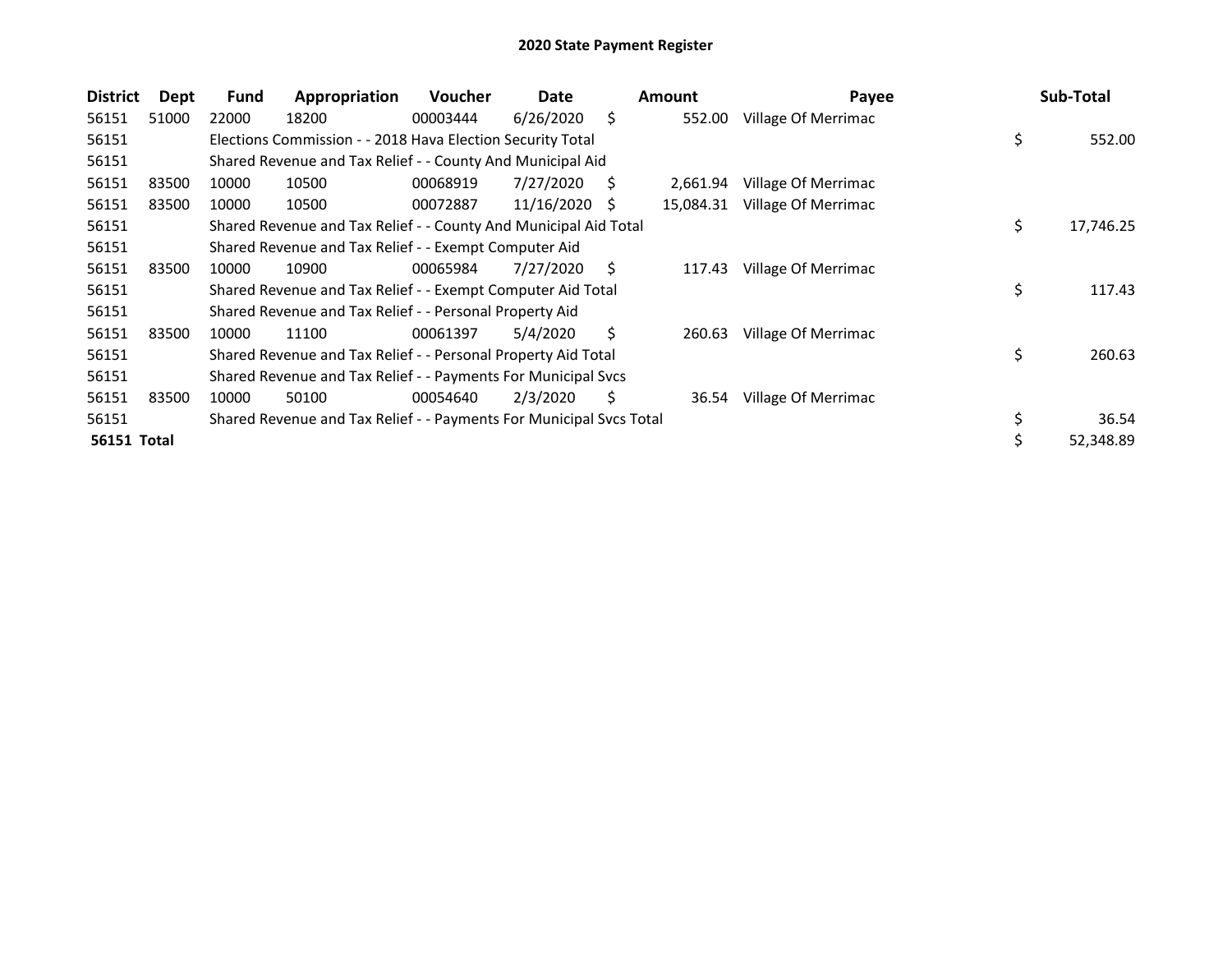| <b>District</b> | Dept  | <b>Fund</b> | Appropriation                                                          | Voucher  | Date          |     | <b>Amount</b> | Payee                               | Sub-Total        |
|-----------------|-------|-------------|------------------------------------------------------------------------|----------|---------------|-----|---------------|-------------------------------------|------------------|
| 56161           |       |             | Dept of Safety & Prof Services - - Fire Dues Distribution              |          |               |     |               |                                     |                  |
| 56161           | 16500 | 10000       | 22500                                                                  | 00036980 | 7/20/2020     | \$  |               | 1,195.83 Village Of North Freedom   |                  |
| 56161           |       |             | Dept of Safety & Prof Services - - Fire Dues Distribution Total        |          |               |     |               |                                     | \$<br>1,195.83   |
| 56161           |       |             | Dept of Natural Resources - - Fin Asst For Responsible Units           |          |               |     |               |                                     |                  |
| 56161           | 37000 | 27400       | 67000                                                                  | 00413246 | 5/29/2020     | \$  |               | 1,962.47 Village Of North Freedom   |                  |
| 56161           |       |             | Dept of Natural Resources - - Fin Asst For Responsible Units Total     |          |               |     |               |                                     | \$<br>1,962.47   |
| 56161           |       |             | WI Dept of Transportation - - Trns Aids To Mnc.-Sf                     |          |               |     |               |                                     |                  |
| 56161           | 39500 | 21100       | 19100                                                                  | 00476927 | 1/6/2020      | \$  |               | 3,657.92 Village Of North Freedom   |                  |
| 56161           | 39500 | 21100       | 19100                                                                  | 00506782 | 4/6/2020      | \$  |               | 3,657.92 Village Of North Freedom   |                  |
| 56161           | 39500 | 21100       | 19100                                                                  | 00543774 | 7/6/2020      | \$  |               | 3,657.92 Village Of North Freedom   |                  |
| 56161           | 39500 | 21100       | 19100                                                                  | 00586600 | 10/5/2020     | \$  |               | 3,657.95 Village Of North Freedom   |                  |
| 56161           |       |             | WI Dept of Transportation - - Trns Aids To Mnc.-Sf Total               |          |               |     |               |                                     | \$<br>14,631.71  |
| 56161           |       |             | WI Dept of Transportation - - Loc Rd Imp Prg St Fd                     |          |               |     |               |                                     |                  |
| 56161           | 39500 | 21100       | 27800                                                                  | 00497732 | 3/2/2020      | \$  |               | 18,811.10 Village Of North Freedom  |                  |
| 56161           |       |             | WI Dept of Transportation - - Loc Rd Imp Prg St Fd Total               |          |               |     |               |                                     | \$<br>18,811.10  |
| 56161           |       |             | Department of Military Affairs - - Federal Aid, Local Assistance       |          |               |     |               |                                     |                  |
| 56161           | 46500 | 10000       | 34200                                                                  | 00077528 | 5/12/2020     | \$  |               | 25,648.08 Village Of North Freedom  |                  |
| 56161           |       |             | Department of Military Affairs - - Federal Aid, Local Assistance Total |          |               |     |               |                                     | \$<br>25,648.08  |
| 56161           |       |             | Department of Administration - - Federal Aid                           |          |               |     |               |                                     |                  |
| 56161           | 50500 | 10000       | 14200                                                                  | 00135090 | 12/10/2020 \$ |     |               | 10,789.64 Village Of North Freedom  |                  |
| 56161           |       |             | Department of Administration - - Federal Aid Total                     |          |               |     |               |                                     | \$<br>10,789.64  |
| 56161           |       |             | Elections Commission - - 2018 Hava Election Security                   |          |               |     |               |                                     |                  |
| 56161           | 51000 | 22000       | 18200                                                                  | 00004438 | 9/9/2020      | \$  |               | 600.00 Village Of North Freedom     |                  |
| 56161           |       |             | Elections Commission - - 2018 Hava Election Security Total             |          |               |     |               |                                     | \$<br>600.00     |
| 56161           |       |             | Shared Revenue and Tax Relief - - County And Municipal Aid             |          |               |     |               |                                     |                  |
| 56161           | 83500 | 10000       | 10500                                                                  | 00068920 | 7/27/2020     | \$. |               | 22,151.80 Village Of North Freedom  |                  |
| 56161           | 83500 | 10000       | 10500                                                                  | 00072888 | 11/16/2020    | \$  |               | 125,526.84 Village Of North Freedom |                  |
| 56161           |       |             | Shared Revenue and Tax Relief - - County And Municipal Aid Total       |          |               |     |               |                                     | \$<br>147,678.64 |
| 56161           |       |             | Shared Revenue and Tax Relief - - Exempt Computer Aid                  |          |               |     |               |                                     |                  |
| 56161           | 83500 | 10000       | 10900                                                                  | 00065985 | 7/27/2020     | \$  | 109.12        | Village Of North Freedom            |                  |
| 56161           | 83500 | 10000       | 10900                                                                  | 00067188 | 7/27/2020     | \$  | 32.56         | Village Of North Freedom            |                  |
| 56161           |       |             | Shared Revenue and Tax Relief - - Exempt Computer Aid Total            |          |               |     |               |                                     | \$<br>141.68     |
| 56161           |       |             | Shared Revenue and Tax Relief - - Utility Aid                          |          |               |     |               |                                     |                  |
| 56161           | 83500 | 10000       | 11000                                                                  | 00068920 | 7/27/2020     | \$  | 16.03         | Village Of North Freedom            |                  |
| 56161           | 83500 | 10000       | 11000                                                                  | 00072888 | 11/16/2020    | \$  |               | 91.56 Village Of North Freedom      |                  |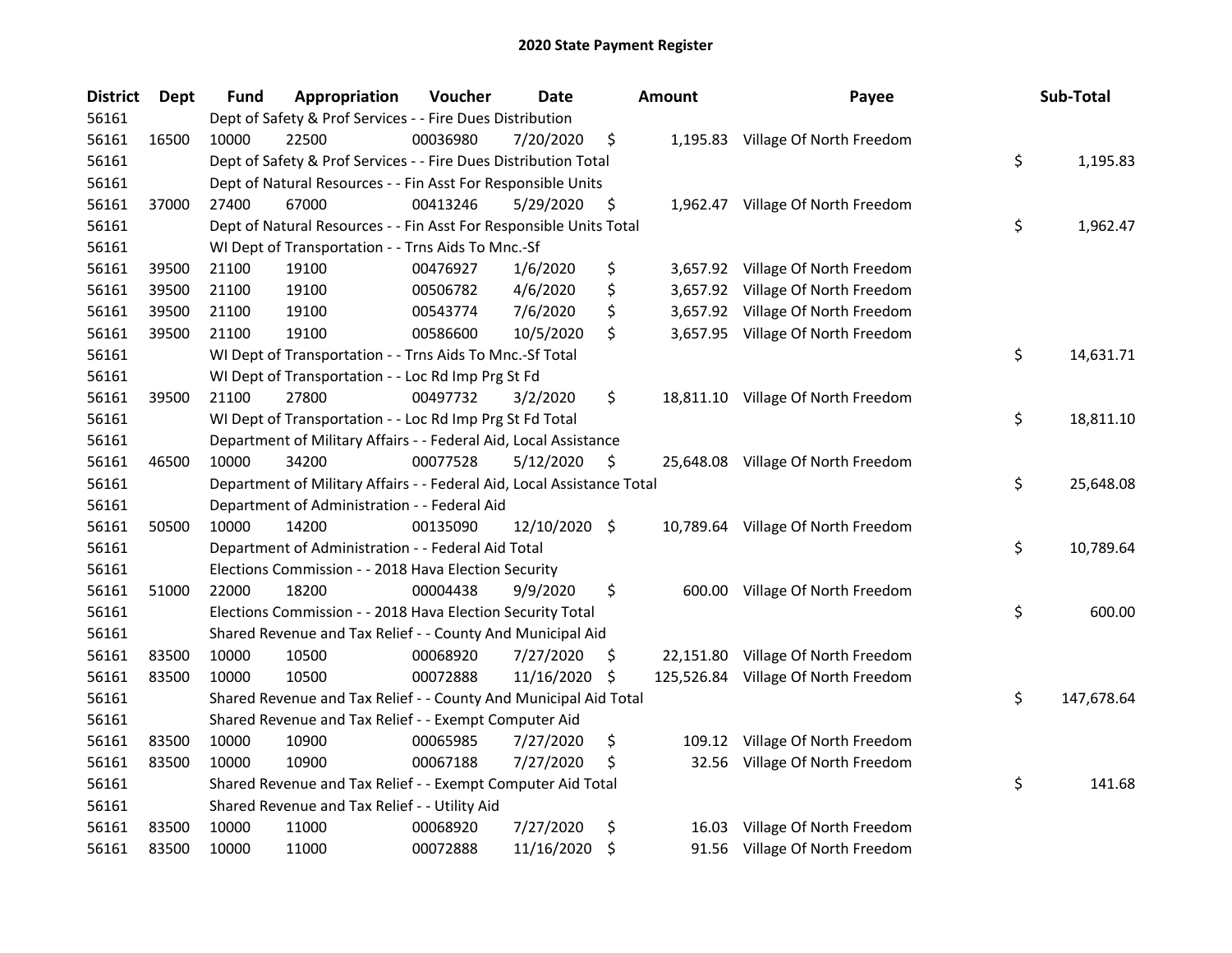| <b>District</b>    | Dept  | <b>Fund</b> | Appropriation                                                                 | <b>Voucher</b> | Date      | <b>Amount</b> |          | Payee                    |     | Sub-Total  |
|--------------------|-------|-------------|-------------------------------------------------------------------------------|----------------|-----------|---------------|----------|--------------------------|-----|------------|
| 56161              |       |             | Shared Revenue and Tax Relief - - Utility Aid Total                           |                |           |               |          |                          | \$. | 107.59     |
| 56161              |       |             | Shared Revenue and Tax Relief - - Personal Property Aid                       |                |           |               |          |                          |     |            |
| 56161              | 83500 | 10000       | 11100                                                                         | 00061398       | 5/4/2020  |               | 177.94   | Village Of North Freedom |     |            |
| 56161              | 83500 | 10000       | 11100                                                                         | 00062631       | 5/4/2020  |               | 287.15   | Village Of North Freedom |     |            |
| 56161              |       |             | Shared Revenue and Tax Relief - - Personal Property Aid Total                 |                |           |               |          |                          |     | 465.09     |
| 56161              |       |             | Shared Revenue and Tax Relief - - State Aid; Video Service Provider Fee       |                |           |               |          |                          |     |            |
| 56161              | 83500 | 10000       | 11200                                                                         | 00064414       | 7/27/2020 | S             | 643.83   | Village Of North Freedom |     |            |
| 56161              |       |             | Shared Revenue and Tax Relief - - State Aid; Video Service Provider Fee Total |                |           |               |          |                          | \$  | 643.83     |
| 56161              |       |             | Shared Revenue and Tax Relief - - Lottery & Gaming Credit                     |                |           |               |          |                          |     |            |
| 56161              | 83500 | 52100       | 36300                                                                         | 00055522       | 3/23/2020 | S             | 2.842.20 | Village Of North Freedom |     |            |
| 56161              |       |             | Shared Revenue and Tax Relief - - Lottery & Gaming Credit Total               |                |           |               |          |                          |     | 2.842.20   |
| <b>56161 Total</b> |       |             |                                                                               |                |           |               |          |                          |     | 225,517.86 |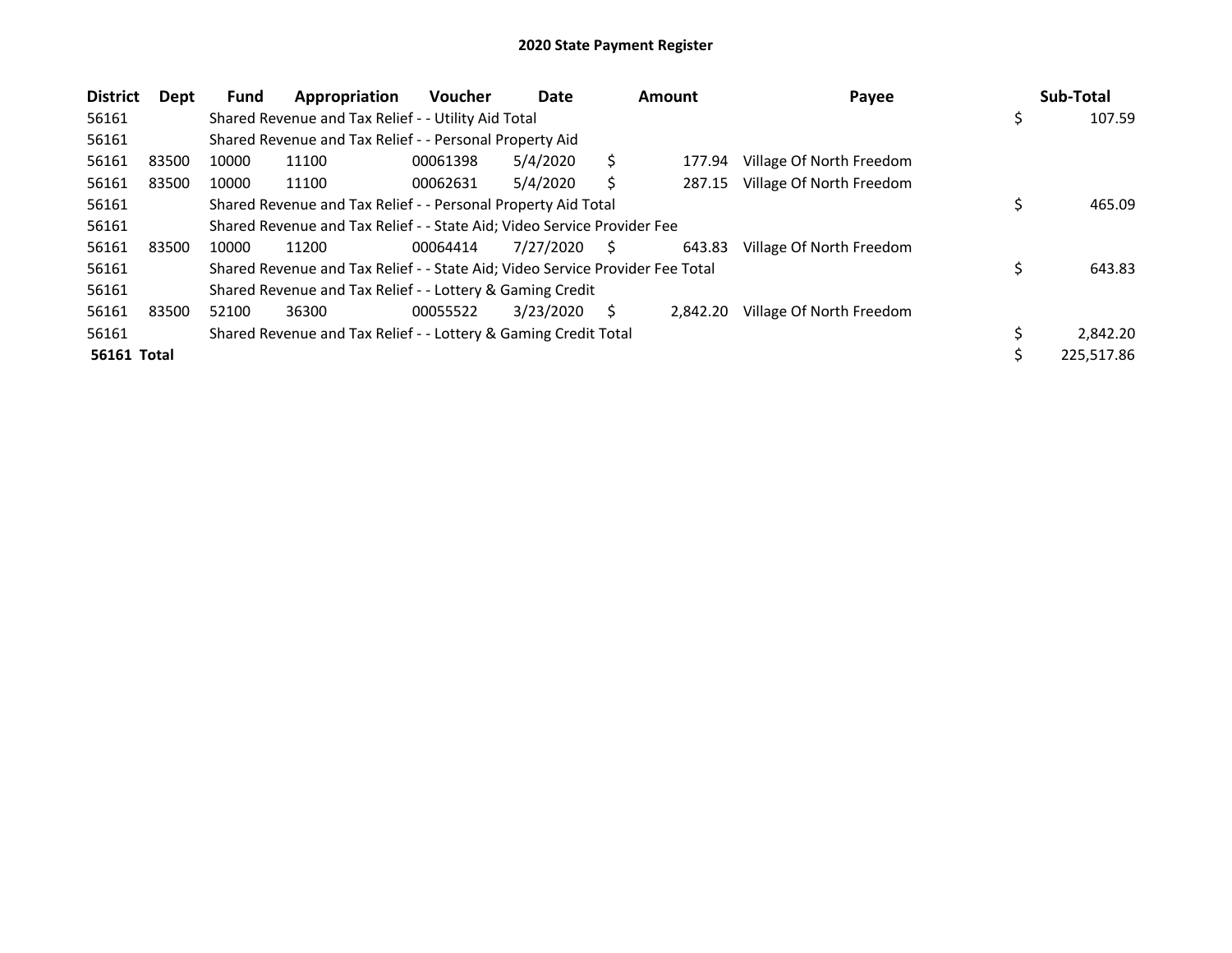| <b>District</b>    | <b>Dept</b> | <b>Fund</b> | Appropriation                                                         | Voucher  | Date       | <b>Amount</b>   | Payee                      | Sub-Total        |
|--------------------|-------------|-------------|-----------------------------------------------------------------------|----------|------------|-----------------|----------------------------|------------------|
| 56171              |             |             | Dept of Safety & Prof Services - - Fire Dues Distribution             |          |            |                 |                            |                  |
| 56171              | 16500       | 10000       | 22500                                                                 | 00036981 | 7/20/2020  | \$              | 2,889.70 Village Of Plain  |                  |
| 56171              |             |             | Dept of Safety & Prof Services - - Fire Dues Distribution Total       |          |            |                 |                            | \$<br>2,889.70   |
| 56171              |             |             | Dept of Natural Resources - - Fin Asst For Responsible Units          |          |            |                 |                            |                  |
| 56171              | 37000       | 27400       | 67000                                                                 | 00412508 | 5/29/2020  | \$              | 2,572.52 Village Of Plain  |                  |
| 56171              |             |             | Dept of Natural Resources - - Fin Asst For Responsible Units Total    |          |            |                 |                            | \$<br>2,572.52   |
| 56171              |             |             | WI Dept of Transportation - - Hwy Sfty Loc Aid Ffd                    |          |            |                 |                            |                  |
| 56171              | 39500       | 21100       | 18500                                                                 | 00510154 | 3/31/2020  | \$              | 1,000.00 Village Of Plain  |                  |
| 56171              | 39500       | 21100       | 18500                                                                 | 00521229 | 5/1/2020   | \$<br>3,940.00  | Village Of Plain           |                  |
| 56171              |             |             | WI Dept of Transportation - - Hwy Sfty Loc Aid Ffd Total              |          |            |                 |                            | \$<br>4,940.00   |
| 56171              |             |             | WI Dept of Transportation - - Trns Aids To Mnc.-Sf                    |          |            |                 |                            |                  |
| 56171              | 39500       | 21100       | 19100                                                                 | 00476928 | 1/6/2020   | \$              | 13,531.91 Village Of Plain |                  |
| 56171              | 39500       | 21100       | 19100                                                                 | 00506783 | 4/6/2020   | \$              | 13,531.91 Village Of Plain |                  |
| 56171              | 39500       | 21100       | 19100                                                                 | 00543775 | 7/6/2020   | \$              | 13,531.91 Village Of Plain |                  |
| 56171              | 39500       | 21100       | 19100                                                                 | 00586601 | 10/5/2020  | \$              | 13,531.94 Village Of Plain |                  |
| 56171              |             |             | WI Dept of Transportation - - Trns Aids To Mnc.-Sf Total              |          |            |                 |                            | \$<br>54,127.67  |
| 56171              |             |             | Elections Commission - - 2018 Hava Election Security                  |          |            |                 |                            |                  |
| 56171              | 51000       | 22000       | 18200                                                                 | 00003323 | 6/24/2020  | \$              | 707.10 Village Of Plain    |                  |
| 56171              |             |             | Elections Commission - - 2018 Hava Election Security Total            |          |            |                 |                            | \$<br>707.10     |
| 56171              |             |             | Shared Revenue and Tax Relief - - Expenditure Restraint Program       |          |            |                 |                            |                  |
| 56171              | 83500       | 10000       | 10100                                                                 | 00068921 | 7/27/2020  | \$              | 25,880.33 Village Of Plain |                  |
| 56171              |             |             | Shared Revenue and Tax Relief - - Expenditure Restraint Program Total |          |            |                 |                            | \$<br>25,880.33  |
| 56171              |             |             | Shared Revenue and Tax Relief - - County And Municipal Aid            |          |            |                 |                            |                  |
| 56171              | 83500       | 10000       | 10500                                                                 | 00068921 | 7/27/2020  | \$              | 3,381.38 Village Of Plain  |                  |
| 56171              | 83500       | 10000       | 10500                                                                 | 00072889 | 11/16/2020 | \$              | 19,161.13 Village Of Plain |                  |
| 56171              |             |             | Shared Revenue and Tax Relief - - County And Municipal Aid Total      |          |            |                 |                            | \$<br>22,542.51  |
| 56171              |             |             | Shared Revenue and Tax Relief - - Exempt Computer Aid                 |          |            |                 |                            |                  |
| 56171              | 83500       | 10000       | 10900                                                                 | 00065986 | 7/27/2020  | \$<br>10,750.06 | Village Of Plain           |                  |
| 56171              | 83500       | 10000       | 10900                                                                 | 00067189 | 7/27/2020  | \$<br>16.25     | Village Of Plain           |                  |
| 56171              |             |             | Shared Revenue and Tax Relief - - Exempt Computer Aid Total           |          |            |                 |                            | \$<br>10,766.31  |
| 56171              |             |             | Shared Revenue and Tax Relief - - Personal Property Aid               |          |            |                 |                            |                  |
| 56171              | 83500       | 10000       | 11100                                                                 | 00061399 | 5/4/2020   | \$              | 65,834.30 Village Of Plain |                  |
| 56171              | 83500       | 10000       | 11100                                                                 | 00062632 | 5/4/2020   | \$              | 56,534.98 Village Of Plain |                  |
| 56171              |             |             | Shared Revenue and Tax Relief - - Personal Property Aid Total         |          |            |                 |                            | \$<br>122,369.28 |
| <b>56171 Total</b> |             |             |                                                                       |          |            |                 |                            | \$<br>246,795.42 |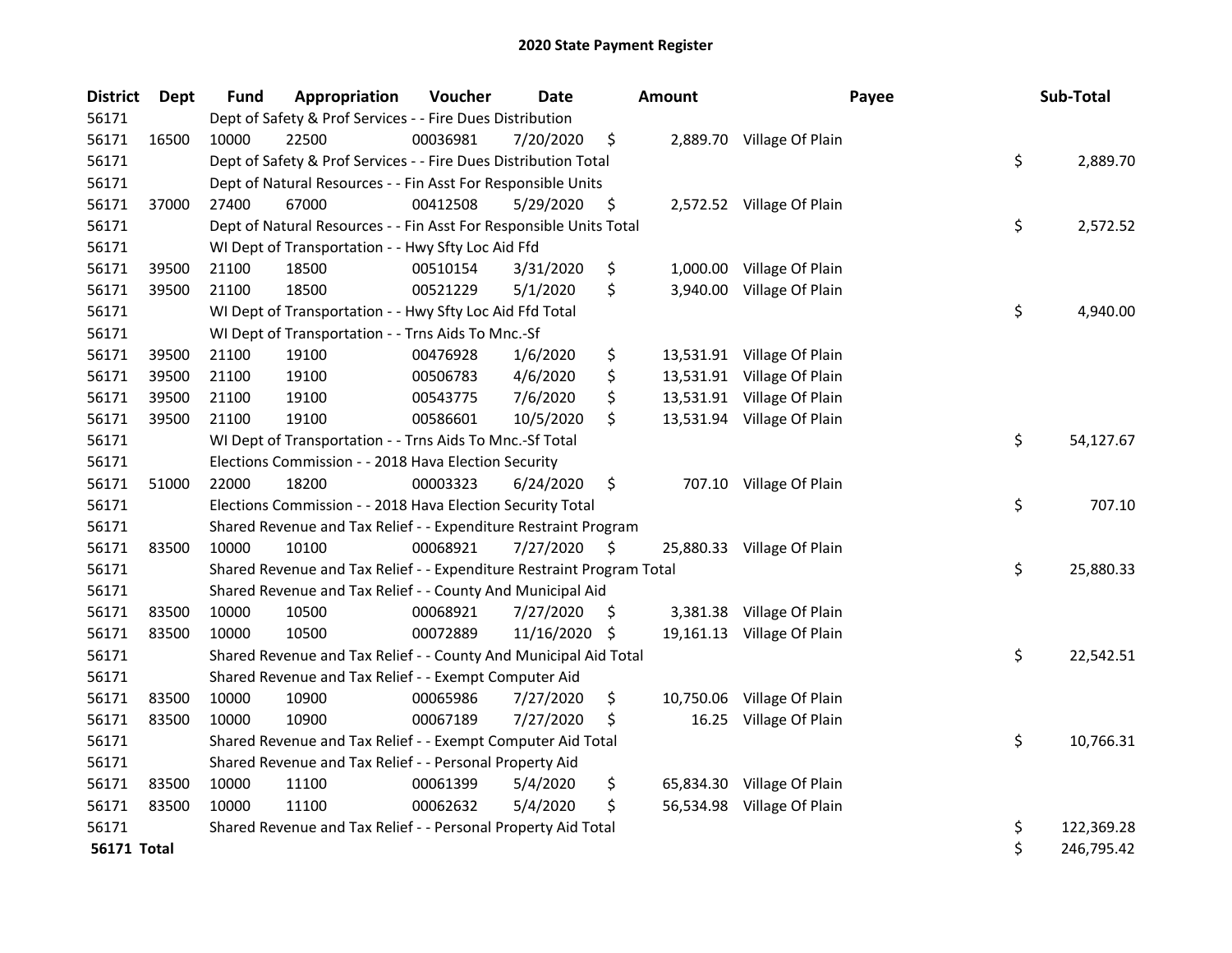| <b>District</b> | <b>Dept</b> | Fund  | Appropriation                                                      | Voucher  | <b>Date</b> | <b>Amount</b>   | Payee                               | Sub-Total        |
|-----------------|-------------|-------|--------------------------------------------------------------------|----------|-------------|-----------------|-------------------------------------|------------------|
| 56172           |             |       | Dept of Safety & Prof Services - - Fire Dues Distribution          |          |             |                 |                                     |                  |
| 56172           | 16500       | 10000 | 22500                                                              | 00036982 | 7/17/2020   | \$              | 19,990.17 Village Of Prairie Du Sac |                  |
| 56172           |             |       | Dept of Safety & Prof Services - - Fire Dues Distribution Total    |          |             |                 |                                     | \$<br>19,990.17  |
| 56172           |             |       | Dept of Natural Resources - - Rec & Resource Aids, Fed             |          |             |                 |                                     |                  |
| 56172           | 37000       | 21200 | 58300                                                              | 00423779 | 7/14/2020   | \$              | 8,413.00 Village Of Prairie Du Sac  |                  |
| 56172           |             |       | Dept of Natural Resources - - Rec & Resource Aids, Fed Total       |          |             |                 |                                     | \$<br>8,413.00   |
| 56172           |             |       | Dept of Natural Resources - - Fin Asst For Responsible Units       |          |             |                 |                                     |                  |
| 56172           | 37000       | 27400 | 67000                                                              | 00413251 | 5/29/2020   | \$              | 16,800.20 Village Of Prairie Du Sac |                  |
| 56172           |             |       | Dept of Natural Resources - - Fin Asst For Responsible Units Total |          |             |                 |                                     | \$<br>16,800.20  |
| 56172           |             |       | Dept of Natural Resources - - Land Acquisition                     |          |             |                 |                                     |                  |
| 56172           | 37000       | 36300 | TA100                                                              | 00386082 | 1/30/2020   | \$              | 79,902.50 Village Of Prairie Du Sac |                  |
| 56172           |             |       | Dept of Natural Resources - - Land Acquisition Total               |          |             |                 |                                     | \$<br>79,902.50  |
| 56172           |             |       | WI Dept of Transportation - - Tc, Trns Oper Aid Sf                 |          |             |                 |                                     |                  |
| 56172           | 39500       | 21100 | 17700                                                              | 00525635 | 5/13/2020   | \$<br>5,421.00  | Village Of Prairie Du Sac           |                  |
| 56172           | 39500       | 21100 | 17700                                                              | 00574850 | 8/27/2020   | \$<br>16,262.00 | Village Of Prairie Du Sac           |                  |
| 56172           |             |       | WI Dept of Transportation - - Tc, Trns Oper Aid Sf Total           |          |             |                 |                                     | \$<br>21,683.00  |
| 56172           |             |       | WI Dept of Transportation - - Trnst/Trns-Rel Aid F                 |          |             |                 |                                     |                  |
| 56172           | 39500       | 21100 | 18200                                                              | 00504134 | 3/19/2020   | \$<br>13,056.20 | Village Of Prairie Du Sac           |                  |
| 56172           | 39500       | 21100 | 18200                                                              | 00548539 | 7/7/2020    | \$<br>14,447.80 | Village Of Prairie Du Sac           |                  |
| 56172           | 39500       | 21100 | 18200                                                              | 00582672 | 9/16/2020   | \$<br>14,391.41 | Village Of Prairie Du Sac           |                  |
| 56172           |             |       | WI Dept of Transportation - - Trnst/Trns-Rel Aid F Total           |          |             |                 |                                     | \$<br>41,895.41  |
| 56172           |             |       | WI Dept of Transportation - - Trns Aids To Mnc.-Sf                 |          |             |                 |                                     |                  |
| 56172           | 39500       | 21100 | 19100                                                              | 00476929 | 1/6/2020    | \$<br>86,447.68 | Village Of Prairie Du Sac           |                  |
| 56172           | 39500       | 21100 | 19100                                                              | 00506784 | 4/6/2020    | \$<br>86,447.68 | Village Of Prairie Du Sac           |                  |
| 56172           | 39500       | 21100 | 19100                                                              | 00543776 | 7/6/2020    | \$<br>86,447.68 | Village Of Prairie Du Sac           |                  |
| 56172           | 39500       | 21100 | 19100                                                              | 00586602 | 10/5/2020   | \$              | 86,447.69 Village Of Prairie Du Sac |                  |
| 56172           |             |       | WI Dept of Transportation - - Trns Aids To Mnc.-Sf Total           |          |             |                 |                                     | \$<br>345,790.73 |
| 56172           |             |       | WI Dept of Transportation - - Loc Rd Imp Prg St Fd                 |          |             |                 |                                     |                  |
| 56172           | 39500       | 21100 | 27800                                                              | 00547196 | 7/6/2020    | \$              | 25,446.76 Village Of Prairie Du Sac |                  |
| 56172           |             |       | WI Dept of Transportation - - Loc Rd Imp Prg St Fd Total           |          |             |                 |                                     | \$<br>25,446.76  |
| 56172           |             |       | Department of Administration - - Federal Aid                       |          |             |                 |                                     |                  |
| 56172           | 50500       | 10000 | 14200                                                              | 00126737 | 8/11/2020   | \$<br>3,702.46  | Village Of Prairie Du Sac           |                  |
| 56172           | 50500       | 10000 | 14200                                                              | 00130168 | 10/1/2020   | \$<br>7,510.27  | Village Of Prairie Du Sac           |                  |
| 56172           | 50500       | 10000 | 14200                                                              | 00135091 | 12/9/2020   | \$<br>56,809.27 | Village Of Prairie Du Sac           |                  |
| 56172           | 50500       | 10000 | 14200                                                              | 00136510 | 12/16/2020  | \$<br>586.70    | Village Of Prairie Du Sac           |                  |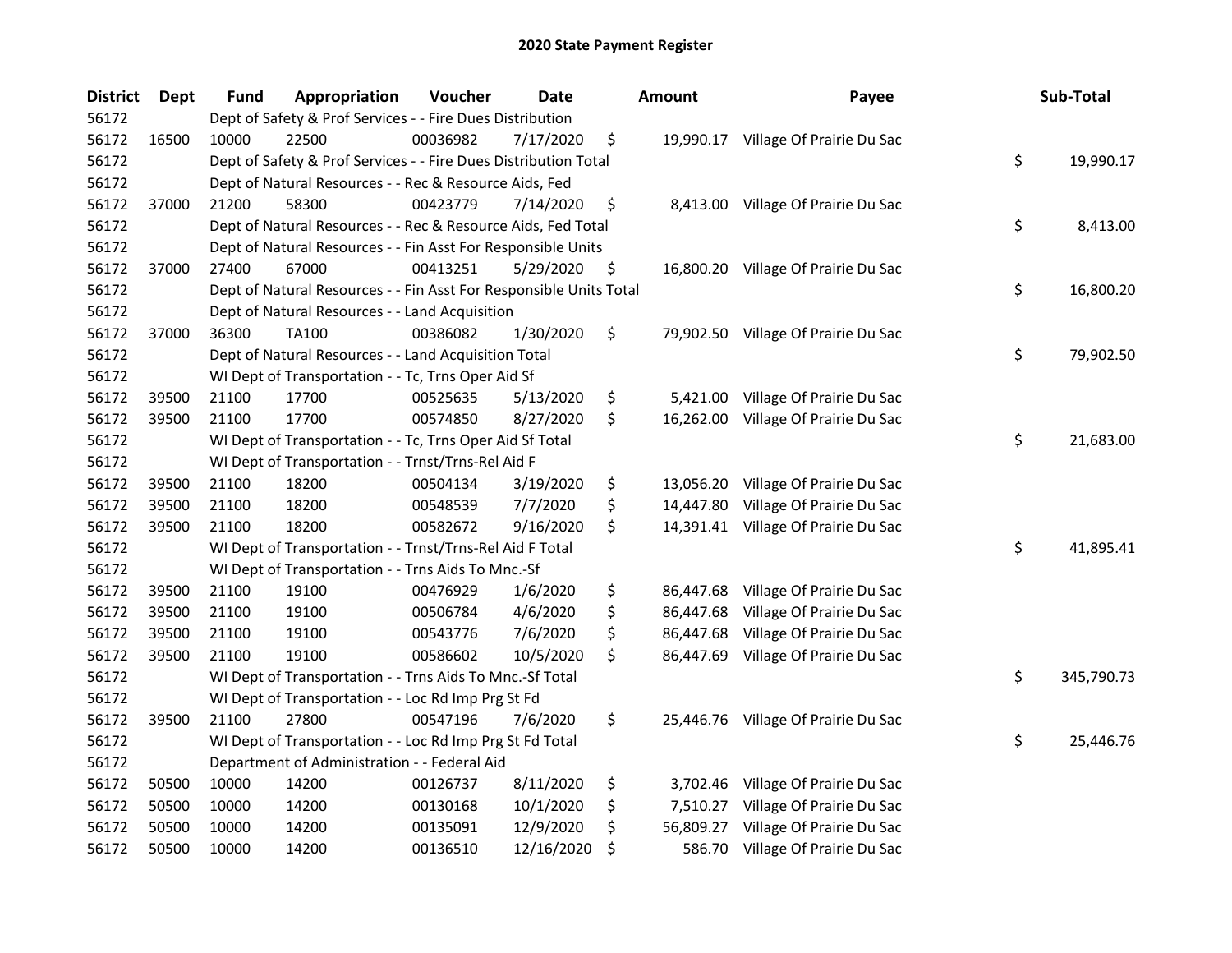| <b>District</b>    | Dept  | Fund  | Appropriation                                                                 | <b>Voucher</b> | Date       |    | <b>Amount</b> | Payee                     |     | Sub-Total  |
|--------------------|-------|-------|-------------------------------------------------------------------------------|----------------|------------|----|---------------|---------------------------|-----|------------|
| 56172              |       |       | Department of Administration - - Federal Aid Total                            |                |            |    |               |                           | \$  | 68,608.70  |
| 56172              |       |       | Elections Commission - - 2018 Hava Election Security                          |                |            |    |               |                           |     |            |
| 56172              | 51000 | 22000 | 18200                                                                         | 00004262       | 8/18/2020  | \$ | 3,166.70      | Village Of Prairie Du Sac |     |            |
| 56172              |       |       | Elections Commission - - 2018 Hava Election Security Total                    |                |            |    |               |                           | \$  | 3,166.70   |
| 56172              |       |       | Shared Revenue and Tax Relief - - County And Municipal Aid                    |                |            |    |               |                           |     |            |
| 56172              | 83500 | 10000 | 10500                                                                         | 00068922       | 7/27/2020  | S. | 17,804.48     | Village Of Prairie Du Sac |     |            |
| 56172              | 83500 | 10000 | 10500                                                                         | 00072890       | 11/16/2020 | S  | 100,892.06    | Village Of Prairie Du Sac |     |            |
| 56172              |       |       | Shared Revenue and Tax Relief - - County And Municipal Aid Total              |                |            |    |               |                           | \$  | 118,696.54 |
| 56172              |       |       | Shared Revenue and Tax Relief - - Exempt Computer Aid                         |                |            |    |               |                           |     |            |
| 56172              | 83500 | 10000 | 10900                                                                         | 00065987       | 7/27/2020  | \$ | 12.843.55     | Village Of Prairie Du Sac |     |            |
| 56172              | 83500 | 10000 | 10900                                                                         | 00067190       | 7/27/2020  | S  | 32.683.90     | Village Of Prairie Du Sac |     |            |
| 56172              |       |       | Shared Revenue and Tax Relief - - Exempt Computer Aid Total                   |                |            |    |               |                           | \$. | 45,527.45  |
| 56172              |       |       | Shared Revenue and Tax Relief - - Utility Aid                                 |                |            |    |               |                           |     |            |
| 56172              | 83500 | 10000 | 11000                                                                         | 00068922       | 7/27/2020  | Ŝ. | 123.28        | Village Of Prairie Du Sac |     |            |
| 56172              | 83500 | 10000 | 11000                                                                         | 00072890       | 11/16/2020 | -S | 705.47        | Village Of Prairie Du Sac |     |            |
| 56172              |       |       | Shared Revenue and Tax Relief - - Utility Aid Total                           |                |            |    |               |                           | \$  | 828.75     |
| 56172              |       |       | Shared Revenue and Tax Relief - - Personal Property Aid                       |                |            |    |               |                           |     |            |
| 56172              | 83500 | 10000 | 11100                                                                         | 00061400       | 5/4/2020   | \$ | 15,505.17     | Village Of Prairie Du Sac |     |            |
| 56172              |       |       | Shared Revenue and Tax Relief - - Personal Property Aid Total                 |                |            |    |               |                           | \$  | 15,505.17  |
| 56172              |       |       | Shared Revenue and Tax Relief - - State Aid; Video Service Provider Fee       |                |            |    |               |                           |     |            |
| 56172              | 83500 | 10000 | 11200                                                                         | 00064415       | 7/27/2020  | S  | 5,718.99      | Village Of Prairie Du Sac |     |            |
| 56172              |       |       | Shared Revenue and Tax Relief - - State Aid; Video Service Provider Fee Total |                |            |    |               |                           | \$  | 5,718.99   |
| <b>56172 Total</b> |       |       |                                                                               |                |            |    |               |                           | \$  | 817,974.07 |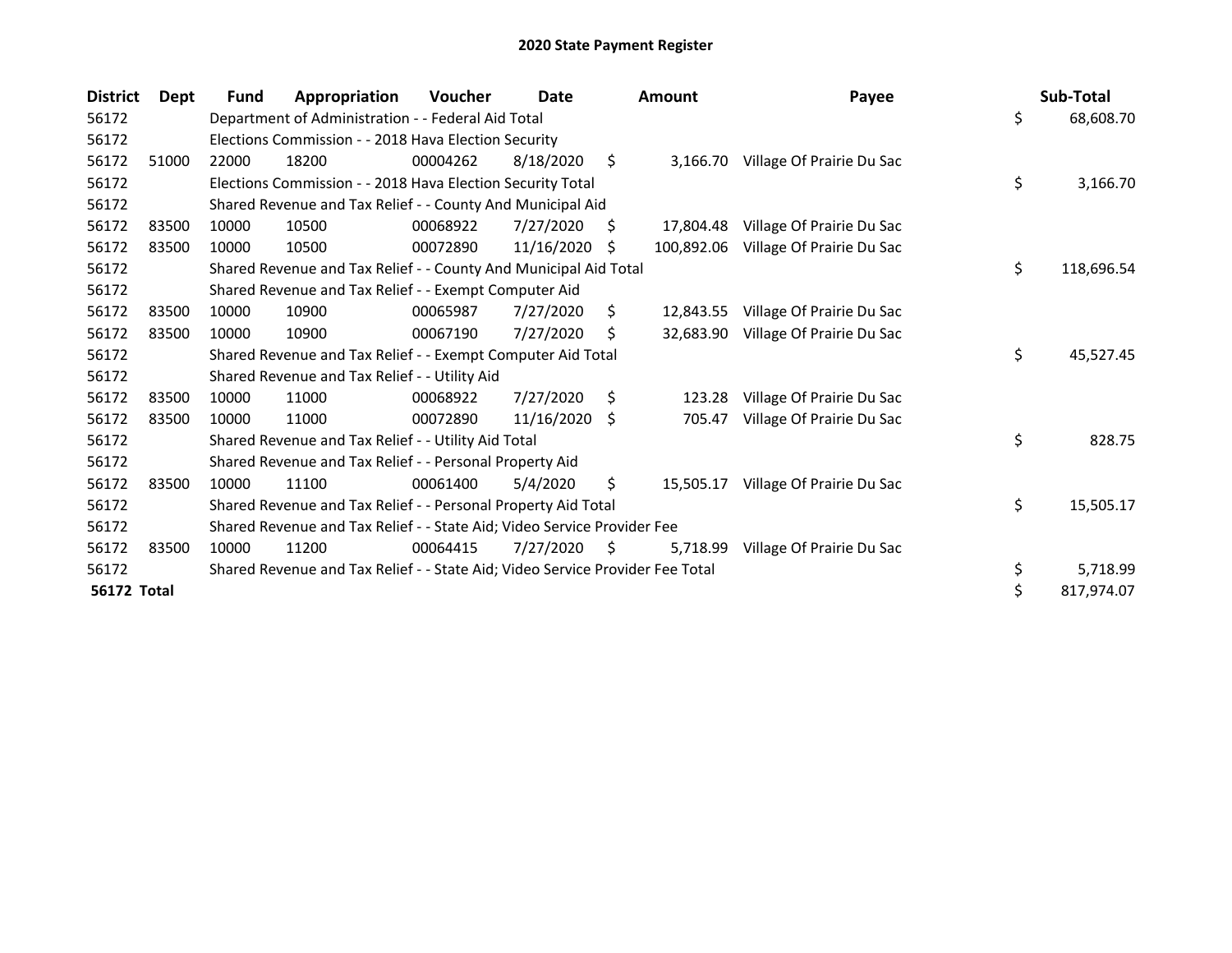| <b>District</b> | <b>Dept</b> | <b>Fund</b> | Appropriation                                                          | Voucher  | Date       | <b>Amount</b>   | Payee                             | Sub-Total        |
|-----------------|-------------|-------------|------------------------------------------------------------------------|----------|------------|-----------------|-----------------------------------|------------------|
| 56176           |             |             | Dept of Safety & Prof Services - - Fire Dues Distribution              |          |            |                 |                                   |                  |
| 56176           | 16500       | 10000       | 22500                                                                  | 00036983 | 7/20/2020  | \$              | 1,086.75 Village Of Rock Springs  |                  |
| 56176           |             |             | Dept of Safety & Prof Services - - Fire Dues Distribution Total        |          |            |                 |                                   | \$<br>1,086.75   |
| 56176           |             |             | Dept of Natural Resources - - Aids In Lieu Of Taxes - Gener            |          |            |                 |                                   |                  |
| 56176           | 37000       | 10000       | 50300                                                                  | 00383661 | 1/17/2020  | \$              | 949.35 Village Of Rock Springs    |                  |
| 56176           |             |             | Dept of Natural Resources - - Aids In Lieu Of Taxes - Gener Total      |          |            |                 |                                   | \$<br>949.35     |
| 56176           |             |             | Dept of Natural Resources - - Fin Asst For Responsible Units           |          |            |                 |                                   |                  |
| 56176           | 37000       | 27400       | 67000                                                                  | 00412659 | 5/29/2020  | \$              | 1,101.26 Village Of Rock Springs  |                  |
| 56176           |             |             | Dept of Natural Resources - - Fin Asst For Responsible Units Total     |          |            |                 |                                   | \$<br>1,101.26   |
| 56176           |             |             | WI Dept of Transportation - - Trns Aids To Mnc.-Sf                     |          |            |                 |                                   |                  |
| 56176           | 39500       | 21100       | 19100                                                                  | 00476930 | 1/6/2020   | \$              | 3,821.67 Village Of Rock Springs  |                  |
| 56176           | 39500       | 21100       | 19100                                                                  | 00506785 | 4/6/2020   | \$<br>3,821.67  | Village Of Rock Springs           |                  |
| 56176           | 39500       | 21100       | 19100                                                                  | 00543777 | 7/6/2020   | \$<br>3,821.67  | Village Of Rock Springs           |                  |
| 56176           | 39500       | 21100       | 19100                                                                  | 00586603 | 10/5/2020  | \$<br>3,821.68  | Village Of Rock Springs           |                  |
| 56176           |             |             | WI Dept of Transportation - - Trns Aids To Mnc.-Sf Total               |          |            |                 |                                   | \$<br>15,286.69  |
| 56176           |             |             | WI Dept of Transportation - - Loc Rd Imp Prg St Fd                     |          |            |                 |                                   |                  |
| 56176           | 39500       | 21100       | 27800                                                                  | 00573680 | 8/25/2020  | \$              | 18,811.10 Village Of Rock Springs |                  |
| 56176           |             |             | WI Dept of Transportation - - Loc Rd Imp Prg St Fd Total               |          |            |                 |                                   | \$<br>18,811.10  |
| 56176           |             |             | Department of Military Affairs - - Disaster Recovery Aid               |          |            |                 |                                   |                  |
| 56176           | 46500       | 10000       | 30500                                                                  | 00075237 | 3/11/2020  | \$<br>80.84     | Village Of Rock Springs           |                  |
| 56176           | 46500       | 10000       | 30500                                                                  | 00082584 | 9/9/2020   | \$<br>491.80    | Village Of Rock Springs           |                  |
| 56176           | 46500       | 10000       | 30500                                                                  | 00084030 | 10/8/2020  | \$<br>787.50    | Village Of Rock Springs           |                  |
| 56176           | 46500       | 10000       | 30500                                                                  | 00084031 | 10/8/2020  | \$<br>825.00    | Village Of Rock Springs           |                  |
| 56176           |             |             | Department of Military Affairs - - Disaster Recovery Aid Total         |          |            |                 |                                   | \$<br>2,185.14   |
| 56176           |             |             | Department of Military Affairs - - Federal Aid, Local Assistance       |          |            |                 |                                   |                  |
| 56176           | 46500       | 10000       | 34200                                                                  | 00073169 | 1/31/2020  | \$<br>3,885.00  | Village Of Rock Springs           |                  |
| 56176           | 46500       | 10000       | 34200                                                                  | 00073966 | 2/14/2020  | \$<br>82,366.23 | Village Of Rock Springs           |                  |
| 56176           | 46500       | 10000       | 34200                                                                  | 00075237 | 3/11/2020  | \$<br>32,801.18 | Village Of Rock Springs           |                  |
| 56176           | 46500       | 10000       | 34200                                                                  | 00080159 | 7/8/2020   | \$<br>66,915.47 | Village Of Rock Springs           |                  |
| 56176           | 46500       | 10000       | 34200                                                                  | 00082584 | 9/9/2020   | \$<br>2,950.79  | Village Of Rock Springs           |                  |
| 56176           | 46500       | 10000       | 34200                                                                  | 00084030 | 10/8/2020  | \$<br>4,725.00  | Village Of Rock Springs           |                  |
| 56176           | 46500       | 10000       | 34200                                                                  | 00084031 | 10/8/2020  | \$<br>4,950.00  | Village Of Rock Springs           |                  |
| 56176           |             |             | Department of Military Affairs - - Federal Aid, Local Assistance Total |          |            |                 |                                   | \$<br>198,593.67 |
| 56176           |             |             | Department of Administration - - Federal Aid                           |          |            |                 |                                   |                  |
| 56176           | 50500       | 10000       | 14200                                                                  | 00135092 | 12/10/2020 | \$              | 4,764.54 Village Of Rock Springs  |                  |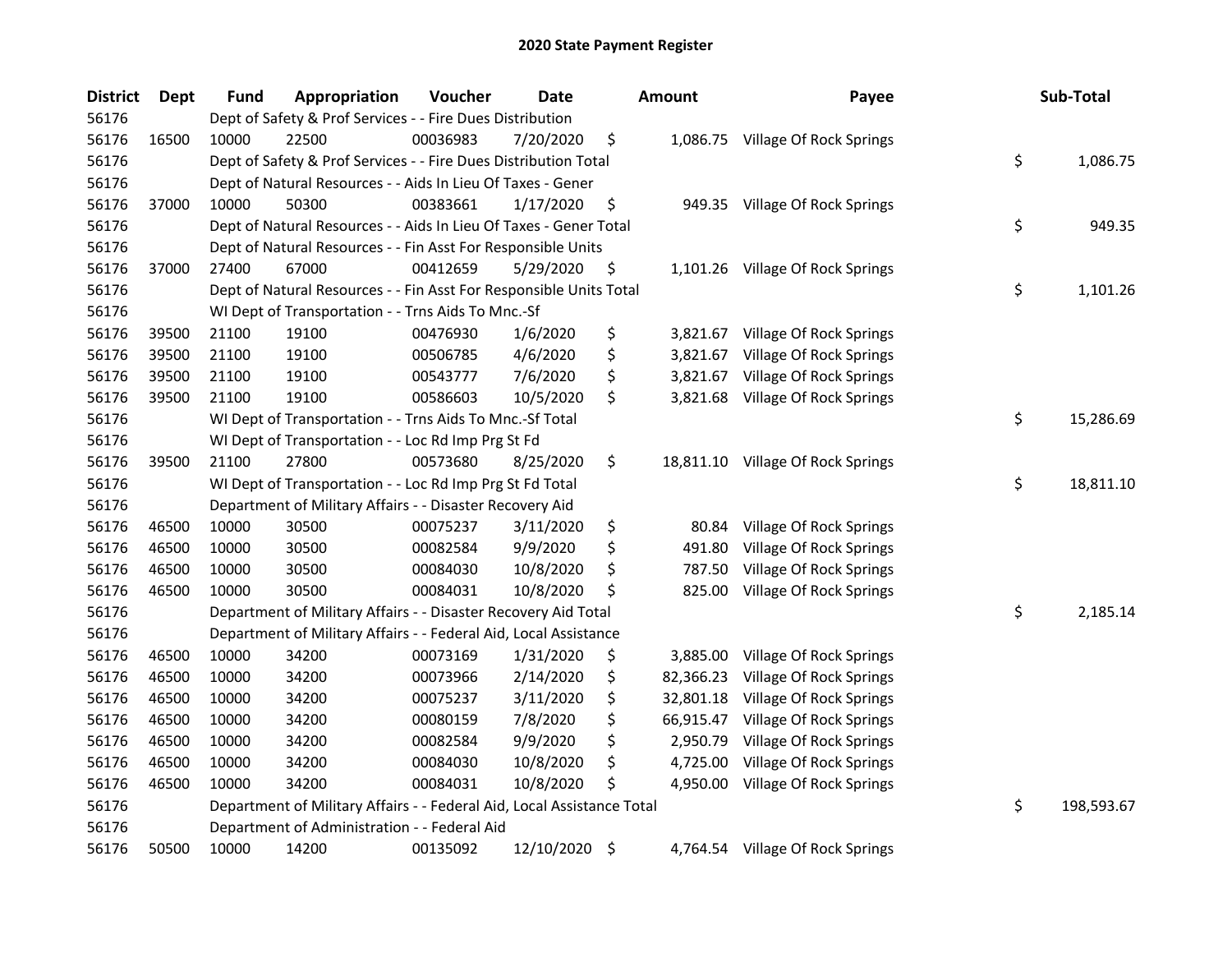| <b>District</b> | <b>Dept</b> | Fund  | Appropriation                                                         | <b>Voucher</b> | Date            |     | <b>Amount</b> | Payee                   |    | Sub-Total  |
|-----------------|-------------|-------|-----------------------------------------------------------------------|----------------|-----------------|-----|---------------|-------------------------|----|------------|
| 56176           |             |       | Department of Administration - - Federal Aid Total                    |                |                 |     |               |                         | \$ | 4,764.54   |
| 56176           |             |       | Shared Revenue and Tax Relief - - Expenditure Restraint Program       |                |                 |     |               |                         |    |            |
| 56176           | 83500       | 10000 | 10100                                                                 | 00068923       | 7/27/2020       | S   | 3,404.05      | Village Of Rock Springs |    |            |
| 56176           |             |       | Shared Revenue and Tax Relief - - Expenditure Restraint Program Total |                |                 |     |               |                         | \$ | 3,404.05   |
| 56176           |             |       | Shared Revenue and Tax Relief - - County And Municipal Aid            |                |                 |     |               |                         |    |            |
| 56176           | 83500       | 10000 | 10500                                                                 | 00068923       | 7/27/2020       | S.  | 13,124.58     | Village Of Rock Springs |    |            |
| 56176           | 83500       | 10000 | 10500                                                                 | 00072891       | 11/16/2020      | -S  | 74,422.09     | Village Of Rock Springs |    |            |
| 56176           |             |       | Shared Revenue and Tax Relief - - County And Municipal Aid Total      |                |                 |     |               |                         | \$ | 87,546.67  |
| 56176           |             |       | Shared Revenue and Tax Relief - - Exempt Computer Aid                 |                |                 |     |               |                         |    |            |
| 56176           | 83500       | 10000 | 10900                                                                 | 00065988       | 7/27/2020       | \$. | 90.42         | Village Of Rock Springs |    |            |
| 56176           |             |       | Shared Revenue and Tax Relief - - Exempt Computer Aid Total           |                |                 |     |               |                         | \$ | 90.42      |
| 56176           |             |       | Shared Revenue and Tax Relief - - Utility Aid                         |                |                 |     |               |                         |    |            |
| 56176           | 83500       | 10000 | 11000                                                                 | 00072891       | $11/16/2020$ \$ |     | 131.55        | Village Of Rock Springs |    |            |
| 56176           |             |       | Shared Revenue and Tax Relief - - Utility Aid Total                   |                |                 |     |               |                         | \$ | 131.55     |
| 56176           |             |       | Shared Revenue and Tax Relief - - Personal Property Aid               |                |                 |     |               |                         |    |            |
| 56176           | 83500       | 10000 | 11100                                                                 | 00061401       | 5/4/2020        | \$  | 11,087.67     | Village Of Rock Springs |    |            |
| 56176           |             |       | Shared Revenue and Tax Relief - - Personal Property Aid Total         |                |                 |     |               |                         | \$ | 11,087.67  |
| 56176 Total     |             |       |                                                                       |                |                 |     |               |                         | Ś  | 345,038.86 |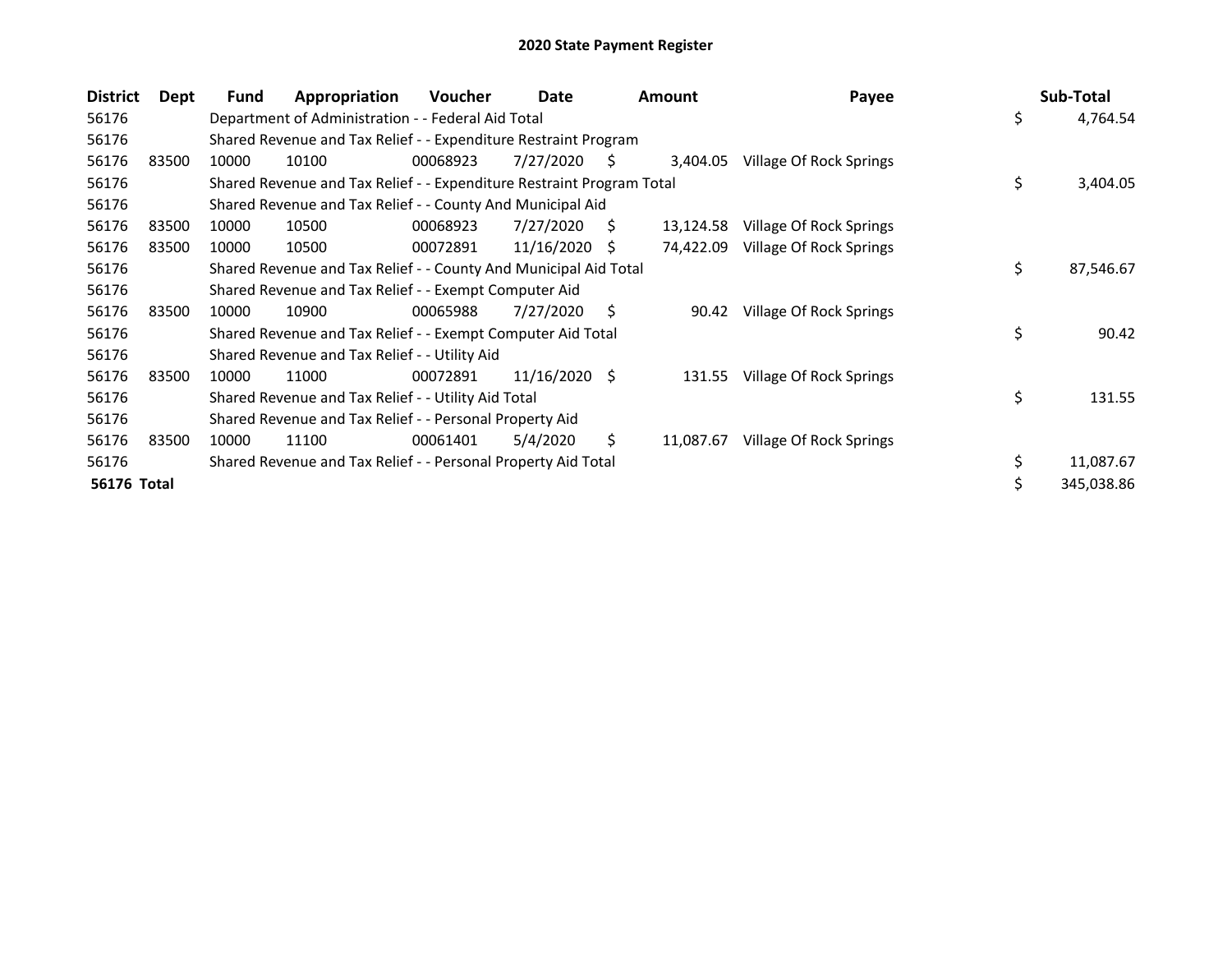| <b>District</b> | <b>Dept</b> | <b>Fund</b> | Appropriation                                                      | Voucher  | <b>Date</b> | <b>Amount</b>   | Payee                           | Sub-Total        |
|-----------------|-------------|-------------|--------------------------------------------------------------------|----------|-------------|-----------------|---------------------------------|------------------|
| 56181           |             |             | Dept of Safety & Prof Services - - Fire Dues Distribution          |          |             |                 |                                 |                  |
| 56181           | 16500       | 10000       | 22500                                                              | 00036984 | 7/20/2020   | \$              | 14,373.28 Village Of Sauk City  |                  |
| 56181           |             |             | Dept of Safety & Prof Services - - Fire Dues Distribution Total    |          |             |                 |                                 | \$<br>14,373.28  |
| 56181           |             |             | Dept of Natural Resources - - Aids In Lieu Of Taxes - Gener        |          |             |                 |                                 |                  |
| 56181           | 37000       | 10000       | 50300                                                              | 00405133 | 4/21/2020   | \$<br>4.38      | Village Of Sauk City            |                  |
| 56181           |             |             | Dept of Natural Resources - - Aids In Lieu Of Taxes - Gener Total  |          |             |                 |                                 | \$<br>4.38       |
| 56181           |             |             | Dept of Natural Resources - - Rec & Resource Aids, Fed             |          |             |                 |                                 |                  |
| 56181           | 37000       | 21200       | 58300                                                              | 00418053 | 6/16/2020   | \$              | 654,595.39 Village Of Sauk City |                  |
| 56181           |             |             | Dept of Natural Resources - - Rec & Resource Aids, Fed Total       |          |             |                 |                                 | \$<br>654,595.39 |
| 56181           |             |             | Dept of Natural Resources - - Fin Asst For Responsible Units       |          |             |                 |                                 |                  |
| 56181           | 37000       | 27400       | 67000                                                              | 00413336 | 5/29/2020   | \$              | 15,150.69 Village Of Sauk City  |                  |
| 56181           |             |             | Dept of Natural Resources - - Fin Asst For Responsible Units Total |          |             |                 |                                 | \$<br>15,150.69  |
| 56181           |             |             | Dept of Natural Resources - - Land Acquisition                     |          |             |                 |                                 |                  |
| 56181           | 37000       | 36300       | TA100                                                              | 00418052 | 6/16/2020   | \$              | 215,217.95 Village Of Sauk City |                  |
| 56181           |             |             | Dept of Natural Resources - - Land Acquisition Total               |          |             |                 |                                 | \$<br>215,217.95 |
| 56181           |             |             | WI Dept of Transportation - - Hwy Sfty Loc Aid Ffd                 |          |             |                 |                                 |                  |
| 56181           | 39500       | 21100       | 18500                                                              | 00486381 | 1/29/2020   | \$<br>2,744.99  | Village Of Sauk City            |                  |
| 56181           | 39500       | 21100       | 18500                                                              | 00492963 | 2/14/2020   | \$<br>510.10    | Village Of Sauk City            |                  |
| 56181           | 39500       | 21100       | 18500                                                              | 00508228 | 3/26/2020   | \$<br>389.69    | Village Of Sauk City            |                  |
| 56181           | 39500       | 21100       | 18500                                                              | 00515243 | 4/14/2020   | \$<br>390.37    | Village Of Sauk City            |                  |
| 56181           | 39500       | 21100       | 18500                                                              | 00531256 | 5/28/2020   | \$<br>327.83    | Village Of Sauk City            |                  |
| 56181           | 39500       | 21100       | 18500                                                              | 00555722 | 7/27/2020   | \$<br>799.10    | Village Of Sauk City            |                  |
| 56181           | 39500       | 21100       | 18500                                                              | 00575619 | 8/31/2020   | \$<br>347.22    | Village Of Sauk City            |                  |
| 56181           | 39500       | 21100       | 18500                                                              | 00594151 | 10/2/2020   | \$<br>1,512.87  | Village Of Sauk City            |                  |
| 56181           | 39500       | 21100       | 18500                                                              | 00611317 | 11/5/2020   | \$<br>357.68    | Village Of Sauk City            |                  |
| 56181           | 39500       | 21100       | 18500                                                              | 00625535 | 12/10/2020  | \$<br>398.12    | Village Of Sauk City            |                  |
| 56181           |             |             | WI Dept of Transportation - - Hwy Sfty Loc Aid Ffd Total           |          |             |                 |                                 | \$<br>7,777.97   |
| 56181           |             |             | WI Dept of Transportation - - Trns Aids To Mnc.-Sf                 |          |             |                 |                                 |                  |
| 56181           | 39500       | 21100       | 19100                                                              | 00476931 | 1/6/2020    | \$<br>53,923.40 | Village Of Sauk City            |                  |
| 56181           | 39500       | 21100       | 19100                                                              | 00506786 | 4/6/2020    | \$<br>53,923.40 | Village Of Sauk City            |                  |
| 56181           | 39500       | 21100       | 19100                                                              | 00543778 | 7/6/2020    | \$<br>53,923.40 | Village Of Sauk City            |                  |
| 56181           | 39500       | 21100       | 19100                                                              | 00586604 | 10/5/2020   | \$              | 53,923.42 Village Of Sauk City  |                  |
| 56181           |             |             | WI Dept of Transportation - - Trns Aids To Mnc.-Sf Total           |          |             |                 |                                 | \$<br>215,693.62 |
| 56181           |             |             | WI Dept of Transportation - - Hwy Mgmt & Opers Sf                  |          |             |                 |                                 |                  |
| 56181           | 39500       | 21100       | 36500                                                              | 00481434 | 1/14/2020   | \$              | 342.79 Village Of Sauk City     |                  |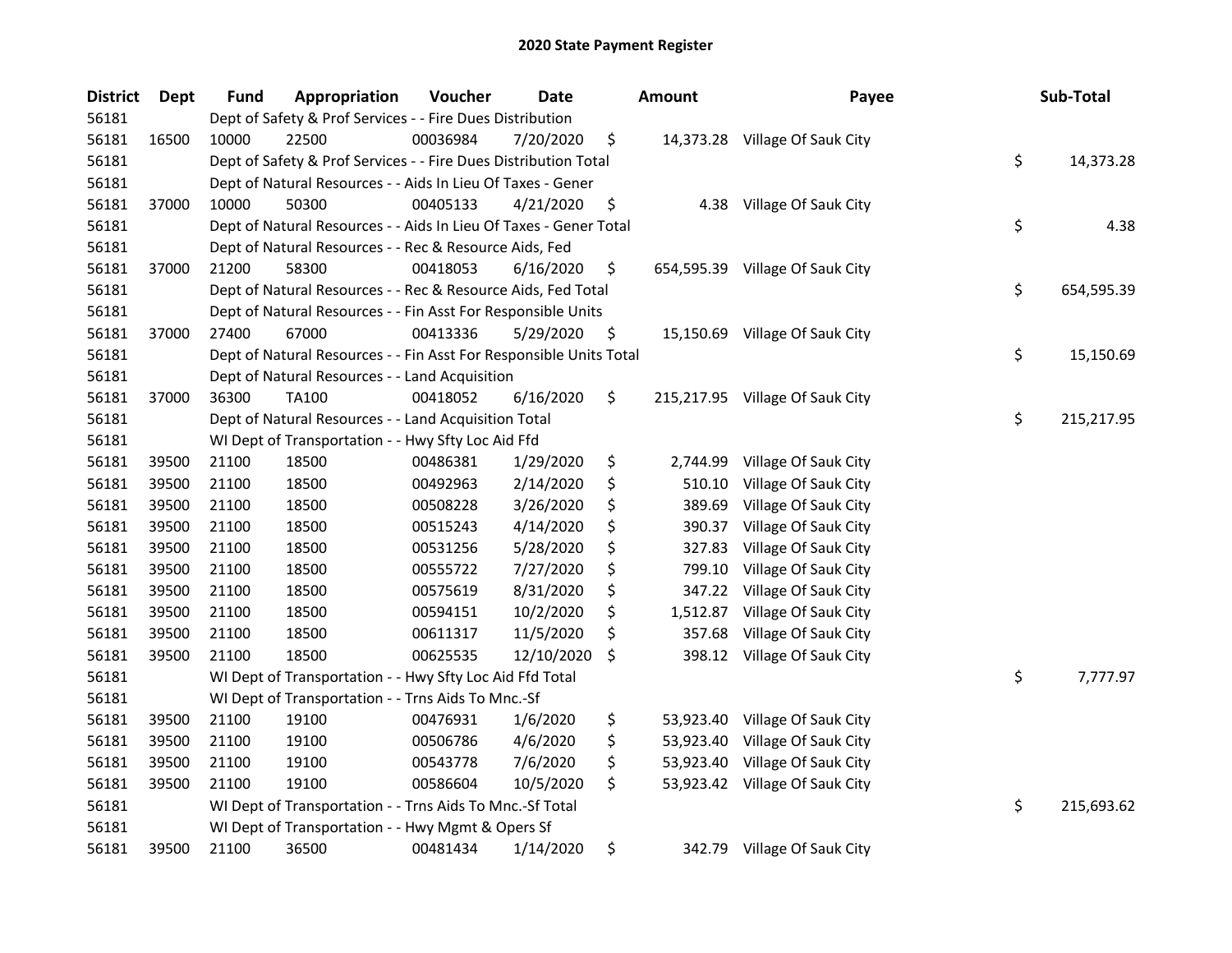| <b>District</b> | Dept  | <b>Fund</b> | Appropriation                                                                   | Voucher   | Date          |     | <b>Amount</b> | Payee                           | Sub-Total        |
|-----------------|-------|-------------|---------------------------------------------------------------------------------|-----------|---------------|-----|---------------|---------------------------------|------------------|
| 56181           | 39500 | 21100       | 36500                                                                           | 00491298  | 2/11/2020     | \$  | 655.30        | Village Of Sauk City            |                  |
| 56181           | 39500 | 21100       | 36500                                                                           | 00503848  | 3/19/2020     | \$  | 496.68        | Village Of Sauk City            |                  |
| 56181           | 39500 | 21100       | 36500                                                                           | 00514033  | 4/10/2020     | \$  | 202.29        | Village Of Sauk City            |                  |
| 56181           | 39500 | 21100       | 36500                                                                           | 00524002  | 5/8/2020      | \$  | 419.39        | Village Of Sauk City            |                  |
| 56181           | 39500 | 21100       | 36500                                                                           | 00535033  | 6/9/2020      | \$  | 308.67        | Village Of Sauk City            |                  |
| 56181           | 39500 | 21100       | 36500                                                                           | 00551662  | 7/14/2020     | \$  | 345.94        | Village Of Sauk City            |                  |
| 56181           | 39500 | 21100       | 36500                                                                           | 00564939  | 8/11/2020     | \$  | 290.66        | Village Of Sauk City            |                  |
| 56181           | 39500 | 21100       | 36500                                                                           | 00580618  | 9/10/2020     | \$  | 320.93        | Village Of Sauk City            |                  |
| 56181           | 39500 | 21100       | 36500                                                                           | 00596486  | 10/8/2020     | \$  | 347.53        | Village Of Sauk City            |                  |
| 56181           | 39500 | 21100       | 36500                                                                           | 00612624  | 11/6/2020     | \$  | 361.78        | Village Of Sauk City            |                  |
| 56181           | 39500 | 21100       | 36500                                                                           | 00625193  | 12/9/2020     | \$  |               | 388.71 Village Of Sauk City     |                  |
| 56181           |       |             | WI Dept of Transportation - - Hwy Mgmt & Opers Sf Total                         |           |               |     |               |                                 | \$<br>4,480.67   |
| 56181           |       |             | Department of Health Services - - Prepaid Medical Transport Reimbursement       |           |               |     |               |                                 |                  |
| 56181           | 43500 | 10000       | 16300                                                                           | AMBULANCE | 11/16/2020 \$ |     |               | 13,030.61 Village Of Sauk City  |                  |
| 56181           |       |             | Department of Health Services - - Prepaid Medical Transport Reimbursement Total |           |               |     |               |                                 | \$<br>13,030.61  |
| 56181           |       |             | Department of Justice - - Law Enforcement Train, Local                          |           |               |     |               |                                 |                  |
| 56181           | 45500 | 10000       | 23100                                                                           | 00087460  | 9/3/2020      | \$  |               | 2,111.81 Village Of Sauk City   |                  |
| 56181           | 45500 | 10000       | 23100                                                                           | 00092028  | 12/11/2020    | \$  | 2,400.00      | Village Of Sauk City            |                  |
| 56181           |       |             | Department of Justice - - Law Enforcement Train, Local Total                    |           |               |     |               |                                 | \$<br>4,511.81   |
| 56181           |       |             | Department of Administration - - Federal Aid                                    |           |               |     |               |                                 |                  |
| 56181           | 50500 | 10000       | 14200                                                                           | 00135093  | 12/10/2020    | -\$ |               | 55,828.00 Village Of Sauk City  |                  |
| 56181           | 50500 | 10000       | 14200                                                                           | 00136511  | 12/17/2020 \$ |     |               | 5,925.14 Village Of Sauk City   |                  |
| 56181           |       |             | Department of Administration - - Federal Aid Total                              |           |               |     |               |                                 | \$<br>61,753.14  |
| 56181           |       |             | Shared Revenue and Tax Relief - - Expenditure Restraint Program                 |           |               |     |               |                                 |                  |
| 56181           | 83500 | 10000       | 10100                                                                           | 00068924  | 7/27/2020     | \$  |               | 19,076.28 Village Of Sauk City  |                  |
| 56181           |       |             | Shared Revenue and Tax Relief - - Expenditure Restraint Program Total           |           |               |     |               |                                 | \$<br>19,076.28  |
| 56181           |       |             | Shared Revenue and Tax Relief - - County And Municipal Aid                      |           |               |     |               |                                 |                  |
| 56181           | 83500 | 10000       | 10500                                                                           | 00068924  | 7/27/2020     | \$. |               | 22,532.41 Village Of Sauk City  |                  |
| 56181           | 83500 | 10000       | 10500                                                                           | 00072892  | 11/16/2020    | \$  |               | 114,653.04 Village Of Sauk City |                  |
| 56181           |       |             | Shared Revenue and Tax Relief - - County And Municipal Aid Total                |           |               |     |               |                                 | \$<br>137,185.45 |
| 56181           |       |             | Shared Revenue and Tax Relief - - Exempt Computer Aid                           |           |               |     |               |                                 |                  |
| 56181           | 83500 | 10000       | 10900                                                                           | 00065989  | 7/27/2020     | \$  |               | 21,609.25 Village Of Sauk City  |                  |
| 56181           | 83500 | 10000       | 10900                                                                           | 00067191  | 7/27/2020     | \$  |               | 8,022.27 Village Of Sauk City   |                  |
| 56181           |       |             | Shared Revenue and Tax Relief - - Exempt Computer Aid Total                     |           |               |     |               |                                 | \$<br>29,631.52  |
| 56181           |       |             | Shared Revenue and Tax Relief - - Utility Aid                                   |           |               |     |               |                                 |                  |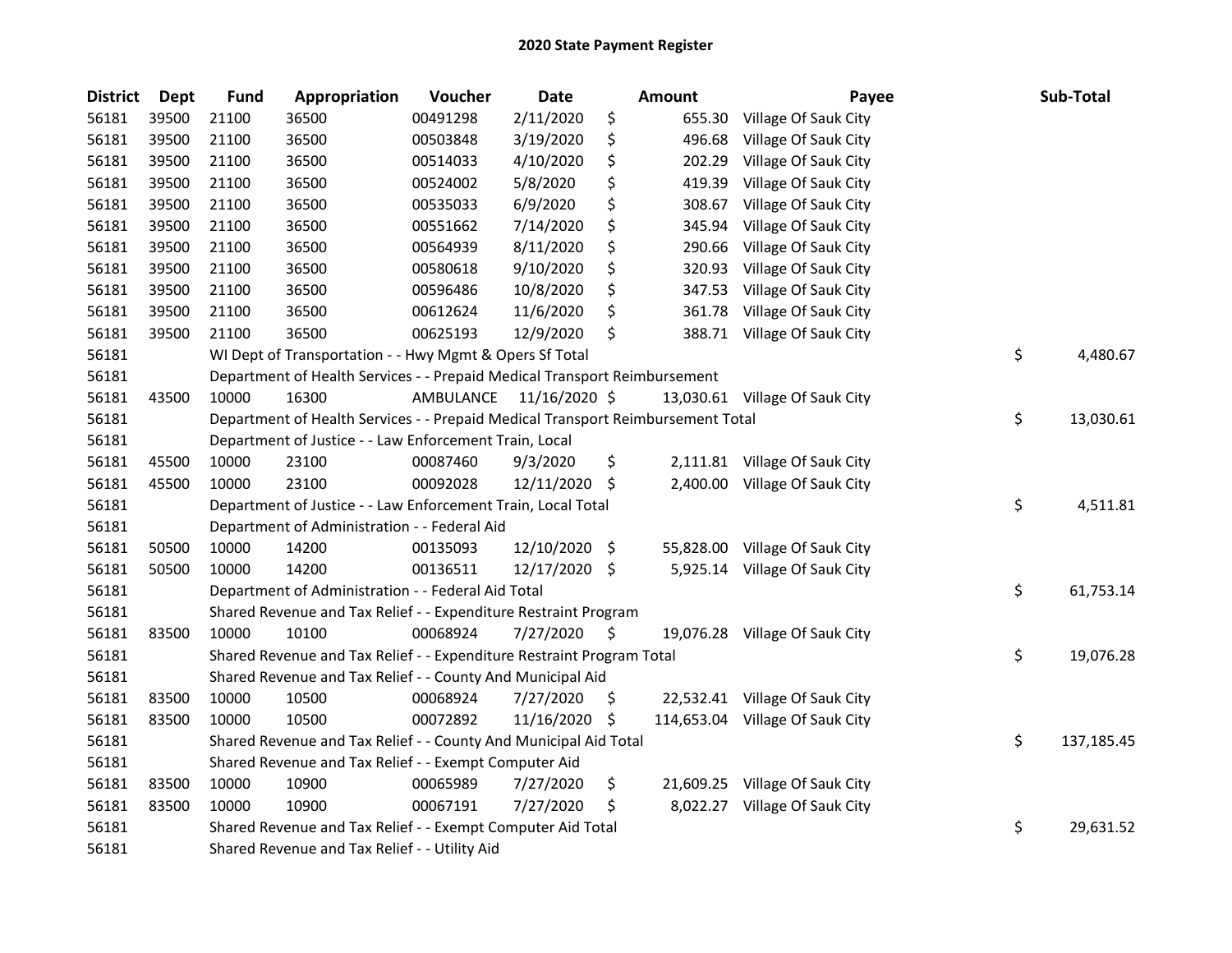| <b>District</b> | Dept  | <b>Fund</b> | Appropriation                                                                 | <b>Voucher</b> | Date          |    | <b>Amount</b> | Payee                |    | Sub-Total    |
|-----------------|-------|-------------|-------------------------------------------------------------------------------|----------------|---------------|----|---------------|----------------------|----|--------------|
| 56181           | 83500 | 10000       | 11000                                                                         | 00068924       | 7/27/2020     | S  | 1.29          | Village Of Sauk City |    |              |
| 56181           | 83500 | 10000       | 11000                                                                         | 00072892       | 11/16/2020 \$ |    | 7.51          | Village Of Sauk City |    |              |
| 56181           |       |             | Shared Revenue and Tax Relief - - Utility Aid Total                           |                |               |    |               |                      | \$ | 8.80         |
| 56181           |       |             | Shared Revenue and Tax Relief - - Personal Property Aid                       |                |               |    |               |                      |    |              |
| 56181           | 83500 | 10000       | 11100                                                                         | 00061402       | 5/4/2020      | S  | 9,561.74      | Village Of Sauk City |    |              |
| 56181           | 83500 | 10000       | 11100                                                                         | 00062633       | 5/4/2020      | S  | 3,591.96      | Village Of Sauk City |    |              |
| 56181           |       |             | Shared Revenue and Tax Relief - - Personal Property Aid Total                 |                |               |    |               |                      | \$ | 13,153.70    |
| 56181           |       |             | Shared Revenue and Tax Relief - - State Aid; Video Service Provider Fee       |                |               |    |               |                      |    |              |
| 56181           | 83500 | 10000       | 11200                                                                         | 00064416       | 7/27/2020     | S. | 4,510.39      | Village Of Sauk City |    |              |
| 56181           |       |             | Shared Revenue and Tax Relief - - State Aid; Video Service Provider Fee Total |                |               |    |               |                      | \$ | 4,510.39     |
| 56181           |       |             | Shared Revenue and Tax Relief - - Payments For Municipal Svcs                 |                |               |    |               |                      |    |              |
| 56181           | 83500 | 10000       | 50100                                                                         | 00054913       | 2/3/2020      | S  | 42.98         | Village Of Sauk City |    |              |
| 56181           |       |             | Shared Revenue and Tax Relief - - Payments For Municipal Svcs Total           |                |               |    |               |                      | \$ | 42.98        |
| 56181 Total     |       |             |                                                                               |                |               |    |               |                      | Ś  | 1,410,198.63 |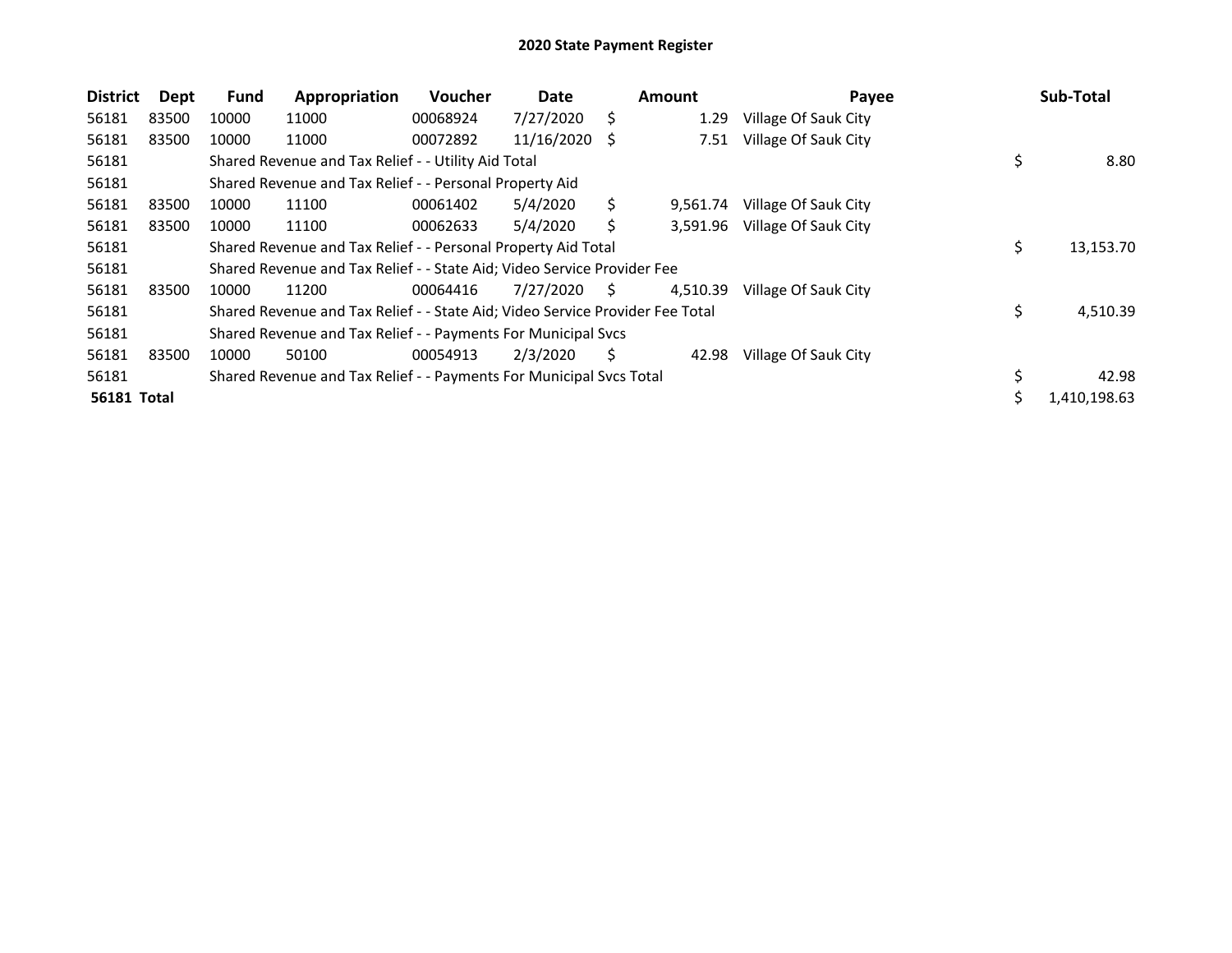| <b>District</b> | <b>Dept</b> | <b>Fund</b> | Appropriation                                                                   | Voucher   | Date          |     | <b>Amount</b> | Payee                             | Sub-Total       |
|-----------------|-------------|-------------|---------------------------------------------------------------------------------|-----------|---------------|-----|---------------|-----------------------------------|-----------------|
| 56182           |             |             | Dept of Safety & Prof Services - - Fire Dues Distribution                       |           |               |     |               |                                   |                 |
| 56182           | 16500       | 10000       | 22500                                                                           | 00036985  | 7/20/2020     | \$  |               | 7,377.64 Village Of Spring Green  |                 |
| 56182           |             |             | Dept of Safety & Prof Services - - Fire Dues Distribution Total                 |           |               |     |               |                                   | \$<br>7,377.64  |
| 56182           |             |             | Dept of Natural Resources - - Fin Asst For Responsible Units                    |           |               |     |               |                                   |                 |
| 56182           | 37000       | 27400       | 67000                                                                           | 00413111  | 5/29/2020     | \$  |               | 1,943.45 Village Of Spring Green  |                 |
| 56182           |             |             | Dept of Natural Resources - - Fin Asst For Responsible Units Total              |           |               |     |               |                                   | \$<br>1,943.45  |
| 56182           |             |             | WI Dept of Transportation - - Hwy Sfty Loc Aid Ffd                              |           |               |     |               |                                   |                 |
| 56182           | 39500       | 21100       | 18500                                                                           | 00481689  | 1/15/2020     | \$  |               | 402.37 Village Of Spring Green    |                 |
| 56182           | 39500       | 21100       | 18500                                                                           | 00481690  | 1/15/2020     | \$  | 401.73        | Village Of Spring Green           |                 |
| 56182           | 39500       | 21100       | 18500                                                                           | 00486859  | 1/30/2020     | \$  | 1,229.87      | Village Of Spring Green           |                 |
| 56182           | 39500       | 21100       | 18500                                                                           | 00490585  | 2/10/2020     | \$  | 761.85        | Village Of Spring Green           |                 |
| 56182           | 39500       | 21100       | 18500                                                                           | 00508229  | 3/26/2020     | \$  | 343.45        | Village Of Spring Green           |                 |
| 56182           | 39500       | 21100       | 18500                                                                           | 00514182  | 4/10/2020     | \$  | 510.00        | Village Of Spring Green           |                 |
| 56182           | 39500       | 21100       | 18500                                                                           | 00526287  | 5/15/2020     | \$  | 58.71         | Village Of Spring Green           |                 |
| 56182           | 39500       | 21100       | 18500                                                                           | 00534461  | 6/8/2020      | \$  | 58.71         | Village Of Spring Green           |                 |
| 56182           | 39500       | 21100       | 18500                                                                           | 00567499  | 8/17/2020     | \$  | 2,275.71      | Village Of Spring Green           |                 |
| 56182           | 39500       | 21100       | 18500                                                                           | 00575620  | 8/31/2020     | \$  | 57.89         | Village Of Spring Green           |                 |
| 56182           | 39500       | 21100       | 18500                                                                           | 00583952  | 9/17/2020     | \$  | 4,000.00      | Village Of Spring Green           |                 |
| 56182           | 39500       | 21100       | 18500                                                                           | 00594152  | 10/2/2020     | \$  | 257.89        | Village Of Spring Green           |                 |
| 56182           | 39500       | 21100       | 18500                                                                           | 00611318  | 11/5/2020     | \$  | 90.89         | Village Of Spring Green           |                 |
| 56182           | 39500       | 21100       | 18500                                                                           | 00620280  | 11/25/2020    | \$  | 380.62        | Village Of Spring Green           |                 |
| 56182           | 39500       | 21100       | 18500                                                                           | 00627874  | 12/17/2020    | -\$ |               | 207.91 Village Of Spring Green    |                 |
| 56182           |             |             | WI Dept of Transportation - - Hwy Sfty Loc Aid Ffd Total                        |           |               |     |               |                                   | \$<br>11,037.60 |
| 56182           |             |             | WI Dept of Transportation - - Trns Aids To Mnc.-Sf                              |           |               |     |               |                                   |                 |
| 56182           | 39500       | 21100       | 19100                                                                           | 00476932  | 1/6/2020      | \$  | 23,558.80     | Village Of Spring Green           |                 |
| 56182           | 39500       | 21100       | 19100                                                                           | 00506787  | 4/6/2020      | \$  | 23,558.80     | Village Of Spring Green           |                 |
| 56182           | 39500       | 21100       | 19100                                                                           | 00543779  | 7/6/2020      | \$  | 23,558.80     | Village Of Spring Green           |                 |
| 56182           | 39500       | 21100       | 19100                                                                           | 00586605  | 10/5/2020     | \$  |               | 23,558.82 Village Of Spring Green |                 |
| 56182           |             |             | WI Dept of Transportation - - Trns Aids To Mnc.-Sf Total                        |           |               |     |               |                                   | \$<br>94,235.22 |
| 56182           |             |             | Department of Health Services - - Prepaid Medical Transport Reimbursement       |           |               |     |               |                                   |                 |
| 56182           | 43500       | 10000       | 16300                                                                           | AMBULANCE | 11/16/2020 \$ |     |               | 6,029.09 Village Of Spring Green  |                 |
| 56182           |             |             | Department of Health Services - - Prepaid Medical Transport Reimbursement Total |           |               |     |               |                                   | \$<br>6,029.09  |
| 56182           |             |             | Department of Justice - - Law Enforcement Train, Local                          |           |               |     |               |                                   |                 |
| 56182           | 45500       | 10000       | 23100                                                                           | 00078978  | 1/28/2020     | \$  | 3,796.22      | Village Of Spring Green           |                 |
| 56182           | 45500       | 10000       | 23100                                                                           | 00091684  | 12/8/2020     | \$  | 800.00        | Village Of Spring Green           |                 |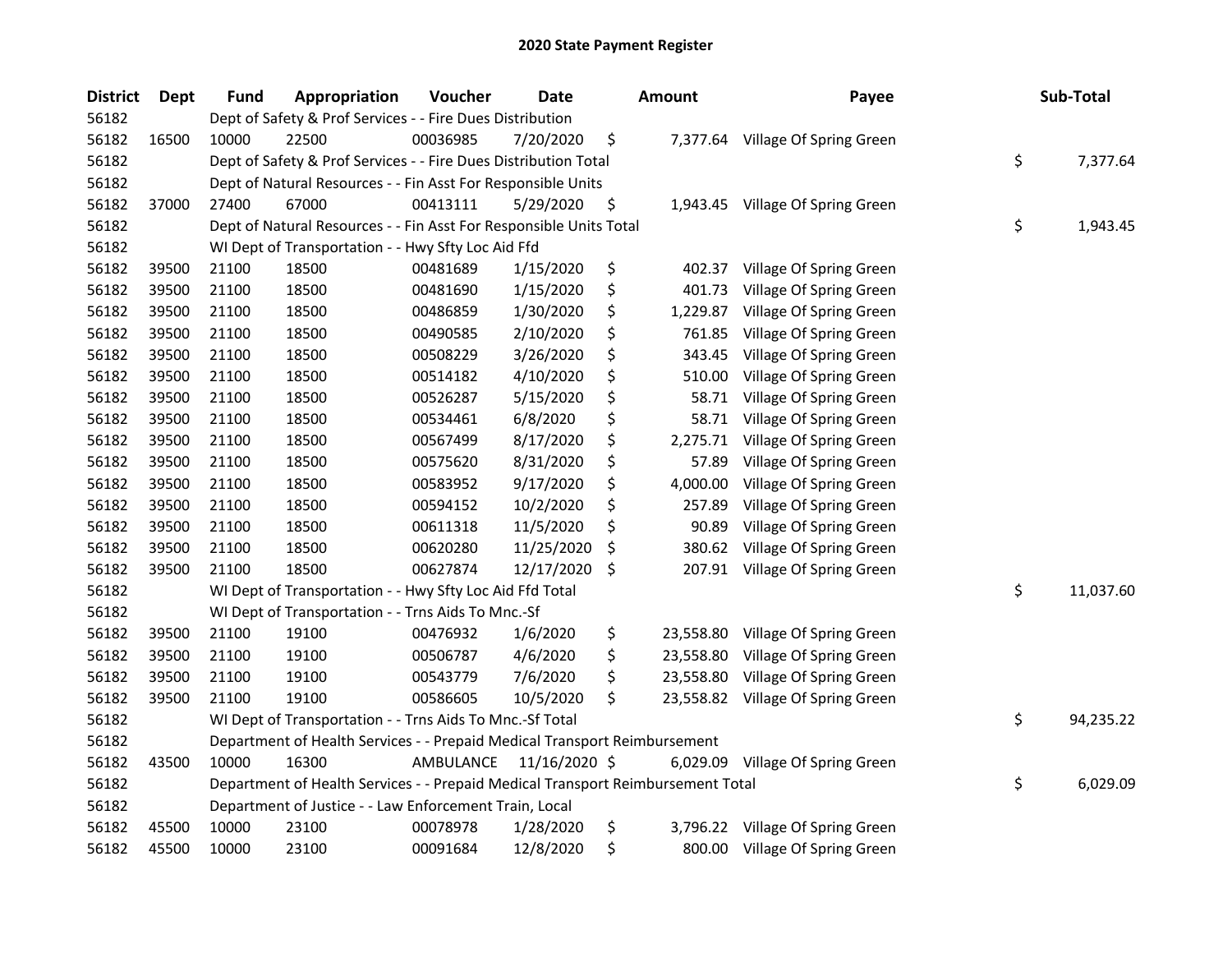| <b>District</b>    | <b>Dept</b> | Fund  | Appropriation                                                         | Voucher  | Date       |     | <b>Amount</b> | Payee                             | Sub-Total        |
|--------------------|-------------|-------|-----------------------------------------------------------------------|----------|------------|-----|---------------|-----------------------------------|------------------|
| 56182              |             |       | Department of Justice - - Law Enforcement Train, Local Total          |          |            |     |               |                                   | \$<br>4,596.22   |
| 56182              |             |       | Department of Administration - - Federal Aid                          |          |            |     |               |                                   |                  |
| 56182              | 50500       | 10000 | 14200                                                                 | 00126738 | 8/12/2020  | \$  | 5,022.34      | Village Of Spring Green           |                  |
| 56182              | 50500       | 10000 | 14200                                                                 | 00130169 | 10/2/2020  | Ś   | 5,470.58      | Village Of Spring Green           |                  |
| 56182              | 50500       | 10000 | 14200                                                                 | 00135094 | 12/10/2020 | \$  | 16,088.08     | Village Of Spring Green           |                  |
| 56182              | 50500       | 10000 | 14200                                                                 | 00136512 | 12/17/2020 | \$  | 295.67        | Village Of Spring Green           |                  |
| 56182              |             |       | Department of Administration - - Federal Aid Total                    |          |            |     |               |                                   | \$<br>26,876.67  |
| 56182              |             |       | Elections Commission - - 2018 Hava Election Security                  |          |            |     |               |                                   |                  |
| 56182              | 51000       | 22000 | 18200                                                                 | 00003591 | 6/30/2020  | \$  | 1,384.70      | Village Of Spring Green           |                  |
| 56182              |             |       | Elections Commission - - 2018 Hava Election Security Total            |          |            |     |               |                                   | \$<br>1,384.70   |
| 56182              |             |       | Shared Revenue and Tax Relief - - Expenditure Restraint Program       |          |            |     |               |                                   |                  |
| 56182              | 83500       | 10000 | 10100                                                                 | 00068925 | 7/27/2020  | -\$ |               | 17,553.64 Village Of Spring Green |                  |
| 56182              |             |       | Shared Revenue and Tax Relief - - Expenditure Restraint Program Total |          |            |     |               |                                   | \$<br>17,553.64  |
| 56182              |             |       | Shared Revenue and Tax Relief - - County And Municipal Aid            |          |            |     |               |                                   |                  |
| 56182              | 83500       | 10000 | 10500                                                                 | 00068925 | 7/27/2020  | \$  |               | 13,899.25 Village Of Spring Green |                  |
| 56182              | 83500       | 10000 | 10500                                                                 | 00072893 | 11/16/2020 | \$  |               | 72,733.34 Village Of Spring Green |                  |
| 56182              |             |       | Shared Revenue and Tax Relief - - County And Municipal Aid Total      |          |            |     |               |                                   | \$<br>86,632.59  |
| 56182              |             |       | Shared Revenue and Tax Relief - - Exempt Computer Aid                 |          |            |     |               |                                   |                  |
| 56182              | 83500       | 10000 | 10900                                                                 | 00065990 | 7/27/2020  | \$  | 4,397.10      | Village Of Spring Green           |                  |
| 56182              |             |       | Shared Revenue and Tax Relief - - Exempt Computer Aid Total           |          |            |     |               |                                   | \$<br>4,397.10   |
| 56182              |             |       | Shared Revenue and Tax Relief - - Utility Aid                         |          |            |     |               |                                   |                  |
| 56182              | 83500       | 10000 | 11000                                                                 | 00068925 | 7/27/2020  | \$  | 83.91         | Village Of Spring Green           |                  |
| 56182              | 83500       | 10000 | 11000                                                                 | 00072893 | 11/16/2020 | \$  | 27,116.15     | Village Of Spring Green           |                  |
| 56182              |             |       | Shared Revenue and Tax Relief - - Utility Aid Total                   |          |            |     |               |                                   | \$<br>27,200.06  |
| 56182              |             |       | Shared Revenue and Tax Relief - - Personal Property Aid               |          |            |     |               |                                   |                  |
| 56182              | 83500       | 10000 | 11100                                                                 | 00061403 | 5/4/2020   | \$  | 3,897.66      | Village Of Spring Green           |                  |
| 56182              |             |       | Shared Revenue and Tax Relief - - Personal Property Aid Total         |          |            |     |               |                                   | \$<br>3,897.66   |
| <b>56182 Total</b> |             |       |                                                                       |          |            |     |               |                                   | \$<br>293,161.64 |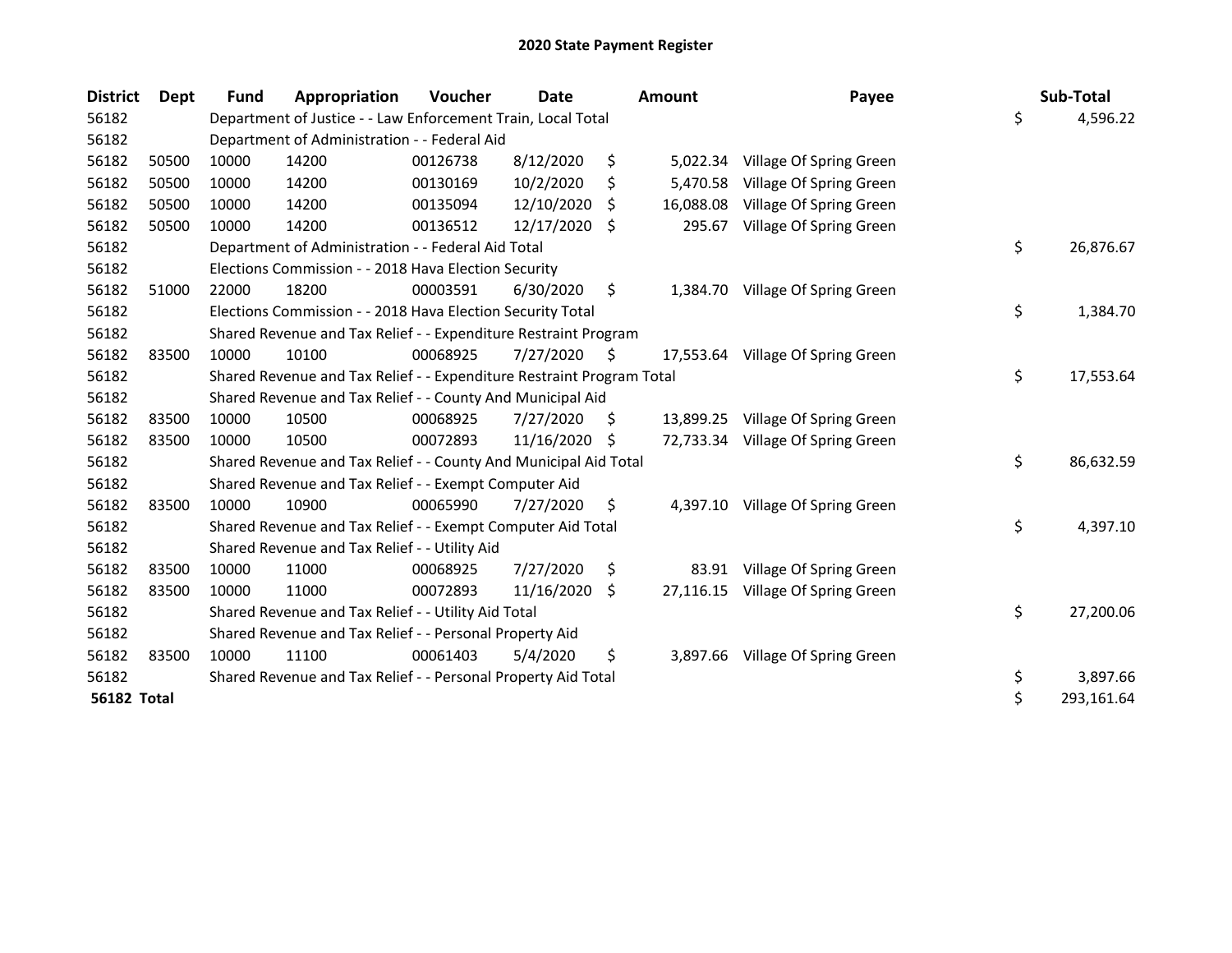| <b>District</b> | <b>Dept</b> | Fund  | Appropriation                                                    | Voucher  | <b>Date</b>   |     | <b>Amount</b> | Payee                             | Sub-Total       |
|-----------------|-------------|-------|------------------------------------------------------------------|----------|---------------|-----|---------------|-----------------------------------|-----------------|
| 56191           |             |       | Dept of Safety & Prof Services - - Fire Dues Distribution        |          |               |     |               |                                   |                 |
| 56191           | 16500       | 10000 | 22500                                                            | 00036986 | 7/20/2020     | \$  |               | 5,358.81 Village Of West Baraboo  |                 |
| 56191           |             |       | Dept of Safety & Prof Services - - Fire Dues Distribution Total  |          |               |     |               |                                   | \$<br>5,358.81  |
| 56191           |             |       | Dept of Natural Resources - - Land Acquisition                   |          |               |     |               |                                   |                 |
| 56191           | 37000       | 36300 | <b>TA100</b>                                                     | 00392387 | 2/28/2020     | \$  |               | 7,530.82 Village Of West Baraboo  |                 |
| 56191           |             |       | Dept of Natural Resources - - Land Acquisition Total             |          |               |     |               |                                   | \$<br>7,530.82  |
| 56191           |             |       | WI Dept of Transportation - - Trns Aids To Mnc.-Sf               |          |               |     |               |                                   |                 |
| 56191           | 39500       | 21100 | 19100                                                            | 00476933 | 1/6/2020      | \$  |               | 20,875.61 Village Of West Baraboo |                 |
| 56191           | 39500       | 21100 | 19100                                                            | 00506788 | 4/6/2020      | \$  |               | 20,875.61 Village Of West Baraboo |                 |
| 56191           | 39500       | 21100 | 19100                                                            | 00543780 | 7/6/2020      | \$  |               | 20,875.61 Village Of West Baraboo |                 |
| 56191           | 39500       | 21100 | 19100                                                            | 00586606 | 10/5/2020     | \$  |               | 20,875.63 Village Of West Baraboo |                 |
| 56191           |             |       | WI Dept of Transportation - - Trns Aids To Mnc.-Sf Total         |          |               |     |               |                                   | \$<br>83,502.46 |
| 56191           |             |       | WI Dept of Transportation - - Loc Rd Imp Prg St Fd               |          |               |     |               |                                   |                 |
| 56191           | 39500       | 21100 | 27800                                                            | 00633806 | 12/28/2020 \$ |     |               | 18,811.10 Village Of West Baraboo |                 |
| 56191           |             |       | WI Dept of Transportation - - Loc Rd Imp Prg St Fd Total         |          |               |     |               |                                   | \$<br>18,811.10 |
| 56191           |             |       | Department of Administration - - Federal Aid                     |          |               |     |               |                                   |                 |
| 56191           | 50500       | 10000 | 14200                                                            | 00126739 | 8/12/2020     | \$  | 2,088.34      | Village Of West Baraboo           |                 |
| 56191           | 50500       | 10000 | 14200                                                            | 00132263 | 11/13/2020    | \$  | 1,503.25      | Village Of West Baraboo           |                 |
| 56191           | 50500       | 10000 | 14200                                                            | 00135095 | 12/10/2020    | \$. |               | 25,768.64 Village Of West Baraboo |                 |
| 56191           |             |       | Department of Administration - - Federal Aid Total               |          |               |     |               |                                   | \$<br>29,360.23 |
| 56191           |             |       | Elections Commission - - 2018 Hava Election Security             |          |               |     |               |                                   |                 |
| 56191           | 51000       | 22000 | 18200                                                            | 00003964 | 7/28/2020     | \$  |               | 1,111.90 Village Of West Baraboo  |                 |
| 56191           |             |       | Elections Commission - - 2018 Hava Election Security Total       |          |               |     |               |                                   | \$<br>1,111.90  |
| 56191           |             |       | Shared Revenue and Tax Relief - - County And Municipal Aid       |          |               |     |               |                                   |                 |
| 56191           | 83500       | 10000 | 10500                                                            | 00068926 | 7/27/2020     | \$. |               | 3,939.59 Village Of West Baraboo  |                 |
| 56191           | 83500       | 10000 | 10500                                                            | 00072894 | 11/16/2020    | \$  |               | 22,324.32 Village Of West Baraboo |                 |
| 56191           |             |       | Shared Revenue and Tax Relief - - County And Municipal Aid Total |          |               |     |               |                                   | \$<br>26,263.91 |
| 56191           |             |       | Shared Revenue and Tax Relief - - Exempt Computer Aid            |          |               |     |               |                                   |                 |
| 56191           | 83500       | 10000 | 10900                                                            | 00065991 | 7/27/2020     | \$  | 2,304.03      | Village Of West Baraboo           |                 |
| 56191           | 83500       | 10000 | 10900                                                            | 00067192 | 7/27/2020     | \$  |               | 1,981.50 Village Of West Baraboo  |                 |
| 56191           |             |       | Shared Revenue and Tax Relief - - Exempt Computer Aid Total      |          |               |     |               |                                   | \$<br>4,285.53  |
| 56191           |             |       | Shared Revenue and Tax Relief - - Personal Property Aid          |          |               |     |               |                                   |                 |
| 56191           | 83500       | 10000 | 11100                                                            | 00061404 | 5/4/2020      | \$  |               | 4,416.35 Village Of West Baraboo  |                 |
| 56191           | 83500       | 10000 | 11100                                                            | 00062634 | 5/4/2020      | \$  |               | 53,234.07 Village Of West Baraboo |                 |
| 56191           |             |       | Shared Revenue and Tax Relief - - Personal Property Aid Total    |          |               |     |               |                                   | \$<br>57,650.42 |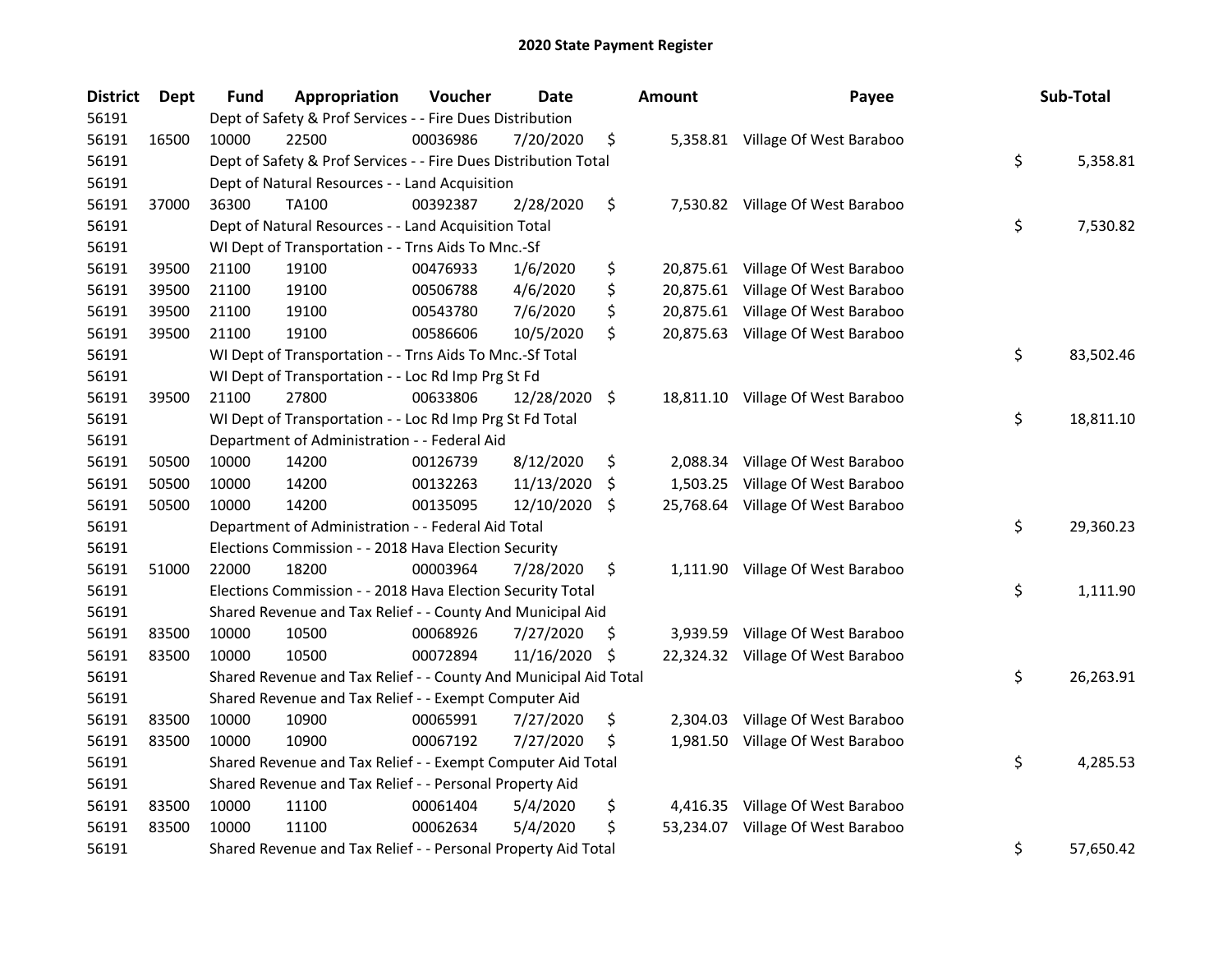| <b>District</b> | Dept  | Fund  | Appropriation                                                                 | <b>Voucher</b> | Date         | Amount | Pavee                            | Sub-Total  |
|-----------------|-------|-------|-------------------------------------------------------------------------------|----------------|--------------|--------|----------------------------------|------------|
| 56191           |       |       | Shared Revenue and Tax Relief - - State Aid; Video Service Provider Fee       |                |              |        |                                  |            |
| 56191           | 83500 | 10000 | 11200                                                                         | 00064417       | 7/27/2020 \$ |        | 2,072.94 Village Of West Baraboo |            |
| 56191           |       |       | Shared Revenue and Tax Relief - - State Aid; Video Service Provider Fee Total |                |              |        |                                  | 2.072.94   |
| 56191 Total     |       |       |                                                                               |                |              |        |                                  | 235.948.12 |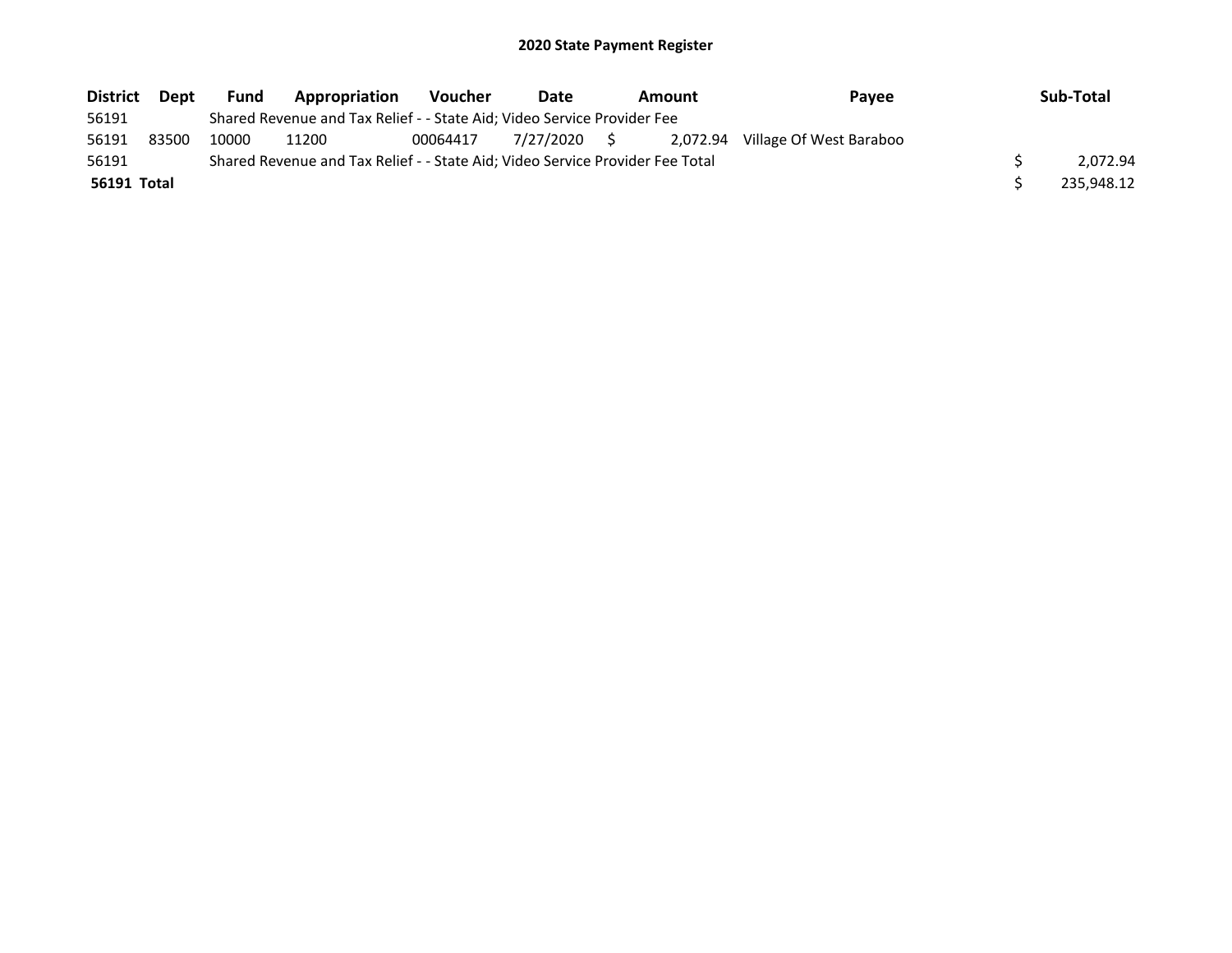| <b>District</b> | <b>Dept</b> | <b>Fund</b> | Appropriation                                                         | Voucher  | <b>Date</b> |     | Amount    | Payee           | Sub-Total       |
|-----------------|-------------|-------------|-----------------------------------------------------------------------|----------|-------------|-----|-----------|-----------------|-----------------|
| 56206           |             |             | Dept of Safety & Prof Services - - Fire Dues Distribution             |          |             |     |           |                 |                 |
| 56206           | 16500       | 10000       | 22500                                                                 | 00036987 | 7/20/2020   | \$  | 37,673.34 | City Of Baraboo |                 |
| 56206           |             |             | Dept of Safety & Prof Services - - Fire Dues Distribution Total       |          |             |     |           |                 | \$<br>37,673.34 |
| 56206           |             |             | Wisconsin Historical Society - - General Program Operations-GPR       |          |             |     |           |                 |                 |
| 56206           | 24500       | 10000       | 10100                                                                 | 00026915 | 1/22/2020   | \$  | 6,249.88  | City Of Baraboo |                 |
| 56206           |             |             | Wisconsin Historical Society - - General Program Operations-GPR Total |          |             |     |           |                 | \$<br>6,249.88  |
| 56206           |             |             | Wisconsin Historical Society - - Energy Costs                         |          |             |     |           |                 |                 |
| 56206           | 24500       | 10000       | 10500                                                                 | 00028015 | 4/16/2020   | \$  | 6,087.58  | City Of Baraboo |                 |
| 56206           | 24500       | 10000       | 10500                                                                 | 00028807 | 7/7/2020    | \$  | 6,165.16  | City Of Baraboo |                 |
| 56206           | 24500       | 10000       | 10500                                                                 | 00029940 | 10/15/2020  | \$  | 6,191.09  | City Of Baraboo |                 |
| 56206           |             |             | Wisconsin Historical Society - - Energy Costs Total                   |          |             |     |           |                 | \$<br>18,443.83 |
| 56206           |             |             | Dept of Public Instruction - - Fed Grants, Program Operations         |          |             |     |           |                 |                 |
| 56206           | 25500       | 10000       | 14100                                                                 | 00205002 | 1/2/2020    | \$  | 769.94    | City Of Baraboo |                 |
| 56206           | 25500       | 10000       | 14100                                                                 | 00210367 | 2/7/2020    | \$  | 769.94    | City Of Baraboo |                 |
| 56206           | 25500       | 10000       | 14100                                                                 | 00212701 | 3/5/2020    | \$  | 769.94    | City Of Baraboo |                 |
| 56206           | 25500       | 10000       | 14100                                                                 | 00218977 | 4/3/2020    | \$  | 769.94    | City Of Baraboo |                 |
| 56206           | 25500       | 10000       | 14100                                                                 | 00224735 | 6/4/2020    | \$  | 769.94    | City Of Baraboo |                 |
| 56206           | 25500       | 10000       | 14100                                                                 | 00228164 | 6/10/2020   | \$  | 769.94    | City Of Baraboo |                 |
| 56206           | 25500       | 10000       | 14100                                                                 | 00234560 | 7/22/2020   | \$  | 789.19    | City Of Baraboo |                 |
| 56206           | 25500       | 10000       | 14100                                                                 | 00234561 | 8/5/2020    | \$  | 789.19    | City Of Baraboo |                 |
| 56206           | 25500       | 10000       | 14100                                                                 | 00236347 | 9/3/2020    | \$  | 789.19    | City Of Baraboo |                 |
| 56206           | 25500       | 10000       | 14100                                                                 | 00239880 | 9/21/2020   | \$  | 789.19    | City Of Baraboo |                 |
| 56206           | 25500       | 10000       | 14100                                                                 | 00243345 | 11/5/2020   | \$  | 789.19    | City Of Baraboo |                 |
| 56206           |             |             | Dept of Public Instruction - - Fed Grants, Program Operations Total   |          |             |     |           |                 | \$<br>8,565.59  |
| 56206           |             |             | Dept of Natural Resources - - GPO - Federal Funds                     |          |             |     |           |                 |                 |
| 56206           | 37000       | 10000       | 94100                                                                 | 00449017 | 12/3/2020   | \$  | 45,000.00 | City Of Baraboo |                 |
| 56206           |             |             | Dept of Natural Resources - - GPO - Federal Funds Total               |          |             |     |           |                 | \$<br>45,000.00 |
| 56206           |             |             | Dept of Natural Resources - - Gen Program Ops-State Funds             |          |             |     |           |                 |                 |
| 56206           | 37000       | 21200       | 16100                                                                 | 00381133 | 1/15/2020   | \$  | 591.37    | City Of Baraboo |                 |
| 56206           | 37000       | 21200       | 16100                                                                 | 00400364 | 4/8/2020    | \$  | 84.27     | City Of Baraboo |                 |
| 56206           | 37000       | 21200       | 16100                                                                 | 00423515 | 7/9/2020    | \$  | 934.50    | City Of Baraboo |                 |
| 56206           | 37000       | 21200       | 16100                                                                 | 00442807 | 10/20/2020  | \$  | 2,332.82  | City Of Baraboo |                 |
| 56206           | 37000       | 21200       | 16100                                                                 | 00448318 | 11/23/2020  | \$, | 1,820.26  | City Of Baraboo |                 |
| 56206           |             |             | Dept of Natural Resources - - Gen Program Ops-State Funds Total       |          |             |     |           |                 | \$<br>5,763.22  |
| 56206           |             |             | Dept of Natural Resources - - General Program Operations --           |          |             |     |           |                 |                 |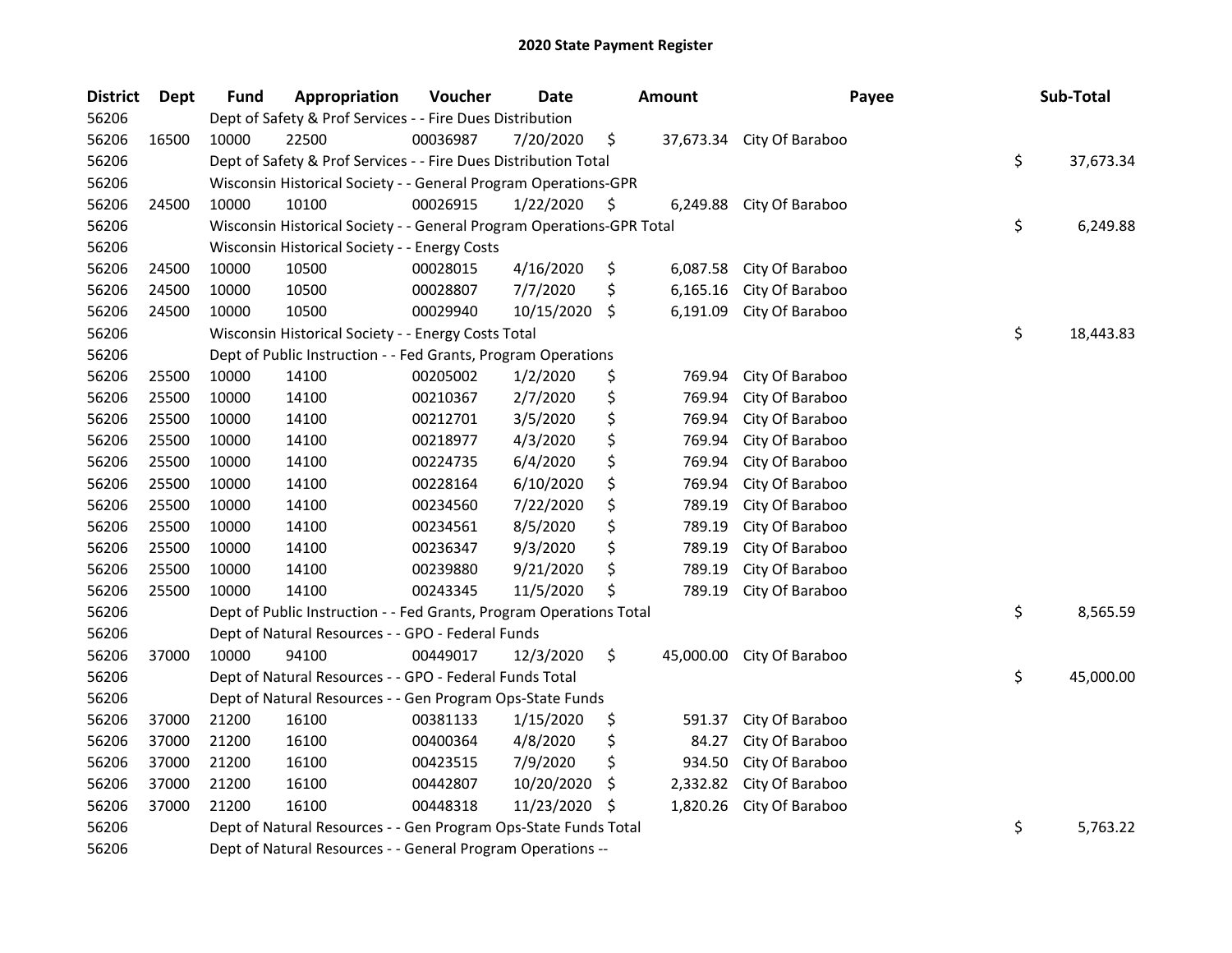| <b>District</b> | <b>Dept</b> | <b>Fund</b> | Appropriation                                                      | Voucher  | <b>Date</b>   |    | Amount    | Payee                     | Sub-Total       |
|-----------------|-------------|-------------|--------------------------------------------------------------------|----------|---------------|----|-----------|---------------------------|-----------------|
| 56206           | 37000       | 21200       | 25400                                                              | 00382605 | 1/16/2020     | \$ | 1,295.94  | City Of Baraboo           |                 |
| 56206           | 37000       | 21200       | 25400                                                              | 00400506 | 4/8/2020      | \$ | 1,295.94  | City Of Baraboo           |                 |
| 56206           | 37000       | 21200       | 25400                                                              | 00400892 | 4/13/2020     | \$ | 610.00    | City Of Baraboo           |                 |
| 56206           | 37000       | 21200       | 25400                                                              | 00424539 | 7/14/2020     | \$ | 136.75    | City Of Baraboo           |                 |
| 56206           | 37000       | 21200       | 25400                                                              | 00433099 | 9/1/2020      | \$ | 1,329.32  | City Of Baraboo           |                 |
| 56206           | 37000       | 21200       | 25400                                                              | 00435704 | 9/15/2020     | \$ | 1,329.32  | City Of Baraboo           |                 |
| 56206           | 37000       | 21200       | 25400                                                              | 00439538 | 10/1/2020     | \$ | 498.00    | City Of Baraboo           |                 |
| 56206           | 37000       | 21200       | 25400                                                              | 00453043 | 12/23/2020    | S  | 775.63    | City Of Baraboo           |                 |
| 56206           |             |             | Dept of Natural Resources - - General Program Operations -- Total  |          |               |    |           |                           | \$<br>7,270.90  |
| 56206           |             |             | Dept of Natural Resources - - GPO--State Funds                     |          |               |    |           |                           |                 |
| 56206           | 37000       | 21200       | 36100                                                              | 00442807 | 10/20/2020 \$ |    | 622.09    | City Of Baraboo           |                 |
| 56206           |             |             | Dept of Natural Resources - - GPO--State Funds Total               |          |               |    |           |                           | \$<br>622.09    |
| 56206           |             |             | Dept of Natural Resources - - Resaids - Cnty Forst, Cl & Mfl       |          |               |    |           |                           |                 |
| 56206           | 37000       | 21200       | 57100                                                              | 00417736 | 6/18/2020     | \$ | 3.20      | City Of Baraboo           |                 |
| 56206           |             |             | Dept of Natural Resources - - Resaids - Cnty Forst, Cl & Mfl Total |          |               |    |           |                           | \$<br>3.20      |
| 56206           |             |             | Dept of Natural Resources - - Rec & Resource Aids, Fed             |          |               |    |           |                           |                 |
| 56206           | 37000       | 21200       | 58300                                                              | 00391917 | 3/3/2020      | \$ | 922.50    | City Of Baraboo           |                 |
| 56206           |             |             | Dept of Natural Resources - - Rec & Resource Aids, Fed Total       |          |               |    |           |                           | \$<br>922.50    |
| 56206           |             |             | Dept of Natural Resources - - Petrostorage Envr Remd Awards        |          |               |    |           |                           |                 |
| 56206           | 37000       | 27200       | 66700                                                              | 00395844 | 3/16/2020     | \$ | 2,666.61  | City Of Baraboo           |                 |
| 56206           | 37000       | 27200       | 66700                                                              | 00427987 | 8/5/2020      | \$ | 3,535.46  | City Of Baraboo           |                 |
| 56206           | 37000       | 27200       | 66700                                                              | 00434136 | 9/9/2020      | \$ | 3,561.70  | City Of Baraboo           |                 |
| 56206           |             |             | Dept of Natural Resources - - Petrostorage Envr Remd Awards Total  |          |               |    |           |                           | \$<br>9,763.77  |
| 56206           |             |             | Dept of Natural Resources - - Fin Asst For Responsible Units       |          |               |    |           |                           |                 |
| 56206           | 37000       | 27400       | 67000                                                              | 00412844 | 5/29/2020     | \$ |           | 35,123.16 City Of Baraboo |                 |
| 56206           |             |             | Dept of Natural Resources - - Fin Asst For Responsible Units Total |          |               |    |           |                           | \$<br>35,123.16 |
| 56206           |             |             | Dept of Natural Resources - - Land Acquisition                     |          |               |    |           |                           |                 |
| 56206           | 37000       | 36300       | <b>TA100</b>                                                       | 00449021 | 11/23/2020 \$ |    |           | 77,500.00 City Of Baraboo |                 |
| 56206           |             |             | Dept of Natural Resources - - Land Acquisition Total               |          |               |    |           |                           | \$<br>77,500.00 |
| 56206           |             |             | WI Dept of Transportation - - Conn Hwy Aids St Fds                 |          |               |    |           |                           |                 |
| 56206           | 39500       | 21100       | 16200                                                              | 00477437 | 1/6/2020      | \$ | 17,614.99 | City Of Baraboo           |                 |
| 56206           | 39500       | 21100       | 16200                                                              | 00507292 | 4/6/2020      | \$ | 17,614.99 | City Of Baraboo           |                 |
| 56206           | 39500       | 21100       | 16200                                                              | 00544284 | 7/6/2020      | \$ | 17,614.99 | City Of Baraboo           |                 |
| 56206           | 39500       | 21100       | 16200                                                              | 00587110 | 10/5/2020     | \$ | 17,614.99 | City Of Baraboo           |                 |
| 56206           |             |             | WI Dept of Transportation - - Conn Hwy Aids St Fds Total           |          |               |    |           |                           | \$<br>70,459.96 |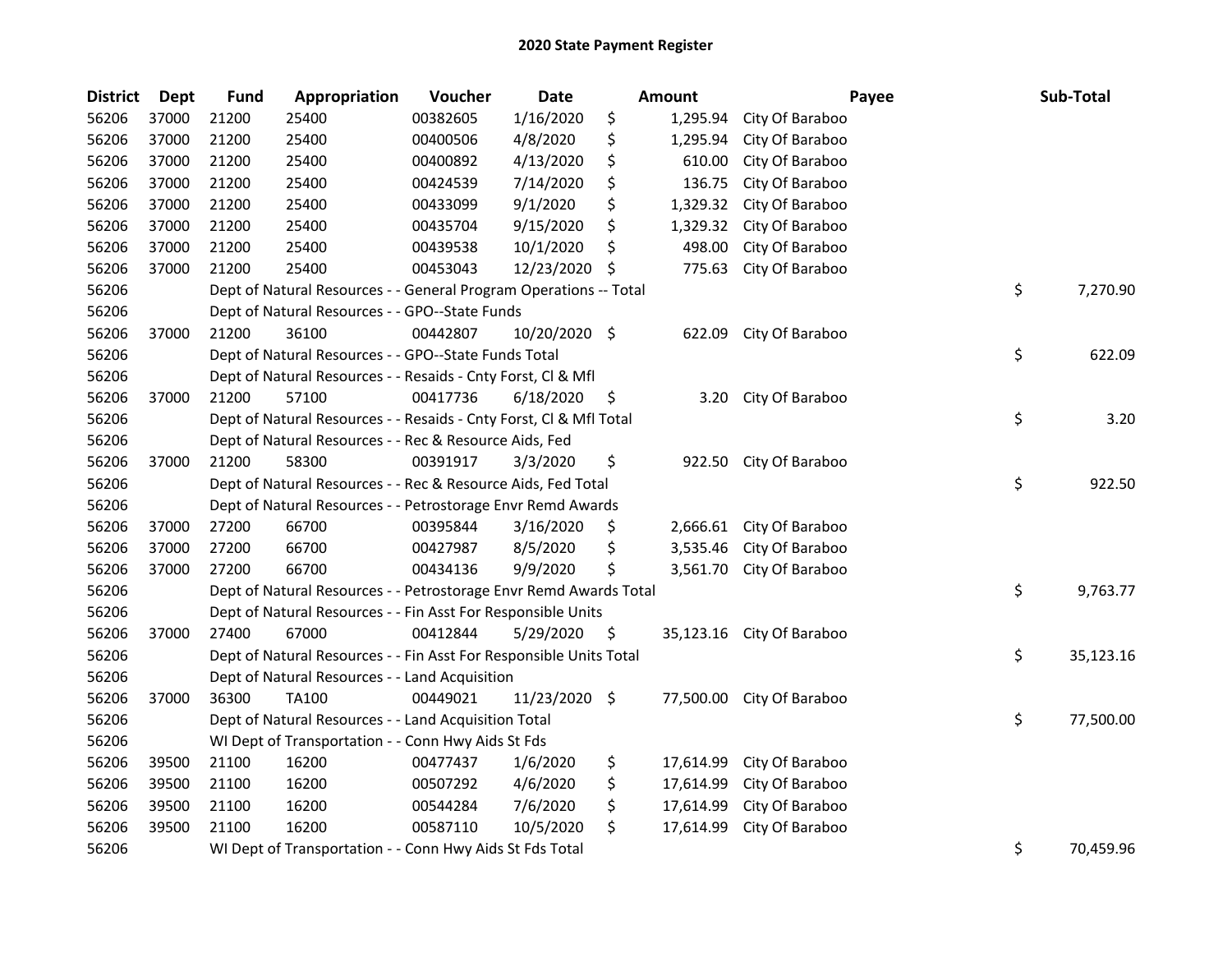| <b>District</b> | <b>Dept</b> | <b>Fund</b> | Appropriation                                                             | Voucher  | <b>Date</b> | <b>Amount</b>    | Payee           | Sub-Total        |
|-----------------|-------------|-------------|---------------------------------------------------------------------------|----------|-------------|------------------|-----------------|------------------|
| 56206           |             |             | WI Dept of Transportation - - Tc, Trns Oper Aid Sf                        |          |             |                  |                 |                  |
| 56206           | 39500       | 21100       | 17700                                                                     | 00525206 | 5/13/2020   | \$<br>33,445.00  | City Of Baraboo |                  |
| 56206           | 39500       | 21100       | 17700                                                                     | 00574218 | 8/28/2020   | \$<br>100,336.00 | City Of Baraboo |                  |
| 56206           |             |             | WI Dept of Transportation - - Tc, Trns Oper Aid Sf Total                  |          |             |                  |                 | \$<br>133,781.00 |
| 56206           |             |             | WI Dept of Transportation - - Trnst/Trns-Rel Aid F                        |          |             |                  |                 |                  |
| 56206           | 39500       | 21100       | 18200                                                                     | 00493963 | 2/18/2020   | \$<br>35,107.55  | City Of Baraboo |                  |
| 56206           | 39500       | 21100       | 18200                                                                     | 00539255 | 6/19/2020   | \$<br>93,048.46  | City Of Baraboo |                  |
| 56206           | 39500       | 21100       | 18200                                                                     | 00578300 | 9/4/2020    | \$<br>87,926.25  | City Of Baraboo |                  |
| 56206           | 39500       | 21100       | 18200                                                                     | 00619146 | 11/23/2020  | \$<br>96,769.95  | City Of Baraboo |                  |
| 56206           |             |             | WI Dept of Transportation - - Trnst/Trns-Rel Aid F Total                  |          |             |                  |                 | \$<br>312,852.21 |
| 56206           |             |             | WI Dept of Transportation - - Hwy Sfty Loc Aid Ffd                        |          |             |                  |                 |                  |
| 56206           | 39500       | 21100       | 18500                                                                     | 00481688 | 1/15/2020   | \$<br>75.02      | City Of Baraboo |                  |
| 56206           | 39500       | 21100       | 18500                                                                     | 00547166 | 7/7/2020    | \$<br>2,500.00   | City Of Baraboo |                  |
| 56206           | 39500       | 21100       | 18500                                                                     | 00570487 | 8/19/2020   | \$<br>680.69     | City Of Baraboo |                  |
| 56206           | 39500       | 21100       | 18500                                                                     | 00570488 | 8/19/2020   | \$<br>834.09     | City Of Baraboo |                  |
| 56206           | 39500       | 21100       | 18500                                                                     | 00570489 | 8/19/2020   | \$<br>125.23     | City Of Baraboo |                  |
| 56206           | 39500       | 21100       | 18500                                                                     | 00570490 | 8/19/2020   | \$<br>839.17     | City Of Baraboo |                  |
| 56206           | 39500       | 21100       | 18500                                                                     | 00570491 | 8/19/2020   | \$<br>236.63     | City Of Baraboo |                  |
| 56206           | 39500       | 21100       | 18500                                                                     | 00597910 | 10/13/2020  | \$<br>299.83     | City Of Baraboo |                  |
| 56206           | 39500       | 21100       | 18500                                                                     | 00606838 | 10/28/2020  | \$<br>495.35     | City Of Baraboo |                  |
| 56206           | 39500       | 21100       | 18500                                                                     | 00606839 | 10/28/2020  | \$<br>539.53     | City Of Baraboo |                  |
| 56206           |             |             | WI Dept of Transportation - - Hwy Sfty Loc Aid Ffd Total                  |          |             |                  |                 | \$<br>6,625.54   |
| 56206           |             |             | WI Dept of Transportation - - Trns Aids To Mnc.-Sf                        |          |             |                  |                 |                  |
| 56206           | 39500       | 21100       | 19100                                                                     | 00476934 | 1/6/2020    | \$<br>179,000.98 | City Of Baraboo |                  |
| 56206           | 39500       | 21100       | 19100                                                                     | 00506789 | 4/6/2020    | \$<br>179,000.98 | City Of Baraboo |                  |
| 56206           | 39500       | 21100       | 19100                                                                     | 00543781 | 7/6/2020    | \$<br>179,000.98 | City Of Baraboo |                  |
| 56206           | 39500       | 21100       | 19100                                                                     | 00586607 | 10/5/2020   | \$<br>179,001.01 | City Of Baraboo |                  |
| 56206           |             |             | WI Dept of Transportation - - Trns Aids To Mnc.-Sf Total                  |          |             |                  |                 | \$<br>716,003.95 |
| 56206           |             |             | WI Dept of Transportation - - Loc Rd Imp Prg St Fd                        |          |             |                  |                 |                  |
| 56206           | 39500       | 21100       | 27800                                                                     | 00628004 | 12/17/2020  | \$<br>25,446.77  | City Of Baraboo |                  |
| 56206           |             |             | WI Dept of Transportation - - Loc Rd Imp Prg St Fd Total                  |          |             |                  |                 | \$<br>25,446.77  |
| 56206           |             |             | WI Dept of Transportation - - Transpor Safety Ff                          |          |             |                  |                 |                  |
| 56206           | 39500       | 21100       | 58200                                                                     | 00550191 | 7/21/2020   | \$<br>90.56      | City Of Baraboo |                  |
| 56206           |             |             | WI Dept of Transportation - - Transpor Safety Ff Total                    |          |             |                  |                 | \$<br>90.56      |
| 56206           |             |             | Department of Health Services - - Prepaid Medical Transport Reimbursement |          |             |                  |                 |                  |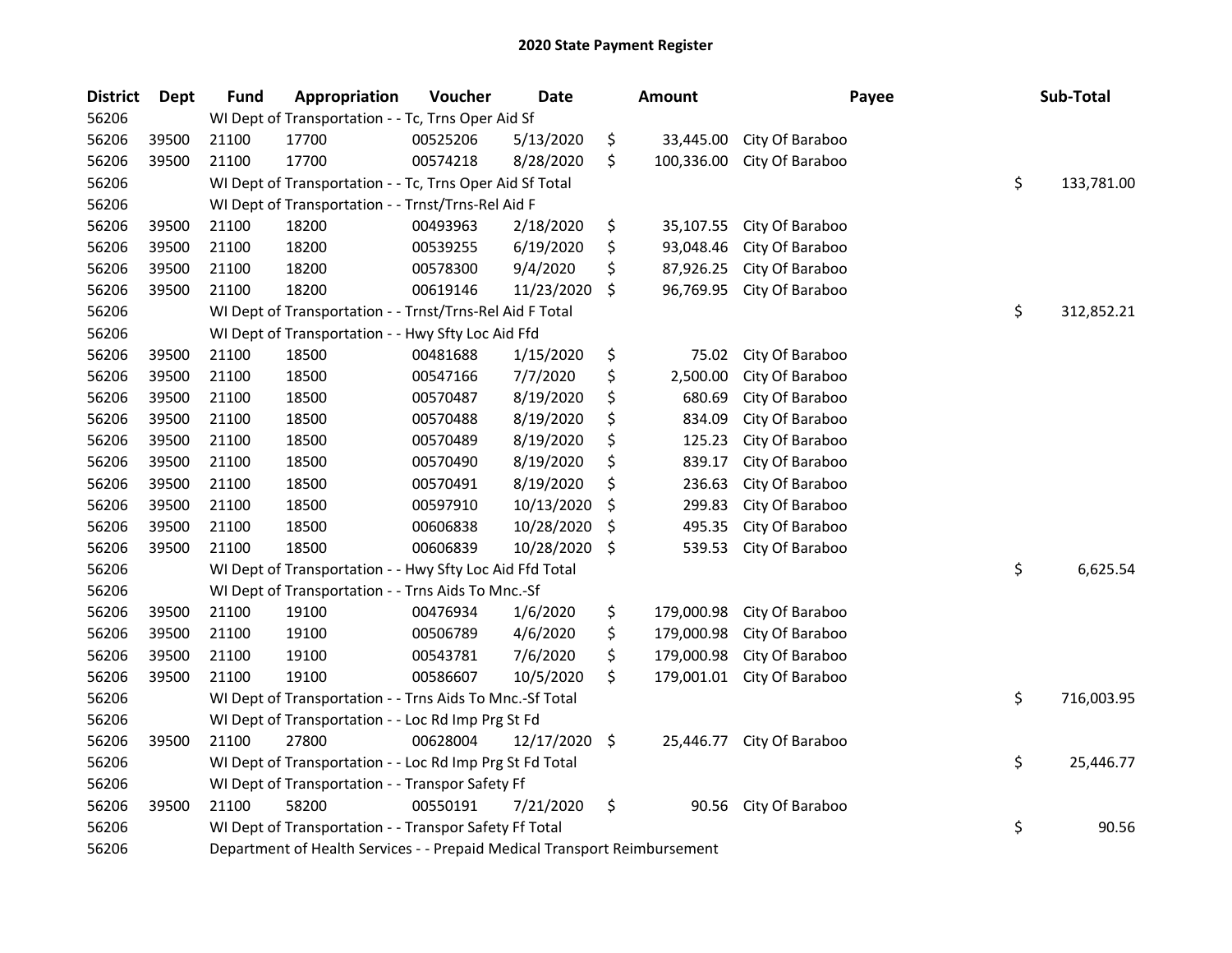| <b>District</b> | Dept  | Fund  | Appropriation                                                                                     | Voucher   | <b>Date</b>    |         | <b>Amount</b> | Payee                                                                                                   | Sub-Total          |
|-----------------|-------|-------|---------------------------------------------------------------------------------------------------|-----------|----------------|---------|---------------|---------------------------------------------------------------------------------------------------------|--------------------|
| 56206           | 43500 | 10000 | 16300                                                                                             | AMBULANCE | 11/16/2020 \$  |         |               | 69,950.41 City Of Baraboo                                                                               |                    |
| 56206           |       |       | Department of Health Services - - Prepaid Medical Transport Reimbursement Total                   |           |                |         |               |                                                                                                         | \$<br>69,950.41    |
| 56206           |       |       | Department of Justice - - Law Enforcement Train, Local                                            |           |                |         |               |                                                                                                         |                    |
| 56206           | 45500 | 10000 | 23100                                                                                             | 00090791  | 11/27/2020 \$  |         |               | 4,160.00 City Of Baraboo                                                                                |                    |
| 56206           |       |       | Department of Justice - - Law Enforcement Train, Local Total                                      |           |                |         |               |                                                                                                         | \$<br>4,160.00     |
| 56206           |       |       | Department of Administration - - Federal Aid                                                      |           |                |         |               |                                                                                                         |                    |
| 56206           | 50500 | 10000 | 14200                                                                                             | 00126734  | 8/12/2020      | \$      | 44,947.69     | City Of Baraboo                                                                                         |                    |
| 56206           | 50500 | 10000 | 14200                                                                                             | 00130159  | 10/2/2020      | S.      | 60,733.25     | City Of Baraboo                                                                                         |                    |
| 56206           | 50500 | 10000 | 14200                                                                                             | 00135069  | 12/10/2020 \$  |         |               | 89,130.31 City Of Baraboo                                                                               |                    |
| 56206           |       |       | Department of Administration - - Federal Aid Total                                                |           |                |         |               |                                                                                                         | \$<br>194,811.25   |
| 56206           |       |       | Department of Administration - - Federal Aid, Local Assistance                                    |           |                |         |               |                                                                                                         |                    |
| 56206           | 50500 | 10000 | 74300                                                                                             | 00120195  | 4/3/2020       | S.      | 269,014.26    | City Of Baraboo                                                                                         |                    |
| 56206           | 50500 | 10000 | 74300                                                                                             | 00122188  | 5/15/2020      | \$      | 25,000.00     | City Of Baraboo                                                                                         |                    |
| 56206           |       |       | Department of Administration - - Federal Aid, Local Assistance Total                              |           |                |         |               |                                                                                                         | \$<br>294,014.26   |
| 56206           |       |       | Elections Commission - - 2018 Hava Election Security                                              |           |                |         |               |                                                                                                         |                    |
| 56206           | 51000 | 22000 | 18200                                                                                             | 00003991  | 7/30/2020      | \$      |               | 7,433.60 City Of Baraboo                                                                                |                    |
| 56206           |       |       | Elections Commission - - 2018 Hava Election Security Total                                        |           |                |         |               |                                                                                                         | \$<br>7,433.60     |
| 56206           |       |       | Public Defender Board - - Trial Representation                                                    |           |                |         |               |                                                                                                         |                    |
| 56206           | 55000 | 10000 | 10300                                                                                             | 00260946  | 9/10/2020      | \$      | 97.87         | City Of Baraboo                                                                                         |                    |
| 56206           |       |       | Public Defender Board - - Trial Representation Total                                              |           |                |         |               |                                                                                                         | \$<br>97.87        |
| 56206           |       |       | Public Defender Board - - Transcript, Discovery and Records Provided to the Public Defender Board |           |                |         |               |                                                                                                         |                    |
| 56206           | 55000 | 10000 | 10600                                                                                             | 00235625  | $2/21/2020$ \$ |         |               | 4.75 City Of Baraboo                                                                                    |                    |
| 56206           |       |       |                                                                                                   |           |                |         |               | Public Defender Board - - Transcript, Discovery and Records Provided to the Public Defender Board Total | \$<br>4.75         |
| 56206           |       |       | Shared Revenue and Tax Relief - - Expenditure Restraint Program                                   |           |                |         |               |                                                                                                         |                    |
| 56206           | 83500 | 10000 | 10100                                                                                             | 00068927  | 7/27/2020      | $\zeta$ |               | 305,464.28 City Of Baraboo                                                                              |                    |
| 56206           |       |       | Shared Revenue and Tax Relief - - Expenditure Restraint Program Total                             |           |                |         |               |                                                                                                         | \$<br>305,464.28   |
| 56206           |       |       | Shared Revenue and Tax Relief - - County And Municipal Aid                                        |           |                |         |               |                                                                                                         |                    |
| 56206           | 83500 | 10000 | 10500                                                                                             | 00068927  | 7/27/2020      | S.      | 207,845.77    | City Of Baraboo                                                                                         |                    |
| 56206           | 83500 | 10000 | 10500                                                                                             | 00072895  | 11/16/2020     | -S      | 1,107,842.27  | City Of Baraboo                                                                                         |                    |
| 56206           |       |       | Shared Revenue and Tax Relief - - County And Municipal Aid Total                                  |           |                |         |               |                                                                                                         | \$<br>1,315,688.04 |
| 56206           |       |       | Shared Revenue and Tax Relief - - Exempt Computer Aid                                             |           |                |         |               |                                                                                                         |                    |
| 56206           | 83500 | 10000 | 10900                                                                                             | 00065992  | 7/27/2020      | \$      | 48,371.12     | City Of Baraboo                                                                                         |                    |
| 56206           | 83500 | 10000 | 10900                                                                                             | 00067193  | 7/27/2020      | \$.     |               | 20,167.43 City Of Baraboo                                                                               |                    |
| 56206           |       |       | Shared Revenue and Tax Relief - - Exempt Computer Aid Total                                       |           |                |         |               |                                                                                                         | \$<br>68,538.55    |
| 56206           |       |       | Shared Revenue and Tax Relief - - Utility Aid                                                     |           |                |         |               |                                                                                                         |                    |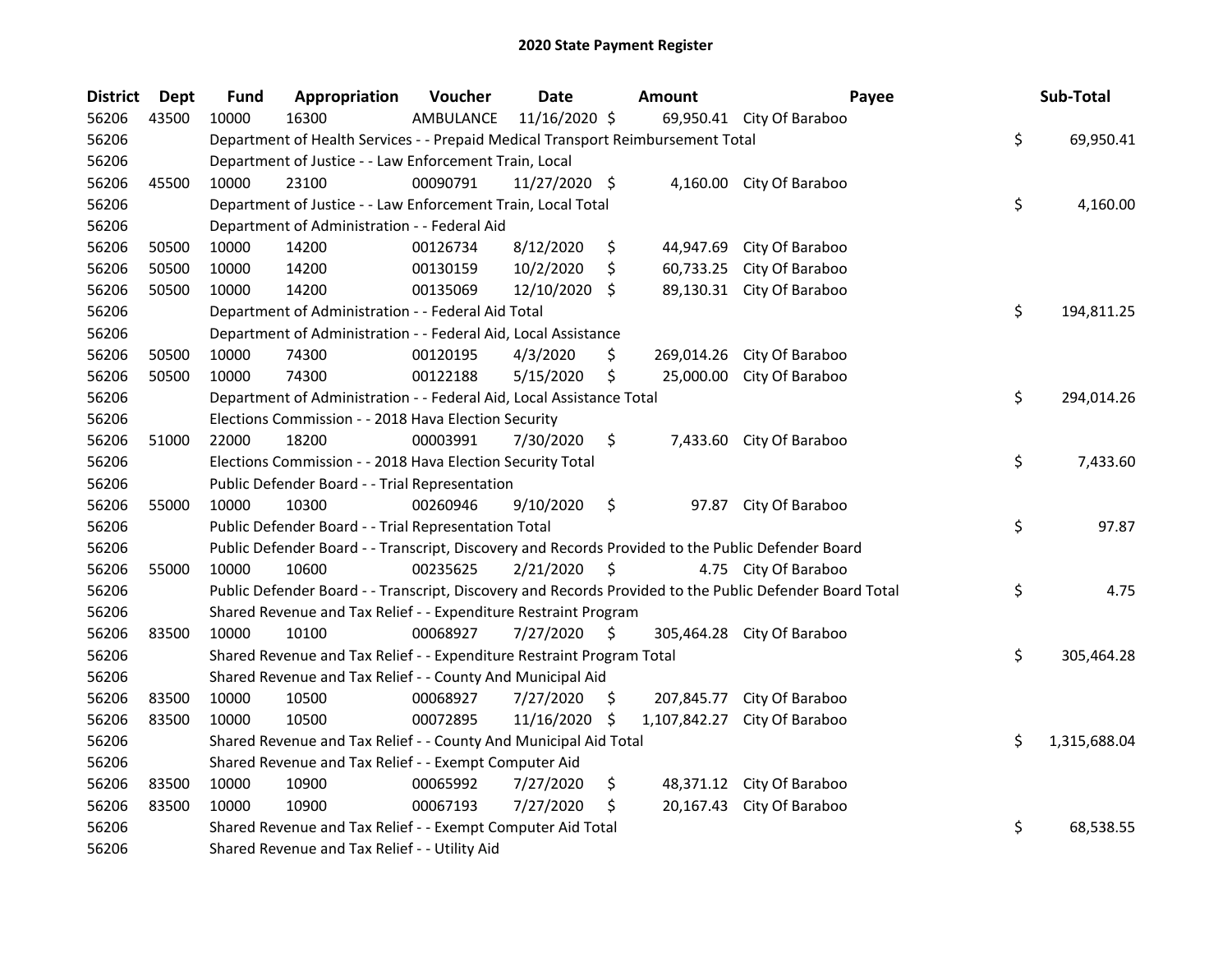| <b>District</b> | Dept  | Fund                                                      | Appropriation                                                                 | <b>Voucher</b> | Date           |    | <b>Amount</b> | Payee           | Sub-Total |              |
|-----------------|-------|-----------------------------------------------------------|-------------------------------------------------------------------------------|----------------|----------------|----|---------------|-----------------|-----------|--------------|
| 56206           | 83500 | 10000                                                     | 11000                                                                         | 00068927       | 7/27/2020      | S. | 6,711.12      | City Of Baraboo |           |              |
| 56206           | 83500 | 10000                                                     | 11000                                                                         | 00072895       | 11/16/2020     | S. | 40,234.80     | City Of Baraboo |           |              |
| 56206           |       |                                                           | Shared Revenue and Tax Relief - - Utility Aid Total                           |                |                |    |               |                 | \$        | 46,945.92    |
| 56206           |       | Shared Revenue and Tax Relief - - Personal Property Aid   |                                                                               |                |                |    |               |                 |           |              |
| 56206           | 83500 | 10000                                                     | 11100                                                                         | 00061405       | 5/4/2020       | S. | 57,801.76     | City Of Baraboo |           |              |
| 56206           | 83500 | 10000                                                     | 11100                                                                         | 00062635       | 5/4/2020       | Ś. | 41,003.83     | City Of Baraboo |           |              |
| 56206           |       |                                                           | Shared Revenue and Tax Relief - - Personal Property Aid Total                 |                |                |    |               |                 | \$        | 98,805.59    |
| 56206           |       |                                                           | Shared Revenue and Tax Relief - - State Aid; Video Service Provider Fee       |                |                |    |               |                 |           |              |
| 56206           | 83500 | 10000                                                     | 11200                                                                         | 00064418       | $7/27/2020$ \$ |    | 15,918.49     | City Of Baraboo |           |              |
| 56206           |       |                                                           | Shared Revenue and Tax Relief - - State Aid; Video Service Provider Fee Total |                |                |    |               |                 | \$        | 15,918.49    |
| 56206           |       |                                                           | Shared Revenue and Tax Relief - - Payments For Municipal Svcs                 |                |                |    |               |                 |           |              |
| 56206           | 83500 | 10000                                                     | 50100                                                                         | 00054744       | 2/3/2020       | S. | 106,464.87    | City Of Baraboo |           |              |
| 56206           |       |                                                           | Shared Revenue and Tax Relief - - Payments For Municipal Svcs Total           |                |                |    |               |                 | \$        | 106,464.87   |
| 56206           |       | Shared Revenue and Tax Relief - - Lottery & Gaming Credit |                                                                               |                |                |    |               |                 |           |              |
| 56206           | 83500 | 52100                                                     | 36300                                                                         | 00055523       | 3/23/2020      | S. | 38,988.10     | City Of Baraboo |           |              |
| 56206           |       |                                                           | Shared Revenue and Tax Relief - - Lottery & Gaming Credit Total               |                |                |    |               |                 | \$        | 38,988.10    |
| 56206 Total     |       |                                                           |                                                                               |                |                |    |               |                 |           | 4,085,447.45 |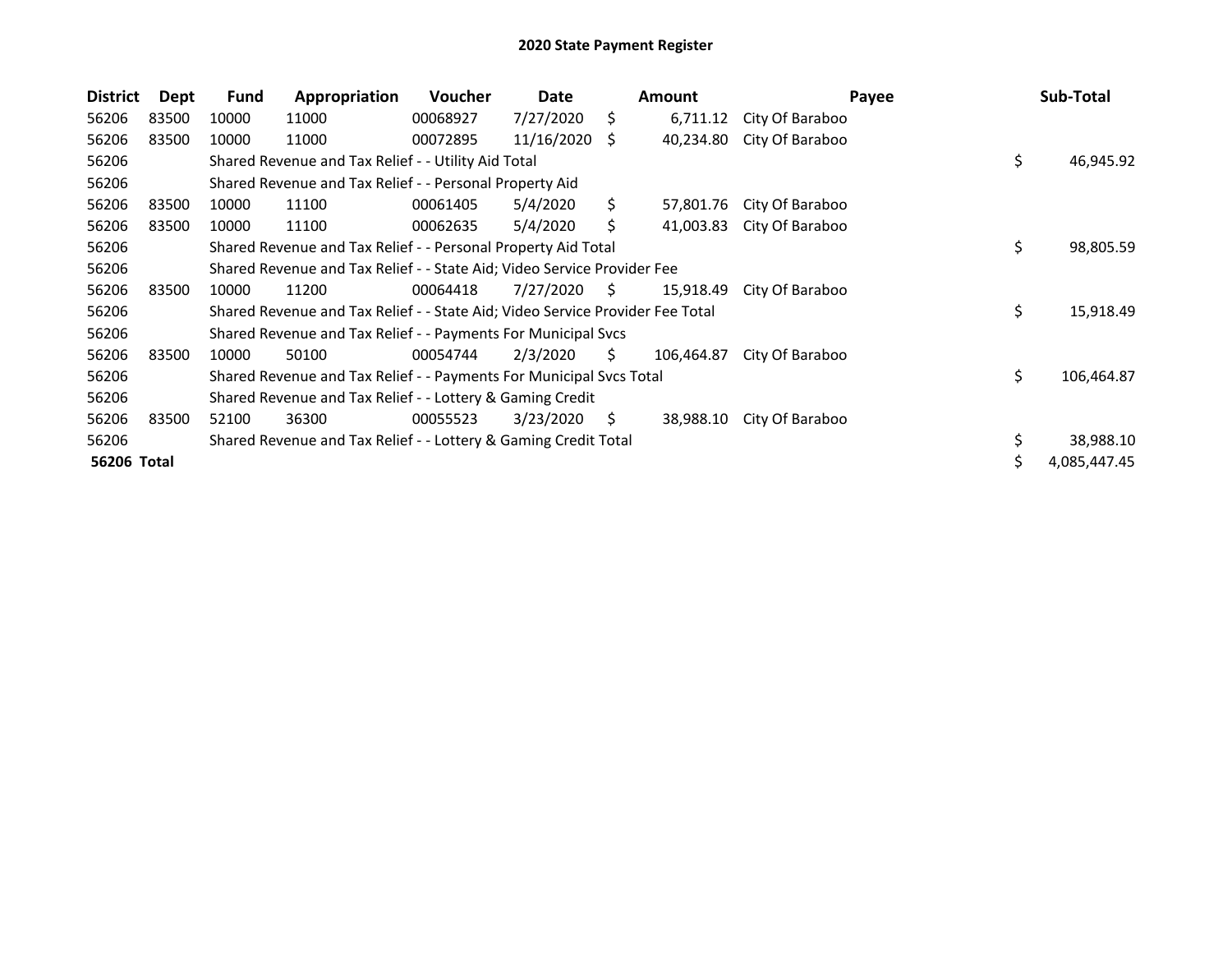| <b>District</b> | <b>Dept</b> | <b>Fund</b>                                               | Appropriation                                                      | Voucher  | <b>Date</b> |     | <b>Amount</b> | Payee              |    | Sub-Total |
|-----------------|-------------|-----------------------------------------------------------|--------------------------------------------------------------------|----------|-------------|-----|---------------|--------------------|----|-----------|
| 56276           |             | Dept of Safety & Prof Services - - Fire Dues Distribution |                                                                    |          |             |     |               |                    |    |           |
| 56276           | 16500       | 10000                                                     | 22500                                                              | 00036988 | 7/17/2020   | \$  | 29,665.16     | Reedsburg, City of |    |           |
| 56276           |             |                                                           | Dept of Safety & Prof Services - - Fire Dues Distribution Total    |          |             |     |               |                    |    |           |
| 56276           |             |                                                           | Dept of Natural Resources - - Aids In Lieu Of Taxes - Gener        |          |             |     |               |                    |    |           |
| 56276           | 37000       | 10000                                                     | 50300                                                              | 00383612 | 1/16/2020   | \$  | 14,503.24     | Reedsburg, City of |    |           |
| 56276           | 37000       | 10000                                                     | 50300                                                              | 00404605 | 4/21/2020   | \$  | 8.32          | Reedsburg, City of |    |           |
| 56276           |             |                                                           | Dept of Natural Resources - - Aids In Lieu Of Taxes - Gener Total  |          |             |     |               |                    | \$ | 14,511.56 |
| 56276           |             |                                                           | Dept of Natural Resources - - Gen Program Ops-State Funds          |          |             |     |               |                    |    |           |
| 56276           | 37000       | 21200                                                     | 16100                                                              | 00382261 | 1/17/2020   | \$  | 66.95         | Reedsburg, City of |    |           |
| 56276           | 37000       | 21200                                                     | 16100                                                              | 00388256 | 2/5/2020    | \$  | 72.95         | Reedsburg, City of |    |           |
| 56276           | 37000       | 21200                                                     | 16100                                                              | 00393828 | 3/3/2020    | \$  | 66.95         | Reedsburg, City of |    |           |
| 56276           | 37000       | 21200                                                     | 16100                                                              | 00397921 | 3/26/2020   | \$  | 66.95         | Reedsburg, City of |    |           |
| 56276           | 37000       | 21200                                                     | 16100                                                              | 00405694 | 4/27/2020   | \$  | 66.95         | Reedsburg, City of |    |           |
| 56276           | 37000       | 21200                                                     | 16100                                                              | 00412096 | 5/27/2020   | \$  | 66.95         | Reedsburg, City of |    |           |
| 56276           | 37000       | 21200                                                     | 16100                                                              | 00419646 | 6/24/2020   | \$  | 66.95         | Reedsburg, City of |    |           |
| 56276           | 37000       | 21200                                                     | 16100                                                              | 00426273 | 7/23/2020   | \$  | 70.52         | Reedsburg, City of |    |           |
| 56276           | 37000       | 21200                                                     | 16100                                                              | 00426977 | 7/31/2020   | \$  | 12.47         | Reedsburg, City of |    |           |
| 56276           | 37000       | 21200                                                     | 16100                                                              | 00431820 | 8/26/2020   | \$  | 70.52         | Reedsburg, City of |    |           |
| 56276           | 37000       | 21200                                                     | 16100                                                              | 00437850 | 9/24/2020   | \$  | 70.52         | Reedsburg, City of |    |           |
| 56276           | 37000       | 21200                                                     | 16100                                                              | 00443156 | 10/22/2020  | \$  | 70.52         | Reedsburg, City of |    |           |
| 56276           | 37000       | 21200                                                     | 16100                                                              | 00449153 | 11/24/2020  | \$  | 70.52         | Reedsburg, City of |    |           |
| 56276           | 37000       | 21200                                                     | 16100                                                              | 00454349 | 12/29/2020  | -S  | 70.52         | Reedsburg, City of |    |           |
| 56276           |             |                                                           | Dept of Natural Resources - - Gen Program Ops-State Funds Total    |          |             |     |               |                    | \$ | 910.24    |
| 56276           |             |                                                           | Dept of Natural Resources - - Wildlife Abat & Control Grants       |          |             |     |               |                    |    |           |
| 56276           | 37000       | 21200                                                     | 58000                                                              | 00382827 | 1/17/2020   | \$, | 415.21        | Reedsburg, City of |    |           |
| 56276           |             |                                                           | Dept of Natural Resources - - Wildlife Abat & Control Grants Total |          |             |     |               |                    | \$ | 415.21    |
| 56276           |             |                                                           | Dept of Natural Resources - - Ea - River Protect, Cons Fund        |          |             |     |               |                    |    |           |
| 56276           | 37000       | 21200                                                     | 67500                                                              | 00429391 | 8/17/2020   | \$, | 2,500.00      | Reedsburg, City of |    |           |
| 56276           |             |                                                           | Dept of Natural Resources - - Ea - River Protect, Cons Fund Total  |          |             |     |               |                    | \$ | 2,500.00  |
| 56276           |             |                                                           | Dept of Natural Resources - - Fin Asst For Responsible Units       |          |             |     |               |                    |    |           |
| 56276           | 37000       | 27400                                                     | 67000                                                              | 00412934 | 5/29/2020   | \$  | 10,502.41     | Reedsburg, City of |    |           |
| 56276           |             |                                                           | Dept of Natural Resources - - Fin Asst For Responsible Units Total |          |             |     |               |                    | \$ | 10,502.41 |
| 56276           |             |                                                           | WI Dept of Transportation - - Conn Hwy Aids St Fds                 |          |             |     |               |                    |    |           |
| 56276           | 39500       | 21100                                                     | 16200                                                              | 00477438 | 1/6/2020    | \$  | 12,409.30     | Reedsburg, City of |    |           |
| 56276           | 39500       | 21100                                                     | 16200                                                              | 00507293 | 4/6/2020    | \$  | 12,409.30     | Reedsburg, City of |    |           |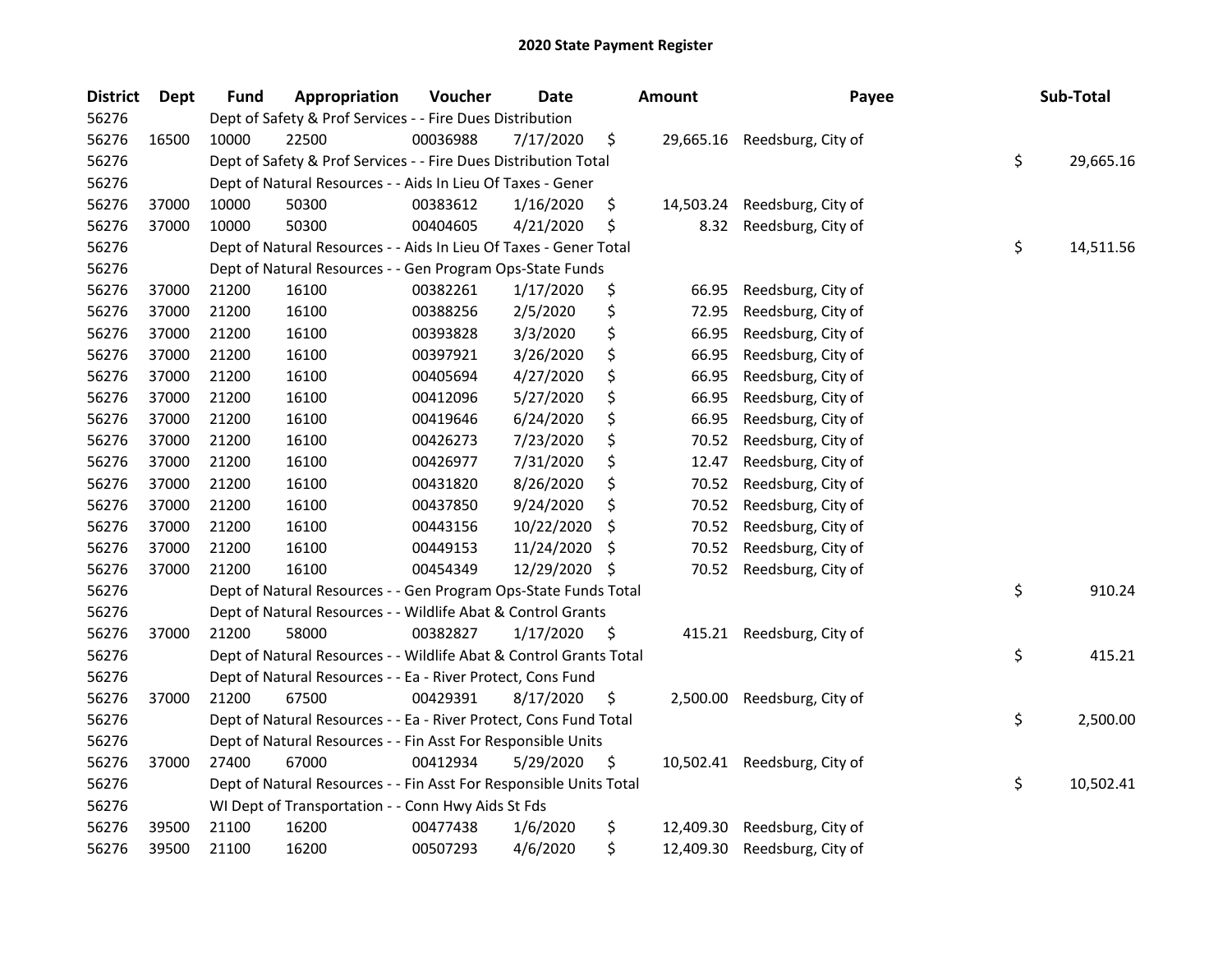| <b>District</b> | <b>Dept</b> | <b>Fund</b>                                                               | Appropriation                                                                   | Voucher   | Date          |    | <b>Amount</b> | Payee              |    | Sub-Total  |
|-----------------|-------------|---------------------------------------------------------------------------|---------------------------------------------------------------------------------|-----------|---------------|----|---------------|--------------------|----|------------|
| 56276           | 39500       | 21100                                                                     | 16200                                                                           | 00544285  | 7/6/2020      | \$ | 12,409.30     | Reedsburg, City of |    |            |
| 56276           | 39500       | 21100                                                                     | 16200                                                                           | 00587111  | 10/5/2020     | \$ | 12,409.31     | Reedsburg, City of |    |            |
| 56276           |             |                                                                           | WI Dept of Transportation - - Conn Hwy Aids St Fds Total                        |           |               |    |               |                    | \$ | 49,637.21  |
| 56276           |             |                                                                           | WI Dept of Transportation - - Tc, Trns Oper Aid Sf                              |           |               |    |               |                    |    |            |
| 56276           | 39500       | 21100                                                                     | 17700                                                                           | 00525256  | 5/12/2020     | \$ | 22,591.00     | Reedsburg, City of |    |            |
| 56276           | 39500       | 21100                                                                     | 17700                                                                           | 00574289  | 8/27/2020     | \$ | 67,773.00     | Reedsburg, City of |    |            |
| 56276           |             |                                                                           | WI Dept of Transportation - - Tc, Trns Oper Aid Sf Total                        |           |               |    |               |                    | \$ | 90,364.00  |
| 56276           |             |                                                                           | WI Dept of Transportation - - Trnst/Trns-Rel Aid F                              |           |               |    |               |                    |    |            |
| 56276           | 39500       | 21100                                                                     | 18200                                                                           | 00507359  | 3/25/2020     | \$ | 26,772.40     | Reedsburg, City of |    |            |
| 56276           | 39500       | 21100                                                                     | 18200                                                                           | 00536315  | 6/12/2020     | \$ | 25,423.47     | Reedsburg, City of |    |            |
| 56276           | 39500       | 21100                                                                     | 18200                                                                           | 00557854  | 7/29/2020     | \$ | 64,513.00     | Reedsburg, City of |    |            |
| 56276           | 39500       | 21100                                                                     | 18200                                                                           | 00578313  | 9/4/2020      | \$ | 54,755.99     | Reedsburg, City of |    |            |
| 56276           |             |                                                                           | WI Dept of Transportation - - Trnst/Trns-Rel Aid F Total                        |           |               |    |               |                    | \$ | 171,464.86 |
| 56276           |             |                                                                           | WI Dept of Transportation - - Hwy Sfty Loc Aid Ffd                              |           |               |    |               |                    |    |            |
| 56276           | 39500       | 21100                                                                     | 18500                                                                           | 00483717  | 1/23/2020     | \$ | 1,149.04      | Reedsburg, City of |    |            |
| 56276           | 39500       | 21100                                                                     | 18500                                                                           | 00483718  | 1/23/2020     | \$ | 1,410.73      | Reedsburg, City of |    |            |
| 56276           | 39500       | 21100                                                                     | 18500                                                                           | 00488998  | 2/5/2020      | \$ | 481.53        | Reedsburg, City of |    |            |
| 56276           | 39500       | 21100                                                                     | 18500                                                                           | 00507742  | 3/25/2020     | \$ | 584.38        | Reedsburg, City of |    |            |
| 56276           | 39500       | 21100                                                                     | 18500                                                                           | 00507743  | 3/25/2020     | \$ | 555.01        | Reedsburg, City of |    |            |
| 56276           | 39500       | 21100                                                                     | 18500                                                                           | 00516762  | 4/20/2020     | \$ | 257.49        | Reedsburg, City of |    |            |
| 56276           | 39500       | 21100                                                                     | 18500                                                                           | 00541837  | 6/25/2020     | \$ | 3,561.82      | Reedsburg, City of |    |            |
| 56276           | 39500       | 21100                                                                     | 18500                                                                           | 00563772  | 8/11/2020     | \$ | 3,993.91      | Reedsburg, City of |    |            |
| 56276           | 39500       | 21100                                                                     | 18500                                                                           | 00625534  | 12/10/2020    | \$ | 317.86        | Reedsburg, City of |    |            |
| 56276           |             |                                                                           | WI Dept of Transportation - - Hwy Sfty Loc Aid Ffd Total                        |           |               |    |               |                    | \$ | 12,311.77  |
| 56276           |             |                                                                           | WI Dept of Transportation - - Trns Aids To Mnc.-Sf                              |           |               |    |               |                    |    |            |
| 56276           | 39500       | 21100                                                                     | 19100                                                                           | 00476935  | 1/6/2020      | \$ | 126,810.71    | Reedsburg, City of |    |            |
| 56276           | 39500       | 21100                                                                     | 19100                                                                           | 00506790  | 4/6/2020      | \$ | 126,810.71    | Reedsburg, City of |    |            |
| 56276           | 39500       | 21100                                                                     | 19100                                                                           | 00543782  | 7/6/2020      | \$ | 126,810.71    | Reedsburg, City of |    |            |
| 56276           | 39500       | 21100                                                                     | 19100                                                                           | 00586608  | 10/5/2020     | \$ | 126,810.74    | Reedsburg, City of |    |            |
| 56276           |             |                                                                           | WI Dept of Transportation - - Trns Aids To Mnc.-Sf Total                        |           |               |    |               |                    | \$ | 507,242.87 |
| 56276           |             | Department of Health Services - - Prepaid Medical Transport Reimbursement |                                                                                 |           |               |    |               |                    |    |            |
| 56276           | 43500       | 10000                                                                     | 16300                                                                           | AMBULANCE | 11/16/2020 \$ |    | 36,498.69     | Reedsburg, City of |    |            |
| 56276           |             |                                                                           | Department of Health Services - - Prepaid Medical Transport Reimbursement Total |           |               |    |               |                    | \$ | 36,498.69  |
| 56276           |             |                                                                           | Department of Justice - - Crime Laboratories, Dna                               |           |               |    |               |                    |    |            |
| 56276           | 45500       | 10000                                                                     | 22100                                                                           | 00085871  | 7/15/2020     | \$ | 10.00         | Reedsburg, City of |    |            |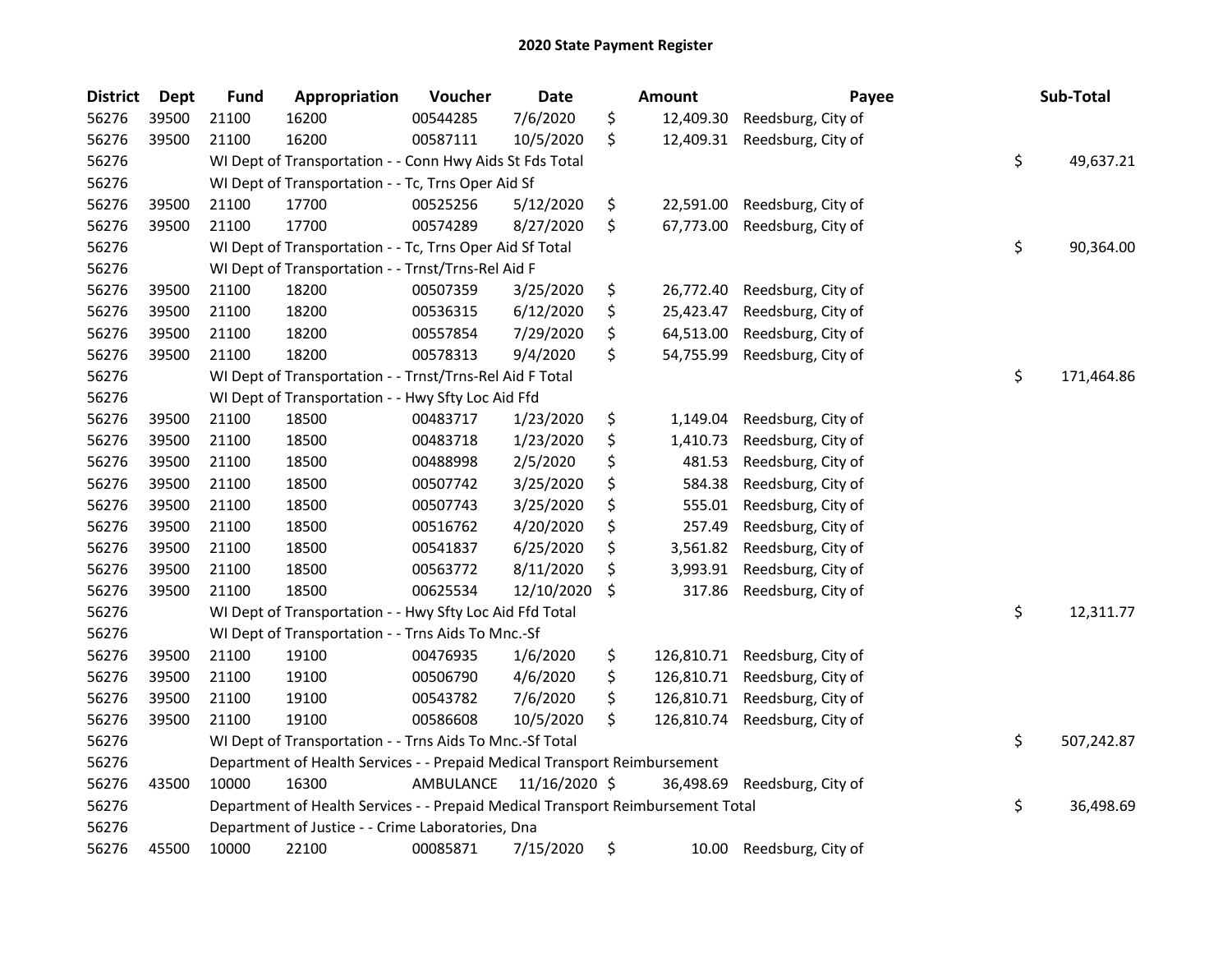| <b>District</b> | Dept  | <b>Fund</b> | Appropriation                                                                                     | Voucher  | <b>Date</b>     |      | <b>Amount</b> | Payee                                                                                                   | Sub-Total        |
|-----------------|-------|-------------|---------------------------------------------------------------------------------------------------|----------|-----------------|------|---------------|---------------------------------------------------------------------------------------------------------|------------------|
| 56276           |       |             | Department of Justice - - Crime Laboratories, Dna Total                                           |          |                 |      |               |                                                                                                         | \$<br>10.00      |
| 56276           |       |             | Department of Justice - - Law Enforcement Train, Local                                            |          |                 |      |               |                                                                                                         |                  |
| 56276           | 45500 | 10000       | 23100                                                                                             | 00091638 | 12/7/2020       | \$   | 3,360.00      | Reedsburg, City of                                                                                      |                  |
| 56276           |       |             | Department of Justice - - Law Enforcement Train, Local Total                                      |          |                 |      |               |                                                                                                         | \$<br>3,360.00   |
| 56276           |       |             | Department of Military Affairs - - Disaster Recovery Aid                                          |          |                 |      |               |                                                                                                         |                  |
| 56276           | 46500 | 10000       | 30500                                                                                             | 00084489 | $10/16/2020$ \$ |      | 1,500.00      | Reedsburg, City of                                                                                      |                  |
| 56276           | 46500 | 10000       | 30500                                                                                             | 00084596 | 10/21/2020 \$   |      | 6,300.56      | Reedsburg, City of                                                                                      |                  |
| 56276           |       |             | Department of Military Affairs - - Disaster Recovery Aid Total                                    |          |                 |      |               |                                                                                                         | \$<br>7,800.56   |
| 56276           |       |             | Department of Military Affairs - - Federal Aid, Local Assistance                                  |          |                 |      |               |                                                                                                         |                  |
| 56276           | 46500 | 10000       | 34200                                                                                             | 00084489 | $10/16/2020$ \$ |      | 9,600.00      | Reedsburg, City of                                                                                      |                  |
| 56276           | 46500 | 10000       | 34200                                                                                             | 00084596 | 10/21/2020 \$   |      | 37,803.33     | Reedsburg, City of                                                                                      |                  |
| 56276           |       |             | Department of Military Affairs - - Federal Aid, Local Assistance Total                            |          |                 |      |               |                                                                                                         | \$<br>47,403.33  |
| 56276           |       |             | Department of Administration - - Federal Aid                                                      |          |                 |      |               |                                                                                                         |                  |
| 56276           | 50500 | 10000       | 14200                                                                                             | 00132261 | 11/12/2020 \$   |      | 78,427.23     | Reedsburg, City of                                                                                      |                  |
| 56276           | 50500 | 10000       | 14200                                                                                             | 00135070 | 12/9/2020       | \$   | 92,438.19     | Reedsburg, City of                                                                                      |                  |
| 56276           | 50500 | 10000       | 14200                                                                                             | 00136504 | 12/16/2020 \$   |      | 16,631.53     | Reedsburg, City of                                                                                      |                  |
| 56276           |       |             | Department of Administration - - Federal Aid Total                                                |          |                 |      |               |                                                                                                         | \$<br>187,496.95 |
| 56276           |       |             | Elections Commission - - 2018 Hava Election Security                                              |          |                 |      |               |                                                                                                         |                  |
| 56276           | 51000 | 22000       | 18200                                                                                             | 00003560 | 6/29/2020       | \$   | 5,428.30      | Reedsburg, City of                                                                                      |                  |
| 56276           |       |             | Elections Commission - - 2018 Hava Election Security Total                                        |          |                 |      |               |                                                                                                         | \$<br>5,428.30   |
| 56276           |       |             | Public Defender Board - - Transcript, Discovery and Records Provided to the Public Defender Board |          |                 |      |               |                                                                                                         |                  |
| 56276           | 55000 | 10000       | 10600                                                                                             | 00238153 | 3/13/2020       | - \$ |               | 10.40 Reedsburg, City of                                                                                |                  |
| 56276           |       |             |                                                                                                   |          |                 |      |               | Public Defender Board - - Transcript, Discovery and Records Provided to the Public Defender Board Total | \$<br>10.40      |
| 56276           |       |             | Shared Revenue and Tax Relief - - Expenditure Restraint Program                                   |          |                 |      |               |                                                                                                         |                  |
| 56276           | 83500 | 10000       | 10100                                                                                             | 00068928 | 7/27/2020       | \$   | 198,458.91    | Reedsburg, City of                                                                                      |                  |
| 56276           |       |             | Shared Revenue and Tax Relief - - Expenditure Restraint Program Total                             |          |                 |      |               |                                                                                                         | \$<br>198,458.91 |
| 56276           |       |             | Shared Revenue and Tax Relief - - County And Municipal Aid                                        |          |                 |      |               |                                                                                                         |                  |
| 56276           | 83500 | 10000       | 10500                                                                                             | 00068928 | 7/27/2020       | \$   | 110,043.73    | Reedsburg, City of                                                                                      |                  |
| 56276           | 83500 | 10000       | 10500                                                                                             | 00072896 | 11/16/2020 \$   |      | 587,082.43    | Reedsburg, City of                                                                                      |                  |
| 56276           |       |             | Shared Revenue and Tax Relief - - County And Municipal Aid Total                                  |          |                 |      |               |                                                                                                         | \$<br>697,126.16 |
| 56276           |       |             | Shared Revenue and Tax Relief - - Exempt Computer Aid                                             |          |                 |      |               |                                                                                                         |                  |
| 56276           | 83500 | 10000       | 10900                                                                                             | 00065993 | 7/27/2020       | \$   | 17,899.10     | Reedsburg, City of                                                                                      |                  |
| 56276           | 83500 | 10000       | 10900                                                                                             | 00067194 | 7/27/2020       | \$   | 2,905.13      | Reedsburg, City of                                                                                      |                  |
| 56276           |       |             | Shared Revenue and Tax Relief - - Exempt Computer Aid Total                                       |          |                 |      |               |                                                                                                         | \$<br>20,804.23  |
| 56276           |       |             | Shared Revenue and Tax Relief - - Utility Aid                                                     |          |                 |      |               |                                                                                                         |                  |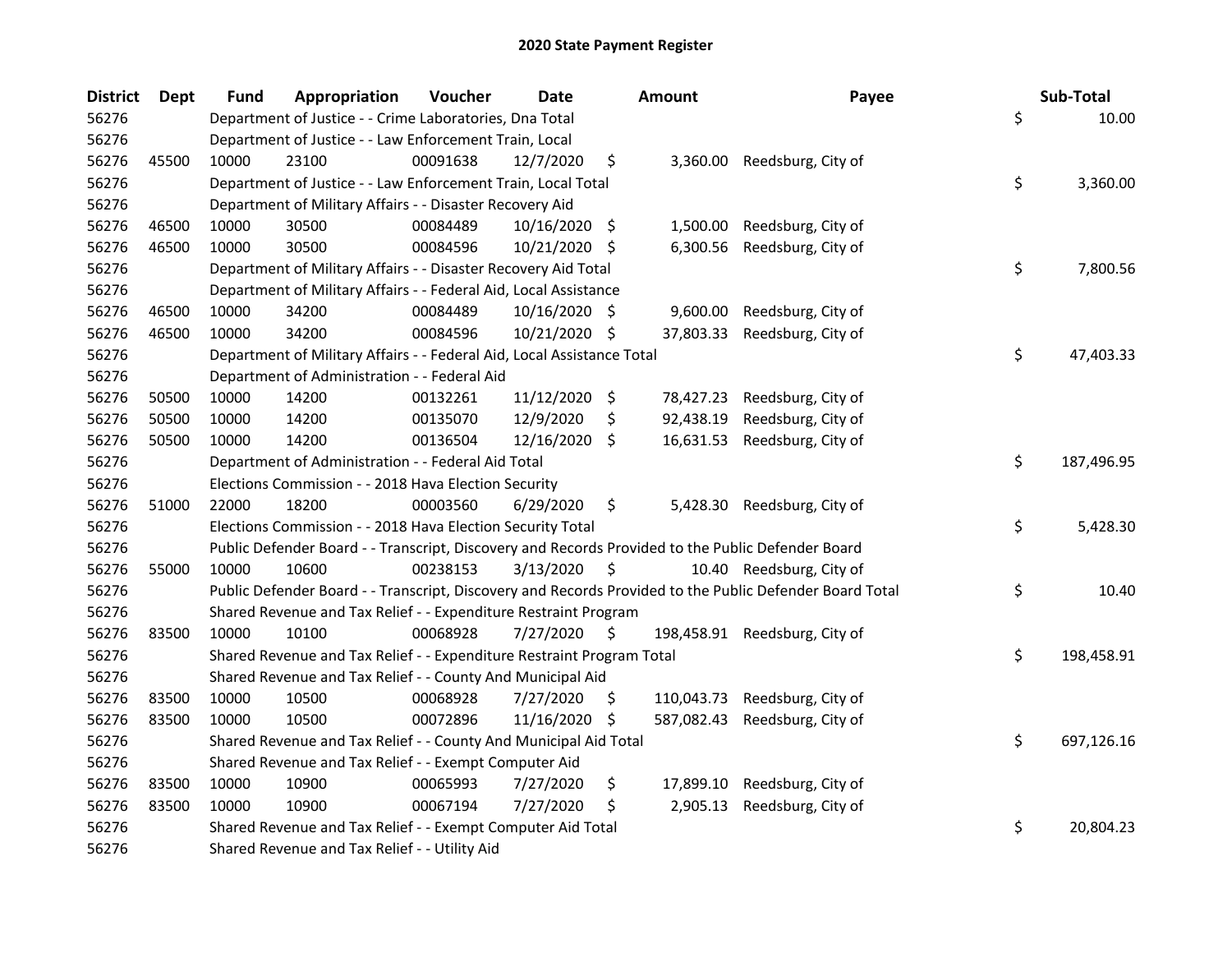| <b>District</b> | Dept  | <b>Fund</b>                                               | Appropriation                                                                 | <b>Voucher</b> | Date       |    | <b>Amount</b> | Payee              |    | Sub-Total    |
|-----------------|-------|-----------------------------------------------------------|-------------------------------------------------------------------------------|----------------|------------|----|---------------|--------------------|----|--------------|
| 56276           | 83500 | 10000                                                     | 11000                                                                         | 00068928       | 7/27/2020  | Ś. | 217.57        | Reedsburg, City of |    |              |
| 56276           | 83500 | 10000                                                     | 11000                                                                         | 00072896       | 11/16/2020 | S  | 1,231.41      | Reedsburg, City of |    |              |
| 56276           |       |                                                           | Shared Revenue and Tax Relief - - Utility Aid Total                           |                |            |    |               |                    | \$ | 1,448.98     |
| 56276           |       | Shared Revenue and Tax Relief - - Personal Property Aid   |                                                                               |                |            |    |               |                    |    |              |
| 56276           | 83500 | 10000                                                     | 11100                                                                         | 00061406       | 5/4/2020   | Ś. | 62,836.77     | Reedsburg, City of |    |              |
| 56276           | 83500 | 10000                                                     | 11100                                                                         | 00062636       | 5/4/2020   | Ś. | 18,705.56     | Reedsburg, City of |    |              |
| 56276           |       |                                                           | Shared Revenue and Tax Relief - - Personal Property Aid Total                 |                |            |    |               |                    | \$ | 81,542.33    |
| 56276           |       |                                                           | Shared Revenue and Tax Relief - - State Aid; Video Service Provider Fee       |                |            |    |               |                    |    |              |
| 56276           | 83500 | 10000                                                     | 11200                                                                         | 00064419       | 7/27/2020  | -S | 13,337.17     | Reedsburg, City of |    |              |
| 56276           |       |                                                           | Shared Revenue and Tax Relief - - State Aid; Video Service Provider Fee Total |                |            |    |               |                    | \$ | 13,337.17    |
| 56276           |       |                                                           | Shared Revenue and Tax Relief - - Payments For Municipal Svcs                 |                |            |    |               |                    |    |              |
| 56276           | 83500 | 10000                                                     | 50100                                                                         | 00054795       | 2/3/2020   | S. | 3,922.64      | Reedsburg, City of |    |              |
| 56276           |       |                                                           | Shared Revenue and Tax Relief - - Payments For Municipal Svcs Total           |                |            |    |               |                    | \$ | 3,922.64     |
| 56276           |       | Shared Revenue and Tax Relief - - Lottery & Gaming Credit |                                                                               |                |            |    |               |                    |    |              |
| 56276           | 83500 | 52100                                                     | 36300                                                                         | 00055524       | 3/23/2020  | \$ | 30,869.16     | Reedsburg, City of |    |              |
| 56276           |       |                                                           | Shared Revenue and Tax Relief - - Lottery & Gaming Credit Total               |                |            |    |               |                    |    | 30,869.16    |
| 56276 Total     |       |                                                           |                                                                               |                |            |    |               |                    | \$ | 2,225,043.10 |